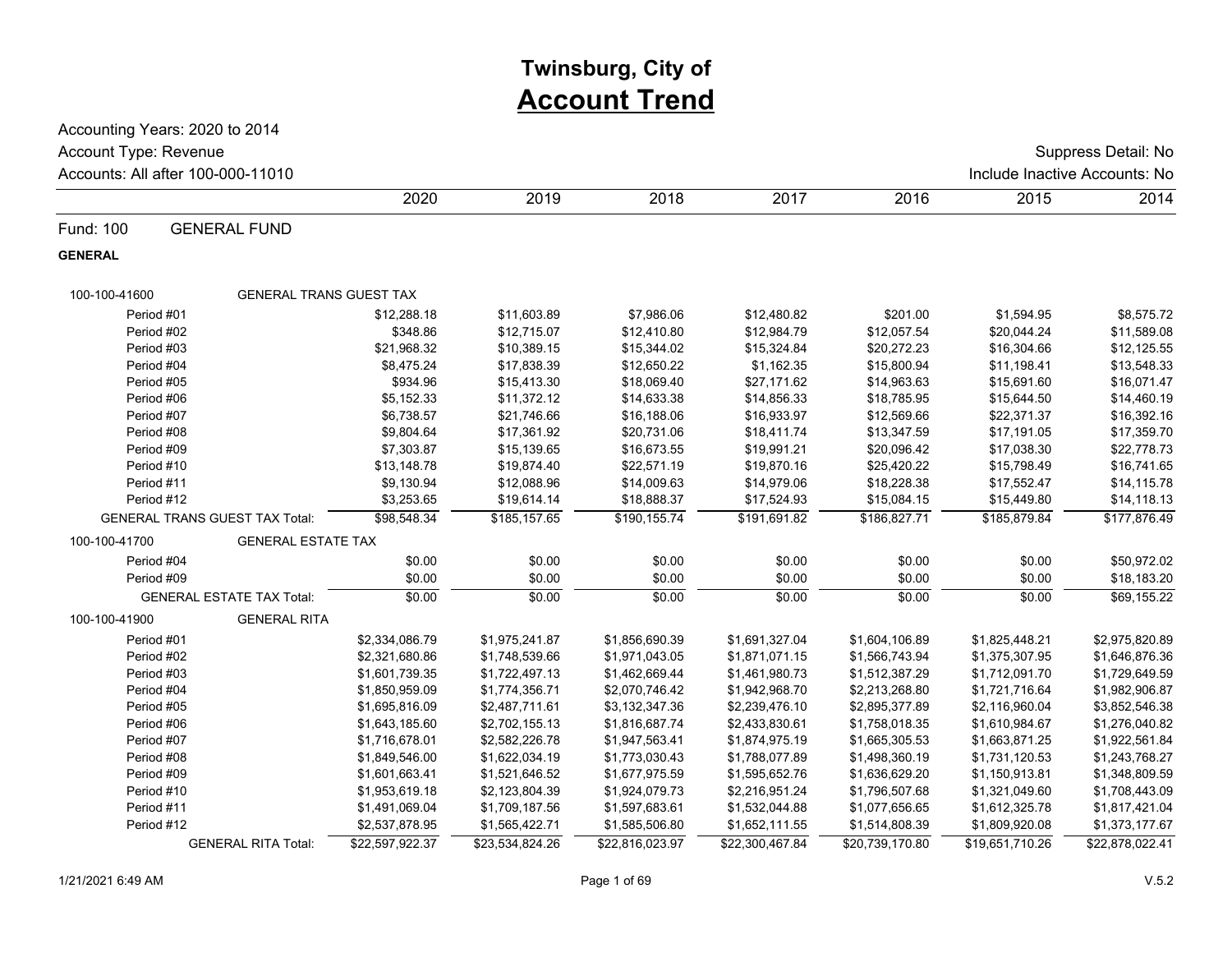|                                           |                                 | 2020                               | 2019            | 2018            | 2017            | 2016            | 2015            | 2014               |
|-------------------------------------------|---------------------------------|------------------------------------|-----------------|-----------------|-----------------|-----------------|-----------------|--------------------|
|                                           |                                 | \$22,696,470.71                    | \$23,719,981.91 | \$23,006,179.71 | \$22,492,159.66 | \$20,925,998.51 | \$19,837,590.10 | \$23,125,054.12    |
| 100-100-42000                             |                                 | GENERAL LOCAL GOVT REV ASST        |                 |                 |                 |                 |                 |                    |
| Period #10                                |                                 | \$285.00                           | \$0.00          | \$0.00          | \$0.00          | \$0.00          | \$0.00          | \$0.00             |
| Period #12                                |                                 | (\$285.00)                         | \$0.00          | \$0.00          | \$0.00          | \$0.00          | \$0.00          | \$0.00             |
| <b>GENERAL LOCAL GOVT REV ASST Total:</b> |                                 | \$0.00                             | \$0.00          | \$0.00          | \$0.00          | \$0.00          | \$0.00          | \$0.00             |
| 100-100-42100                             |                                 | GENERAL COUNTY LOCAL GOVT          |                 |                 |                 |                 |                 |                    |
| Period #01                                |                                 | \$18,281.95                        | \$17,419.61     | \$17,209.24     | \$17,709.70     | \$18,006.16     | \$171,410.04    | \$16,288.78        |
| Period #02                                |                                 | \$21,985.28                        | \$20,953.37     | \$21,474.31     | \$19,438.11     | \$19,790.63     | (\$151,785.58)  | \$20,039.32        |
| Period #03                                |                                 | \$16,259.66                        | \$15,206.56     | \$15,030.91     | \$14,865.15     | \$13,763.35     | \$13,263.70     | \$10,797.48        |
| Period #04                                |                                 | \$12,978.84                        | \$13,866.26     | \$13,481.35     | \$13,461.18     | \$14,141.38     | \$31,401.91     | \$12,952.03        |
| Period #05                                |                                 | \$14,717.62                        | \$23,215.41     | \$19,058.04     | \$17,380.81     | \$16,758.39     | \$21,468.30     | \$17,623.21        |
| Period #06                                |                                 | \$17,265.46                        | \$20,528.17     | \$19,789.97     | \$18,462.33     | \$17,987.50     | \$19,144.83     | \$18,340.33        |
| Period #07                                |                                 | \$21,387.44                        | \$21,125.14     | \$20,879.60     | \$20,811.21     | \$20,009.06     | \$19,434.44     | \$15,962.63        |
| Period #08                                |                                 | \$23,608.66                        | \$16,845.46     | \$16,088.23     | \$15,948.93     | \$15,262.62     | \$15,909.78     | \$15,052.99        |
| Period #09                                |                                 | \$21,825.07                        | \$20,557.13     | \$19,675.32     | \$18,702.57     | \$18,365.91     | \$17,424.06     | \$15,200.07        |
| Period #10                                |                                 | \$18,564.40                        | \$18,598.99     | \$17,124.91     | \$16,093.40     | \$16,909.37     | \$17,429.25     | \$17,387.92        |
| Period #11                                |                                 | \$19,619.06                        | \$19,285.33     | \$18,356.32     | \$16,858.56     | \$16,776.08     | \$17,501.93     | \$17,286.50        |
| Period #12                                |                                 | \$20,156.30                        | \$19,435.17     | \$19,528.08     | \$18,043.53     | \$17,841.28     | \$17,846.82     | \$15,476.68        |
| GENERAL COUNTY LOCAL GOVT Total:          |                                 | \$226,649.74                       | \$227,036.60    | \$217,696.28    | \$207,775.48    | \$205,611.73    | \$210,449.48    | \$192,407.94       |
| 100-100-42200                             | <b>GENERAL STATE LOCAL GOVT</b> |                                    |                 |                 |                 |                 |                 |                    |
| Period #01                                |                                 | \$5,760.43                         | \$0.00          | \$0.00          | \$4,068.73      | \$6,601.51      | \$13,776.68     | \$13,124.28        |
| Period #02                                |                                 | \$7,607.02                         | \$0.00          | \$0.00          | \$5,478.21      | \$8,053.95      | \$15,765.55     | \$16,082.05        |
| Period #03                                |                                 | \$4,679.07                         | \$0.00          | \$0.00          | \$1,726.82      | \$3,187.98      | \$10,644.01     | \$8,753.92         |
| Period #04                                |                                 | \$3,159.14                         | \$0.00          | \$0.00          | \$759.25        | \$3,586.13      | \$40,847.76     | \$10,513.57        |
| Period #05                                |                                 | \$4,180.98                         | \$0.00          | \$0.00          | \$4,048.15      | \$5,876.71      | \$17,325.28     | \$14,378.45        |
| Period #06                                |                                 | \$5,309.33                         | \$0.00          | \$0.00          | \$4,673.74      | \$6,614.53      | \$15,331.80     | \$14,707.89        |
| Period #07                                |                                 | \$7,270.06                         | \$11,307.12     | \$0.00          | \$0.00          | \$5,840.56      | (\$28,175.58)   | \$12,883.96        |
| Period #08                                |                                 | \$8,278.06                         | \$5,003.63      | \$0.00          | \$0.00          | \$2,096.24      | \$4,897.80      | \$12,080.12        |
| Period #09                                |                                 | \$7,424.88                         | \$6,811.01      | \$0.00          | \$0.00          | \$4,490.97      | \$6,074.72      | \$12,209.23        |
| Period #10                                |                                 | \$5,897.75                         | \$5,914.50      | \$0.00          | \$0.00          | \$3,456.27      | \$6,160.27      | \$13,967.55        |
| Period #11                                |                                 | \$6,384.12                         | \$6,222.54      | \$0.00          | \$0.00          | \$3,315.73      | \$6,177.58      | \$13,851.43        |
| Period #12                                |                                 | \$6,616.82                         | \$6,267.66      | \$0.00          | \$0.00          | \$4,090.20      | \$6,405.52      | \$12,424.91        |
| <b>GENERAL STATE LOCAL GOVT Total:</b>    |                                 | \$72,567.66                        | \$41,526.46     | \$0.00          | \$20.754.90     | \$57,210.78     | \$115,231.39    | \$154,977.36       |
| 100-100-42300                             | <b>GENERAL CIGARETTE TAX</b>    |                                    |                 |                 |                 |                 |                 |                    |
|                                           |                                 |                                    |                 |                 |                 |                 |                 |                    |
| Period #06                                |                                 | \$0.00                             | \$0.00          | \$410.85        | \$469.93        | \$463.31        | \$383.00        | \$0.00<br>\$559.80 |
| Period #07                                |                                 | \$261.45                           | \$485.55        | \$0.00          | \$0.00          | \$0.00          | \$0.00          |                    |
| <b>GENERAL CIGARETTE TAX Total:</b>       |                                 | \$261.45                           | \$485.55        | \$410.85        | \$469.93        | \$463.31        | \$383.00        | \$559.80           |
| 100-100-42400                             |                                 | <b>GENERAL COUNTY LOCAL INTANG</b> |                 |                 |                 |                 |                 |                    |
| Period #02                                |                                 | \$0.00                             | \$0.00          | \$0.00          | \$0.00          | \$0.00          | \$17,140.04     | \$0.00             |
| Period #04                                |                                 | \$0.00                             | \$0.00          | \$0.00          | \$0.00          | \$0.00          | (\$17,140.04)   | \$0.00             |
| <b>GENERAL COUNTY LOCAL INTANG Total:</b> |                                 | \$0.00                             | \$0.00          | \$0.00          | \$0.00          | \$0.00          | \$0.00          | \$0.00             |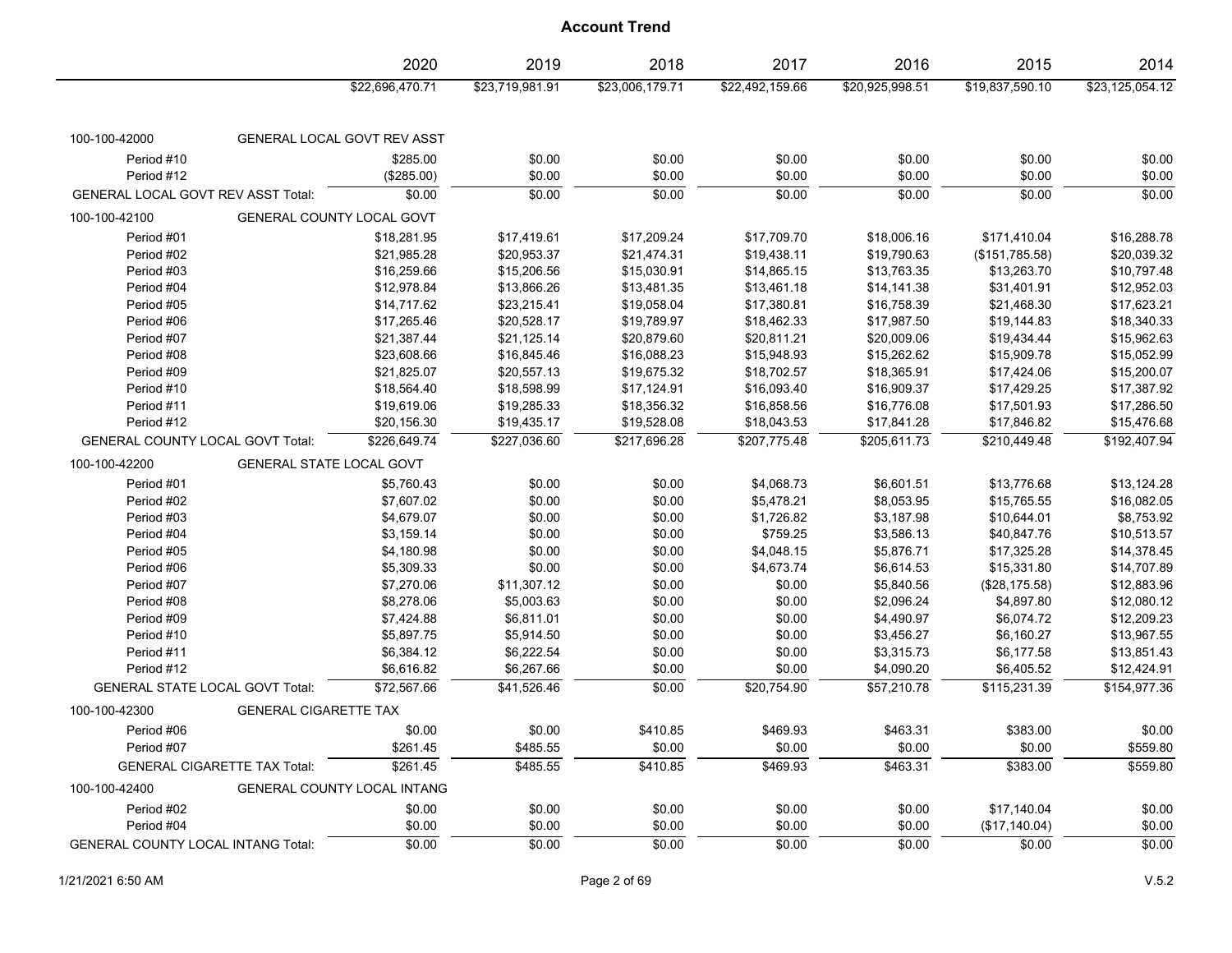|                                          |                                   | 2020                                    | 2019         | 2018         | 2017         | 2016         | 2015         | 2014         |
|------------------------------------------|-----------------------------------|-----------------------------------------|--------------|--------------|--------------|--------------|--------------|--------------|
| 100-100-42500                            | <b>GENERAL BEER/LIQUOR PERMIT</b> |                                         |              |              |              |              |              |              |
| Period #01                               |                                   | \$0.00                                  | \$3,981.60   | \$0.00       | \$0.00       | \$0.00       | \$0.00       | \$2,461.20   |
| Period #02                               |                                   | \$3,327.10                              | \$0.00       | \$0.00       | \$0.00       | \$2,977.10   | \$1,534.40   | \$0.00       |
| Period #03                               |                                   | \$0.00                                  | \$0.00       | \$3,120.60   | \$2,438.80   | \$0.00       | \$0.00       | \$0.00       |
| Period #04                               |                                   | \$0.00                                  | \$1,789.20   | \$0.00       | \$0.00       | \$52.50      | \$0.00       | \$0.00       |
| Period #05                               |                                   | \$0.00                                  | \$0.00       | \$701.40     | \$52.50      | \$0.00       | \$105.00     | \$1,601.60   |
| Period #07                               |                                   | \$0.00                                  | \$0.00       | \$105.00     | \$0.00       | \$0.00       | \$367.50     | \$0.00       |
| Period #08                               |                                   | \$52.50                                 | \$0.00       | \$0.00       | \$634.50     | \$1,212.40   | \$0.00       | \$0.00       |
| Period #09                               |                                   | \$0.00                                  | \$0.00       | \$0.00       | \$0.00       | \$0.00       | \$0.00       | \$420.00     |
| Period #10                               |                                   | \$0.00                                  | \$13,894.30  | \$0.00       | \$14,499.80  | \$0.00       | \$15,498.00  | \$17,691.10  |
| Period #11                               |                                   | \$52.50                                 | \$0.00       | \$14,705.60  | \$0.00       | \$16,471.00  | \$0.00       | \$0.00       |
| Period #12                               |                                   | \$0.00                                  | \$0.00       | \$0.00       | (\$470.00)   | \$0.00       | \$0.00       | \$0.00       |
| <b>GENERAL BEER/LIQUOR PERMIT Total:</b> |                                   | \$3,432.10                              | \$19,665.10  | \$18,632.60  | \$17,155.60  | \$20,713.00  | \$17,504.90  | \$22,173.90  |
| 100-100-42600                            | <b>GENERAL ELEC/TELE TAX</b>      |                                         |              |              |              |              |              |              |
| Period #02                               |                                   | \$3,530.95                              | \$0.00       | \$0.00       | \$0.00       | \$0.00       | \$8,945.29   | \$25,195.37  |
| Period #03                               |                                   | \$0.00                                  | \$18,958.27  | \$121.34     | \$997.65     | \$18,853.81  | \$0.00       | \$0.00       |
| Period #05                               |                                   | \$0.00                                  | \$20,702.67  | \$0.00       | \$0.00       | \$0.00       | \$0.00       | \$21,903.81  |
| Period #06                               |                                   | \$3,723.54                              | \$0.00       | \$32,221.50  | \$867.94     | \$68,361.34  | \$3,715.07   | \$0.00       |
| Period #08                               |                                   | \$0.00                                  | \$10,140.44  | \$6,628.07   | \$0.00       | \$0.00       | \$0.00       | \$16,870.90  |
| Period #09                               |                                   | \$4,811.58                              | \$0.00       | \$0.00       | \$1,919.28   | \$1,247.79   | \$1,529.14   | \$0.00       |
| Period #11                               |                                   | \$0.00                                  | \$12,991.75  | \$12,905.69  | \$0.00       | \$0.00       | \$0.00       | \$0.00       |
| Period #12                               |                                   | \$3,891.30                              | \$0.00       | \$0.00       | \$1,287.28   | \$4,422.54   | \$3,355.80   | \$21,806.55  |
| <b>GENERAL ELEC/TELE TAX Total:</b>      |                                   | \$15,957.37                             | \$62,793.13  | \$51,876.60  | \$5,072.15   | \$92,885.48  | \$17,545.30  | \$85,776.63  |
| 100-100-42700                            |                                   | <b>GENERAL PUBLIC UTILITY REIMBRSMT</b> |              |              |              |              |              |              |
| Period #03                               |                                   | \$0.00                                  | \$0.00       | \$0.00       | \$0.00       | \$0.00       | \$167.94     | \$167.94     |
| Period #10                               |                                   | \$0.00                                  | \$0.00       | \$0.00       | \$0.00       | \$0.00       | \$0.00       | \$167.94     |
| <b>GENERAL PUBLIC UTILITY REIMBRSMT</b>  |                                   | \$0.00                                  | \$0.00       | \$0.00       | \$0.00       | \$0.00       | \$167.94     | \$335.88     |
| 100-100-42900                            | <b>GENERAL TOP PROGRAM</b>        |                                         |              |              |              |              |              |              |
| Period #01                               |                                   | \$500.00                                | \$0.00       | \$0.00       | \$0.00       | \$0.00       | \$0.00       | \$0.00       |
| Period #02                               |                                   | \$0.00                                  | \$500.00     | \$0.00       | \$0.00       | \$0.00       | \$0.00       | \$0.00       |
| Period #04                               |                                   | \$0.00                                  | \$500.00     | \$0.00       | \$0.00       | \$0.00       | \$0.00       | \$0.00       |
| Period #07                               |                                   | \$0.00                                  | \$500.00     | \$0.00       | \$0.00       | \$0.00       | \$0.00       | \$0.00       |
| Period #11                               |                                   | \$500.00                                | \$0.00       | \$500.00     | \$0.00       | \$0.00       | \$0.00       | \$0.00       |
| <b>GENERAL TOP PROGRAM Total:</b>        |                                   | \$1,000.00                              | \$1,500.00   | \$500.00     | \$0.00       | \$0.00       | \$0.00       | \$0.00       |
|                                          |                                   | \$319,868.32                            | \$353,006.84 | \$289,116.33 | \$251,228.06 | \$376,884.30 | \$361,282.01 | \$456,231.51 |
|                                          |                                   |                                         |              |              |              |              |              |              |
| 100-100-43000                            |                                   | GENERAL PLANNING COMM FEES              |              |              |              |              |              |              |
| Period #01                               |                                   | \$0.00                                  | \$3,550.00   | \$4,645.00   | \$9,000.00   | \$0.00       | \$375.00     | \$0.00       |
| Period #02                               |                                   | \$2,375.00                              | \$0.00       | \$0.00       | \$0.00       | \$3,350.00   | \$0.00       | \$500.00     |
| Period #03                               |                                   | \$0.00                                  | \$500.00     | \$12,800.00  | \$0.00       | \$500.00     | \$3,100.00   | \$500.00     |
| Period #04                               |                                   | \$375.00                                | \$1,875.00   | \$3,525.00   | \$0.00       | \$7,180.00   | \$375.00     | \$0.00       |
| Period #05                               |                                   | \$3,350.00                              | \$5,000.00   | \$3,000.00   | \$750.00     | \$525.00     | \$375.00     | \$9,085.00   |
| Period #06                               |                                   | \$1,500.00                              | \$0.00       | \$0.00       | \$0.00       | \$0.00       | \$0.00       | \$0.00       |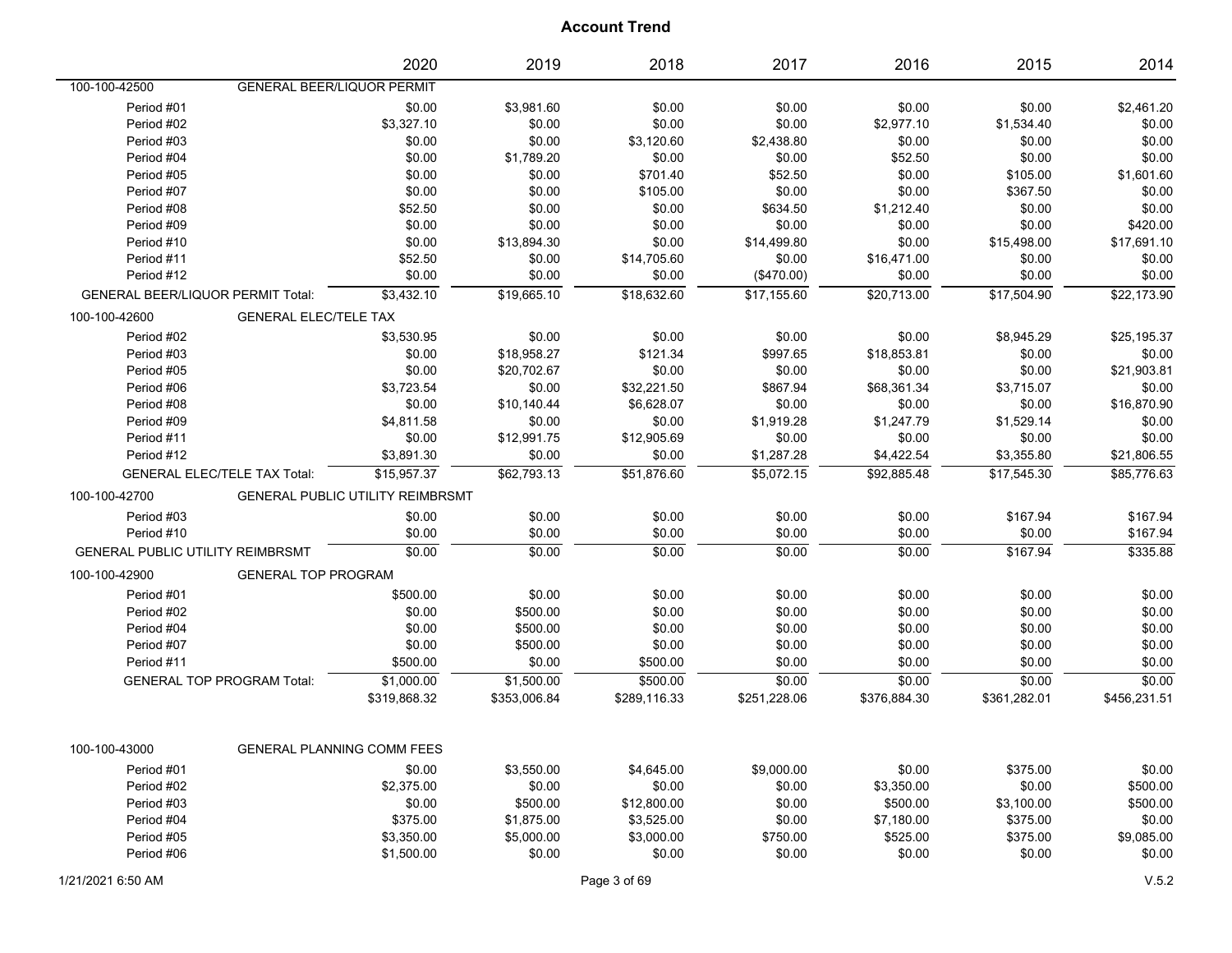|                                          |                                 | 2020                                  | 2019         | 2018         | 2017        | 2016        | 2015        | 2014        |
|------------------------------------------|---------------------------------|---------------------------------------|--------------|--------------|-------------|-------------|-------------|-------------|
| Period #07                               |                                 | \$375.00                              | \$375.00     | \$1,025.00   | \$375.00    | \$3,875.00  | \$0.00      | \$0.00      |
| Period #08                               |                                 | \$375.00                              | \$0.00       | \$0.00       | \$0.00      | \$375.00    | \$0.00      | \$0.00      |
| Period #09                               |                                 | \$8,396.02                            | \$750.00     | \$0.00       | \$0.00      | \$0.00      | \$0.00      | \$375.00    |
| Period #10                               |                                 | \$375.00                              | \$750.00     | \$0.00       | \$0.00      | \$750.00    | \$0.00      | \$1,500.00  |
| Period #11                               |                                 | \$375.00                              | \$1,125.00   | \$0.00       | \$3,000.00  | \$0.00      | \$0.00      | \$0.00      |
| Period #12                               |                                 | \$0.00                                | \$0.00       | \$3,000.00   | \$0.00      | \$0.00      | \$1,875.00  | \$0.00      |
| <b>GENERAL PLANNING COMM FEES Total:</b> |                                 | \$17,496.02                           | \$13,925.00  | \$27,995.00  | \$13,125.00 | \$16,555.00 | \$6,100.00  | \$11,960.00 |
| 100-100-43100                            | <b>GENERAL ARB FEES</b>         |                                       |              |              |             |             |             |             |
| Period #01                               |                                 | \$375.00                              | \$100.00     | \$425.00     | \$800.00    | \$275.00    | \$275.00    | \$250.00    |
| Period #02                               |                                 | \$825.00                              | \$275.00     | \$150.00     | \$100.00    | \$975.00    | \$250.00    | \$25.00     |
| Period #03                               |                                 | \$225.00                              | \$425.00     | \$75.00      | \$975.00    | \$300.00    | \$200.00    | \$125.00    |
| Period #04                               |                                 | \$800.00                              | \$525.00     | \$50.00      | \$1,300.00  | \$710.00    | \$550.00    | \$250.00    |
| Period #05                               |                                 | \$450.00                              | \$675.00     | \$100.00     | \$950.00    | \$775.00    | \$425.00    | \$275.00    |
| Period #06                               |                                 | \$1,175.00                            | \$275.00     | \$250.00     | \$750.00    | \$750.00    | \$475.00    | \$925.00    |
| Period #07                               |                                 | \$1,200.00                            | \$650.00     | \$327.92     | \$825.00    | \$1,175.00  | \$500.00    | \$925.00    |
| Period #08                               |                                 | \$350.00                              | \$1,150.00   | \$350.00     | \$825.00    | \$975.00    | \$250.00    | \$550.00    |
| Period #09                               |                                 | \$225.00                              | \$725.00     | \$525.00     | \$800.00    | \$575.00    | \$475.00    | \$300.00    |
| Period #10                               |                                 | \$775.00                              | \$750.00     | \$325.00     | \$175.00    | \$625.00    | \$300.00    | \$700.00    |
| Period #11                               |                                 | \$600.00                              | \$725.00     | \$250.00     | \$75.00     | \$350.00    | \$550.00    | \$350.00    |
| Period #12                               |                                 | \$350.00                              | \$425.00     | \$175.00     | \$100.00    | \$200.00    | \$550.00    | \$250.00    |
|                                          | <b>GENERAL ARB FEES Total:</b>  | \$7,350.00                            | \$6,700.00   | \$3,002.92   | \$7,675.00  | \$7,685.00  | \$4,800.00  | \$4,925.00  |
| 100-100-43200                            | <b>GENERAL BUILDING PERMITS</b> |                                       |              |              |             |             |             |             |
| Period #01                               |                                 | \$5,923.05                            | \$26,959.16  | \$1,840.00   | \$780.00    | \$715.00    | \$895.00    | \$250.00    |
| Period #02                               |                                 | \$8,273.90                            | \$5,640.67   | \$945.00     | \$1,295.00  | \$235.00    | \$430.00    | \$380.00    |
| Period #03                               |                                 | \$18,907.37                           | \$16,769.45  | \$1,795.00   | \$1,970.00  | \$2,125.00  | \$1,995.00  | \$425.00    |
| Period #04                               |                                 | \$8,702.40                            | \$7,480.36   | \$3,225.00   | \$2,610.00  | \$3,445.00  | \$1,605.00  | \$2,115.00  |
| Period #05                               |                                 | \$25,035.68                           | \$22,524.63  | \$8,872.90   | \$4,725.00  | \$3,200.00  | \$1,935.00  | \$2,410.30  |
| Period #06                               |                                 | \$12,642.46                           | \$32,308.25  | \$7,814.71   | \$5,130.00  | \$4,720.00  | \$3,220.00  | \$2,825.00  |
| Period #07                               |                                 | \$36,978.90                           | \$10,264.40  | \$7,835.85   | \$3,784.85  | \$1,665.00  | \$4,025.00  | \$7,630.00  |
| Period #08                               |                                 | \$27,277.56                           | \$12,831.64  | \$7,745.52   | \$6,165.00  | \$3,045.00  | \$3,475.00  | \$2,970.00  |
| Period #09                               |                                 | \$27,696.97                           | \$21,444.40  | \$32,234.12  | \$3,400.00  | \$3,930.00  | \$2,690.00  | \$2,450.00  |
| Period #10                               |                                 | \$25,700.28                           | \$32,880.70  | \$21,730.19  | \$2,370.00  | \$3,145.00  | \$2,620.00  | \$2,920.00  |
| Period #11                               |                                 | \$23,465.85                           | \$26,112.35  | \$27,907.03  | \$3,070.00  | \$1,975.00  | \$1,835.00  | \$1,795.00  |
| Period #12                               |                                 | \$24,016.16                           | \$19,491.48  | \$13,621.91  | \$1,255.00  | \$800.00    | \$2,025.00  | \$705.00    |
| <b>GENERAL BUILDING PERMITS Total:</b>   |                                 | \$244,620.58                          | \$234,707.49 | \$135,567.23 | \$36,554.85 | \$29,000.00 | \$26,750.00 | \$26,875.30 |
| 100-100-43300                            |                                 | <b>GENERAL BLDG OTHER PERMITS\FEE</b> |              |              |             |             |             |             |
| Period #01                               |                                 | \$2,110.35                            | \$5,418.54   | \$11,665.81  | \$11,154.75 | \$15,457.28 | \$9,547.59  | \$1,901.35  |
| Period #02                               |                                 | \$3,358.05                            | \$1,784.27   | \$3,254.11   | \$21,495.49 | \$7,875.65  | \$2,519.92  | \$8,190.49  |
| Period #03                               |                                 | \$11,212.59                           | \$6,931.14   | \$3,568.30   | \$24,856.28 | \$26,926.31 | \$31,002.90 | \$2,720.60  |
| Period #04                               |                                 | \$7,007.70                            | \$12,056.44  | \$2,895.70   | \$21,344.76 | \$27,662.97 | \$18,914.76 | \$2,440.95  |
| Period #05                               |                                 | \$12,198.01                           | \$10,757.77  | \$5,016.87   | \$46,338.37 | \$16,550.03 | \$25,922.96 | \$5,141.28  |
| Period #06                               |                                 | \$8,821.66                            | \$11,338.63  | \$2,457.75   | \$41,418.10 | \$39,358.59 | \$28,378.96 | \$18,486.37 |
| Period #07                               |                                 | \$10,915.92                           | \$3,202.45   | \$11,105.70  | \$8,374.51  | \$15,453.45 | \$28,214.93 | \$25,351.23 |
| Period #08                               |                                 | \$12,008.76                           | \$4,940.37   | \$5,051.75   | \$38,024.96 | \$35,363.81 | \$25,212.74 | \$29,191.49 |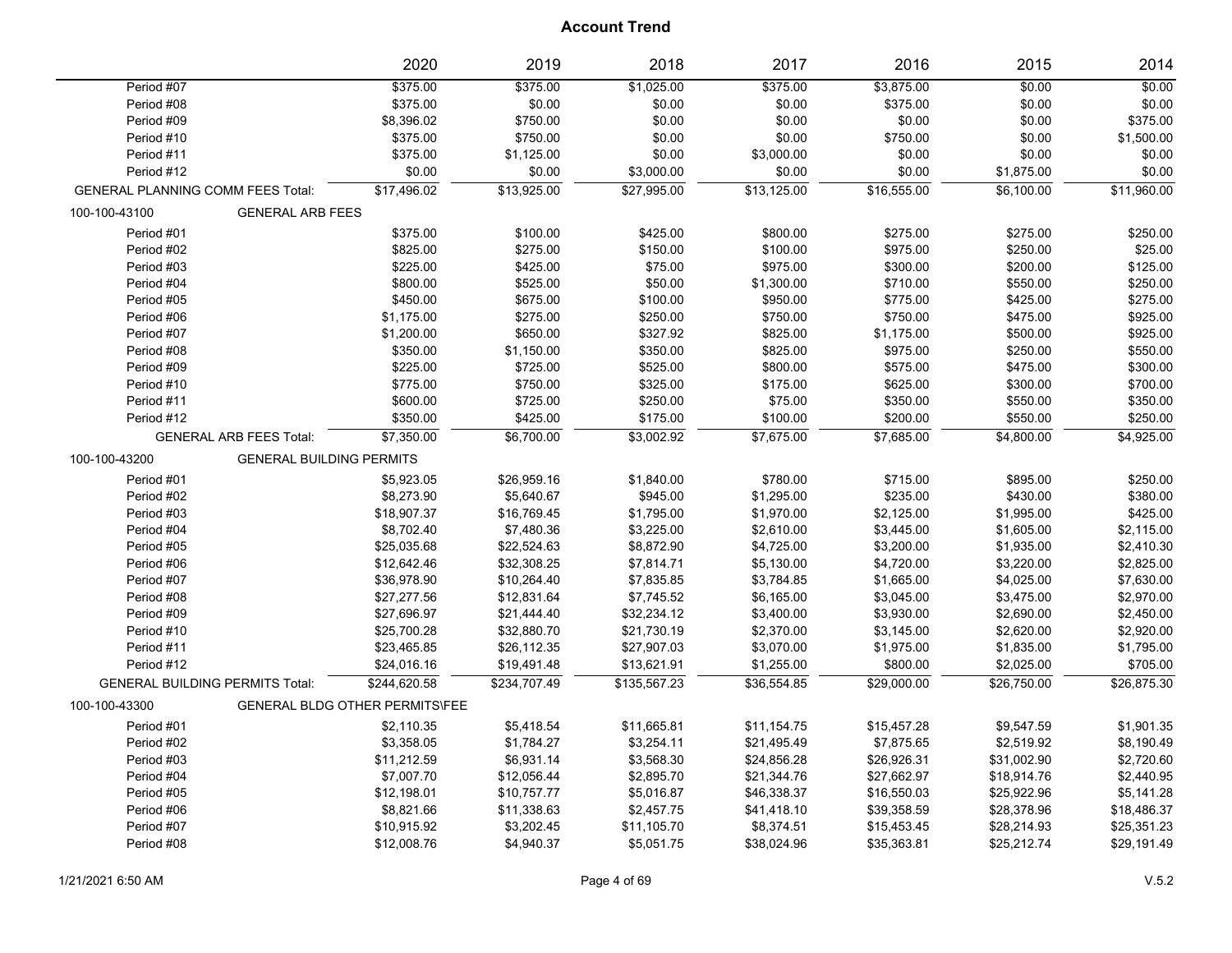|                                              | 2020                                     | 2019         | 2018        | 2017         | 2016         | 2015         | 2014         |
|----------------------------------------------|------------------------------------------|--------------|-------------|--------------|--------------|--------------|--------------|
| Period #09                                   | \$9,745.52                               | \$7,830.60   | \$26,748.48 | \$18,743.23  | \$39,552.60  | \$5,363.19   | \$9,648.06   |
| Period #10                                   | \$33,917.12                              | \$14,181.85  | \$8,087.46  | \$21,699.99  | \$26,668.21  | \$19,643.48  | \$29,787.59  |
| Period #11                                   | \$11,084.80                              | \$9,845.85   | \$2,829.56  | \$12,765.60  | \$17,041.60  | \$8,654.32   | \$19,996.09  |
| Period #12                                   | \$22,896.84                              | \$15,008.90  | \$4,618.59  | \$8,291.84   | \$22,717.35  | \$22,953.24  | \$20,629.96  |
| <b>GENERAL BLDG OTHER PERMITS\FEE T</b>      | \$145.277.32                             | \$103.296.81 | \$87,300.08 | \$274.507.88 | \$290.627.85 | \$226,328.99 | \$173.485.46 |
| 100-100-43400                                | <b>GENERAL ZONING FEES &amp; APPEALS</b> |              |             |              |              |              |              |
| Period #01                                   | \$150.00                                 | \$100.00     | \$450.00    | \$350.00     | \$1,100.00   | \$500.00     | \$0.00       |
| Period #02                                   | \$100.00                                 | \$0.00       | \$0.00      | \$1,025.00   | \$175.00     | \$5,000.00   | \$350.00     |
| Period #03                                   | \$50.00                                  | \$100.00     | \$200.00    | \$1,225.00   | \$875.00     | \$375.00     | \$0.00       |
| Period #04                                   | \$150.00                                 | \$50.00      | \$200.00    | \$750.00     | \$1,250.00   | \$775.00     | \$400.00     |
| Period #05                                   | \$0.00                                   | \$350.00     | \$450.00    | \$1,950.00   | \$625.00     | \$450.00     | \$625.00     |
| Period #06                                   | \$0.00                                   | \$200.00     | \$300.00    | \$1,875.00   | \$1,325.00   | \$975.00     | \$1,250.00   |
| Period #07                                   | \$200.00                                 | \$0.00       | \$150.00    | \$175.00     | \$725.00     | \$875.00     | \$1,225.00   |
| Period #08                                   | \$100.00                                 | \$0.00       | \$150.00    | \$1,625.00   | \$975.00     | \$975.00     | \$975.00     |
| Period #09                                   | \$100.00                                 | \$100.00     | \$100.00    | \$800.00     | \$1,675.00   | \$0.00       | \$375.00     |
| Period #10                                   | \$100.00                                 | \$50.00      | \$250.00    | \$800.00     | \$900.00     | \$675.00     | \$1,350.00   |
| Period #11                                   | \$0.00                                   | \$200.00     | \$0.00      | \$450.00     | \$800.00     | \$450.00     | \$700.00     |
| Period #12                                   | \$0.00                                   | \$0.00       | \$0.00      | \$325.00     | \$1,075.00   | \$1,200.00   | \$800.00     |
| <b>GENERAL ZONING FEES &amp; APPEALS Tot</b> | \$950.00                                 | \$1,150.00   | \$2,250.00  | \$11,350.00  | \$11,500.00  | \$12,250.00  | \$8,050.00   |
| GENERAL POINT OF SALE<br>100-100-43500       |                                          |              |             |              |              |              |              |
| Period #01                                   | \$500.00                                 | \$650.00     | \$500.00    | \$550.00     | \$650.00     | \$350.00     | \$250.00     |
| Period #02                                   | \$500.00                                 | \$600.00     | \$650.00    | \$750.00     | \$850.00     | \$700.00     | \$550.00     |
| Period #03                                   | \$1,050.00                               | \$850.00     | \$850.00    | \$1,500.00   | \$1,300.00   | \$1,150.00   | \$850.00     |
| Period #04                                   | \$450.00                                 | \$1,450.00   | \$900.00    | \$1,300.00   | \$1,000.00   | \$950.00     | \$1,250.00   |
| Period #05                                   | \$1,550.00                               | \$1,050.00   | \$2,300.00  | \$1,900.00   | \$1,350.00   | \$1,500.00   | \$1,550.00   |
| Period #06                                   | \$1,500.00                               | \$1,350.00   | \$1,900.00  | \$1,450.00   | \$1,050.00   | \$1,750.00   | \$1,100.00   |
| Period #07                                   | \$1,400.00                               | \$1,250.00   | \$1,100.00  | \$1,250.00   | \$1,000.00   | \$1,300.00   | \$950.00     |
| Period #08                                   | \$1,041.66                               | \$1,100.00   | \$950.00    | \$950.00     | \$1,200.00   | \$950.00     | \$950.00     |
| Period #09                                   | \$1,700.00                               | \$1,200.00   | \$1,050.00  | \$650.00     | \$1,200.00   | \$550.00     | \$650.00     |
| Period #10                                   | \$800.00                                 | \$700.00     | \$600.00    | \$850.00     | \$700.00     | \$950.00     | \$650.00     |
| Period #11                                   | \$350.00                                 | \$600.00     | \$700.00    | \$500.00     | \$650.00     | \$550.00     | \$550.00     |
| Period #12                                   | \$700.00                                 | \$450.00     | \$550.00    | \$605.00     | \$350.00     | \$350.00     | \$600.00     |
| <b>GENERAL POINT OF SALE Total:</b>          | \$11,541.66                              | \$11,250.00  | \$12,050.00 | \$12,255.00  | \$11,300.00  | \$11,050.00  | \$9,900.00   |
| 100-100-43600                                | <b>GENERAL STREET OPENING PERMITS</b>    |              |             |              |              |              |              |
| Period #01                                   | \$3,300.00                               | \$800.00     | \$600.00    | \$600.00     | \$1,200.00   | \$900.00     | \$300.00     |
| Period #02                                   | \$4,300.00                               | \$600.00     | \$300.00    | \$1,800.00   | \$2,500.00   | \$1,600.00   | \$600.00     |
| Period #03                                   | \$5,200.00                               | \$300.00     | \$0.00      | \$1,500.00   | \$2,000.00   | \$300.00     | \$0.00       |
| Period #04                                   | \$1,700.00                               | \$2,000.00   | \$2,300.00  | \$1,500.00   | \$1,800.00   | \$600.00     | \$0.00       |
| Period #05                                   | \$1,200.00                               | \$2,100.00   | \$600.00    | \$3,800.00   | \$2,500.00   | \$900.00     | \$1,700.00   |
| Period #06                                   | \$1,900.00                               | \$3,500.00   | \$300.00    | \$2,700.00   | \$5,300.00   | \$2,300.00   | \$2,800.00   |
| Period #07                                   | \$3,300.00                               | \$5,700.00   | \$800.00    | \$300.00     | \$2,000.00   | \$2,000.00   | \$4,300.00   |
| Period #08                                   | \$2,300.00                               | \$3,400.00   | \$5,200.00  | \$2,400.00   | \$3,700.00   | \$1,500.00   | \$1,500.00   |
| Period #09                                   | \$9,800.00                               | \$8,900.00   | \$5,600.00  | \$2,000.00   | \$2,700.00   | \$1,100.00   | \$900.00     |
| Period #10                                   | \$7,900.00                               | \$5,900.00   | \$3,000.00  | \$1,800.00   | \$1,500.00   | \$1,200.00   | \$2,600.00   |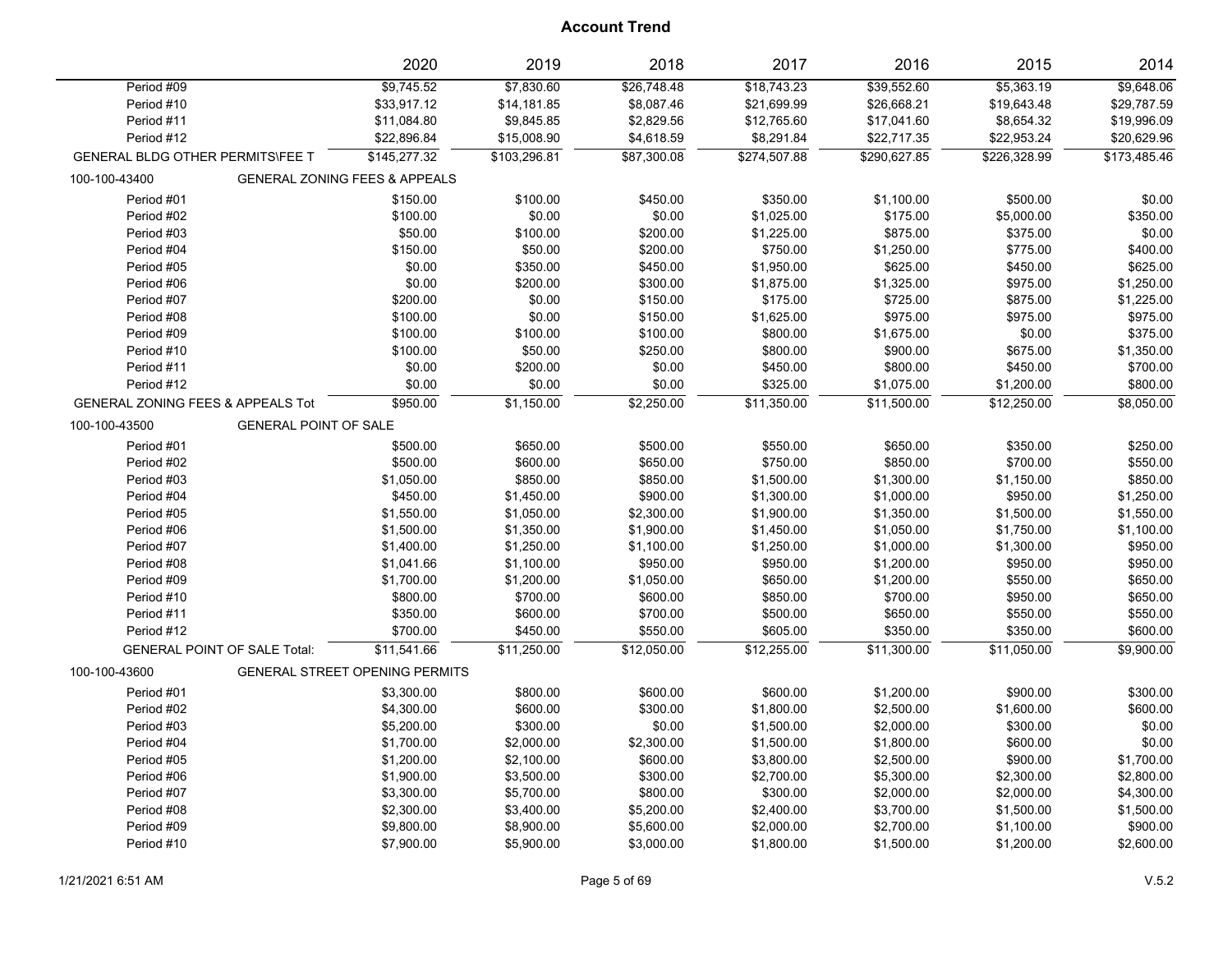|                                         | 2020                            | 2019                     | 2018                     | 2017                 | 2016                     | 2015                   | 2014                     |
|-----------------------------------------|---------------------------------|--------------------------|--------------------------|----------------------|--------------------------|------------------------|--------------------------|
| Period #11<br>Period #12                | \$2,900.00<br>\$4,500.00        | \$3,300.00<br>\$3,000.00 | \$3,400.00<br>\$2,000.00 | \$600.00<br>\$600.00 | \$3,100.00<br>\$1,800.00 | \$600.00<br>\$3,700.00 | \$3,000.00<br>\$2,000.00 |
| GENERAL STREET OPENING PERMITS T        | \$48,300.00                     | \$39,500.00              | \$24,100.00              | \$19,600.00          | \$30,100.00              | \$16,700.00            | \$19,700.00              |
| 100-100-43700                           | <b>GENERAL CONTRACTOR REGIS</b> |                          |                          |                      |                          |                        |                          |
| Period #01                              | \$11,025.00                     | \$13,725.00              | \$14,979.00              | \$5,595.00           | \$7,790.00               | \$7,781.00             | \$8,048.00               |
| Period #02                              | \$3,150.00                      | \$4,725.00               | \$3,000.00               | \$4,520.00           | \$2,700.00               | \$2,700.00             | \$3,023.00               |
| Period #03                              | \$2,700.00                      | \$3,300.00               | \$3,750.00               | \$2,550.00           | \$3,150.00               | \$3,225.00             | \$2,250.00               |
| Period #04                              | \$1,275.00                      | \$4,050.00               | \$3,975.00               | \$2,825.00           | \$3,675.00               | \$2,400.00             | \$3,000.00               |
| Period #05                              | \$2,100.00                      | \$3,225.00               | \$3,675.00               | \$4,800.00           | \$3,600.00               | \$2,475.00             | \$2,775.00               |
| Period #06                              | \$13,568.00                     | \$2,025.00               | \$2,775.00               | \$4,200.00           | \$2,925.00               | \$3,150.00             | \$2,400.00               |
| Period #07                              | \$3,600.00                      | \$2,475.00               | \$2,925.00               | \$2,775.00           | \$2,700.00               | \$2,475.00             | \$2,270.00               |
| Period #08                              | \$3,450.00                      | \$1,350.00               | \$2,400.00               | \$3,075.00           | \$2,400.00               | \$2,025.00             | \$2,100.00               |
| Period #09                              | \$2,700.00                      | \$1,725.00               | \$1,875.00               | \$2,550.00           | \$3,075.00               | \$2,700.00             | \$2,775.00               |
| Period #10                              | \$2,775.00                      | \$1,575.00               | \$1,895.00               | \$1,725.00           | \$1,125.00               | \$1,950.00             | \$3,610.00               |
| Period #11                              | \$2,400.00                      | \$2,400.00               | \$1,285.00               | \$3,110.00           | \$1,875.00               | \$1,500.00             | \$1,950.00               |
| Period #12                              | \$7,050.00                      | \$13,725.00              | \$8,785.00               | \$7,392.00           | \$12,207.00              | \$11,980.00            | \$13,083.00              |
| <b>GENERAL CONTRACTOR REGIS Total:</b>  | \$55,793.00                     | \$54,300.00              | \$51,319.00              | \$45,117.00          | \$47,222.00              | \$44,361.00            | \$47,284.00              |
| 100-100-43800                           | GENERAL GARAGE SALE REGIS       |                          |                          |                      |                          |                        |                          |
| Period #02                              | \$0.00                          | \$0.00                   | \$0.00                   | \$0.00               | \$5.00                   | \$0.00                 | \$0.00                   |
| Period #03                              | \$0.00                          | \$0.00                   | \$0.00                   | \$10.00              | \$15.00                  | \$0.00                 | \$0.00                   |
| Period #04                              | \$0.00                          | \$10.00                  | \$5.00                   | \$70.00              | \$5.00                   | \$25.00                | \$10.00                  |
| Period #05                              | \$0.00                          | \$55.00                  | \$85.00                  | \$140.00             | \$80.00                  | \$110.00               | \$85.00                  |
| Period #06                              | \$25.00                         | \$225.00                 | \$145.00                 | \$250.00             | \$275.00                 | \$170.00               | \$230.00                 |
| Period #07                              | \$85.00                         | \$70.00                  | \$60.00                  | \$80.00              | \$65.00                  | \$145.00               | \$80.00                  |
| Period #08                              | \$110.00                        | \$60.00                  | \$55.00                  | \$40.00              | \$85.00                  | \$55.00                | \$45.00                  |
| Period #09                              | \$20.00                         | \$55.00                  | \$45.00                  | \$25.00              | \$60.00                  | \$25.00                | \$60.00                  |
| Period #10                              | \$25.00                         | \$0.00                   | \$20.00                  | \$15.00              | \$10.00                  | \$30.00                | \$0.00                   |
| Period #11                              | \$5.00                          | \$5.00                   | \$5.00                   | \$5.00               | \$5.00                   | \$5.00                 | \$0.00                   |
| <b>GENERAL GARAGE SALE REGIS Total:</b> | \$270.00                        | \$480.00                 | \$420.00                 | \$635.00             | \$605.00                 | \$565.00               | \$510.00                 |
| 100-100-43900                           | GENERAL ABANDON PROPERTY FEE    |                          |                          |                      |                          |                        |                          |
| Period #01                              | \$75.00                         | \$125.00                 | \$150.00                 | \$100.00             | \$175.00                 | \$175.00               | \$175.00                 |
| Period #02                              | \$0.00                          | \$100.00                 | \$0.00                   | \$150.00             | \$75.00                  | \$150.00               | \$100.00                 |
| Period #03                              | \$0.00                          | \$25.00                  | \$50.00                  | \$75.00              | \$175.00                 | \$75.00                | \$25.00                  |
| Period #04                              | \$50.00                         | \$0.00                   | \$25.00                  | \$50.00              | \$25.00                  | \$125.00               | \$150.00                 |
| Period #05                              | \$0.00                          | \$25.00                  | \$0.00                   | \$100.00             | \$50.00                  | \$50.00                | \$50.00                  |
| Period #06                              | \$0.00                          | \$0.00                   | \$75.00                  | \$150.00             | \$75.00                  | \$25.00                | \$200.00                 |
| Period #07                              | \$0.00                          | \$0.00                   | \$0.00                   | \$75.00              | \$25.00                  | \$75.00                | \$75.00                  |
| Period #08                              | \$25.00                         | \$0.00                   | \$0.00                   | \$25.00              | \$25.00                  | \$50.00                | \$25.00                  |
| Period #09                              | \$0.00                          | \$25.00                  | \$25.00                  | \$25.00              | \$75.00                  | \$25.00                | \$75.00                  |
| Period #10                              | \$0.00                          | \$25.00                  | \$50.00                  | \$0.00               | \$0.00                   | \$75.00                | \$100.00                 |
| Period #11                              | \$0.00                          | \$0.00                   | \$25.00                  | \$0.00               | \$0.00                   | \$75.00                | \$125.00                 |
| Period #12                              | \$0.00                          | \$50.00                  | \$50.00                  | \$75.00              | \$75.00                  | \$225.00               | \$175.00                 |
| <b>GENERAL ABANDON PROPERTY FEE To</b>  | \$150.00                        | \$375.00                 | \$450.00                 | \$825.00             | \$775.00                 | \$1,125.00             | \$1,275.00               |
|                                         | \$531,748.58                    | \$465,684.30             | \$344,454.23             | \$421,644.73         | \$445,369.85             | \$350,029.99           | \$303,964.76             |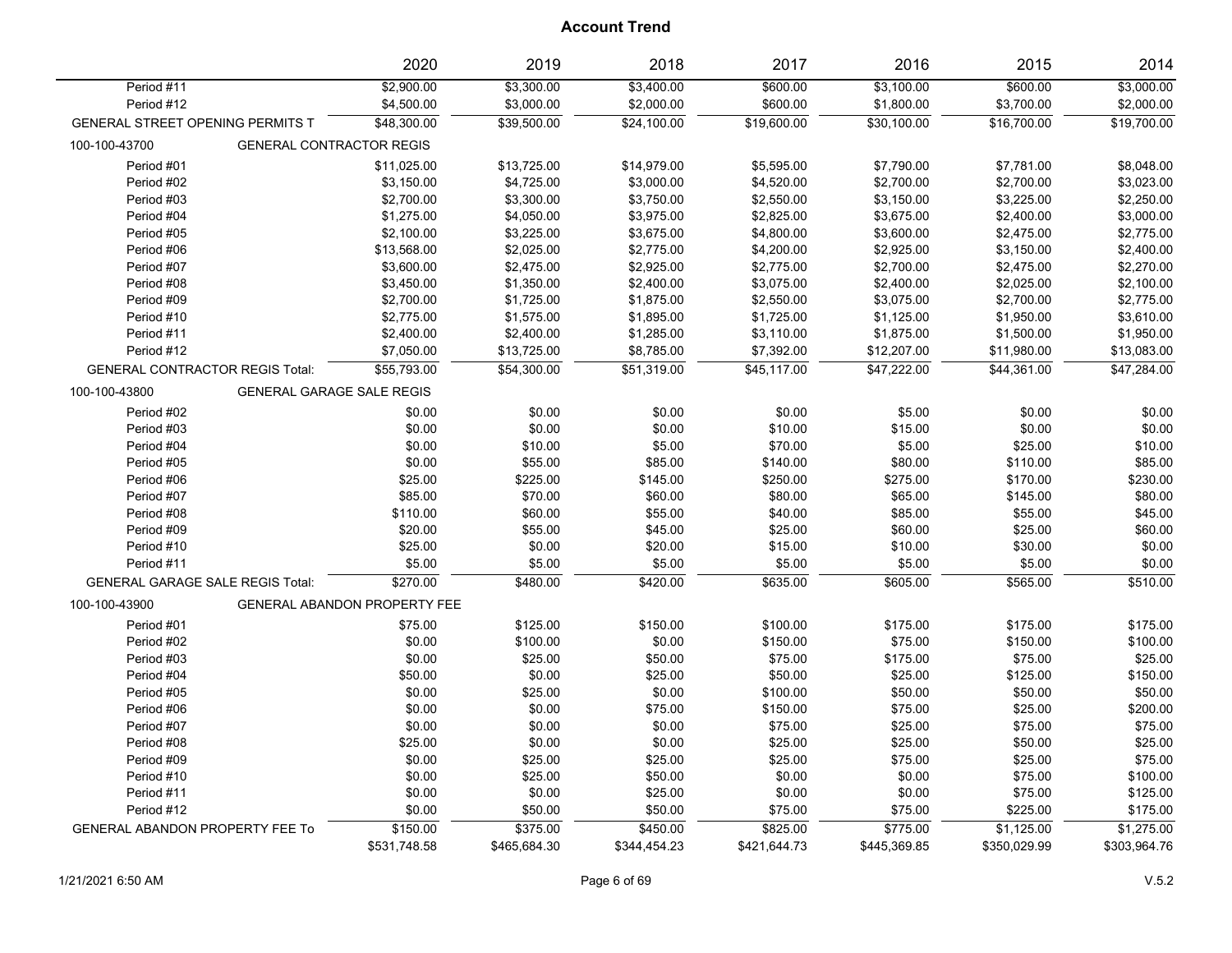|                                             | 2020                                    | 2019         | 2018         | 2017         | 2016         | 2015         | 2014         |
|---------------------------------------------|-----------------------------------------|--------------|--------------|--------------|--------------|--------------|--------------|
| 100-100-44000                               | <b>GENERAL CEMETERY COST &amp; FEES</b> |              |              |              |              |              |              |
| Period #01                                  | \$347.98                                | \$0.00       | \$0.00       | \$230.00     | \$200.00     | \$0.00       | \$0.00       |
| Period #02                                  | \$0.00                                  | \$0.00       | \$230.00     | \$0.00       | \$30.00      | \$0.00       | \$0.00       |
| Period #03                                  | \$0.00                                  | \$460.00     | \$1,000.00   | \$0.00       | \$230.00     | \$0.00       | \$0.00       |
| Period #04                                  | \$0.00                                  | \$0.00       | \$0.00       | \$0.00       | \$230.00     | \$0.00       | \$200.00     |
| Period #05                                  | \$0.00                                  | \$0.00       | \$0.00       | \$112.76     | \$282.52     | \$200.00     | \$60.00      |
| Period #06                                  | \$230.00                                | \$347.95     | \$0.00       | \$216.60     | \$282.52     | \$0.00       | \$863.48     |
| Period #07                                  | \$0.00                                  | \$0.00       | \$0.00       | \$112.76     | \$0.00       | \$308.30     | \$45.00      |
| Period #08                                  | \$0.00                                  | \$0.00       | \$0.00       | \$108.30     | \$0.00       | \$0.00       | \$308.30     |
| Period #09                                  | \$235.92                                | \$0.00       | \$0.00       | \$0.00       | \$0.00       | \$308.30     | \$200.00     |
| Period #10                                  | \$0.00                                  | \$0.00       | \$0.00       | \$660.00     | \$0.00       | \$0.00       | \$0.00       |
| Period #11                                  | \$230.00                                | \$0.00       | \$0.00       | \$0.00       | \$568.30     | \$0.00       | \$200.00     |
| Period #12                                  | \$0.00                                  | \$0.00       | \$0.00       | \$0.00       | \$0.00       | \$0.00       | \$200.00     |
| <b>GENERAL CEMETERY COST &amp; FEES Tot</b> | \$1,043.90                              | \$807.95     | \$1,230.00   | \$1,440.42   | \$1,823.34   | \$816.60     | \$2,076.78   |
| 100-100-44600                               | <b>GENERAL REC DAY CAMP FEES</b>        |              |              |              |              |              |              |
| Period #02                                  | \$0.00                                  | \$0.00       | \$0.00       | \$0.00       | \$24.00      | \$0.00       | \$0.00       |
| Period #03                                  | \$0.00                                  | \$5,339.00   | \$0.00       | \$420.00     | \$4,512.00   | \$0.00       | \$0.00       |
| Period #04                                  | \$0.00                                  | \$111,135.67 | \$129,032.87 | \$107,492.00 | \$111,882.00 | \$108,884.00 | \$105,215.00 |
| Period #05                                  | \$0.00                                  | \$44,237.09  | \$54,480.50  | \$45,285.50  | \$34,460.00  | \$20,173.00  | \$16,611.00  |
| Period #06                                  | \$0.00                                  | \$38,118.00  | \$39,238.00  | \$35,607.00  | \$39,595.00  | \$41,907.00  | \$23,564.45  |
| Period #07                                  | \$0.00                                  | \$32,615.00  | \$25,411.50  | \$33,275.40  | \$28,298.00  | \$25,161.73  | \$25,563.00  |
| Period #08                                  | \$0.00                                  | \$16,497.00  | \$7,079.00   | \$716.00     | \$5,759.00   | \$5,297.00   | \$6,381.00   |
| Period #09                                  | \$0.00                                  | \$361.00     | \$0.00       | \$0.00       | \$0.00       | \$886.00     | \$0.00       |
| Period #10                                  | \$0.00                                  | \$0.00       | \$1,794.00   | \$0.00       | \$56.00      | \$0.00       | \$533.00     |
| Period #12                                  | \$0.00                                  | \$16.00      | \$0.00       | (\$2,251.00) | \$0.00       | \$0.00       | \$1,431.00   |
| <b>GENERAL REC DAY CAMP FEES Total:</b>     | \$0.00                                  | \$248,318.76 | \$257,035.87 | \$220,544.90 | \$224,586.00 | \$202,308.73 | \$179,298.45 |
| 100-100-44700                               | <b>GENERAL BLDG FACILITY USAGE</b>      |              |              |              |              |              |              |
| Period #01                                  | \$3,224.00                              | \$2,710.00   | \$2,968.00   | \$1,485.00   | \$3,248.00   | \$1,683.00   | \$1,685.00   |
| Period #02                                  | \$3,308.00                              | \$1,643.00   | \$2,033.00   | \$3,190.00   | \$3,408.00   | \$1,395.00   | \$1,235.00   |
| Period #03                                  | \$1,504.00                              | \$3,865.00   | \$1,090.00   | \$1,533.00   | \$3,307.50   | \$1,796.00   | \$3,795.00   |
| Period #04                                  | \$0.00                                  | \$2,936.00   | \$2,243.00   | \$2,258.00   | \$2,410.00   | \$956.00     | \$3,240.00   |
| Period #05                                  | \$0.00                                  | \$2,534.00   | \$3,235.00   | \$3,037.00   | \$2,030.00   | \$1,685.00   | \$2,310.00   |
| Period #06                                  | \$0.00                                  | \$2,915.00   | \$1,943.00   | \$465.00     | \$1,118.00   | \$3,043.00   | \$793.00     |
| Period #07                                  | \$0.00                                  | \$2,195.00   | \$2,010.00   | \$890.00     | \$1,505.00   | \$730.00     | \$2,193.00   |
| Period #08                                  | \$0.00                                  | \$2,251.00   | \$1,615.00   | \$900.00     | \$1,318.00   | \$1,678.00   | \$1,220.00   |
| Period #09                                  | \$0.00                                  | \$3,259.00   | \$3,443.00   | \$2,183.00   | \$2,171.00   | \$2,020.00   | \$2,245.00   |
| Period #10                                  | \$0.00                                  | \$2,303.00   | \$1,594.00   | \$915.00     | \$1,135.00   | \$1,495.00   | \$1,705.00   |
| Period #11                                  | \$0.00                                  | \$1,509.00   | \$2,485.00   | \$1,023.00   | \$965.00     | \$1,698.00   | \$860.00     |
| Period #12                                  | \$0.00                                  | \$847.00     | \$1,110.00   | \$1,400.00   | \$380.00     | \$1,740.00   | \$890.00     |
| <b>GENERAL BLDG FACILITY USAGE Total:</b>   | \$8,036.00                              | \$28,967.00  | \$25,769.00  | \$19,279.00  | \$22,995.50  | \$19,919.00  | \$22,171.00  |
| 100-100-44800                               | <b>GENERAL SWIM LESSONS</b>             |              |              |              |              |              |              |
| Period #07                                  | \$0.00                                  | \$2,012.00   | \$0.00       | \$0.00       | \$0.00       | \$0.00       | \$0.00       |
| Period #08                                  | \$0.00                                  | (\$2,012.00) | \$0.00       | \$0.00       | \$0.00       | \$0.00       | \$0.00       |
|                                             |                                         |              |              |              |              |              |              |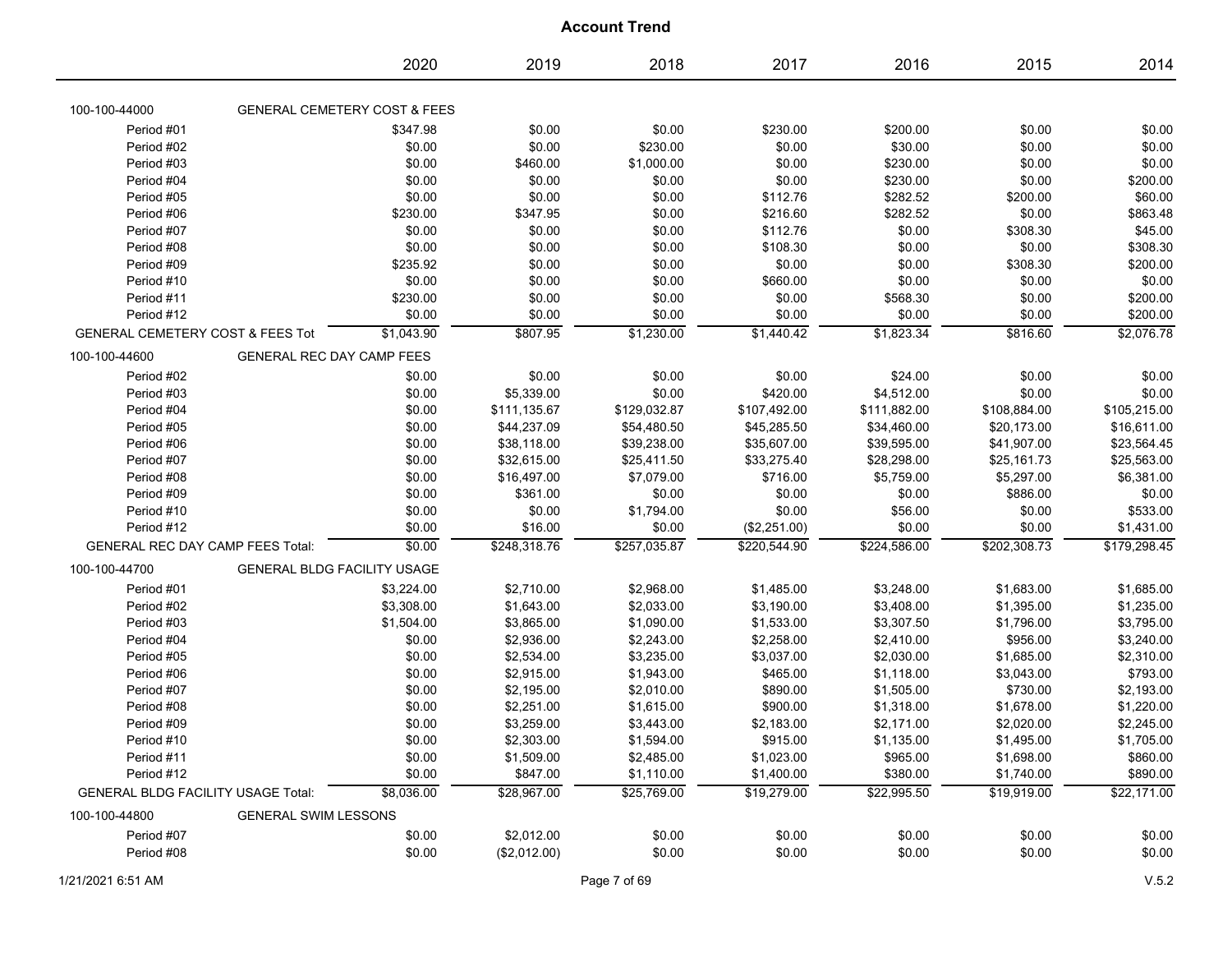|                                   |                                    | 2020                                 | 2019         | 2018         | 2017         | 2016         | 2015         | 2014         |
|-----------------------------------|------------------------------------|--------------------------------------|--------------|--------------|--------------|--------------|--------------|--------------|
| Period #10                        |                                    | \$150.00                             | \$0.00       | \$0.00       | \$0.00       | \$0.00       | \$0.00       | \$0.00       |
| Period #12                        |                                    | (\$150.00)                           | \$0.00       | \$0.00       | \$0.00       | \$0.00       | \$0.00       | \$0.00       |
|                                   | <b>GENERAL SWIM LESSONS Total:</b> | \$0.00                               | \$0.00       | \$0.00       | \$0.00       | \$0.00       | \$0.00       | \$0.00       |
| 100-100-44900                     | <b>GENERAL SENIOR</b>              |                                      |              |              |              |              |              |              |
| Period #01                        |                                    | \$1,796.50                           | \$1,942.90   | \$1,320.00   | \$1,098.00   | \$1,006.00   | \$1,348.00   | \$1,042.00   |
| Period #02                        |                                    | \$1,562.20                           | \$589.00     | \$1,012.00   | \$520.00     | \$627.00     | \$1,032.00   | \$637.00     |
| Period #03                        |                                    | \$467.00                             | \$864.40     | \$300.00     | \$1,121.00   | \$1,092.00   | \$3,453.00   | \$845.00     |
| Period #04                        |                                    | \$255.00                             | \$4,468.00   | \$536.00     | \$4,110.25   | \$4,224.50   | \$1,085.00   | \$2,482.00   |
| Period #05                        |                                    | \$0.00                               | \$663.00     | \$418.50     | \$538.00     | \$1,159.00   | \$1,225.80   | \$782.00     |
| Period #06                        |                                    | \$0.00                               | \$1,240.25   | \$4,113.00   | \$676.50     | \$452.00     | \$852.50     | \$856.00     |
| Period #07                        |                                    | \$0.00                               | \$537.20     | \$862.00     | \$1,301.00   | \$1,584.65   | \$1,482.66   | \$2,755.60   |
| Period #08                        |                                    | \$0.00                               | \$1,280.00   | \$163.00     | \$698.00     | \$573.00     | \$1,047.00   | \$787.00     |
| Period #09                        |                                    | \$5,046.80                           | \$2,116.00   | \$2,883.00   | \$3,190.00   | \$3,212.00   | \$1,960.00   | \$2,664.00   |
| Period #10                        |                                    | \$2,175.00                           | \$4,232.00   | \$4,925.00   | \$3,463.00   | \$3,416.00   | \$3,356.00   | \$4,400.00   |
| Period #11                        |                                    | \$750.00                             | \$9,618.00   | \$7,450.00   | \$8,250.00   | \$7,813.50   | \$9,118.00   | \$7,414.00   |
| Period #12                        |                                    | \$975.00                             | \$2,151.00   | \$1,738.00   | \$2,473.00   | \$1,448.00   | \$1,276.00   | \$2,666.00   |
|                                   | <b>GENERAL SENIOR Total:</b>       | \$13,027.50                          | \$29,701.75  | \$25,720.50  | \$27,438.75  | \$26,607.65  | \$27,235.96  | \$27,330.60  |
| 100-100-44905                     | <b>FIRE TRAINING FEES</b>          |                                      |              |              |              |              |              |              |
| Period #01                        |                                    | \$0.00                               | \$0.00       | \$100.00     | \$0.00       | \$0.00       | \$0.00       | \$0.00       |
| Period #03                        |                                    | \$0.00                               | \$0.00       | \$75.00      | \$0.00       | \$0.00       | \$0.00       | \$0.00       |
| Period #10                        |                                    | \$0.00                               | \$0.00       | \$0.00       | \$900.00     | \$0.00       | \$0.00       | \$0.00       |
| Period #11                        |                                    | \$0.00                               | \$0.00       | \$0.00       | \$725.00     | \$0.00       | \$0.00       | \$0.00       |
| Period #12                        |                                    | \$0.00                               | \$0.00       | \$0.00       | \$1,375.00   | \$0.00       | \$0.00       | \$0.00       |
|                                   | FIRE TRAINING FEES Total:          | \$0.00                               | \$0.00       | \$175.00     | \$3,000.00   | \$0.00       | \$0.00       | \$0.00       |
|                                   |                                    | \$22,107.40                          | \$307,795.46 | \$309,930.37 | \$271,703.07 | \$276,012.49 | \$250,280.29 | \$230,876.83 |
|                                   |                                    |                                      |              |              |              |              |              |              |
| 100-100-45000                     |                                    | <b>GENERAL MUNICIPAL COURT FINES</b> |              |              |              |              |              |              |
| Period #01                        |                                    | \$0.00                               | \$7,801.90   | \$7,407.00   | \$10,269.00  | \$11,120.00  | \$7,724.00   | \$10,753.00  |
| Period #02                        |                                    | \$0.00                               | \$5,720.16   | \$8,623.00   | \$7,400.00   | \$8,365.80   | \$7,954.00   | \$8,613.19   |
| Period #03                        |                                    | \$0.00                               | \$9,118.80   | \$7,952.10   | \$6,015.13   | \$12,247.20  | \$8,297.00   | \$0.00       |
| Period #04                        |                                    | \$31,804.09                          | \$9,106.00   | \$8,641.94   | \$6,810.58   | \$9,178.66   | \$9,581.00   | \$21,105.70  |
| Period #05                        |                                    | \$2,697.74                           | \$7,619.13   | \$7,404.15   | \$7,009.00   | \$7,363.05   | \$9,725.40   | \$9,876.00   |
| Period #06                        |                                    | \$2,297.01                           | \$9,958.00   | \$6,091.05   | \$10,166.07  | \$8,162.57   | \$5,881.00   | \$9,497.00   |
| Period #07                        |                                    | \$5,760.10                           | \$8,042.50   | \$7,078.40   | \$9,595.00   | \$8,240.00   | \$9,046.60   | \$6,722.00   |
| Period #08                        |                                    | \$5,224.40                           | \$0.00       | \$7,390.00   | \$10,383.00  | \$6,709.00   | \$9,257.00   | \$7,477.00   |
| Period #09                        |                                    | \$3,805.20                           | \$17,477.50  | \$9,886.00   | \$10,241.50  | \$6,313.00   | \$10,355.01  | \$8,240.00   |
| Period #10                        |                                    | \$3,781.30                           | \$0.00       | \$7,387.00   | \$9,921.50   | \$8,847.70   | \$7,556.50   | \$7,775.00   |
| Period #11                        |                                    | \$3,206.20                           | \$0.00       | \$6,051.00   | \$7,713.00   | \$7,727.80   | \$6,148.00   | \$9,251.00   |
| Period #12                        |                                    | \$3,554.00                           | \$0.00       | \$8,023.00   | \$6,571.70   | \$6,874.90   | \$7,304.50   | \$8,528.00   |
| GENERAL MUNICIPAL COURT FINES Tot |                                    | \$62,130.04                          | \$74,843.99  | \$91.934.64  | \$102,095.48 | \$101,149.68 | \$98,830.01  | \$107,837.89 |
| 100-100-45100                     | <b>GENERAL PARKING FINES</b>       |                                      |              |              |              |              |              |              |
| Period #01                        |                                    | \$7,457.28                           | \$100.00     | \$175.00     | \$465.00     | \$140.00     | \$475.00     | \$115.00     |
| Period #02                        |                                    | \$10,351.41                          | \$205.00     | \$115.00     | \$315.00     | \$140.00     | \$620.00     | \$380.00     |
|                                   |                                    |                                      |              |              |              |              |              |              |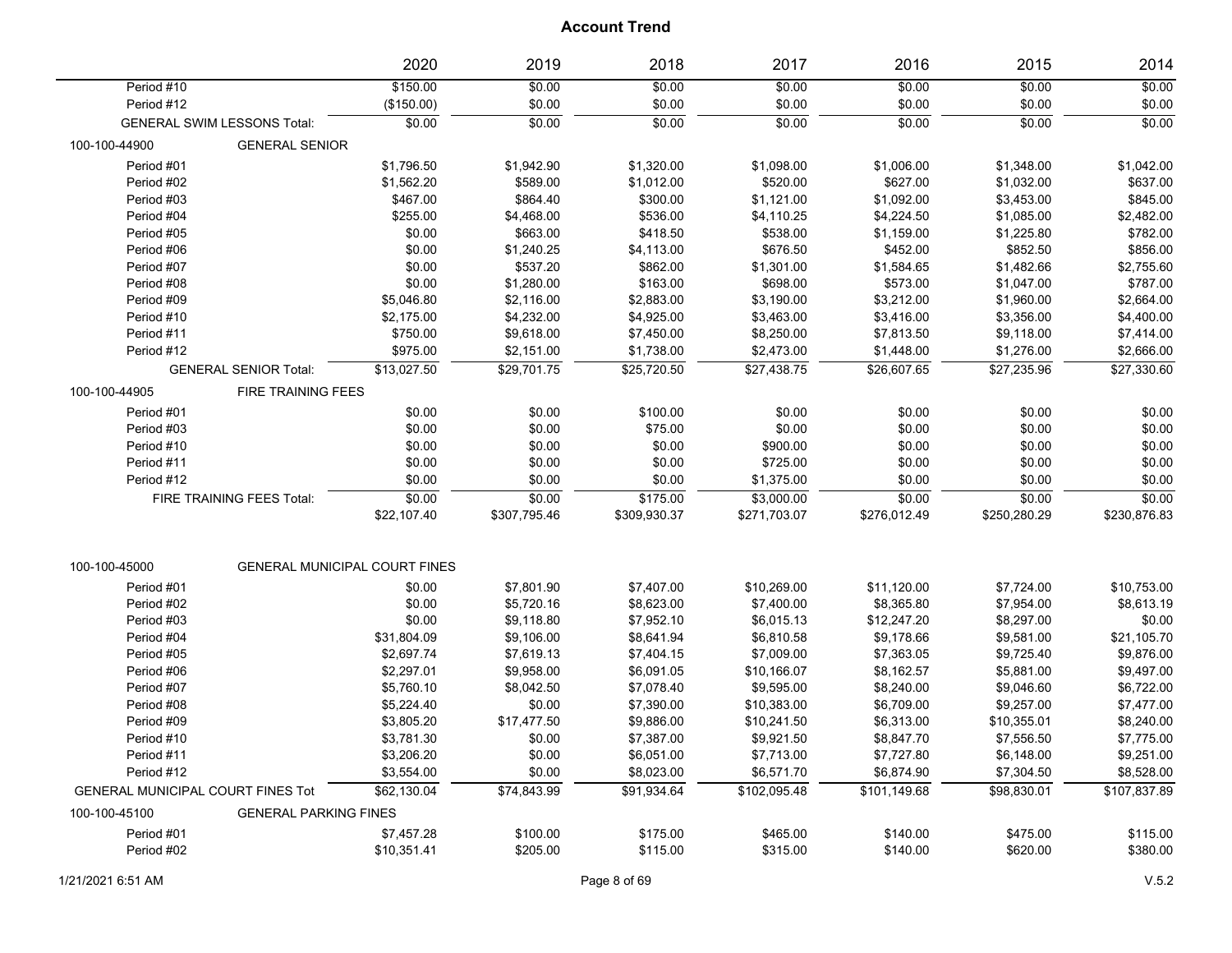|                                            |                                  | 2020                                 | 2019         | 2018       | 2017       | 2016       | 2015       | 2014       |
|--------------------------------------------|----------------------------------|--------------------------------------|--------------|------------|------------|------------|------------|------------|
| Period #03                                 |                                  | \$7,963.40                           | \$100.00     | \$175.00   | \$70.00    | \$215.00   | \$115.00   | \$25.00    |
| Period #04                                 |                                  | (\$24,632.09)                        | \$35.00      | \$1,415.00 | \$40.00    | \$65.00    | \$555.00   | \$100.00   |
| Period #05                                 |                                  | \$0.00                               | \$10.00      | \$140.00   | \$90.00    | \$210.00   | \$315.00   | \$215.00   |
| Period #06                                 |                                  | \$110.00                             | \$320.00     | \$180.00   | \$175.00   | \$60.00    | \$220.00   | \$335.00   |
| Period #07                                 |                                  | \$10.00                              | \$105.00     | \$120.00   | \$310.00   | \$160.00   | \$360.00   | \$415.00   |
| Period #08                                 |                                  | \$20.00                              | \$9,213.50   | \$285.00   | \$455.00   | \$335.00   | \$300.00   | \$215.00   |
| Period #09                                 |                                  | \$70.00                              | (\$8,603.50) | \$85.00    | \$230.00   | \$10.00    | \$215.00   | \$150.00   |
| Period #10                                 |                                  | \$35.00                              | \$7,241.00   | \$80.00    | \$210.00   | \$10.00    | \$255.00   | \$330.00   |
| Period #11                                 |                                  | \$0.00                               | \$7,734.00   | \$45.00    | \$35.00    | \$75.00    | \$310.00   | \$230.00   |
| Period #12                                 |                                  | \$125.00                             | \$7,004.20   | \$140.00   | \$135.00   | \$65.00    | \$225.00   | \$395.00   |
| <b>GENERAL PARKING FINES Total:</b>        |                                  | \$1,510.00                           | \$23,464.20  | \$2,955.00 | \$2,530.00 | \$1,485.00 | \$3,965.00 | \$2,905.00 |
| 100-100-45200                              |                                  | <b>GENERAL POLICE MISC RECEIPTS</b>  |              |            |            |            |            |            |
| Period #01                                 |                                  | \$81.00                              | \$35.00      | \$9.54     | \$8.88     | \$2.00     | \$4.22     | \$0.00     |
| Period #02                                 |                                  | \$2.00                               | \$9.52       | \$8.00     | \$10.00    | \$26.62    | \$4.30     | \$2.00     |
| Period #03                                 |                                  | \$15.00                              | \$0.00       | \$2.00     | \$5.00     | \$8.72     | \$7.00     | \$2.89     |
| Period #04                                 |                                  | \$9.46                               | \$7.56       | \$8.00     | \$9.20     | \$7.74     | \$6.00     | \$60.54    |
| Period #05                                 |                                  | \$89.86                              | \$1.72       | \$14.00    | \$4.00     | \$33.98    | \$4.00     | \$1.92     |
| Period #06                                 |                                  | \$2.48                               | \$6.00       | \$2.72     | \$14.00    | \$3.48     | \$4.00     | \$1.20     |
| Period #07                                 |                                  | \$2.00                               | \$0.00       | \$105.00   | \$4.00     | \$2.34     | \$26.12    | \$0.00     |
| Period #08                                 |                                  | \$14.00                              | \$14.00      | \$115.00   | \$24.94    | \$17.00    | \$11.00    | \$10.00    |
| Period #09                                 |                                  | \$408.00                             | \$291.00     | \$306.00   | \$359.00   | \$438.26   | \$454.00   | \$558.25   |
| Period #10                                 |                                  | \$178.00                             | \$281.00     | \$156.42   | \$231.00   | \$208.42   | \$205.62   | \$188.00   |
| Period #11                                 |                                  | \$50.00                              | \$28.00      | \$136.00   | \$36.78    | \$25.00    | \$27.00    | \$30.15    |
| Period #12                                 |                                  | \$2.50                               | \$2.00       | \$5.00     | \$4.00     | \$31.80    | \$27.22    | \$5.90     |
| <b>GENERAL POLICE MISC RECEIPTS Total:</b> |                                  | \$854.30                             | \$675.80     | \$867.68   | \$710.80   | \$805.36   | \$780.48   | \$860.85   |
| 100-100-45400                              |                                  | <b>GENERAL POLICE IMMOBILIZATION</b> |              |            |            |            |            |            |
| Period #01                                 |                                  | \$0.00                               | \$0.00       | \$100.00   | \$0.00     | \$0.00     | \$0.00     | \$0.00     |
| Period #03                                 |                                  | \$100.00                             | \$0.00       | \$0.00     | \$35.00    | \$0.00     | \$0.00     | \$200.00   |
| Period #04                                 |                                  | \$0.00                               | \$0.00       | \$100.00   | \$0.00     | \$0.00     | \$0.00     | \$0.00     |
| Period #07                                 |                                  | \$0.00                               | \$0.00       | \$100.00   | \$0.00     | \$0.00     | \$0.00     | \$0.00     |
| Period #08                                 |                                  | \$0.00                               | \$100.00     | \$0.00     | \$0.00     | \$0.00     | \$0.00     | \$0.00     |
| Period #09                                 |                                  | \$0.00                               | \$0.00       | \$0.00     | \$0.00     | \$0.00     | \$0.00     | \$100.00   |
| Period #11                                 |                                  | \$0.00                               | \$0.00       | \$100.00   | \$0.00     | \$0.00     | \$0.00     | \$0.00     |
| <b>GENERAL POLICE IMMOBILIZATION Total</b> |                                  | \$100.00                             | \$100.00     | \$400.00   | \$35.00    | \$0.00     | \$0.00     | \$300.00   |
| 100-100-45900                              | <b>GENERAL CIGARETTE LICENSE</b> |                                      |              |            |            |            |            |            |
| Period #01                                 |                                  | \$50.00                              | \$100.00     | \$100.00   | \$0.00     | \$50.00    | \$50.00    | \$0.00     |
| Period #02                                 |                                  | \$50.00                              | \$0.00       | \$0.00     | \$100.00   | \$50.00    | \$50.00    | \$100.00   |
| Period #03                                 |                                  | \$50.00                              | \$50.00      | \$100.00   | \$200.00   | \$250.00   | \$250.00   | \$250.00   |
| Period #04                                 |                                  | \$150.00                             | \$150.00     | \$200.00   | \$150.00   | \$50.00    | \$50.00    | \$150.00   |
| Period #05                                 |                                  | \$50.00                              | \$150.00     | \$100.00   | \$0.00     | \$100.00   | \$50.00    | \$50.00    |
| Period #06                                 |                                  | \$150.00                             | \$50.00      | \$50.00    | \$50.00    | \$0.00     | \$0.00     | \$0.00     |
| Period #07                                 |                                  | \$100.00                             | \$100.00     | \$0.00     | \$50.00    | \$0.00     | \$100.00   | \$100.00   |
| Period #08                                 |                                  | \$0.00                               | \$0.00       | \$50.00    | \$0.00     | \$100.00   | \$50.00    | \$0.00     |
| Period #10                                 |                                  | \$0.00                               | \$0.00       | \$0.00     | \$50.00    | \$0.00     | \$50.00    | \$50.00    |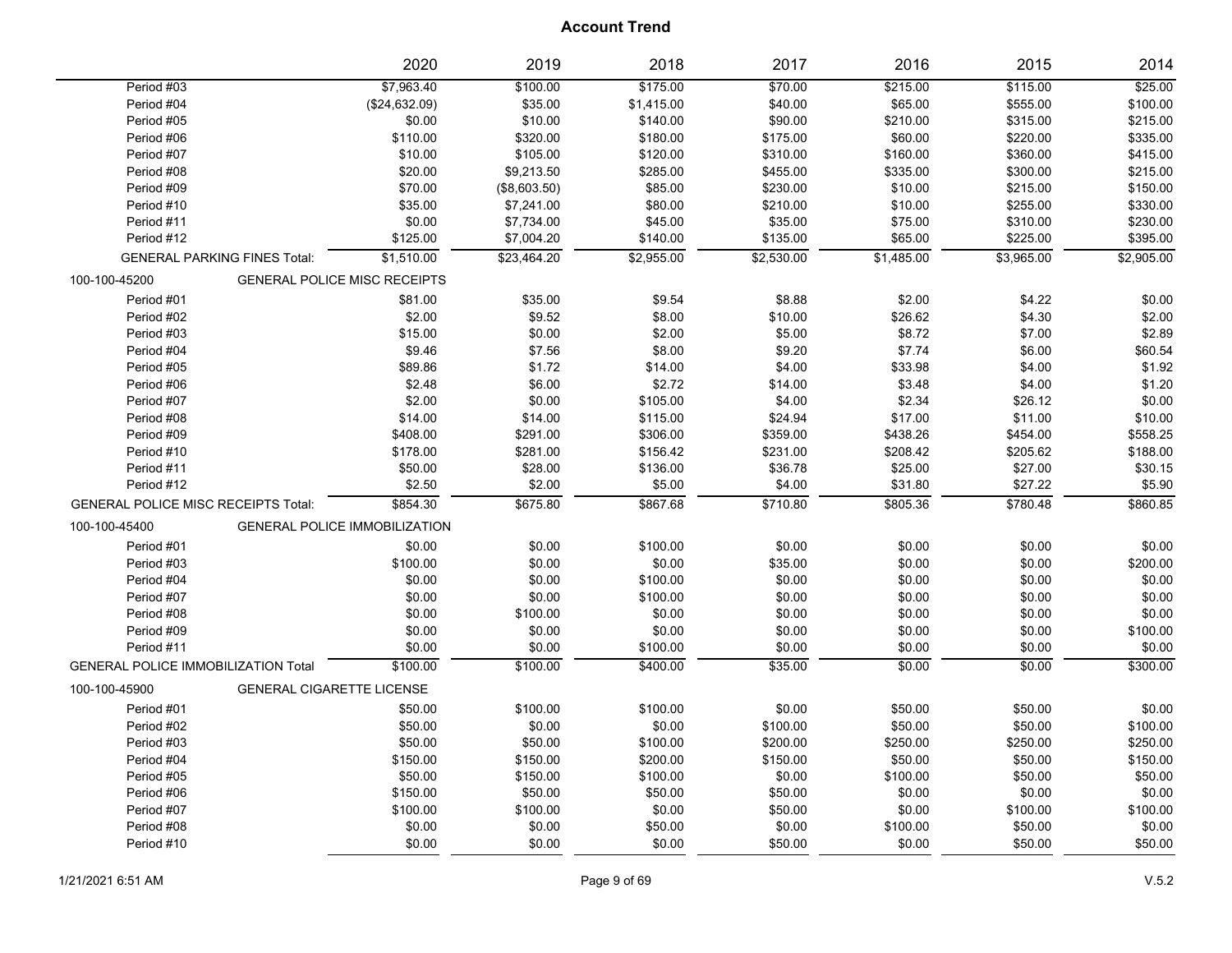|                                  |                                          | 2020                              | 2019        | 2018         | 2017         | 2016         | 2015         | 2014         |
|----------------------------------|------------------------------------------|-----------------------------------|-------------|--------------|--------------|--------------|--------------|--------------|
|                                  | <b>GENERAL CIGARETTE LICENSE Total:</b>  | \$600.00                          | \$600.00    | \$600.00     | \$600.00     | \$600.00     | \$650.00     | \$700.00     |
| 100-100-45905                    | POLICE TRAINING FEES                     |                                   |             |              |              |              |              |              |
| Period #01                       |                                          | \$0.00                            | \$0.00      | \$250.00     | \$0.00       | \$0.00       | \$0.00       | \$0.00       |
| Period #02                       |                                          | \$0.00                            | \$0.00      | \$1,525.00   | \$0.00       | \$0.00       | \$0.00       | \$0.00       |
| Period #03                       |                                          | \$0.00                            | \$0.00      | \$500.00     | \$0.00       | \$0.00       | \$0.00       | \$0.00       |
| Period #06                       |                                          | \$0.00                            | \$0.00      | \$3,375.00   | \$0.00       | \$0.00       | \$0.00       | \$0.00       |
| Period #08                       |                                          | \$0.00                            | \$0.00      | \$600.00     | \$0.00       | \$0.00       | \$0.00       | \$0.00       |
| Period #10                       |                                          | \$0.00                            | \$0.00      | \$300.00     | \$0.00       | \$0.00       | \$0.00       | \$0.00       |
|                                  | POLICE TRAINING FEES Total:              | \$0.00                            | \$0.00      | \$6.550.00   | \$0.00       | \$0.00       | \$0.00       | \$0.00       |
|                                  |                                          | \$65,194.34                       | \$99,683.99 | \$103,307.32 | \$105,971.28 | \$104,040.04 | \$104,225.49 | \$112,603.74 |
| 100-100-46200                    | <b>GENERAL SOLICITING PERMITS</b>        |                                   |             |              |              |              |              |              |
| Period #01                       |                                          | \$0.00                            | \$50.00     | \$0.00       | \$50.00      | \$0.00       | \$0.00       | \$0.00       |
| Period #02                       |                                          | \$0.00                            | \$165.00    | \$0.00       | \$50.00      | \$0.00       | \$0.00       | \$0.00       |
| Period #03                       |                                          | \$0.00                            | \$495.00    | \$670.00     | \$50.00      | \$150.00     | \$50.00      | \$0.00       |
| Period #04                       |                                          | \$70.00                           | \$205.00    | \$325.00     | \$555.00     | \$220.00     | \$40.00      | \$0.00       |
| Period #05                       |                                          | \$0.00                            | \$105.00    | \$795.00     | \$110.00     | \$605.00     | \$330.00     | \$385.00     |
| Period #06                       |                                          | \$1,180.00                        | \$60.00     | \$0.00       | \$545.00     | \$5.00       | \$595.00     | \$45.00      |
| Period #07                       |                                          | \$220.00                          | \$0.00      | \$50.00      | \$75.00      | \$0.00       | \$440.00     | \$280.00     |
| Period #08                       |                                          | \$50.00                           | \$100.00    | \$50.00      | \$0.00       | \$400.00     | \$0.00       | \$0.00       |
| Period #09                       |                                          | \$0.00                            | \$0.00      | \$50.00      | \$215.00     | \$0.00       | \$0.00       | \$75.00      |
| Period #10                       |                                          | \$55.00                           | \$55.00     | \$50.00      | \$50.00      | \$275.00     | \$0.00       | \$55.00      |
| Period #11                       |                                          | \$0.00                            | \$0.00      | \$710.00     | \$270.00     | \$50.00      | \$0.00       | \$0.00       |
| Period #12                       |                                          | \$0.00                            | \$0.00      | \$50.00      | \$270.00     | \$0.00       | \$120.00     | \$55.00      |
|                                  | <b>GENERAL SOLICITING PERMITS Total:</b> | \$1,575.00                        | \$1,235.00  | \$2,750.00   | \$2,240.00   | \$1,705.00   | \$1,575.00   | \$895.00     |
| 100-100-46300                    | <b>VICIOUS DOG REGISTRATION</b>          |                                   |             |              |              |              |              |              |
| Period #01                       |                                          | \$50.00                           | \$25.00     | \$75.00      | \$0.00       | \$0.00       | \$0.00       | \$0.00       |
| Period #04                       |                                          | \$35.00                           | \$0.00      | \$0.00       | \$0.00       | \$0.00       | \$0.00       | \$0.00       |
|                                  | VICIOUS DOG REGISTRATION Total:          | \$85.00                           | \$25.00     | \$75.00      | 50.00        | \$0.00       | \$0.00       | \$0.00       |
| 100-100-46400                    |                                          | OTHER BUSINESS LICENSES & PERMITS |             |              |              |              |              |              |
| Period #01                       |                                          | \$175.00                          | \$35.00     | \$35.00      | \$0.00       | \$35.00      | \$0.00       | \$70.00      |
| Period #02                       |                                          | \$35.00                           | \$0.00      | \$0.00       | \$70.00      | \$35.00      | \$70.00      | \$35.00      |
| Period #03                       |                                          | \$105.00                          | \$35.00     | \$70.00      | \$0.00       | \$0.00       | \$35.00      | \$35.00      |
| Period #04                       |                                          | \$140.00                          | \$35.00     | \$35.00      | \$0.00       | \$0.00       | \$35.00      | \$0.00       |
| Period #05                       |                                          | \$0.00                            | \$70.00     | \$140.00     | \$0.00       | \$0.00       | \$0.00       | \$0.00       |
| Period #06                       |                                          | \$0.00                            | \$70.00     | \$0.00       | \$0.00       | \$70.00      | \$35.00      | \$0.00       |
| Period #07                       |                                          | \$0.00                            | \$0.00      | \$0.00       | \$0.00       | \$0.00       | \$0.00       | \$70.00      |
| Period #08                       |                                          | \$35.00                           | \$0.00      | \$0.00       | \$70.00      | \$0.00       | \$70.00      | \$0.00       |
| Period #09                       |                                          | \$0.00                            | \$0.00      | \$0.00       | \$35.00      | \$0.00       | \$0.00       | \$70.00      |
| Period #10                       |                                          | \$0.00                            | \$0.00      | \$0.00       | \$175.00     | \$35.00      | \$0.00       | \$35.00      |
| Period #11                       |                                          | \$0.00                            | \$140.00    | \$0.00       | \$0.00       | \$255.00     | \$105.00     | \$105.00     |
| Period #12                       |                                          | \$0.00                            | \$70.00     | \$35.00      | \$70.00      | \$0.00       | \$105.00     | \$210.00     |
| OTHER BUSINESS LICENSES & PERMIT |                                          | \$490.00                          | \$455.00    | \$315.00     | \$420.00     | \$430.00     | \$455.00     | \$630.00     |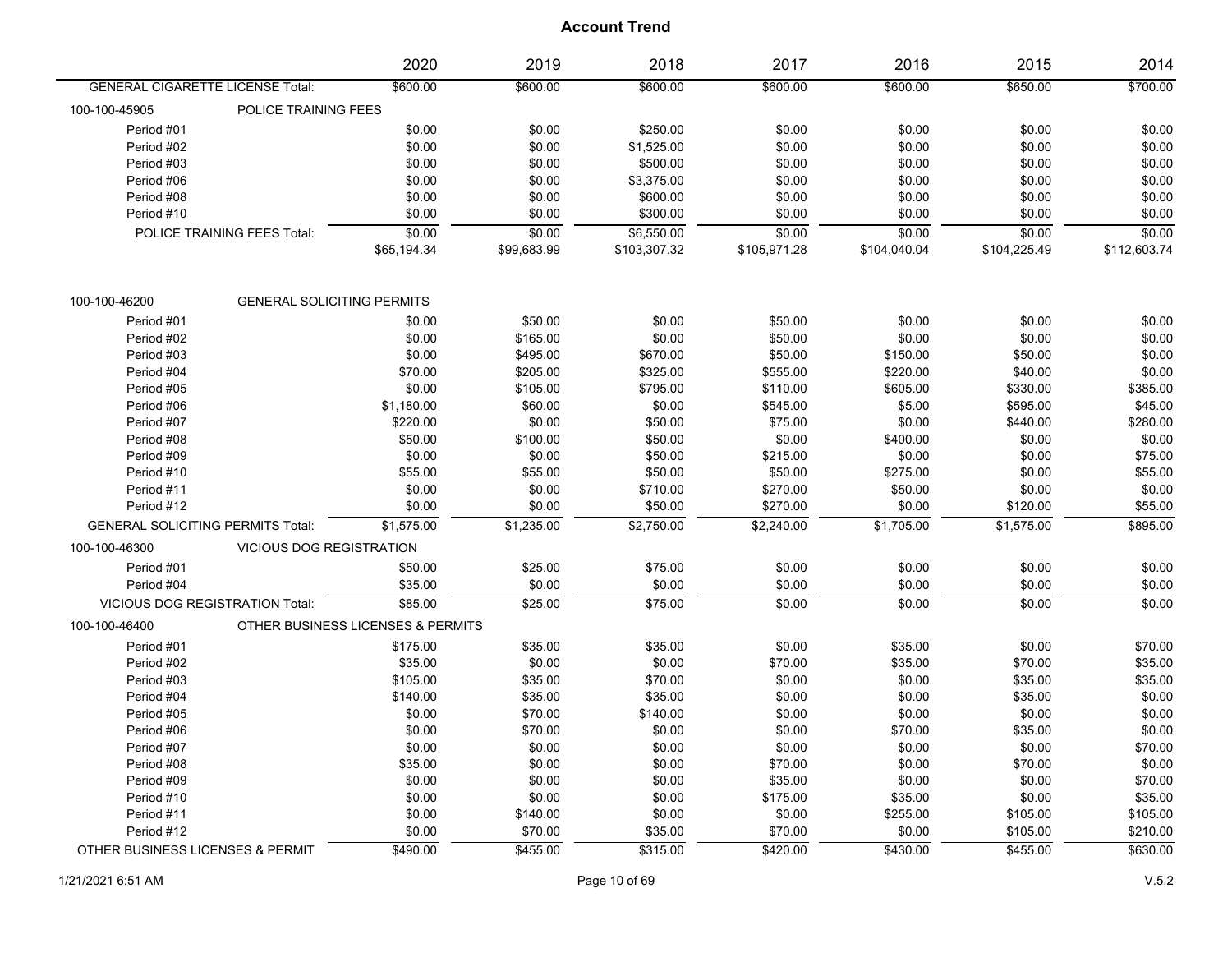|                                          | 2020                                  | 2019         | 2018         | 2017            | 2016         | 2015         | 2014         |
|------------------------------------------|---------------------------------------|--------------|--------------|-----------------|--------------|--------------|--------------|
| 100-100-46500                            | GENERAL DOG IMPOUNDING FEES           |              |              |                 |              |              |              |
| Period #01                               | \$0.00                                | \$0.00       | \$0.00       | \$25.00         | \$0.00       | \$0.00       | \$0.00       |
| Period #08                               | \$0.00                                | \$0.00       | \$0.00       | \$35.00         | \$0.00       | \$25.00      | \$0.00       |
| Period #09                               | \$0.00                                | \$0.00       | \$0.00       | \$35.00         | \$35.00      | \$0.00       | \$0.00       |
| <b>GENERAL DOG IMPOUNDING FEES Total</b> | \$0.00                                | \$0.00       | \$0.00       | \$95.00         | \$35.00      | \$25.00      | \$0.00       |
|                                          | \$2,150.00                            | \$1,715.00   | \$3,140.00   | \$2,755.00      | \$2,170.00   | \$2,055.00   | \$1,525.00   |
| 100-100-47100                            | <b>GENERAL TWP ANSWER SERVICE</b>     |              |              |                 |              |              |              |
| Period #01                               | \$107,792.66                          | \$105,679.16 | \$50,787.72  | \$0.00          | \$49,791.88  | \$47,858.40  | \$47,858.40  |
| Period #02                               | \$53,896.33                           | \$52,839.58  | \$0.00       | \$101,574.44    | \$99,583.76  | \$95,716.80  | \$95,716.80  |
| Period #03                               | \$0.00                                | \$52,839.58  | \$101,575.44 | \$0.00          | \$49,791.88  | \$0.00       | \$47,858.40  |
| Period #04                               | \$53,896.33                           | \$52,839.58  | \$101,575.44 | \$0.00          | \$49,791.88  | \$100,502.65 | \$47,858.40  |
| Period #05                               | \$107,792.66                          | \$0.00       | \$56,882.40  | \$0.00          | \$49,791.88  | \$48,815.57  | \$47,858.40  |
| Period #06                               | \$0.00                                | \$105,679.16 | \$51,803.50  | \$0.00          | \$0.00       | \$0.00       | \$0.00       |
| Period #07                               | \$107,792.66                          | \$52,839.58  | \$0.00       | \$304,727.32    | \$99,583.76  | \$97,631.14  | \$95,716.80  |
| Period #08                               | \$53,896.33                           | \$52,839.58  | \$103,607.00 | \$50,787.72     | \$0.00       | \$48,815.57  | \$0.00       |
| Period #09                               | \$53,896.33                           | \$52,839.58  | \$0.00       | \$0.00          | \$49,791.88  | \$48,815.57  | \$95,716.80  |
| Period #10                               | \$53,896.33                           | \$52,839.58  | \$103,607.00 | \$101,575.44    | \$99,583.76  | \$48,815.57  | \$47,858.40  |
| Period #11                               | \$53,896.33                           | \$0.00       | \$51,803.50  | \$50,787.72     | \$49,791.88  | \$48,815.57  | \$47,908.40  |
| Period #12                               | \$0.00                                | \$52,839.58  | \$0.00       | \$0.00          | \$0.00       | \$0.00       | \$0.00       |
| <b>GENERAL TWP ANSWER SERVICE Total:</b> | \$646,755.96                          | \$634,074.96 | \$621.642.00 | \$609,452.64    | \$597,502.56 | \$585,786.84 | \$574,350.80 |
| 100-100-47200                            | <b>GENERAL MUTUAL AID/LEASE AGREE</b> |              |              |                 |              |              |              |
| Period #01                               | \$2,097.32                            | \$2,063.41   | \$2,030.49   | \$8,098.53      | \$7,311.98   | \$2,584.20   | \$8,616.60   |
| Period #02                               | \$2,097.32                            | \$2,063.41   | \$2,030.49   | \$2,098.53      | \$1,811.98   | \$3,384.20   | \$4,924.43   |
| Period #03                               | \$2,097.32                            | \$2,063.41   | \$2,030.49   | \$103,574.97    | \$1,811.98   | \$8,284.20   | \$3,316.60   |
| Period #04                               | \$2,097.32                            | \$0.00       | \$2,030.49   | \$52,786.25     | \$7,311.98   | \$2,884.20   | \$6,907.83   |
| Period #05                               | \$2,097.32                            | \$4,126.82   | \$2,030.49   | \$52,786.25     | \$1,811.98   | \$2,984.20   | \$10,166.53  |
| Period #06                               | \$2,097.32                            | \$2,063.41   | \$2,030.49   | \$1,998.53      | \$7,311.98   | \$2,984.20   | \$3,054.95   |
| Period #07                               | \$2,097.32                            | \$2,063.41   | \$2,030.49   | (\$201, 153.35) | \$1,811.98   | \$2,481.85   | \$4,154.95   |
| Period #08                               | \$0.00                                | \$2,063.41   | \$2,030.49   | \$1,998.53      | \$1,811.98   | \$3,987.33   | \$3,454.95   |
| Period #09                               | \$4,229.57                            | \$41,097.32  | \$2,063.41   | \$2,030.49      | \$1,843.01   | \$416.50     | \$8,784.20   |
| Period #10                               | \$0.00                                | \$2,097.32   | \$2,063.41   | \$2,030.49      | \$8,243.01   | \$21,811.98  | \$2,984.20   |
| Period #11                               | \$2,132.25                            | \$8,597.32   | \$2,063.41   | \$2,030.49      | \$1,998.53   | \$2,111.98   | \$400.00     |
| Period #12                               | \$4,264.50                            | \$3,097.32   | \$2,063.41   | \$18,530.49     | \$1,998.53   | \$1,811.98   | \$2,668.40   |
| <b>GENERAL MUTUAL AID/LEASE AGREE T</b>  | \$25.307.56                           | \$71.396.56  | \$24.497.56  | \$46.810.20     | \$45.078.92  | \$55,726.82  | \$59.433.64  |
| 100-100-47300                            | <b>GENERAL MISCELLANEOUS SALES</b>    |              |              |                 |              |              |              |
| Period #01                               | \$302.10                              | \$555.00     | \$1,443.10   | \$206.00        | \$144.05     | \$7.20       | \$50.70      |
| Period #02                               | \$250.78                              | \$202.00     | \$100.85     | \$662.48        | \$1,540.46   | \$252.70     | \$1,152.56   |
| Period #03                               | \$308.00                              | \$7.28       | \$0.40       | \$3.20          | \$168.75     | \$705.51     | \$1,972.74   |
| Period #04                               | \$0.00                                | \$116.40     | \$209.40     | \$1.70          | \$623.95     | \$281.20     | \$468.85     |
| Period #05                               | \$0.00                                | \$11.25      | \$484.61     | \$8.90          | \$97.05      | \$78.00      | \$461.75     |
| Period #06                               | \$3.28                                | \$0.00       | \$3.35       | \$89.88         | \$202.13     | \$278.20     | \$327.70     |
| Period #07                               | \$3.88                                | \$6.00       | \$25.35      | \$1.95          | \$71.85      | \$396.92     | \$40.30      |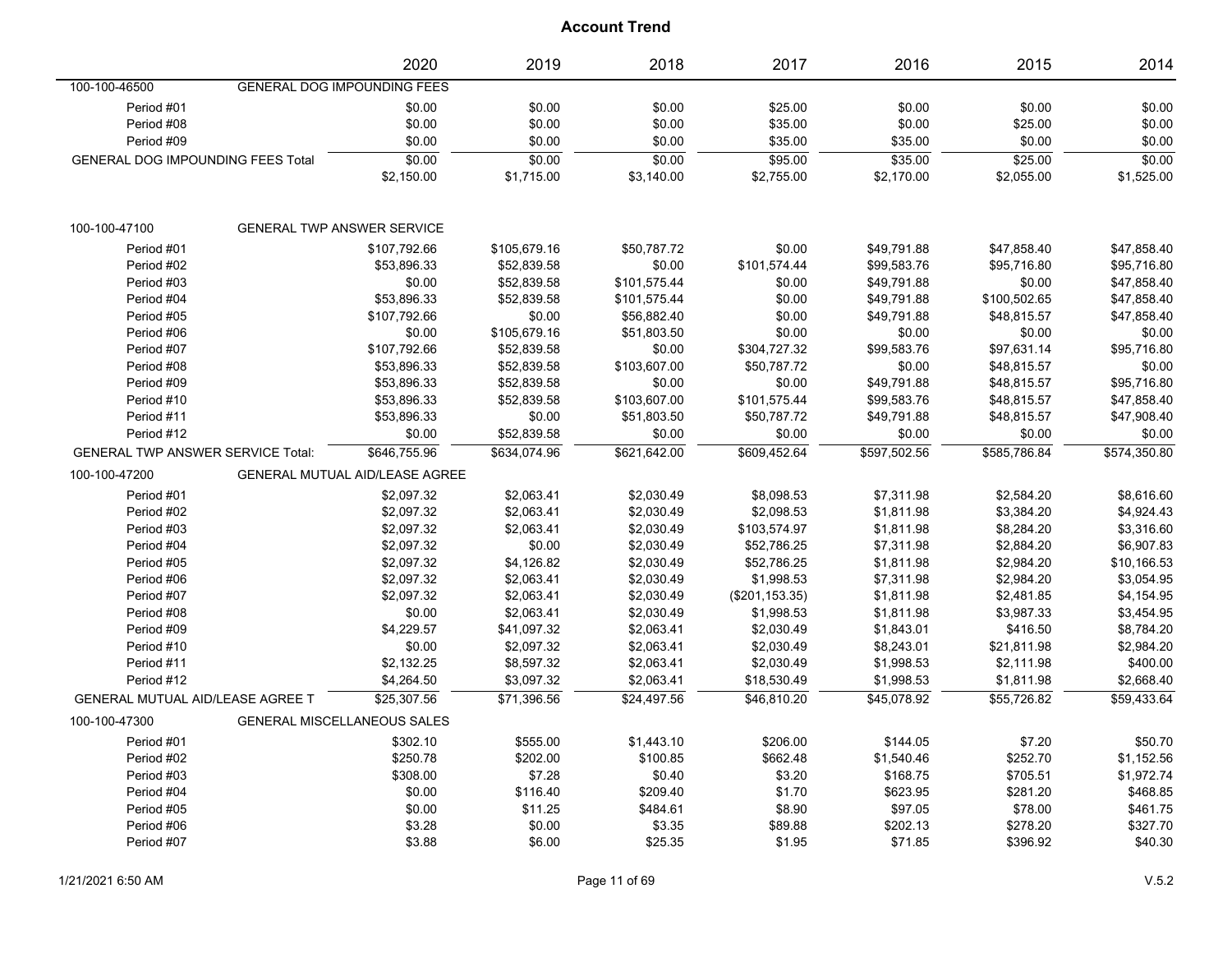|                                          |                                        | 2020                           | 2019           | 2018           | 2017           | 2016           | 2015           | 2014           |
|------------------------------------------|----------------------------------------|--------------------------------|----------------|----------------|----------------|----------------|----------------|----------------|
| Period #08                               |                                        | 55.12                          | \$12.00        | \$62.93        | \$37.47        | \$2.55         | \$20.70        | \$6.40         |
| Period #09                               |                                        | \$0.00                         | \$22.00        | \$9.83         | \$464.00       | \$8.85         | \$92.00        | \$21.60        |
| Period #10                               |                                        | \$4.78                         | \$18.00        | \$77.00        | \$50.85        | \$184.57       | \$11.21        | \$5.75         |
| Period #11                               |                                        | \$3.34                         | \$631.40       | \$150.85       | \$901.65       | \$514.20       | \$4.20         | \$402.05       |
| Period #12                               |                                        | \$70.00                        | \$18.33        | \$400.00       | \$0.00         | \$652.70       | \$15.90        | \$30.90        |
| <b>GENERAL MISCELLANEOUS SALES Total</b> |                                        | \$951.28                       | \$1,599.66     | \$2,967.67     | \$2,428.08     | \$4,211.11     | \$2,143.74     | \$4,941.30     |
| 100-100-47400                            | <b>GENERAL EMS BILLING</b>             |                                |                |                |                |                |                |                |
| Period #01                               |                                        | \$50,711.23                    | \$41,525.23    | \$32,236.35    | \$36,252.60    | \$20,464.71    | \$37,303.04    | \$22,232.61    |
| Period #02                               |                                        | \$24,858.00                    | \$27,231.41    | \$56,822.29    | \$47,694.40    | \$29,520.33    | \$31,335.01    | \$27,177.92    |
| Period #03                               |                                        | \$37,112.26                    | \$47,545.36    | \$23,368.46    | \$40,007.95    | \$23,236.77    | \$33,072.55    | \$31,184.67    |
| Period #04                               |                                        | \$23,827.43                    | \$40,621.04    | \$37,148.56    | \$53,118.65    | \$31,594.51    | \$48,954.26    | \$28,613.01    |
| Period #05                               |                                        | \$39,553.17                    | \$40,064.86    | \$35,485.11    | \$51,091.26    | \$40,607.31    | \$34,048.28    | \$31,925.41    |
| Period #06                               |                                        | \$45,832.28                    | \$34,217.59    | \$45,458.77    | \$46,886.86    | \$46,168.11    | \$35,170.78    | \$19,533.51    |
| Period #07                               |                                        | \$29,488.93                    | \$57,022.61    | \$43,399.47    | \$24,853.00    | \$28,766.05    | \$51,760.30    | \$39,065.47    |
| Period #08                               |                                        | \$30,470.81                    | \$38,820.31    | \$40,193.83    | \$31,736.61    | \$37,790.85    | \$40,596.90    | \$54,917.73    |
| Period #09                               |                                        | \$45,342.93                    | \$50,549.60    | \$41,632.85    | \$31,079.55    | \$26,400.59    | \$35,168.71    | \$36,087.45    |
| Period #10                               |                                        | \$47,576.28                    | \$40,459.15    | \$76,632.80    | \$33,783.72    | \$45,794.78    | \$40,210.29    | \$66,592.20    |
| Period #11                               |                                        | \$40,035.34                    | \$39,284.84    | \$45,337.13    | \$52,960.25    | \$52,100.53    | \$49,918.67    | \$32,745.94    |
| Period #12                               |                                        | \$31,008.33                    | \$34,724.48    | \$35,476.01    | \$35,040.41    | \$20,976.87    | \$27,212.77    | \$45,965.04    |
|                                          | <b>GENERAL EMS BILLING Total:</b>      | \$445,816.99                   | \$492,066.48   | \$513,191.63   | \$484,505.26   | \$403,421.41   | \$464,751.56   | \$436,040.96   |
| 100-100-47500                            |                                        | GENERAL NSF CHECK CHARGE       |                |                |                |                |                |                |
| Period #02                               |                                        | \$0.00                         | \$0.00         | \$33.00        | \$0.00         | \$0.00         | \$0.00         | \$0.00         |
| Period #03                               |                                        | \$0.00                         | \$35.00        | \$0.00         | \$0.00         | \$3.00         | \$0.00         | \$33.00        |
| Period #05                               |                                        | \$0.00                         | \$0.00         | \$0.00         | \$0.00         | \$33.00        | \$0.00         | \$0.00         |
| Period #06                               |                                        | \$0.00                         | \$0.00         | \$33.00        | \$0.00         | \$0.00         | \$0.00         | \$0.00         |
| Period #12                               |                                        | \$0.00                         | \$0.00         | \$0.00         | \$33.00        | \$0.00         | \$0.00         | \$28.00        |
|                                          | <b>GENERAL NSF CHECK CHARGE Total:</b> | \$0.00                         | \$35.00        | \$66.00        | \$33.00        | \$36.00        | \$0.00         | \$61.00        |
|                                          |                                        | \$1,118,831.79                 | \$1,199,172.66 | \$1,162,364.86 | \$1,143,229.18 | \$1,050,250.00 | \$1,108,408.96 | \$1,074,827.70 |
|                                          |                                        |                                |                |                |                |                |                |                |
| 100-100-48000                            |                                        | GENERAL INTEREST ON INVESTMENT |                |                |                |                |                |                |
| Period #01                               |                                        | \$0.00                         | \$0.00         | \$0.00         | \$407.29       | \$610.63       | \$1,324.31     | \$1,405.09     |
| Period #02                               |                                        | \$27,152.64                    | \$20,228.16    | \$16,289.29    | \$16,814.82    | \$15,264.83    | \$1,240.59     | \$1,279.98     |
| Period #03                               |                                        | \$15,955.22                    | \$26,000.56    | \$18,909.41    | \$1,332.98     | \$5,815.55     | \$1,015.91     | \$1,579.39     |
| Period #04                               |                                        | \$36,149.36                    | \$22,976.74    | \$26,622.29    | \$25,992.02    | \$38,103.88    | \$882.32       | \$1,405.25     |
| Period #05                               |                                        | \$20,031.67                    | \$32,329.06    | \$9,643.83     | \$2,105.36     | \$11,847.65    | \$1,526.51     | \$1,483.59     |
| Period #06                               |                                        | \$11,039.98                    | \$23,747.86    | \$24,824.45    | \$24,834.18    | \$3,141.58     | \$1,441.27     | \$1,529.58     |
| Period #07                               |                                        | \$17,339.09                    | \$9,984.18     | \$7,831.22     | \$5,119.34     | \$13,747.36    | \$1,199.32     | \$1,535.11     |
| Period #08                               |                                        | \$17,399.78                    | \$9,898.38     | \$17,853.40    | \$24,527.46    | \$9,112.15     | \$18,715.81    | \$1,424.19     |
| Period #09                               |                                        | \$24,599.34                    | \$24,049.63    | \$23,367.72    | \$18,899.94    | \$8,350.10     | \$2,196.54     | \$1,554.92     |
| Period #10                               |                                        | \$30,260.07                    | \$36,799.87    | \$16,362.42    | \$21,076.09    | \$16,863.92    | \$937.70       | \$4,020.54     |
| Period #11                               |                                        | \$16,257.84                    | \$24,710.51    | \$27,616.17    | \$13,239.08    | \$9,354.22     | \$908.58       | \$1,377.67     |
| Period #12                               |                                        | \$16,918.21                    | \$38,475.16    | \$35,230.44    | \$29,447.66    | \$17,802.91    | \$45,424.85    | \$3,355.80     |
| GENERAL INTEREST ON INVESTMENT T         |                                        | \$233,103.20                   | \$269,200.11   | \$224,550.64   | \$183,796.22   | \$150,014.78   | \$76,813.71    | \$21,951.11    |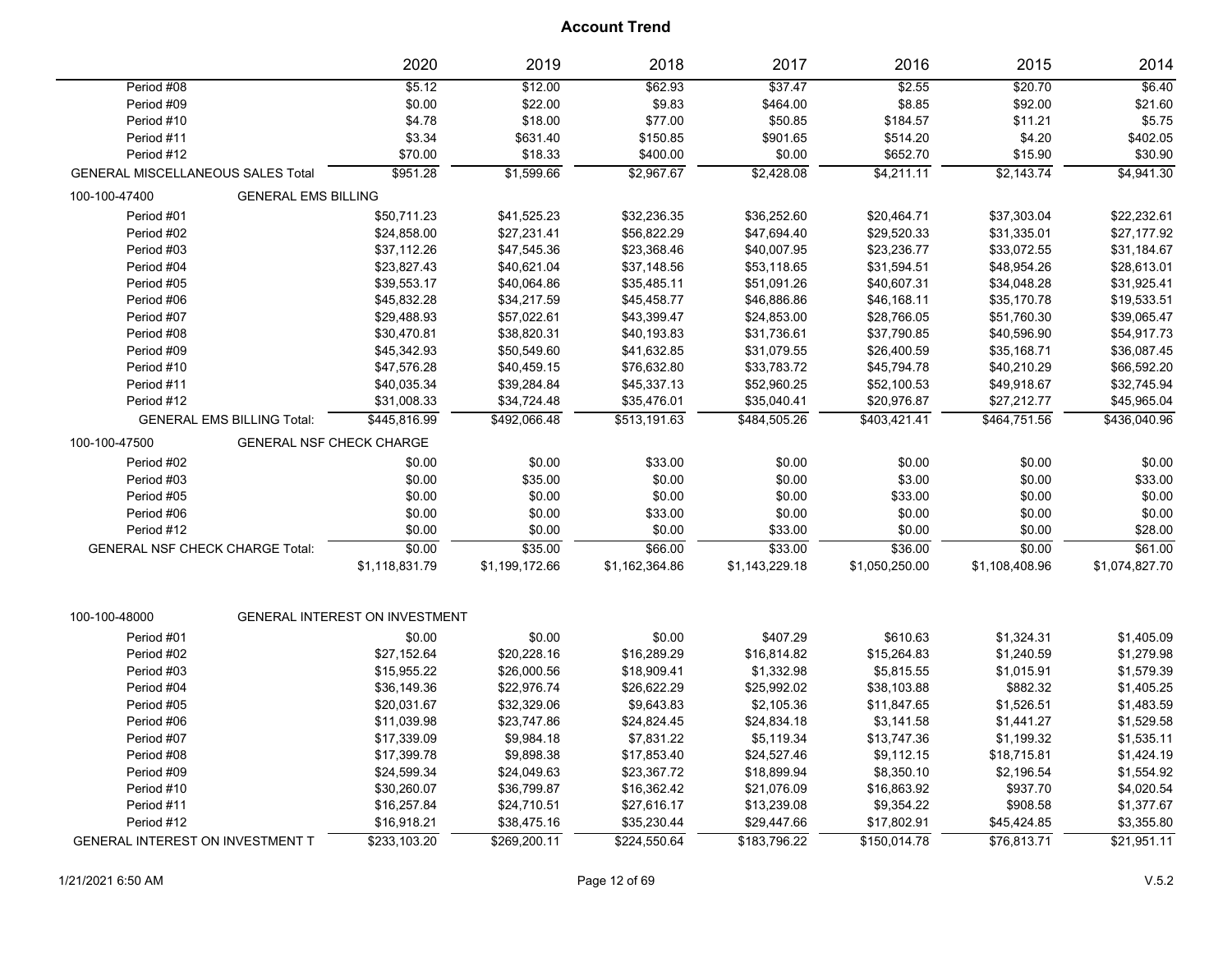|                                         | 2020                            | 2019           | 2018         | 2017          | 2016         | 2015              | 2014         |
|-----------------------------------------|---------------------------------|----------------|--------------|---------------|--------------|-------------------|--------------|
| 100-100-48100                           | <b>GENERAL REIM AND REFUNDS</b> |                |              |               |              |                   |              |
| Period #01                              | \$1,319.25                      | \$9,795.37     | \$500.96     | \$6,445.91    | \$8,403.89   | \$662.61          | \$12,835.02  |
| Period #02                              | \$41,919.79                     | \$35,721.50    | \$11,031.90  | \$9,941.48    | \$871.07     | \$4,286.21        | \$11,112.00  |
| Period #03                              | \$1,033,721.20                  | \$2,388.90     | \$2,928.87   | \$8,271.15    | \$42,104.19  | \$3,403.65        | \$706.22     |
| Period #04                              | \$342,152.70                    | \$10,231.94    | \$13,214.27  | \$43,861.16   | \$23,488.71  | \$7,816.71        | \$7,962.83   |
| Period #05                              | \$468,515.61                    | \$108,468.97   | \$118,835.24 | \$11,192.08   | \$16,769.92  | \$33,945.34       | \$19,486.45  |
| Period #06                              | \$29,061.16                     | \$426,861.62   | \$397,068.90 | \$357,566.68  | \$366,276.53 | \$385,867.80      | \$417,214.57 |
| Period #07                              | \$2,825.58                      | \$50,376.59    | \$215,960.26 | \$207,646.21  | \$14,177.56  | \$333.64          | \$61,603.86  |
| Period #08                              | \$7,592.78                      | \$20,014.24    | \$86,477.80  | \$7,166.87    | \$78,536.80  | \$8,018.79        | \$44,209.02  |
| Period #09                              | \$7,435.31                      | \$235,225.17   | \$11,618.95  | \$89,697.34   | \$6,057.57   | \$24,918.82       | \$39,972.59  |
| Period #10                              | \$25,393.01                     | \$6,879.08     | \$22,742.80  | \$15,918.97   | \$4,323.92   | \$11,298.54       | \$8,148.24   |
| Period #11                              | \$628,693.84                    | \$75,530.96    | \$46,398.49  | \$27,631.42   | \$13,055.98  | \$6,076.39        | \$125,802.47 |
| Period #12                              | \$1,083,288.25                  | \$36,050.94    | \$60,388.01  | \$11,038.12   | \$11,304.38  | \$94,698.79       | \$2,541.06   |
| <b>GENERAL REIM AND REFUNDS Total:</b>  | \$3,671,918.48                  | \$1.017.545.28 | \$987.166.45 | \$796,377.39  | \$585,370.52 | \$581,327.29      | \$751,594.33 |
| 100-100-48110<br><b>GENERAL REBATES</b> |                                 |                |              |               |              |                   |              |
| Period #02                              | \$1,799.78                      | \$0.00         | \$0.00       | \$0.00        | \$0.00       | \$0.00            | \$0.00       |
| Period #03                              | \$550.86                        | \$0.00         | \$0.00       | \$0.00        | \$0.00       | \$0.00            | \$0.00       |
| Period #05                              | \$544.00                        | \$499.00       | \$0.00       | \$0.00        | \$0.00       | \$0.00            | \$0.00       |
| Period #06                              | \$562.00                        | \$207.00       | \$0.00       | \$0.00        | \$0.00       | \$0.00            | \$0.00       |
| Period #07                              | \$698.00                        | \$1,093.00     | \$0.00       | \$0.00        | \$0.00       | \$0.00            | \$0.00       |
| Period #08                              | \$741.00                        | \$659.00       | \$0.00       | \$0.00        | \$0.00       | \$0.00            | \$0.00       |
| Period #09                              | \$565.00                        | \$664.00       | \$0.00       | \$0.00        | \$0.00       | \$0.00            | \$0.00       |
| Period #10                              | \$261.00                        | \$655.00       | \$0.00       | \$0.00        | \$0.00       | \$0.00            | \$0.00       |
| Period #11                              | \$1,295.00                      | \$511.00       | \$0.00       | \$0.00        | \$0.00       | \$0.00            | \$0.00       |
| Period #12                              | \$557.00                        | \$531.00       | \$0.00       | \$0.00        | \$0.00       | \$0.00            | \$0.00       |
| <b>GENERAL REBATES Total:</b>           | \$7,573.64                      | \$4,819.00     | \$0.00       | \$0.00        | \$0.00       | \$0.00            | \$0.00       |
| 100-100-48200                           | <b>GENERAL FUND TRANSFERS</b>   |                |              |               |              |                   |              |
| Period #10                              | \$0.00                          | \$0.00         | \$0.00       | \$0.00        | \$200.00     | \$0.00            | \$0.00       |
| Period #11                              | \$0.00                          | \$0.00         | \$0.00       | \$172.00      | \$377.09     | \$0.00            | \$0.00       |
| Period #12                              | \$0.00                          | \$0.00         | \$0.00       | \$0.00        | \$0.00       | \$72.46           | \$605.37     |
| <b>GENERAL FUND TRANSFERS Total:</b>    | \$0.00                          | \$0.00         | \$0.00       | \$172.00      | \$577.09     | \$72.46           | \$605.37     |
| 100-100-48202                           | <b>GENERAL FUND ADVANCE OUT</b> |                |              |               |              |                   |              |
| Period #05                              | \$0.00                          | \$0.00         | \$0.00       | (\$71,865.00) | \$0.00       | \$0.00            | \$0.00       |
| Period #10                              | \$0.00                          | \$0.00         | \$0.00       | \$71,865.00   | \$0.00       | \$0.00            | \$0.00       |
| Period #12                              | \$0.00                          | \$9,000.00     | \$0.00       | \$0.00        | \$0.00       | \$0.00            | \$0.00       |
| <b>GENERAL FUND ADVANCE OUT Total:</b>  | \$0.00                          | \$9,000.00     | \$0.00       | \$0.00        | 50.00        | $\frac{1}{60.00}$ | \$0.00       |
| 100-100-48500                           | GENL CIVIL SERV EXAM DEPOSIT    |                |              |               |              |                   |              |
| Period #01                              | \$0.00                          | \$950.00       | \$0.00       | \$0.00        | \$0.00       | \$2,700.00        | \$0.00       |
| Period #02                              | \$0.00                          | \$0.00         | \$0.00       | \$0.00        | \$0.00       | \$675.00          | \$0.00       |
| Period #03                              | \$0.00                          | \$0.00         | \$0.00       | \$1,075.00    | \$25.00      | \$75.00           | \$750.00     |
| Period #04                              | \$0.00                          | \$1,375.00     | \$0.00       | \$300.00      | \$700.00     | \$0.00            | \$0.00       |
| Period #05                              | \$0.00                          | \$0.00         | \$0.00       | \$1,150.00    | \$725.00     | \$0.00            | \$0.00       |
| Period #10                              | \$0.00                          | \$0.00         | \$0.00       | \$0.00        | \$0.00       | \$0.00            | \$855.00     |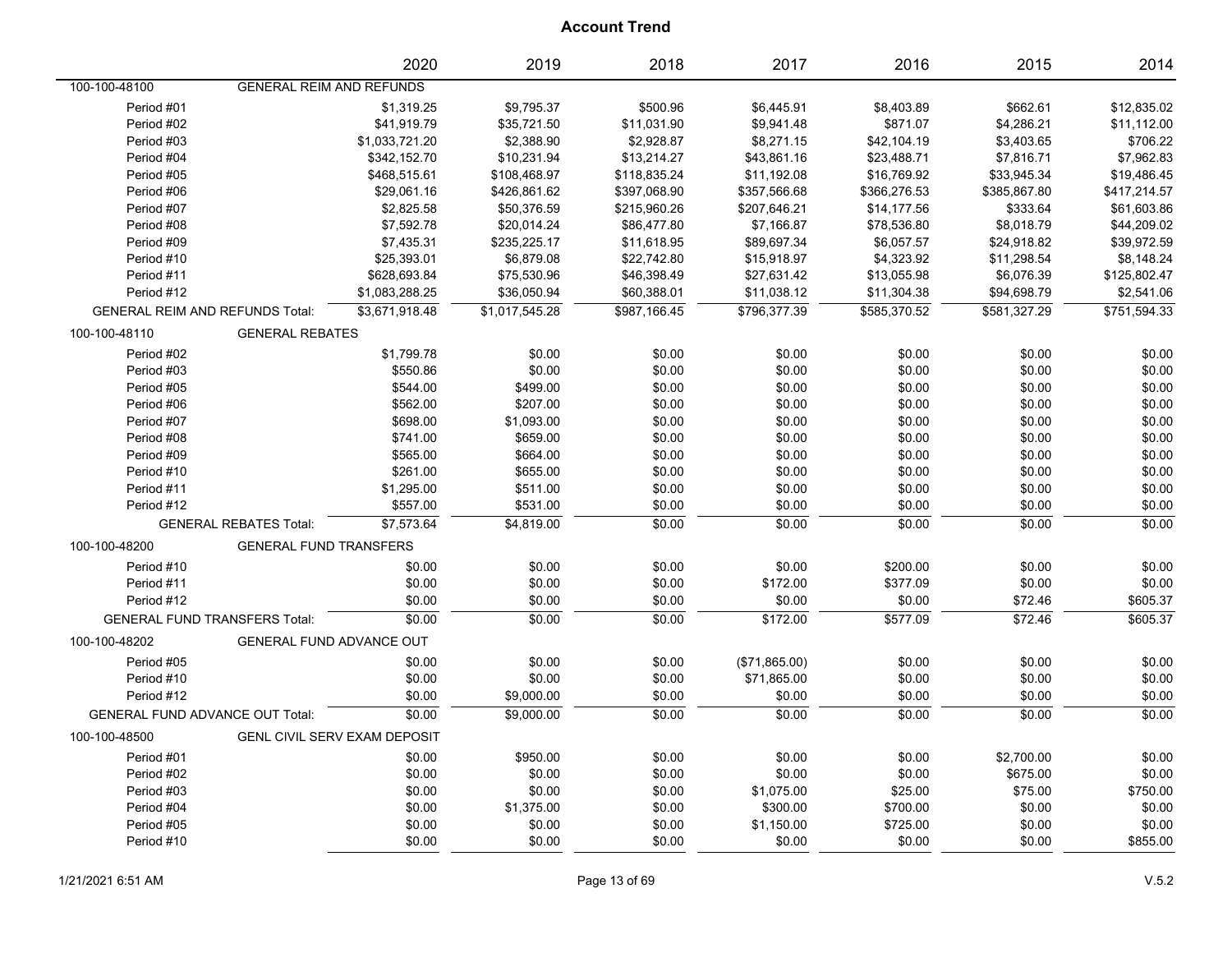|                                            | 2020                                  | 2019         | 2018         | 2017         | 2016         | 2015         | 2014         |
|--------------------------------------------|---------------------------------------|--------------|--------------|--------------|--------------|--------------|--------------|
| <b>GENL CIVIL SERV EXAM DEPOSIT Total:</b> | \$0.00                                | \$2,325.00   | \$0.00       | \$2,525.00   | \$1,450.00   | \$3,450.00   | \$1,605.00   |
| 100-100-48600                              | OTHER DONATIONS/SPECIAL EVENTS        |              |              |              |              |              |              |
| Period #01                                 | \$5,041.53                            | \$0.00       | \$69.00      | \$631.50     | \$2,639.68   | \$0.00       | \$0.00       |
| Period #02                                 | \$5,496.42                            | \$307.00     | \$6,771.00   | \$322.98     | \$5,840.00   | \$5,475.00   | \$0.00       |
| Period #03                                 | \$1,160.00                            | \$6,830.00   | \$2,617.00   | \$7,050.00   | \$4,227.00   | \$2,948.45   | \$6,340.00   |
| Period #04                                 | \$0.00                                | \$2,678.55   | \$1,344.40   | \$2,793.00   | \$8,240.00   | \$5,382.00   | \$1,576.00   |
| Period #05                                 | \$0.00                                | \$500.00     | \$620.00     | \$1,800.00   | \$565.00     | \$600.00     | \$0.00       |
| Period #06                                 | \$300.00                              | \$10.00      | \$1,174.50   | \$4,594.68   | \$517.50     | \$1,268.17   | \$0.00       |
| Period #07                                 | \$0.00                                | \$1,000.00   | \$1,494.99   | \$1,645.00   | \$2,195.00   | \$457.45     | \$20.00      |
| Period #08                                 | \$181.16                              | \$1,000.00   | \$0.00       | \$5,560.00   | \$4,455.00   | \$12,828.00  | \$3,050.00   |
| Period #09                                 | \$0.00                                | \$420.00     | \$400.00     | \$2,980.65   | \$10,858.43  | (\$3,447.55) | \$1,431.00   |
| Period #10                                 | \$0.00                                | \$1,240.00   | \$3,600.00   | \$1,985.00   | \$6,620.00   | \$625.00     | \$8,149.00   |
| Period #11                                 | \$0.00                                | \$3,190.00   | \$2,666.00   | \$5,926.93   | \$4,638.00   | \$4,604.64   | \$10,924.00  |
| Period #12                                 | \$0.00                                | \$25.00      | \$520.00     | \$1,110.00   | \$1,868.73   | \$500.00     | (\$7,004.00) |
| OTHER DONATIONS/SPECIAL EVENTS T           | \$12,179.11                           | \$17,200.55  | \$21,276.89  | \$36.399.74  | \$52.664.34  | \$31,241.16  | \$24,486.00  |
| 100-100-48601                              | CONCERT SPONSORS&DONATIONS            |              |              |              |              |              |              |
| Period #01                                 | \$208.00                              | \$0.00       | \$0.00       | \$0.00       | \$0.00       | \$0.00       | \$0.00       |
| Period #02                                 | \$608.00                              | \$1,400.00   | \$250.00     | \$0.00       | \$4,800.00   | \$400.00     | \$500.00     |
| Period #03                                 | \$1,708.00                            | \$6,770.00   | \$106.00     | \$12,600.00  | \$4,400.00   | \$4,450.00   | \$0.00       |
| Period #04                                 | \$0.00                                | \$277.00     | \$7,272.00   | \$4,800.00   | \$2,700.00   | \$14,800.00  | \$17,300.00  |
| Period #05                                 | \$0.00                                | \$45,932.91  | \$32,658.04  | \$30,690.02  | \$20,081.00  | \$2,400.00   | \$7,745.00   |
| Period #06                                 | \$0.00                                | \$68,927.91  | \$35,416.34  | \$35,259.43  | \$21,775.81  | \$37,998.00  | \$8,482.00   |
| Period #07                                 | \$0.00                                | \$71,188.24  | \$52,760.89  | \$45,322.46  | \$28,683.54  | \$41,599.00  | \$38,235.96  |
| Period #08                                 | \$0.00                                | \$24,543.74  | \$24,006.91  | \$22,140.32  | \$19,101.37  | \$11,951.00  | \$11,171.00  |
| Period #09                                 | \$0.00                                | \$2,881.80   | \$6,574.80   | \$2,956.00   | \$0.00       | \$11,999.00  | \$3,100.00   |
| Period #10                                 | \$0.00                                | \$2,096.09   | \$1,626.00   | \$6,135.90   | \$0.00       | \$0.00       | (\$30.00)    |
| Period #11                                 | \$0.00                                | \$315.00     | \$0.00       | \$0.00       | \$0.00       | \$0.00       | \$0.00       |
| Period #12                                 | \$0.00                                | \$277.00     | \$0.00       | \$1,000.31   | \$100.00     | \$0.00       | \$477.00     |
| CONCERT SPONSORS&DONATIONS Tot             | \$2,524.00                            | \$224,609.69 | \$160,670.98 | \$160,904.44 | \$101,641.72 | \$125,597.00 | \$86,980.96  |
| 100-100-48700                              | POLICE DONATIONS&CONTRIBS             |              |              |              |              |              |              |
| Period #11                                 | \$0.00                                | \$0.00       | \$0.00       | \$0.00       | \$0.00       | \$250.00     | \$0.00       |
| POLICE DONATIONS&CONTRIBS Total:           | \$0.00                                | \$0.00       | \$0.00       | \$0.00       | \$0.00       | \$250.00     | \$0.00       |
| 100-100-48701                              | FIRE DONATIONS & CONTRIBUTIONS        |              |              |              |              |              |              |
| Period #05                                 | \$0.00                                | \$400.00     | \$0.00       | \$0.00       | \$0.00       | \$0.00       | \$0.00       |
| Period #09                                 | \$500.00                              | \$0.00       | \$0.00       | \$0.00       | \$0.00       | \$0.00       | \$0.00       |
| Period #10                                 | \$0.00                                | \$0.00       | \$0.00       | \$250.00     | \$0.00       | \$0.00       | \$0.00       |
| FIRE DONATIONS & CONTRIBUTIONS To          | \$500.00                              | \$400.00     | \$0.00       | \$250.00     | \$0.00       | \$0.00       | \$0.00       |
| 100-100-48800                              | <b>GENERAL SENIOR DONATIONS/CONTR</b> |              |              |              |              |              |              |
| Period #01                                 | \$183.15                              | \$113.00     | \$180.00     | \$0.00       | \$0.00       | \$0.00       | \$0.00       |
| Period #02                                 | \$293.00                              | \$298.00     | \$494.06     | \$482.75     | \$50.25      | \$0.00       | \$0.00       |
| Period #03                                 | \$49.00                               | \$187.00     | \$266.75     | \$1,697.10   | \$0.00       | \$0.00       | \$0.00       |
| Period #04                                 | \$0.00                                | \$148.00     | \$316.22     | \$536.10     | \$0.00       | \$0.00       | \$0.00       |
| Period #05                                 | \$0.00                                | \$495.25     | \$514.61     | \$657.79     | \$0.00       | \$33.50      | \$0.00       |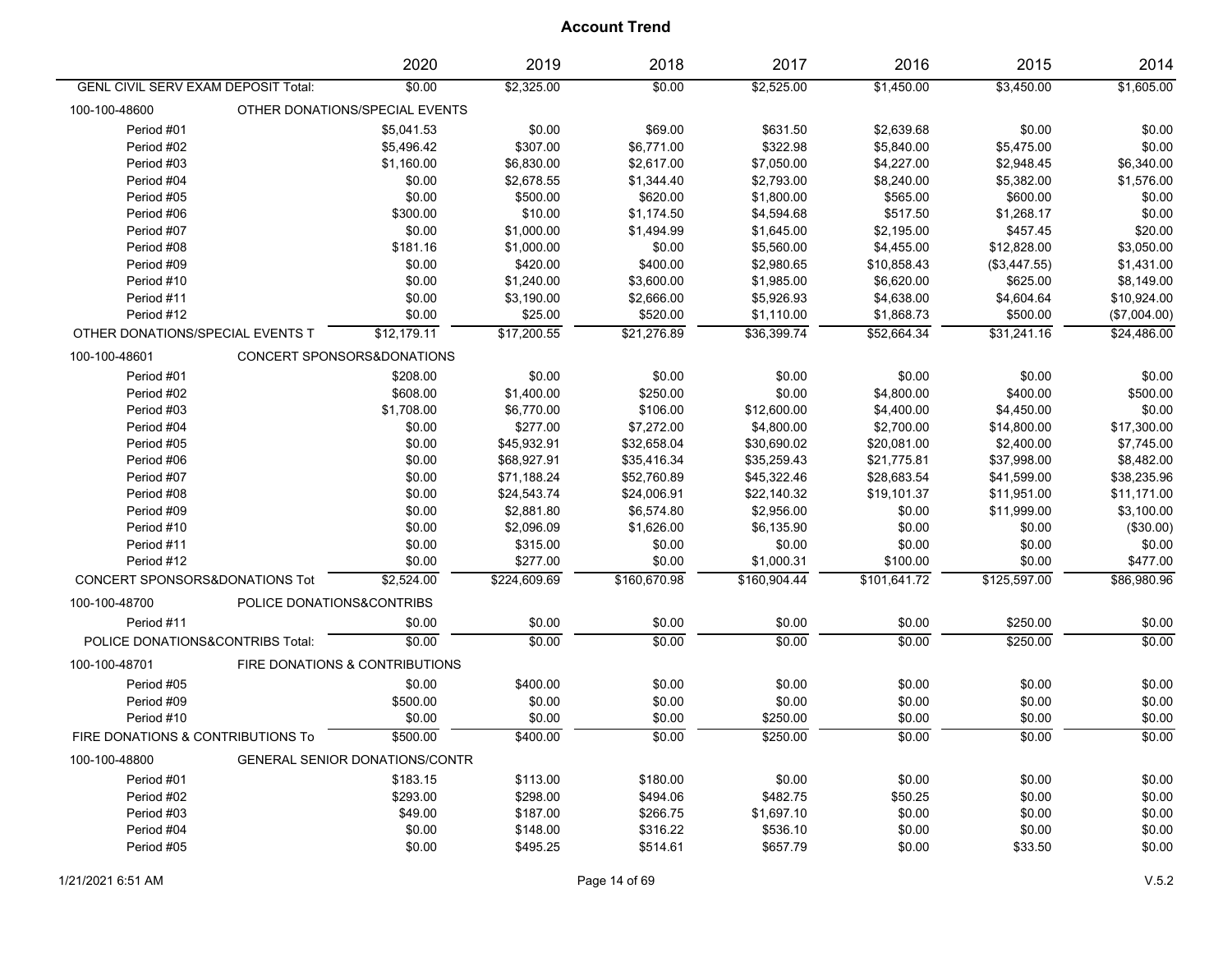|                                             | 2020                     | 2019            | 2018            | 2017            | 2016            | 2015            | 2014            |
|---------------------------------------------|--------------------------|-----------------|-----------------|-----------------|-----------------|-----------------|-----------------|
| Period #06                                  | \$0.00                   | \$413.05        | \$515.50        | \$458.05        | \$0.00          | \$67.00         | \$0.00          |
| Period #07                                  | \$0.00                   | \$623.53        | \$589.81        | \$948.00        | \$0.00          | \$0.00          | \$0.00          |
| Period #08                                  | \$0.00                   | \$133.75        | \$122.00        | \$350.00        | \$0.00          | \$33.50         | \$0.00          |
| Period #09                                  | \$0.00                   | \$156.00        | \$651.00        | \$326.50        | \$0.00          | \$50.25         | \$0.00          |
| Period #10                                  | \$0.00                   | \$409.00        | \$551.00        | \$442.45        | \$0.00          | \$33.50         | \$0.00          |
| Period #11                                  | \$200.00                 | \$175.00        | \$191.50        | \$1,344.42      | \$0.00          | \$33.50         | \$0.00          |
| Period #12                                  | \$0.00                   | \$186.00        | \$299.00        | \$338.00        | \$0.00          | \$67.00         | \$0.00          |
| <b>GENERAL SENIOR DONATIONS/CONTR</b>       | \$725.15                 | \$3,337.58      | \$4,691.45      | \$7,581.16      | \$50.25         | \$318.25        | \$0.00          |
| 100-100-48901<br><b>OPW MONEY</b>           |                          |                 |                 |                 |                 |                 |                 |
| Period #01                                  | \$0.00                   | \$0.00          | \$0.00          | \$5,138.45      | \$0.00          | \$0.00          | \$0.00          |
| Period #02                                  | \$0.00                   | \$0.00          | \$0.00          | \$1,883.40      | \$0.00          | \$0.00          | \$0.00          |
| Period #05                                  | \$0.00                   | \$0.00          | \$0.00          | \$32,054.20     | \$0.00          | \$0.00          | \$0.00          |
| Period #06                                  | \$0.00                   | \$0.00          | \$21,379.55     | \$0.00          | \$0.00          | \$0.00          | \$0.00          |
| Period #07                                  | \$0.00                   | \$0.00          | \$0.00          | \$18,205.20     | \$6,492.71      | \$0.00          | \$0.00          |
| Period #08                                  | \$0.00                   | \$0.00          | \$17,386.17     | \$8,443.64      | \$11,603.58     | \$0.00          | \$0.00          |
| Period #09                                  | \$0.00                   | \$0.00          | \$7,234.28      | \$1,422.50      | \$9,380.83      | \$0.00          | \$0.00          |
| Period #10                                  | \$0.00                   | \$0.00          | \$0.00          | \$0.00          | \$13,080.56     | \$0.00          | \$0.00          |
| Period #11                                  | \$0.00                   | \$0.00          | \$0.00          | \$0.00          | \$16,091.58     | \$0.00          | \$0.00          |
| OPW MONEY Total:                            | \$0.00                   | \$0.00          | \$46,000.00     | \$67,147.39     | \$56,649.26     | \$0.00          | \$0.00          |
|                                             | \$3,928,523.58           | \$1,548,437.21  | \$1,444,356.41  | \$1,255,153.34  | \$948,417.96    | \$819,069.87    | \$887,222.77    |
| PDOCJS GRANT<br>100-100-49000<br>Period #01 | \$0.00                   | \$0.00          | \$0.00          | \$0.00          | \$0.00          | \$2,123.84      | \$0.00          |
| Period #02                                  | \$0.00                   | \$0.00          | \$0.00          | \$0.00          | \$0.00          | \$0.00          | \$1,125.83      |
| Period #07                                  | \$0.00                   | \$0.00          | \$0.00          | \$0.00          | \$0.00          | \$825.92        | \$0.00          |
| Period #10                                  | \$0.00                   | \$0.00          | \$0.00          | \$0.00          | \$0.00          | (\$2,949.76)    | \$0.00          |
| Period #12                                  | \$0.00                   | \$0.00          | \$0.00          | \$0.00          | \$0.00          | \$0.00          | \$1,453.72      |
| PDOCJS GRANT Total:                         | \$0.00                   | \$0.00          | \$0.00          | \$0.00          | \$0.00          | \$0.00          | \$2,579.55      |
| 100-100-49101<br><b>FIRE BWC GRANT</b>      |                          |                 |                 |                 |                 |                 |                 |
| Period #03                                  | \$0.00                   | \$12,118.33     | \$0.00          | \$0.00          | \$0.00          | \$0.00          | \$0.00          |
| FIRE BWC GRANT Total:                       | \$0.00                   | \$12,118.33     | \$0.00          | \$0.00          | \$0.00          | \$0.00          | \$0.00          |
| 100-100-49102                               | FIRE EMS CARES ACT GRANT |                 |                 |                 |                 |                 |                 |
| Period #04                                  | \$14,514.05              | \$0.00          | \$0.00          | \$0.00          | \$0.00          | \$0.00          | \$0.00          |
| FIRE EMS CARES ACT GRANT Total:             | \$14,514.05              | \$0.00          | \$0.00          | 50.00           | \$0.00          | \$0.00          | \$0.00          |
| 100-100-49103<br><b>PWS BWC GRANT</b>       |                          |                 |                 |                 |                 |                 |                 |
| Period #06                                  | \$4,739.98               | \$0.00          | \$0.00          | \$0.00          | \$0.00          | \$0.00          | \$0.00          |
| PWS BWC GRANT Total:                        | \$4,739.98               | \$0.00          | \$0.00          | \$0.00          | \$0.00          | \$0.00          | \$0.00          |
|                                             | \$19,254.03              | \$12,118.33     | \$0.00          | \$0.00          | \$0.00          | \$0.00          | \$2,579.55      |
| <b>GENERAL Total:</b>                       | \$28,704,148.75          | \$27,707,595.70 | \$26,662,849.23 | \$25,943,844.32 | \$24,129,143.15 | \$22,832,941.71 | \$26,194,885.98 |
| <b>GENERAL FUND Total:</b>                  | \$28,704,148.75          | \$27,707,595.70 | \$26,662,849.23 | \$25,943,844.32 | \$24,129,143.15 | \$22,832,941.71 | \$26,194,885.98 |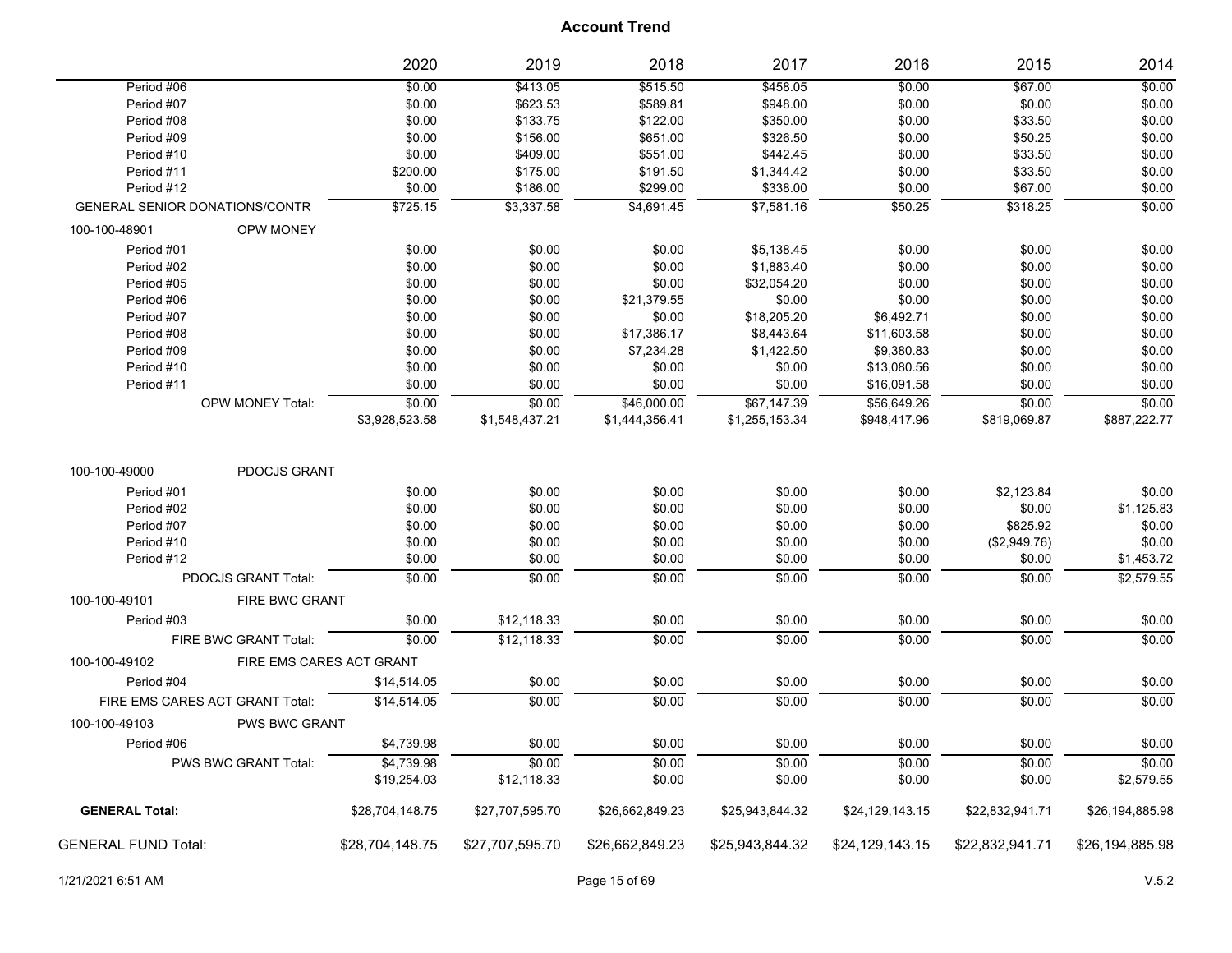|               | <b>Account Trend</b>                     |                                                             |               |              |              |              |              |              |  |
|---------------|------------------------------------------|-------------------------------------------------------------|---------------|--------------|--------------|--------------|--------------|--------------|--|
|               |                                          | 2020                                                        | 2019          | 2018         | 2017         | 2016         | 2015         | 2014         |  |
| Fund: 210     | <b>SCMR</b>                              |                                                             |               |              |              |              |              |              |  |
| SCMR          |                                          |                                                             |               |              |              |              |              |              |  |
| 210-200-42400 |                                          | <b>SCMR VEHICLE REGISTRATION FEES</b>                       |               |              |              |              |              |              |  |
|               | Period #01                               | \$10.354.83                                                 | \$24,644.90   | \$27,114.11  | \$10,932.79  | \$14,303.34  | \$11,008.92  | \$11,375.51  |  |
|               | Period #02                               | \$15,017.41                                                 | (\$12,322.45) | \$24,160.03  | \$14,298.79  | \$10,449.38  | \$12,585.54  | \$13,588.73  |  |
|               | Period #03                               | \$0.00                                                      | \$26,072.55   | \$11,911.10  | \$9,906.94   | \$13,306.36  | \$16,079.99  | \$9,677.06   |  |
|               | Period #04                               | \$18,765.07                                                 | \$11,049.05   | \$11,614.73  | \$11,539.60  | \$10,745.61  | (\$4,553.97) | \$9,732.64   |  |
|               | Period #05                               | \$5,148.76                                                  | \$12,140.84   | \$11,638.95  | \$11,903.16  | \$12,995.42  | \$24,712.32  | \$10,494.77  |  |
|               | Period #06                               | \$0.00                                                      | \$41,907.54   | \$41,721.89  | \$36,708.26  | \$36,395.91  | \$25,071.06  | \$24,466.79  |  |
|               | Period #07                               | \$55,702.37                                                 | \$0.00        | \$10,995.08  | \$12,991.66  | \$12,308.65  | \$12,019.70  | \$12,250.07  |  |
|               | Period #08                               | \$20,398.08                                                 | \$29,103.82   | \$14,302.87  | \$15,633.39  | \$17,590.64  | \$18,987.06  | \$17,743.20  |  |
|               | Period #09                               | \$13,635.68                                                 | \$11,184.59   | \$12,938.29  | \$11,563.96  | \$12,016.95  | \$10,806.03  | \$0.00       |  |
|               | Period #10                               | \$11,711.73                                                 | \$11,091.52   | \$10,120.23  | \$11,295.67  | \$9,685.07   | \$12,603.22  | \$21,763.08  |  |
|               | Period #11                               | \$20,330.81                                                 | \$19,919.88   | \$11,366.31  | \$10,745.50  | \$10,699.24  | \$26,884.65  | \$22,052.11  |  |
|               | Period #12                               | \$10,241.26                                                 | \$12,320.09   | \$25,297.74  | \$0.00       | \$20,172.62  | \$9,417.61   | \$8,310.39   |  |
|               | <b>SCMR VEHICLE REGISTRATION FEES To</b> | \$181,306.00                                                | \$187,112.33  | \$213,181.33 | \$157,519.72 | \$180,669.19 | \$175,622.13 | \$161,454.35 |  |
| 210-200-42500 |                                          | SCMR INT'L REGISTRATION PLAN                                |               |              |              |              |              |              |  |
|               | Period #03                               | \$3,100.75                                                  | \$0.00        | \$0.00       | \$1,792.97   | \$0.00       | \$0.00       | \$0.00       |  |
|               | Period #04                               | \$0.00                                                      | \$0.00        | \$0.00       | \$0.00       | \$1,971.37   | \$1,760.03   | \$1,961.13   |  |
|               | Period #05                               | \$0.00                                                      | \$3,336.34    | \$2,013.07   | \$0.00       | \$0.00       | \$0.00       | \$0.00       |  |
|               | SCMR INT'L REGISTRATION PLAN Total:      | \$3,100.75                                                  | \$3,336.34    | \$2,013.07   | \$1,792.97   | \$1,971.37   | \$1,760.03   | \$1,961.13   |  |
| 210-200-42600 |                                          | <b>SCMR GAS EXCISE TAX</b>                                  |               |              |              |              |              |              |  |
|               | Period #01                               | \$83,469.72                                                 | \$51,562.73   | \$44,472.55  | \$48,393.47  | \$49,811.12  | \$53,261.02  | \$53,817.95  |  |
|               | Period #02                               | \$86,077.66                                                 | \$53,374.40   | \$59,960.25  | \$57,746.42  | \$51,476.67  | \$53,963.21  | \$50,429.73  |  |
|               | Period #03                               | \$83,041.33                                                 | \$51,796.12   | \$52,518.29  | \$50,987.94  | \$52,073.21  | \$49,816.71  | \$51,777.70  |  |
|               | Period #04                               | \$75,162.26                                                 | \$47,751.42   | \$46,669.99  | \$45,035.65  | \$32,829.79  | \$22,749.79  | \$49,429.11  |  |
|               | Period #05                               | \$74,388.13                                                 | \$54,881.44   | \$55,182.79  | \$54,502.08  | \$68,506.53  | \$51,837.66  | \$18,515.32  |  |
|               | Period #06                               | \$0.00                                                      | \$55,242.29   | \$53,918.23  | \$53,208.62  | \$54,579.11  | \$52,093.37  | \$51,949.02  |  |
|               | Period #07                               | \$72,753.39                                                 | \$54,927.45   | \$54,407.50  | \$53,586.32  | \$51,969.15  | \$89,288.22  | \$53,357.73  |  |
|               | Period #08                               | \$81,393.96                                                 | \$55,071.66   | \$56,764.45  | \$56,217.43  | \$55,026.83  | \$50,035.05  | \$17,759.18  |  |
|               | Period #09                               | \$142,903.65                                                | \$88,606.73   | \$54,746.01  | \$18,871.36  | \$57,048.67  | \$55,572.07  | \$92,512.82  |  |
|               | Period #10                               | \$80,194.86                                                 | \$96,205.32   | \$55,765.36  | \$91,158.49  | \$54,599.84  | \$53,103.92  | \$56,001.68  |  |
|               | Period #11                               | \$82,704.82                                                 | \$87,634.65   | \$53,407.23  | \$53,428.92  | \$55,024.87  | \$53,986.95  | \$52,578.97  |  |
|               | Period #12                               | \$86,115.36                                                 | \$92,784.59   | \$57,855.09  | \$56,326.50  | \$56,025.93  | \$55,268.92  | \$89,958.15  |  |
|               | SCMR GAS EXCISE TAX Total:               | \$948,205.14                                                | \$789,838.80  | \$645,667.74 | \$639,463.20 | \$638,971.72 | \$640,976.89 | \$638,087.36 |  |
| 210-200-48100 |                                          | \$1,132,611.89<br><b>SCMR MISC RECEIPTS &amp; REIMBURSE</b> | \$980,287.47  | \$860,862.14 | \$798,775.89 | \$821,612.28 | \$818,359.05 | \$801,502.84 |  |
|               | Period #02                               | \$0.00                                                      | \$0.00        | \$0.00       | \$0.00       | \$174,888.24 | \$0.00       | \$0.00       |  |
|               | Period #04                               | \$0.00                                                      | \$0.00        | \$29,700.42  | \$0.00       | \$8,665.50   | \$14,132.50  | \$1,423.62   |  |
|               | Period #05                               | \$0.00                                                      | \$13,015.34   | \$12,178.09  | \$20,189.58  | \$866.55     | \$0.00       | \$10,267.32  |  |
|               |                                          |                                                             |               |              |              |              |              |              |  |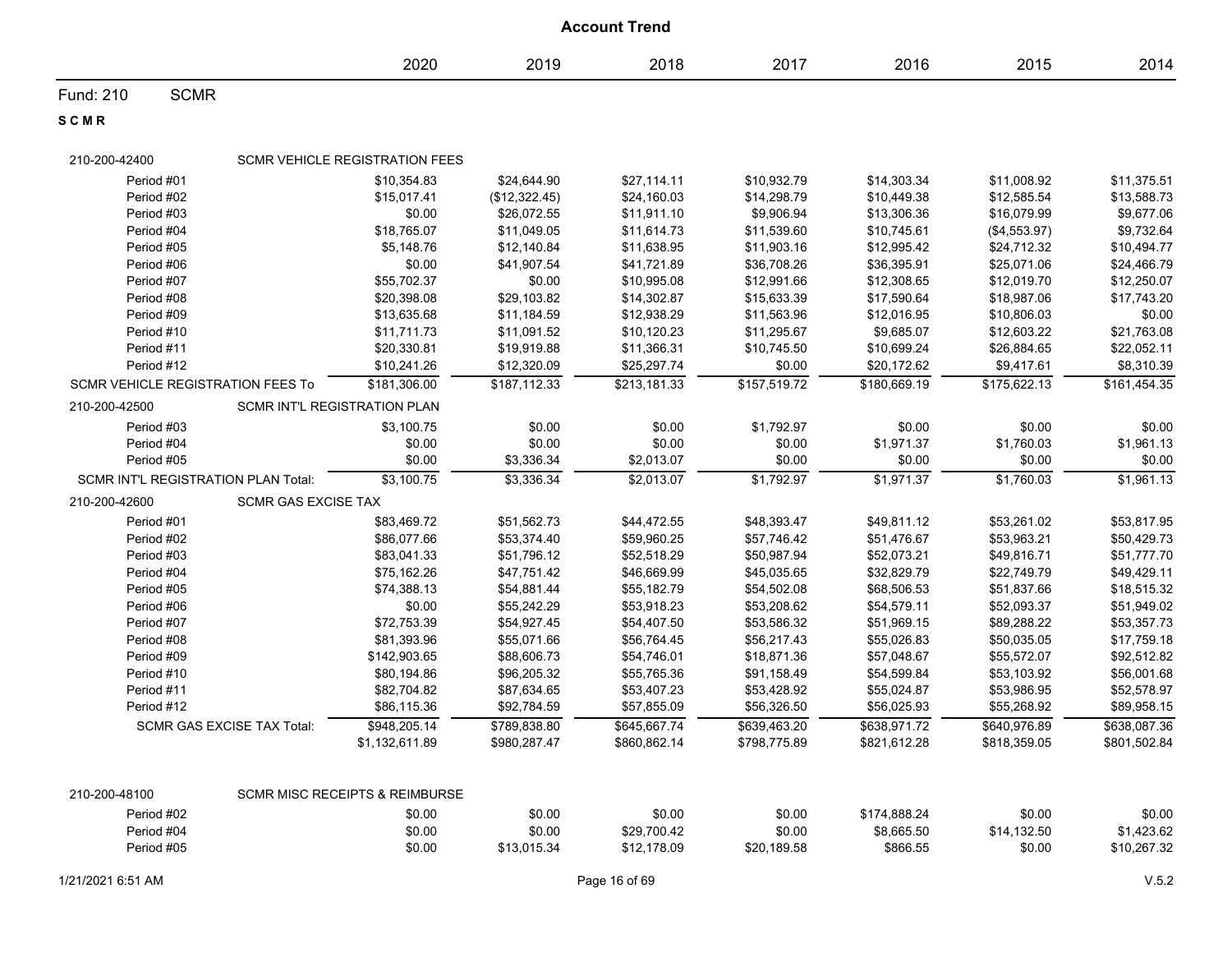|                                              | 2020                             | 2019                        | 2018           | 2017           | 2016           | 2015           | 2014         |
|----------------------------------------------|----------------------------------|-----------------------------|----------------|----------------|----------------|----------------|--------------|
| Period #06                                   | \$0.00                           | \$0.00                      | \$40,191.96    | \$0.00         | \$10,422.45    | \$0.00         | \$0.00       |
| Period #08                                   | \$0.00                           | \$0.00                      | \$54,460.03    | \$0.00         | \$0.00         | \$0.00         | \$0.00       |
| Period #09                                   | \$0.00                           | \$0.00                      | \$0.00         | \$0.00         | \$7,990.71     | \$0.00         | \$0.00       |
| Period #10                                   | \$0.00                           | \$0.00                      | \$0.00         | \$0.00         | \$20,546.10    | \$420,682.55   | \$0.00       |
| Period #12                                   | \$0.00                           | \$0.00                      | \$0.00         | \$327.65       | \$0.00         | (\$393,786.29) | \$0.00       |
| <b>SCMR MISC RECEIPTS &amp; REIMBURSE To</b> | \$0.00                           | \$13,015.34                 | \$136,530.50   | \$20,517.23    | \$223,379.55   | \$41,028.76    | \$11,690.94  |
| 210-200-48200                                | <b>GF TRANSFER INTO SCMR</b>     |                             |                |                |                |                |              |
| Period #02                                   | \$0.00                           | \$0.00                      | \$0.00         | \$0.00         | \$0.00         | \$800,000.00   | \$0.00       |
| Period #03                                   | \$0.00                           | \$0.00                      | \$0.00         | \$126,676.58   | \$2,474,992.00 | \$900,000.00   | \$0.00       |
| Period #04                                   | \$0.00                           | \$0.00                      | \$0.00         | \$0.00         | \$0.00         | \$222,532.60   | \$0.00       |
| Period #05                                   | \$0.00                           | \$0.00                      | \$325,000.00   | \$0.00         | \$0.00         | \$0.00         | \$0.00       |
| Period #12                                   | \$248,000.00                     | \$500,000.00                | \$800,000.00   | \$0.00         | \$0.00         | \$0.00         | \$0.00       |
| <b>GF TRANSFER INTO SCMR Total:</b>          | \$248,000.00                     | \$500,000.00                | \$1,125,000.00 | \$126,676.58   | \$2,474,992.00 | \$1,922,532.60 | \$0.00       |
| 210-200-48901                                | <b>OPW MONEY</b>                 |                             |                |                |                |                |              |
| Period #01                                   | \$0.00                           | \$57,686.13                 | \$14,878.39    | \$74,436.64    | \$0.00         | \$0.00         | \$0.00       |
| Period #02                                   | \$0.00                           | \$0.00                      | \$0.00         | \$13,262.06    | \$0.00         | \$0.00         | \$0.00       |
| Period #03                                   | \$0.00                           | \$2,500.00                  | \$0.00         | \$0.00         | \$0.00         | \$21,721.64    | \$0.00       |
| Period #04                                   | \$0.00                           | \$0.00                      | \$0.00         | \$0.00         | \$18,312.38    | \$0.00         | \$0.00       |
| Period #05                                   | \$0.00                           | \$0.00                      | \$0.00         | \$235,773.14   | \$0.00         | \$83,230.59    | \$0.00       |
| Period #06                                   | \$176,958.08                     | \$0.00                      | \$0.00         | \$0.00         | \$0.00         | \$78,049.69    | \$0.00       |
| Period #07                                   | \$0.00                           | \$0.00                      | \$0.00         | \$207,529.08   | \$45,000.00    | \$141,497.48   | \$0.00       |
| Period #08                                   | \$0.00                           | \$0.00                      | \$0.00         | \$31,158.22    | \$188,268.81   | \$16,260.94    | \$0.00       |
| Period #09                                   | \$0.00                           | \$0.00                      | \$81,509.87    | \$48,740.61    | \$119,587.72   | \$69,533.75    | \$0.00       |
| Period #10                                   | \$67,099.18                      | \$0.00                      | \$0.00         | \$59,598.94    | \$206,948.93   | (\$410,294.09) | \$0.00       |
| Period #11                                   | \$40,641.98                      | \$0.00                      | \$117,847.01   | \$0.00         | \$189,710.89   | \$0.00         | \$0.00       |
| Period #12                                   | \$0.00                           | \$0.00                      | \$0.00         | \$0.00         | \$0.00         | \$393,786.29   | \$0.00       |
|                                              | \$284,699.24<br>OPW MONEY Total: | \$60,186.13                 | \$214,235.27   | \$670,498.69   | \$767,828.73   | \$393,786.29   | \$0.00       |
|                                              | \$532,699.24                     | \$573,201.47                | \$1,475,765.77 | \$817,692.50   | \$3,466,200.28 | \$2,357,347.65 | \$11,690.94  |
| S C M R Total:                               | \$1,665,311.13                   | $\overline{\$1,553,488.94}$ | \$2,336,627.91 | \$1,616,468.39 | \$4,287,812.56 | \$3,175,706.70 | \$813,193.78 |
| <b>SCMR Total:</b>                           | \$1,665,311.13                   | \$1,553,488.94              | \$2,336,627.91 | \$1,616,468.39 | \$4,287,812.56 | \$3,175,706.70 | \$813,193.78 |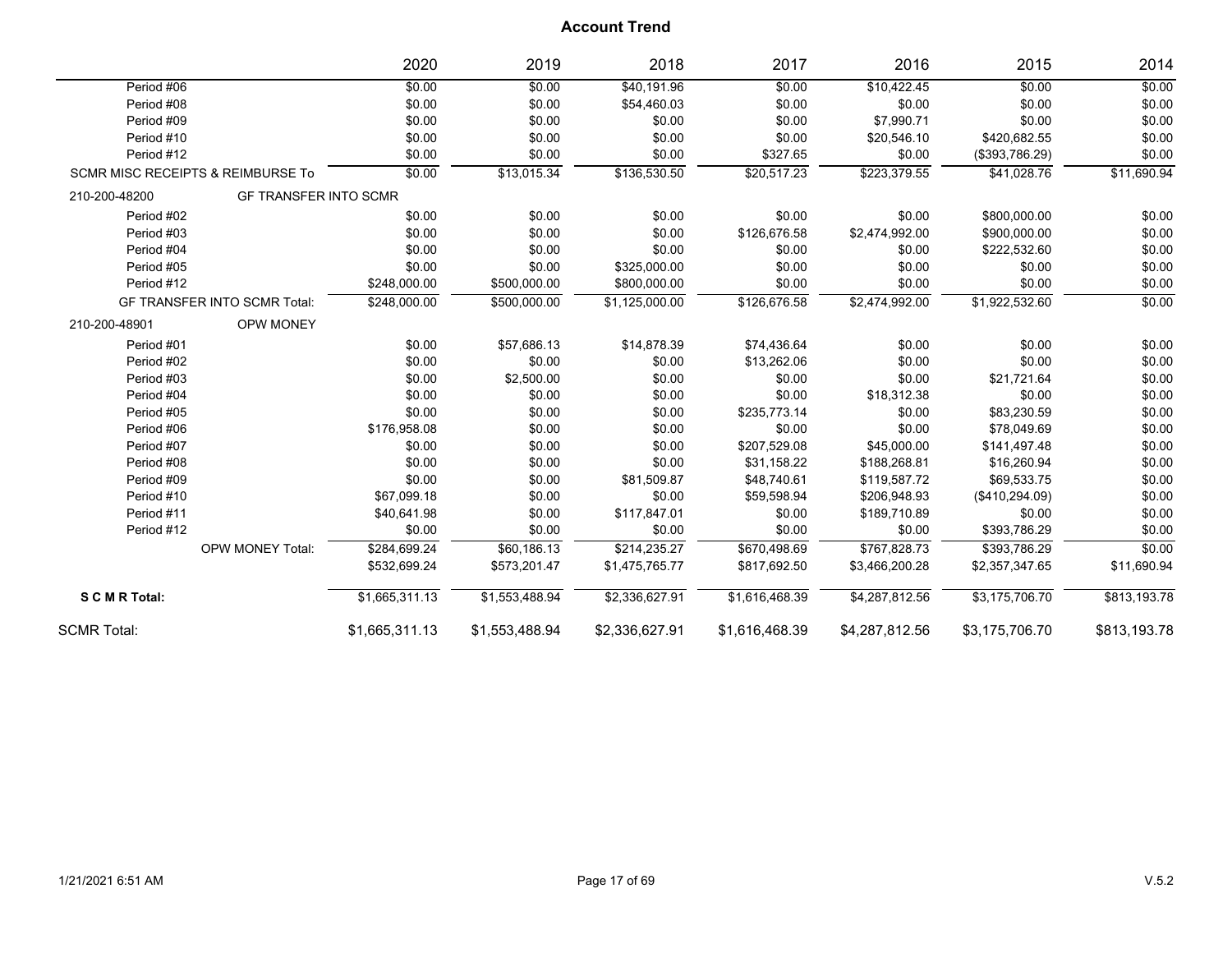|                              | <b>Account Trend</b>                        |                                |             |             |             |             |              |             |  |  |
|------------------------------|---------------------------------------------|--------------------------------|-------------|-------------|-------------|-------------|--------------|-------------|--|--|
|                              |                                             | 2020                           | 2019        | 2018        | 2017        | 2016        | 2015         | 2014        |  |  |
| Fund: 212                    | <b>PARKS &amp; REC REVOLVING</b>            |                                |             |             |             |             |              |             |  |  |
| <b>MISC REVENUE</b>          |                                             |                                |             |             |             |             |              |             |  |  |
| 212-560-41600                | <b>P&amp;R REVOLVING MISC RECEIPTS</b>      |                                |             |             |             |             |              |             |  |  |
| Period #01                   |                                             | \$511.00                       | \$304.00    | \$395.00    | \$431.00    | \$633.00    | \$528.00     | \$621.00    |  |  |
| Period #02                   |                                             | \$776.00                       | \$3,577.50  | \$812.00    | \$694.00    | \$1,067.00  | \$578.00     | \$1,090.00  |  |  |
| Period #03                   |                                             | \$734.00                       | \$1,689.00  | \$1,849.00  | \$1,635.00  | \$1,031.00  | \$796.00     | \$1,744.00  |  |  |
| Period #04                   |                                             | \$70.00                        | \$1,205.00  | \$3,519.00  | \$3,289.00  | \$598.00    | \$2,335.00   | \$5,239.00  |  |  |
| Period #05                   |                                             | \$718.00                       | \$1,949.00  | \$3,511.00  | \$1,285.00  | \$2,388.00  | \$2,079.00   | \$1,679.00  |  |  |
| Period #06                   |                                             | \$1,165.00                     | \$1,670.00  | \$1,890.00  | \$702.00    | \$1,097.00  | \$2,629.00   | \$1,959.00  |  |  |
| Period #07                   |                                             | \$2,069.50                     | \$915.00    | \$1,197.00  | \$516.00    | \$546.00    | \$548.00     | \$1,235.24  |  |  |
| Period #08                   |                                             | \$1,666.00                     | \$1,659.00  | \$144.00    | \$244.00    | \$280.00    | \$1,016.00   | \$1,368.87  |  |  |
| Period #09                   |                                             | \$1,607.00                     | \$878.00    | \$79.00     | \$232.00    | \$434.05    | \$1,115.00   | \$3,234.38  |  |  |
| Period #10                   |                                             | \$396.00                       | \$317.00    | \$370.00    | \$464.95    | \$521.00    | \$1,413.09   | \$5,085.00  |  |  |
| Period #11                   |                                             | \$228.00                       | \$373.00    | \$443.00    | \$330.00    | \$567.00    | \$3,331.00   | \$2,802.00  |  |  |
| Period #12                   |                                             | \$6.00                         | \$137.00    | \$121.00    | \$218.00    | \$164.00    | \$379.00     | \$565.00    |  |  |
|                              | P&R REVOLVING MISC RECEIPTS Total:          | \$9,946.50                     | \$14,673.50 | \$14,330.00 | \$10,040.95 | \$9,326.05  | \$16,747.09  | \$26,622.49 |  |  |
|                              |                                             | \$9,946.50                     | \$14,673.50 | \$14,330.00 | \$10,040.95 | \$9,326.05  | \$16,747.09  | \$26,622.49 |  |  |
| 212-560-48500                |                                             | P&R REVOLVING SHELTER DEPOSITS |             |             |             |             |              |             |  |  |
| Period #01                   |                                             | \$545.00                       | \$655.00    | \$350.00    | \$675.00    | \$700.00    | \$650.00     | \$475.00    |  |  |
| Period #02                   |                                             | \$360.00                       | \$150.00    | \$400.00    | \$300.00    | \$350.00    | \$2,096.00   | \$200.00    |  |  |
| Period #03                   |                                             | \$170.00                       | \$225.00    | \$350.00    | \$400.00    | \$300.00    | \$200.00     | \$510.00    |  |  |
| Period #04                   |                                             | \$30.00                        | \$525.00    | \$475.00    | \$550.00    | \$450.00    | \$775.00     | \$350.00    |  |  |
| Period #05                   |                                             | \$0.00                         | \$570.00    | \$825.00    | \$850.00    | \$1,035.00  | \$475.00     | \$600.00    |  |  |
| Period #06                   |                                             | \$100.00                       | \$600.00    | \$625.00    | \$625.00    | \$743.00    | \$724.00     | \$675.00    |  |  |
| Period #07                   |                                             | \$0.00                         | \$600.00    | \$480.00    | \$294.00    | \$450.00    | \$385.00     | \$725.00    |  |  |
| Period #08                   |                                             | \$0.00                         | \$375.00    | \$650.00    | \$225.00    | \$300.00    | \$400.00     | \$325.00    |  |  |
| Period #09                   |                                             | \$30.00                        | \$300.00    | \$350.00    | \$225.00    | \$200.00    | (\$1,621.00) | \$75.00     |  |  |
| Period #10                   |                                             | \$25.00                        | \$50.00     | \$0.00      | \$100.00    | \$255.00    | \$0.00       | (\$75.00)   |  |  |
| Period #11                   |                                             | \$25.00                        | \$0.00      | \$0.00      | \$0.00      | \$0.00      | \$0.00       | \$0.00      |  |  |
| Period #12                   |                                             | \$0.00                         | \$105.00    | \$0.00      | \$0.00      | \$0.00      | \$0.00       | \$0.00      |  |  |
|                              | <b>P&amp;R REVOLVING SHELTER DEPOSITS T</b> | \$1,285.00                     | \$4,155.00  | \$4,505.00  | \$4,244.00  | \$4,783.00  | \$4,084.00   | \$3,860.00  |  |  |
|                              |                                             | \$1,285.00                     | \$4,155.00  | \$4,505.00  | \$4,244.00  | \$4,783.00  | \$4,084.00   | \$3,860.00  |  |  |
| <b>MISC REVENUE Total:</b>   |                                             | \$11,231.50                    | \$18,828.50 | \$18,835.00 | \$14,284.95 | \$14,109.05 | \$20,831.09  | \$30,482.49 |  |  |
| PARKS & REC REVOLVING Total: |                                             | \$11,231.50                    | \$18,828.50 | \$18,835.00 | \$14,284.95 | \$14,109.05 | \$20,831.09  | \$30,482.49 |  |  |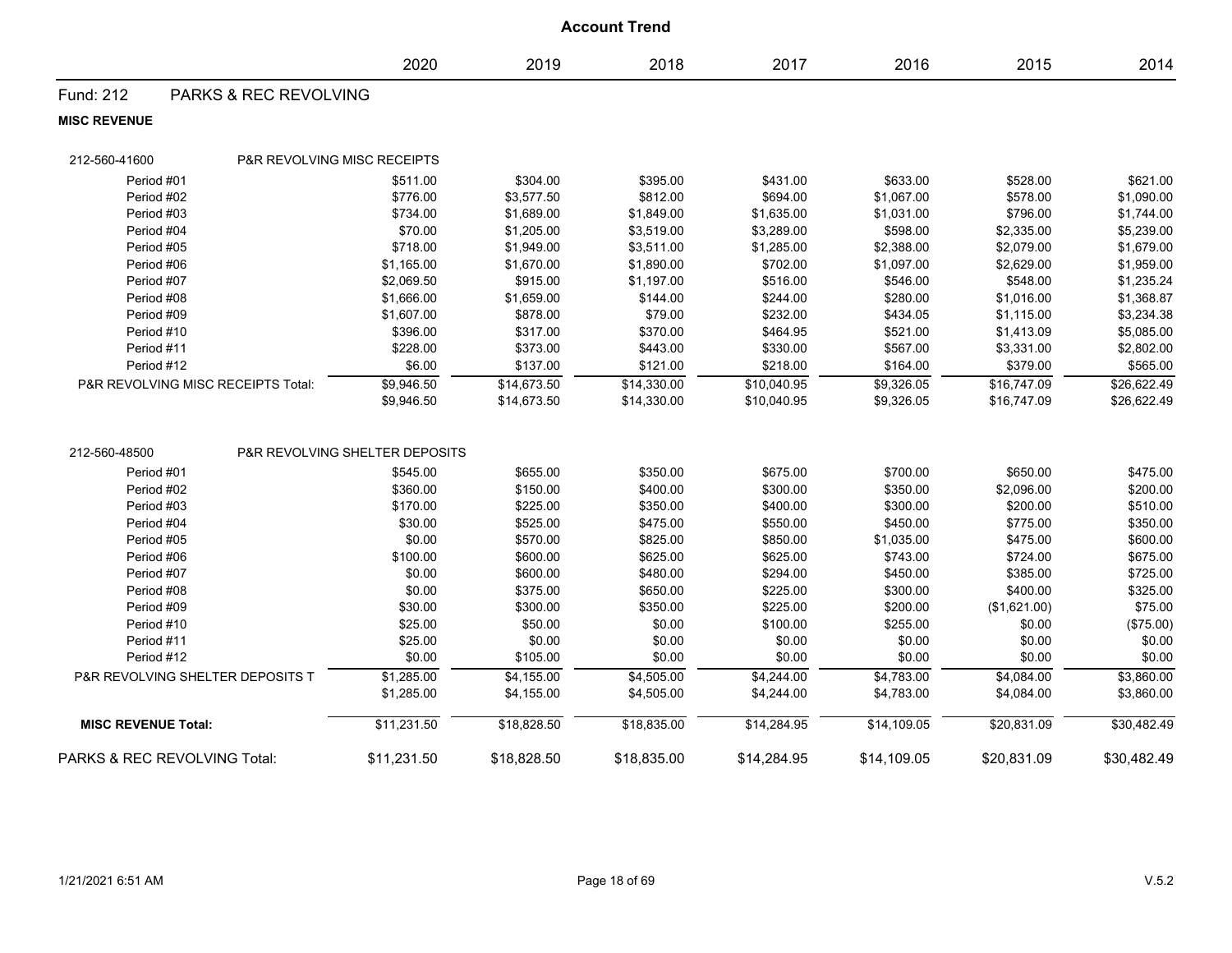|                                           |                                    | 2020                              | 2019                     | 2018                     | 2017                     | 2016                     | 2015                     | 2014                       |
|-------------------------------------------|------------------------------------|-----------------------------------|--------------------------|--------------------------|--------------------------|--------------------------|--------------------------|----------------------------|
| Fund: 213                                 | <b>LIBERTY PARK</b>                |                                   |                          |                          |                          |                          |                          |                            |
| <b>LIBERTY PARK</b>                       |                                    |                                   |                          |                          |                          |                          |                          |                            |
| 213-850-44700                             | LIBERTY PARK RENTS & LEASES        |                                   |                          |                          |                          |                          |                          |                            |
| Period #06                                |                                    | \$0.00                            | \$0.00                   | \$10.00                  | \$0.00                   | \$0.00                   | \$0.00                   | \$0.00                     |
| LIBERTY PARK RENTS & LEASES Total:        |                                    | \$0.00                            | \$0.00                   | \$10.00                  | \$0.00                   | \$0.00                   | \$0.00                   | \$0.00                     |
|                                           |                                    | \$0.00                            | \$0.00                   | \$10.00                  | \$0.00                   | \$0.00                   | \$0.00                   | \$0.00                     |
| 213-850-47200                             | <b>LIBERTY PARK GAS ROYALTIES</b>  |                                   |                          |                          |                          |                          |                          |                            |
| Period #01                                |                                    | \$149.14                          | \$499.07                 | \$410.89                 | \$854.47                 | \$563.80                 | \$1,070.48               | \$1,566.78                 |
| Period #02                                |                                    | \$337.65                          | \$0.00                   | \$125.84                 | \$824.16                 | \$372.02                 | \$1,047.49               | \$797.55                   |
| Period #03                                |                                    | \$0.00                            | \$152.10                 | \$0.00                   | \$931.55                 | \$367.58                 | \$625.63                 | \$733.12                   |
| Period #04                                |                                    | \$0.00                            | \$251.25                 | \$497.17                 | \$0.00                   | \$305.49                 | \$637.50                 | \$613.30                   |
| Period #05                                |                                    | \$0.00                            | \$124.82                 | \$408.87                 | \$1,102.39               | \$316.47                 | \$568.91                 | \$1,078.46                 |
| Period #06                                |                                    | \$0.00                            | \$402.52                 | \$196.64                 | \$573.53                 | \$266.40                 | \$397.94                 | \$694.64                   |
| Period #07                                |                                    | \$0.00                            | \$0.00                   | \$0.00                   | \$345.76                 | \$0.00                   | \$251.17                 | \$807.45                   |
| Period #08                                |                                    | \$0.00                            | \$221.74                 | \$1,017.91               | \$921.30                 | \$663.53                 | \$448.56                 | \$1,293.71                 |
| Period #09                                |                                    | \$0.00                            | \$791.75                 | \$0.00                   | \$562.90                 | \$654.46                 | \$393.39                 | \$1,059.43                 |
| Period #10                                |                                    | \$0.00                            | \$0.00                   | \$551.20                 | \$365.44                 | \$577.15                 | \$328.59                 | \$726.48                   |
| Period #11                                |                                    | \$0.00                            | \$223.93                 | \$0.00                   | \$0.00                   | \$0.00                   | \$213.21                 | \$670.90                   |
| Period #12                                |                                    | \$0.00                            | \$174.76                 | \$531.06                 | \$665.95                 | \$473.27                 | \$265.86                 | \$682.89                   |
| LIBERTY PARK GAS ROYALTIES Total:         |                                    | \$486.79<br>\$486.79              | \$2,841.94<br>\$2,841.94 | \$3,739.58<br>\$3,739.58 | \$7,147.45<br>\$7,147.45 | \$4,560.17<br>\$4,560.17 | \$6,248.73<br>\$6,248.73 | \$10,724.71<br>\$10,724.71 |
|                                           |                                    |                                   |                          |                          |                          |                          |                          |                            |
| 213-850-48100                             | <b>LIBERTY PARK REIMBURSEMENTS</b> |                                   |                          |                          |                          |                          |                          |                            |
| Period #02                                |                                    | \$0.00                            | \$0.00                   | \$0.00                   | \$0.00                   | \$0.00                   | \$4,200.00               | \$0.00                     |
| <b>LIBERTY PARK REIMBURSEMENTS Total:</b> |                                    | \$0.00                            | \$0.00                   | \$0.00                   | \$0.00                   | \$0.00                   | \$4,200.00               | \$0.00                     |
| 213-850-48400                             |                                    | LIBERTY PARK TREE MEMORIAL DONATI |                          |                          |                          |                          |                          |                            |
| Period #02                                |                                    | \$0.00                            | \$0.00                   | \$0.00                   | \$0.00                   | \$0.00                   | \$0.00                   | \$375.00                   |
| Period #03                                |                                    | \$0.00                            | \$0.00                   | \$0.00                   | \$0.00                   | \$375.00                 | \$375.00                 | \$750.00                   |
| Period #05                                |                                    | \$0.00                            | \$0.00                   | \$375.00                 | \$0.00                   | \$0.00                   | \$0.00                   | \$0.00                     |
| Period #06                                |                                    | \$375.00                          | \$0.00                   | \$0.00                   | \$0.00                   | \$0.00                   | \$0.00                   | \$375.00                   |
| Period #09                                |                                    | \$0.00                            | \$0.00                   | \$0.00                   | \$0.00                   | \$0.00                   | \$375.00                 | \$0.00                     |
| Period #10                                |                                    | \$0.00                            | \$375.00                 | \$0.00                   | \$0.00                   | \$0.00                   | \$0.00                   | \$0.00                     |
| LIBERTY PARK TREE MEMORIAL DONAT          |                                    | \$375.00                          | \$375.00                 | \$375.00                 | \$0.00                   | \$375.00                 | \$750.00                 | \$1,500.00                 |
|                                           |                                    | \$375.00                          | \$375.00                 | \$375.00                 | \$0.00                   | \$375.00                 | \$4,950.00               | \$1,500.00                 |
| <b>LIBERTY PARK Total:</b>                |                                    | \$861.79                          | \$3,216.94               | \$4,124.58               | \$7,147.45               | \$4,935.17               | \$11,198.73              | \$12,224.71                |
| <b>LIBERTY PARK Total:</b>                |                                    | \$861.79                          | \$3,216.94               | \$4,124.58               | \$7,147.45               | \$4,935.17               | \$11,198.73              | \$12,224.71                |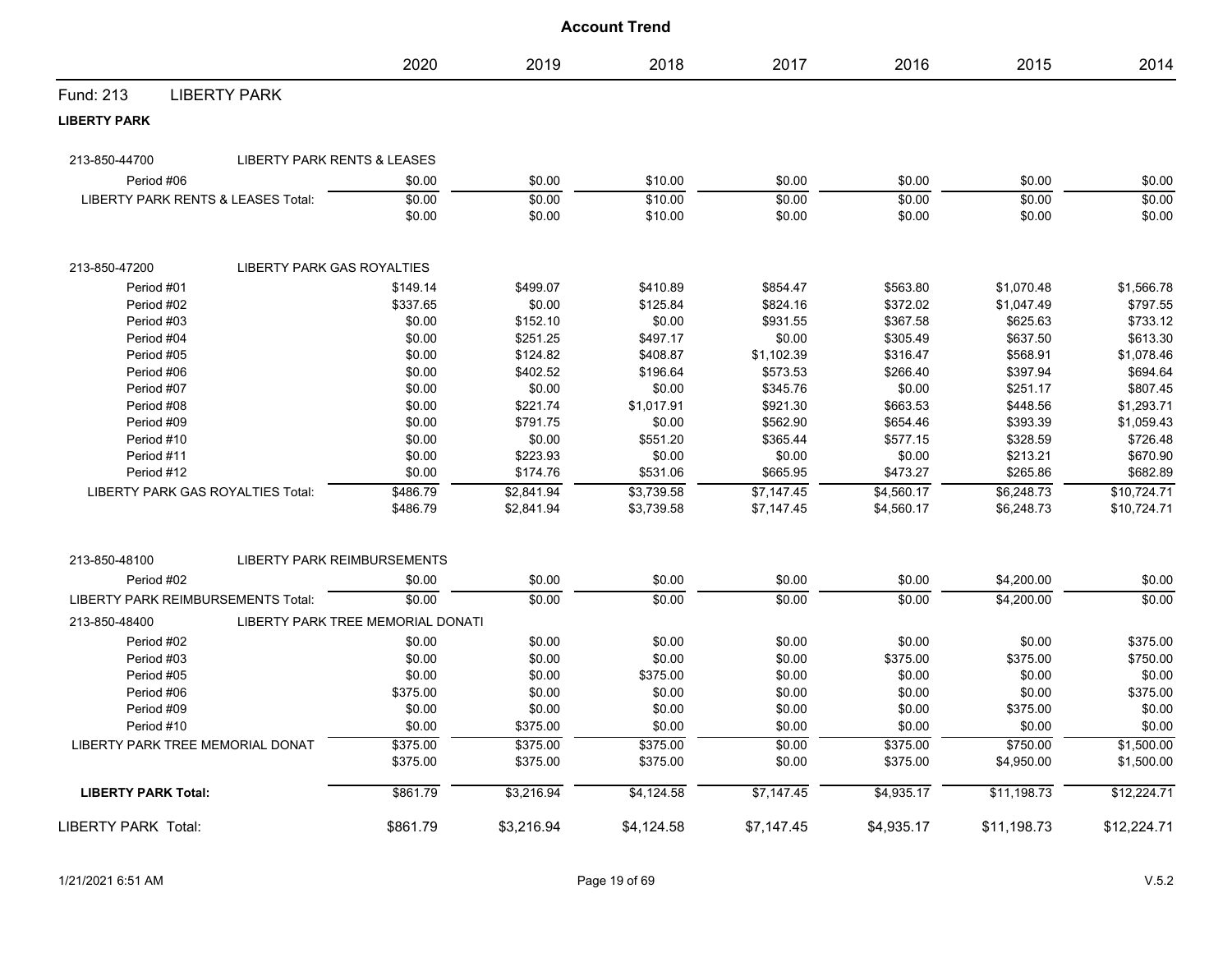| <b>Account Trend</b>                   |                                 |              |              |              |              |              |              |              |  |  |
|----------------------------------------|---------------------------------|--------------|--------------|--------------|--------------|--------------|--------------|--------------|--|--|
|                                        |                                 | 2020         | 2019         | 2018         | 2017         | 2016         | 2015         | 2014         |  |  |
| Fund: 214                              | <b>MUNI MOTOR VEHICLE</b>       |              |              |              |              |              |              |              |  |  |
| <b>TRANSFER REVENUE</b>                |                                 |              |              |              |              |              |              |              |  |  |
| 214-840-44300                          | <b>MUNICIPAL MOTOR VEHICLES</b> |              |              |              |              |              |              |              |  |  |
| Period #01                             |                                 | \$11,928.44  | \$11,807.47  | \$11,500.02  | \$12,144.42  | \$11,937.02  | \$11,006.28  | \$10,561.87  |  |  |
| Period #02                             |                                 | \$13.419.00  | \$12,229.50  | \$13,203.75  | \$12.918.75  | \$11,148.75  | \$12,123.75  | \$12,180.00  |  |  |
| Period #03                             |                                 | \$10,794.75  | \$11,630.25  | \$11,280.00  | \$10,458.75  | \$12,611.25  | \$11,152.50  | \$10,845.00  |  |  |
| Period #04                             |                                 | \$9,015.56   | \$11,385.11  | \$11,894.38  | \$12,300.94  | \$11,727.86  | \$12,303.00  | \$10,818.74  |  |  |
| Period #05                             |                                 | \$6,558.75   | \$11,940.75  | \$11,388.75  | \$11,617.50  | \$12,255.00  | \$13,245.00  | \$11,677.50  |  |  |
| Period #06                             |                                 | \$10,882.50  | \$12,900.75  | \$14,773.12  | \$14,377.50  | \$13,522.50  | \$13,280.62  | \$13,620.00  |  |  |
| Period #07                             |                                 | \$16,082.15  | \$12,865.44  | \$12,499.89  | \$13,797.70  | \$14,251.90  | \$13,586.95  | \$13,322.16  |  |  |
| Period #08                             |                                 | \$14,043.75  | \$12,490.50  | \$12,056.25  | \$11,898.75  | \$12,622.50  | \$12,311.25  | \$11,970.00  |  |  |
| Period #09                             |                                 | \$13,697.25  | \$12,105.00  | \$13,466.25  | \$12,693.75  | \$12,873.75  | \$11,831.25  | \$12,262.50  |  |  |
| Period #10                             |                                 | \$12,521.25  | \$11,292.75  | \$11,065.50  | \$10,668.75  | \$9,967.50   | \$12,622.50  | \$12,626.09  |  |  |
| Period #11                             |                                 | \$12,445.50  | \$12,721.50  | \$12,234.75  | \$11,370.00  | \$11,178.75  | \$13,751.25  | \$13,500.00  |  |  |
| Period #12                             |                                 | \$11,467.50  | \$10,657.50  | \$12,735.00  | \$12,491.25  | \$11,546.25  | \$9,877.50   | \$8,103.75   |  |  |
| <b>MUNICIPAL MOTOR VEHICLES Total:</b> |                                 | \$142,856.40 | \$144,026.52 | \$148,097.66 | \$146,738.06 | \$145,643.03 | \$147,091.85 | \$141,487.61 |  |  |
|                                        |                                 | \$142,856.40 | \$144,026.52 | \$148,097.66 | \$146,738.06 | \$145,643.03 | \$147,091.85 | \$141,487.61 |  |  |
| <b>TRANSFER REVENUE Total:</b>         |                                 | \$142,856.40 | \$144,026.52 | \$148,097.66 | \$146,738.06 | \$145,643.03 | \$147,091.85 | \$141,487.61 |  |  |
| MUNI MOTOR VEHICLE Total:              |                                 | \$142,856.40 | \$144,026.52 | \$148,097.66 | \$146,738.06 | \$145,643.03 | \$147,091.85 | \$141,487.61 |  |  |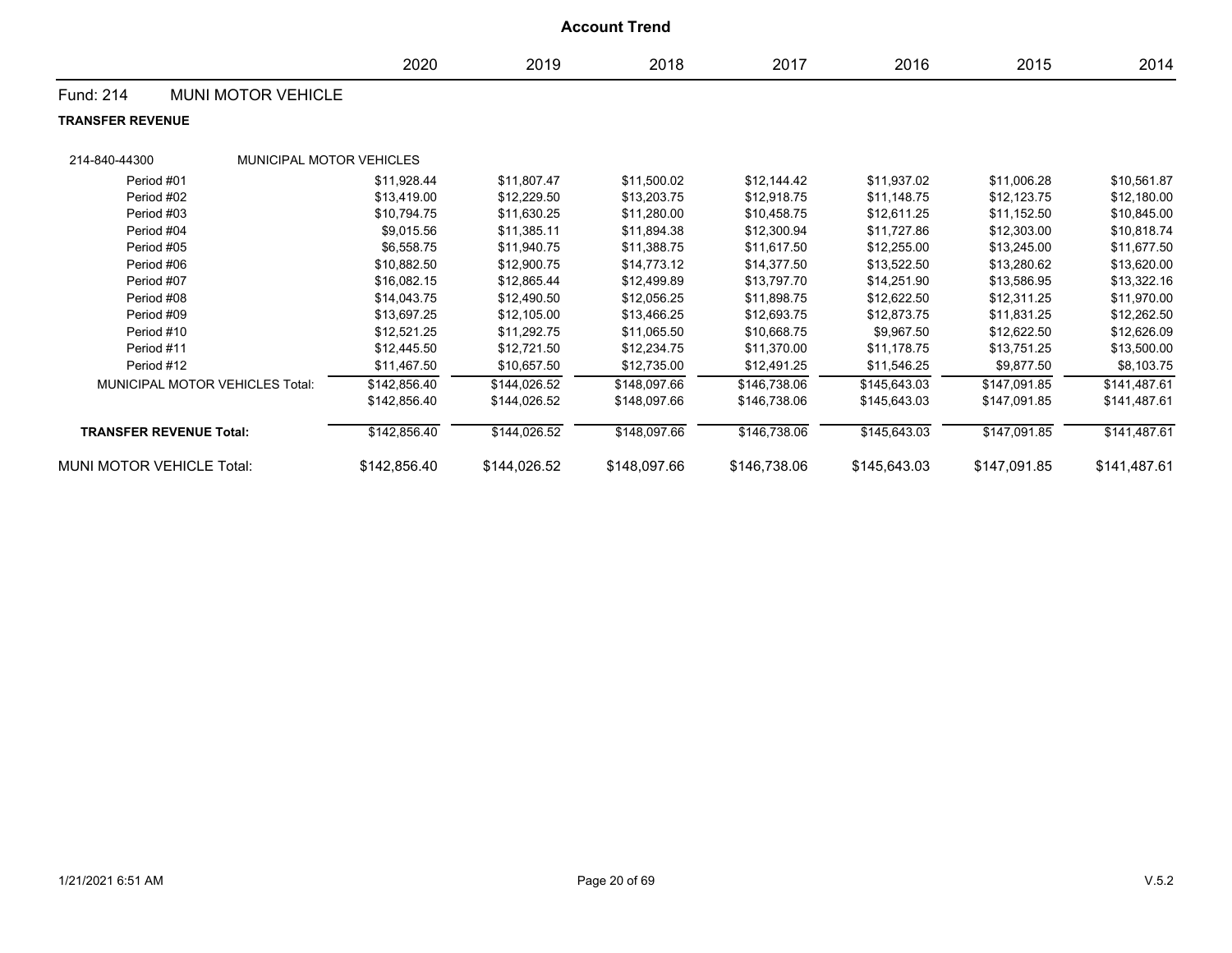|                                       |                               | 2020   | 2019   | 2018   | 2017   | 2016   | 2015       | 2014       |
|---------------------------------------|-------------------------------|--------|--------|--------|--------|--------|------------|------------|
| Fund: 215                             | <b>ENHANCED 911</b>           |        |        |        |        |        |            |            |
| <b>ENHANCED 9-1-1 WIRELESS</b>        |                               |        |        |        |        |        |            |            |
| 215-830-47400                         | <b>ENCHANCED 911 WIRELESS</b> |        |        |        |        |        |            |            |
| Period #02                            |                               | \$0.00 | \$0.00 | \$0.00 | \$0.00 | \$0.00 | \$901.68   | \$0.00     |
| Period #05                            |                               | \$0.00 | \$0.00 | \$0.00 | \$0.00 | \$0.00 | \$0.00     | \$2,511.97 |
| Period #09                            |                               | \$0.00 | \$0.00 | \$0.00 | \$0.00 | \$0.00 | \$3,832.24 | \$0.00     |
| <b>ENCHANCED 911 WIRELESS Total:</b>  |                               | \$0.00 | \$0.00 | \$0.00 | \$0.00 | \$0.00 | \$4,733.92 | \$2,511.97 |
|                                       |                               | \$0.00 | \$0.00 | \$0.00 | \$0.00 | \$0.00 | \$4,733.92 | \$2,511.97 |
| <b>ENHANCED 9-1-1 WIRELESS Total:</b> |                               | \$0.00 | \$0.00 | \$0.00 | \$0.00 | \$0.00 | \$4,733.92 | \$2,511.97 |
| ENHANCED 911 Total:                   |                               | \$0.00 | \$0.00 | \$0.00 | \$0.00 | \$0.00 | \$4,733.92 | \$2,511.97 |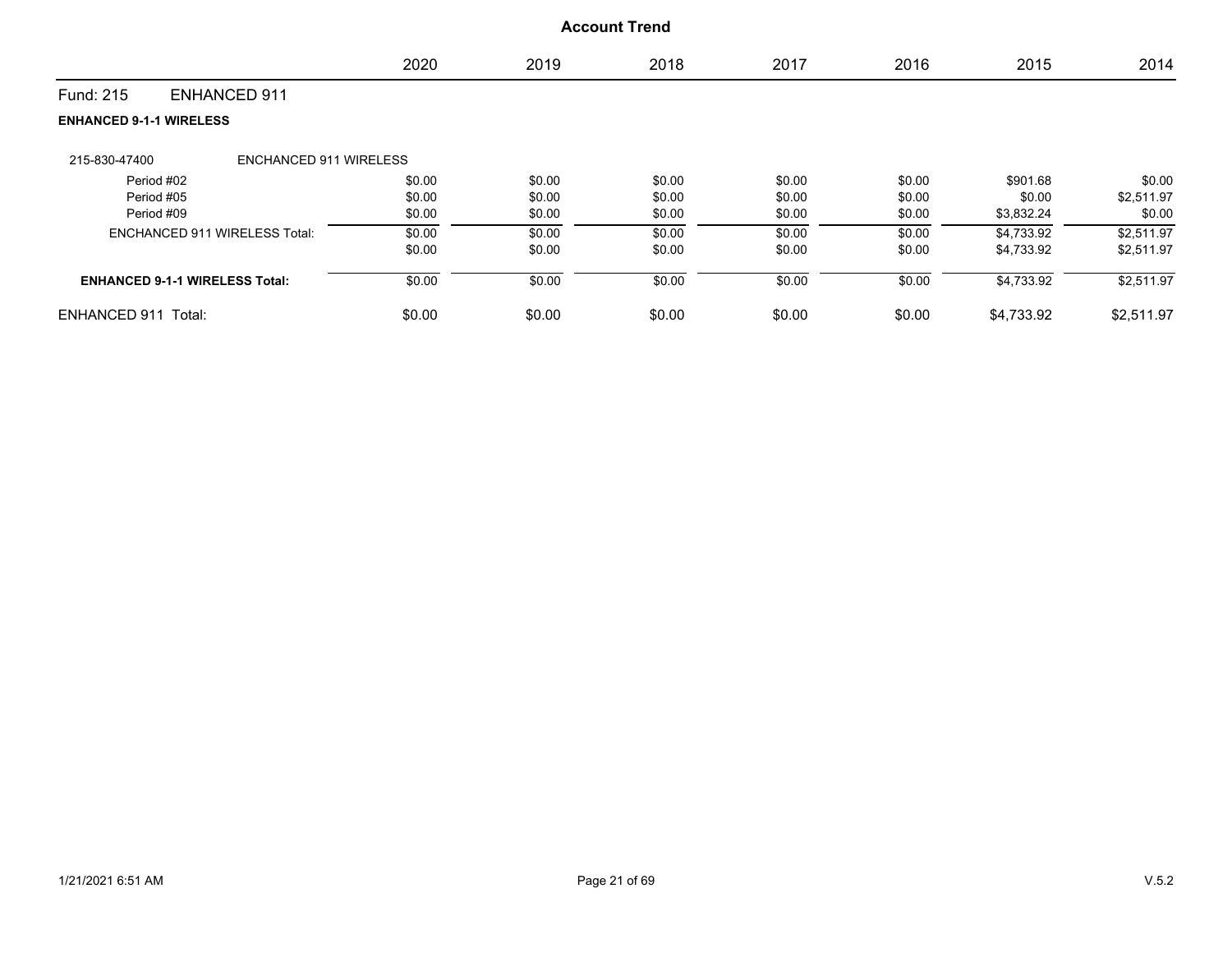|                                    |                                 | 2020   | 2019        | 2018         | 2017         | 2016   | 2015         | 2014          |
|------------------------------------|---------------------------------|--------|-------------|--------------|--------------|--------|--------------|---------------|
| <b>Fund: 216</b>                   | PERMISSIVE TAX                  |        |             |              |              |        |              |               |
| <b>PERMISSIVE TAX</b>              |                                 |        |             |              |              |        |              |               |
| 216-860-40000                      | PERMISSIVE TAX                  |        |             |              |              |        |              |               |
| Period #02                         |                                 | \$0.00 | \$0.00      | \$0.00       | \$0.00       | \$0.00 | \$326,201.35 | \$0.00        |
| Period #05                         |                                 | \$0.00 | \$0.00      | \$197,200.00 | \$0.00       | \$0.00 | \$0.00       | \$0.00        |
| Period #08                         |                                 | \$0.00 | \$0.00      | \$0.00       | \$67,306.82  | \$0.00 | \$0.00       | \$0.00        |
| Period #10                         |                                 | \$0.00 | \$70,000.00 | \$0.00       | \$0.00       | \$0.00 | \$0.00       | \$0.00        |
|                                    | PERMISSIVE TAX Total:           | \$0.00 | \$70,000.00 | \$197,200.00 | \$67,306.82  | \$0.00 | \$326,201.35 | \$0.00        |
|                                    |                                 | \$0.00 | \$70,000.00 | \$197,200.00 | \$67,306.82  | \$0.00 | \$326,201.35 | \$0.00        |
| 216-860-48100                      | PERMISSIVE TAX MISCELLANEOUS    |        |             |              |              |        |              |               |
| Period #03                         |                                 | \$0.00 | \$0.00      | \$0.00       | \$0.00       | \$0.00 | \$0.00       | \$40,439.47   |
| PERMISSIVE TAX MISCELLANEOUS Total |                                 | \$0.00 | \$0.00      | \$0.00       | \$0.00       | \$0.00 | \$0.00       | \$40,439.47   |
| 216-860-48200                      | PERMISSIVE TAX TRANSFERS        |        |             |              |              |        |              |               |
| Period #12                         |                                 | \$0.00 | \$0.00      | \$0.00       | \$132,694.00 | \$0.00 | \$0.00       | \$0.00        |
|                                    | PERMISSIVE TAX TRANSFERS Total: | \$0.00 | \$0.00      | \$0.00       | \$132,694.00 | \$0.00 | \$0.00       | \$0.00        |
| 216-860-48900                      | <b>ODOT GRANT MONEY</b>         |        |             |              |              |        |              |               |
| Period #03                         |                                 | \$0.00 | \$0.00      | \$0.00       | \$0.00       | \$0.00 | \$0.00       | \$30,434.91   |
| Period #10                         |                                 | \$0.00 | \$0.00      | \$0.00       | \$0.00       | \$0.00 | \$0.00       | (\$30,434.91) |
|                                    | <b>ODOT GRANT MONEY Total:</b>  | \$0.00 | \$0.00      | \$0.00       | \$0.00       | \$0.00 | \$0.00       | \$0.00        |
|                                    |                                 | \$0.00 | \$0.00      | \$0.00       | \$132,694.00 | \$0.00 | \$0.00       | \$40,439.47   |
| <b>PERMISSIVE TAX Total:</b>       |                                 | \$0.00 | \$70,000.00 | \$197,200.00 | \$200,000.82 | \$0.00 | \$326,201.35 | \$40,439.47   |
| PERMISSIVE TAX Total:              |                                 | \$0.00 | \$70,000.00 | \$197,200.00 | \$200,000.82 | \$0.00 | \$326,201.35 | \$40,439.47   |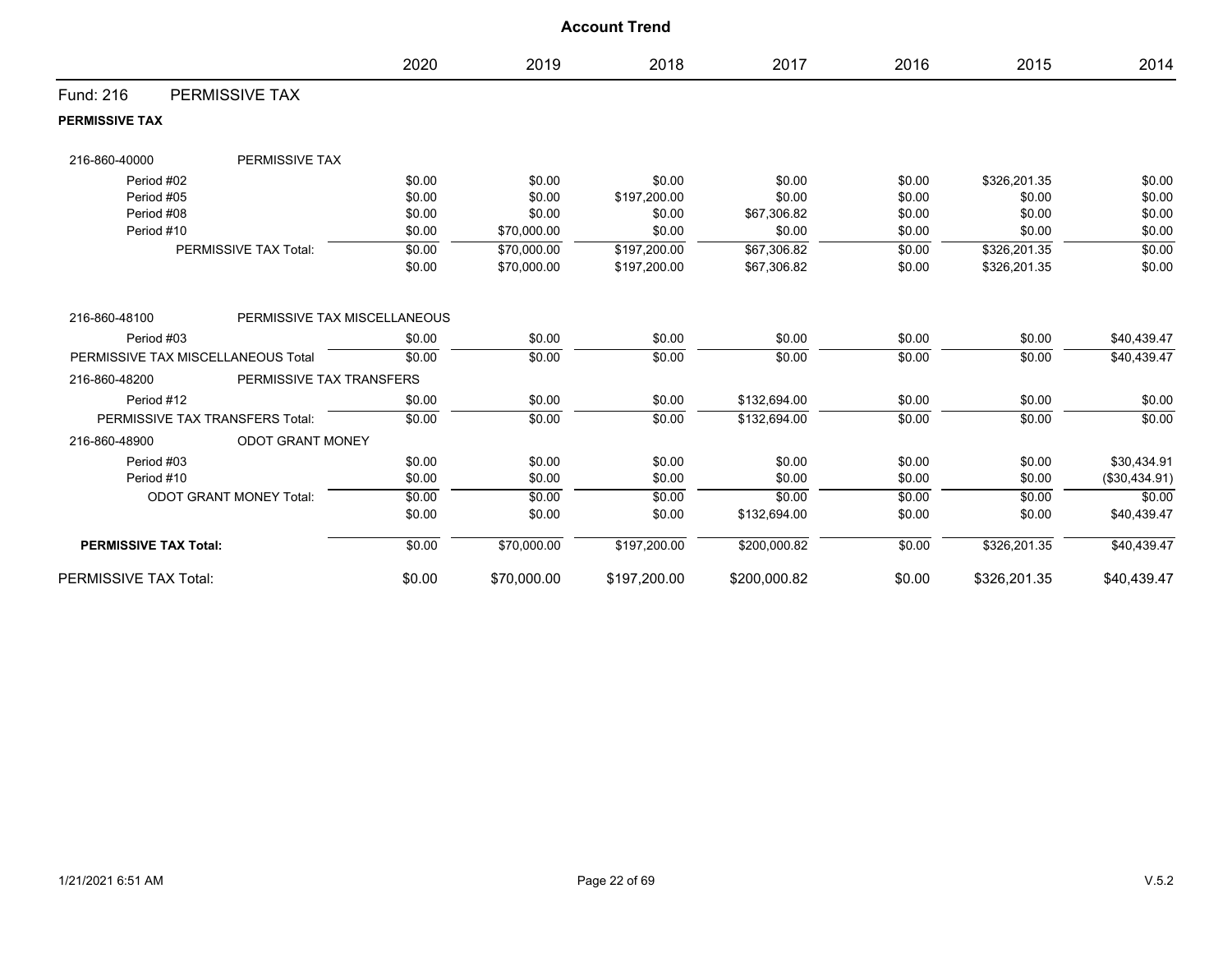| <b>Account Trend</b>                |                                  |                                |             |             |             |             |             |             |  |
|-------------------------------------|----------------------------------|--------------------------------|-------------|-------------|-------------|-------------|-------------|-------------|--|
|                                     |                                  | 2020                           | 2019        | 2018        | 2017        | 2016        | 2015        | 2014        |  |
| Fund: 220                           | <b>STATE HIGHWAY</b>             |                                |             |             |             |             |             |             |  |
| <b>STATE HIGHWAY</b>                |                                  |                                |             |             |             |             |             |             |  |
| 220-210-42400                       |                                  | STATE HGWY VEHICLE REGIS FEES  |             |             |             |             |             |             |  |
| Period #01                          |                                  | \$839.58                       | \$1,998.24  | \$2,198.44  | \$886.44    | \$1,159.73  | \$892.61    | \$922.34    |  |
| Period #02                          |                                  | \$1,217.63                     | (\$999.12)  | \$1,958.92  | \$1,159.36  | \$847.25    | \$1,020.45  | \$1,101.79  |  |
| Period #03                          |                                  | \$0.00                         | \$2,113.99  | \$965.76    | \$803.26    | \$1,078.89  | \$1,303.78  | \$784.63    |  |
| Period #04                          |                                  | \$1,521.49                     | \$895.87    | \$941.74    | \$935.64    | \$871.27    | (\$369.24)  | \$789.13    |  |
| Period #05                          |                                  | \$417.47                       | \$984.39    | \$943.70    | \$965.12    | \$1,053.68  | \$2,003.70  | \$850.93    |  |
| Period #06                          |                                  | \$0.00                         | \$3,397.91  | \$3,382.86  | \$2,976.35  | \$2,951.02  | \$2,032.79  | \$1,983.79  |  |
| Period #07                          |                                  | \$4,516.41                     | \$0.00      | \$891.49    | \$1,053.38  | \$998.00    | \$974.57    | \$993.25    |  |
| Period #08                          |                                  | \$1,653.90                     | \$2,359.78  | \$1,159.69  | \$1,267.57  | \$1,426.27  | \$1,539.49  | \$1,438.64  |  |
| Period #09                          |                                  | \$1,105.60                     | \$906.86    | \$1,049.05  | \$937.62    | \$974.35    | \$876.17    | \$0.00      |  |
| Period #10                          |                                  | \$949.60                       | \$899.31    | \$820.56    | \$915.87    | \$785.28    | \$1,021.88  | \$1,764.58  |  |
| Period #11                          |                                  | \$1,648.44                     | \$1,615.13  | \$921.59    | \$871.26    | \$867.51    | \$2,179.84  | \$1,788.01  |  |
| Period #12                          |                                  | \$830.37                       | \$998.93    | \$2,051.17  | \$0.00      | \$1,635.62  | \$763.59    | \$673.81    |  |
| STATE HGWY VEHICLE REGIS FEES Tot   |                                  | \$14,700.49                    | \$15,171.29 | \$17,284.97 | \$12,771.87 | \$14,648.87 | \$14,239.63 | \$13,090.90 |  |
| 220-210-42500                       |                                  | ST HWY INT'L REGISTRATION PLAN |             |             |             |             |             |             |  |
| Period #03                          |                                  | \$251.41                       | \$0.00      | \$0.00      | \$145.38    | \$0.00      | \$0.00      | \$0.00      |  |
| Period #04                          |                                  | \$0.00                         | \$0.00      | \$0.00      | \$0.00      | \$159.84    | \$142.71    | \$159.01    |  |
| Period #05                          |                                  | \$0.00                         | \$270.51    | \$163.22    | \$0.00      | \$0.00      | \$0.00      | \$0.00      |  |
| ST HWY INT'L REGISTRATION PLAN Tota |                                  | \$251.41                       | \$270.51    | \$163.22    | \$145.38    | \$159.84    | \$142.71    | \$159.01    |  |
| 220-210-42600                       | STATE HGWY GAS EXCISE TAX        |                                |             |             |             |             |             |             |  |
| Period #01                          |                                  | \$6,767.81                     | \$4,180.76  | \$3,605.88  | \$3,923.80  | \$4,038.74  | \$4,318.47  | \$4,363.61  |  |
| Period #02                          |                                  | \$6,979.27                     | \$4,327.65  | \$4,861.64  | \$4,682.14  | \$4,173.78  | \$4,375.39  | \$4,088.90  |  |
| Period #03                          |                                  | \$6,733.08                     | \$4,199.68  | \$4,258.24  | \$4,134.16  | \$4,222.15  | \$4,039.19  | \$4,198.19  |  |
| Period #04                          |                                  | \$6,094.24                     | \$3,871.74  | \$3,784.05  | \$3,651.54  | \$2,661.87  | \$1,844.23  | \$4,007.77  |  |
| Period #05                          |                                  | \$6,031.47                     | \$4,449.85  | \$4,474.28  | \$4,419.09  | \$5,554.58  | \$4,203.06  | \$1,501.24  |  |
| Period #06                          |                                  | \$0.00                         | \$4,479.10  | \$4,371.75  | \$4,314.22  | \$4,425.33  | \$4,223.78  | \$1,245.48  |  |
| Period #07                          |                                  | \$5,898.92                     | \$4,453.58  | \$4,411.42  | \$4,344.84  | \$4,213.71  | \$7,239.59  | \$4,326.30  |  |
| Period #08                          |                                  | \$6,599.51                     | \$4,465.27  | \$4,602.52  | \$4,558.17  | \$4,461.64  | \$4,056.89  | \$1,439.93  |  |
| Period #09                          |                                  | \$11,586.78                    | \$7,184.33  | \$4,438.87  | \$1,530.11  | \$4,625.57  | \$4,505.85  | \$7,501.04  |  |
| Period #10                          |                                  | \$6,502.29                     | \$7,800.43  | \$4,521.52  | \$7,391.23  | \$4,427.01  | \$4,305.73  | \$4,540.68  |  |
| Period #11                          |                                  | \$6,705.80                     | \$7,105.51  | \$4,330.32  | \$4,332.07  | \$4,461.48  | \$4,377.32  | \$4,263.17  |  |
| Period #12                          |                                  | \$6,982.33                     | \$7,523.08  | \$4,690.95  | \$4,567.01  | \$4,542.64  | \$4,481.26  | \$7,293.90  |  |
|                                     | STATE HGWY GAS EXCISE TAX Total: | \$76,881.50                    | \$64,040.98 | \$52,351.44 | \$51,848.38 | \$51,808.50 | \$51,970.76 | \$48,770.21 |  |
|                                     |                                  | \$91,833.40                    | \$79,482.78 | \$69,799.63 | \$64,765.63 | \$66,617.21 | \$66,353.10 | \$62,020.12 |  |
| <b>STATE HIGHWAY Total:</b>         |                                  | \$91.833.40                    | \$79.482.78 | \$69.799.63 | \$64.765.63 | \$66,617.21 | \$66,353.10 | \$62.020.12 |  |
| <b>STATE HIGHWAY Total:</b>         |                                  | \$91,833.40                    | \$79,482.78 | \$69,799.63 | \$64,765.63 | \$66,617.21 | \$66,353.10 | \$62,020.12 |  |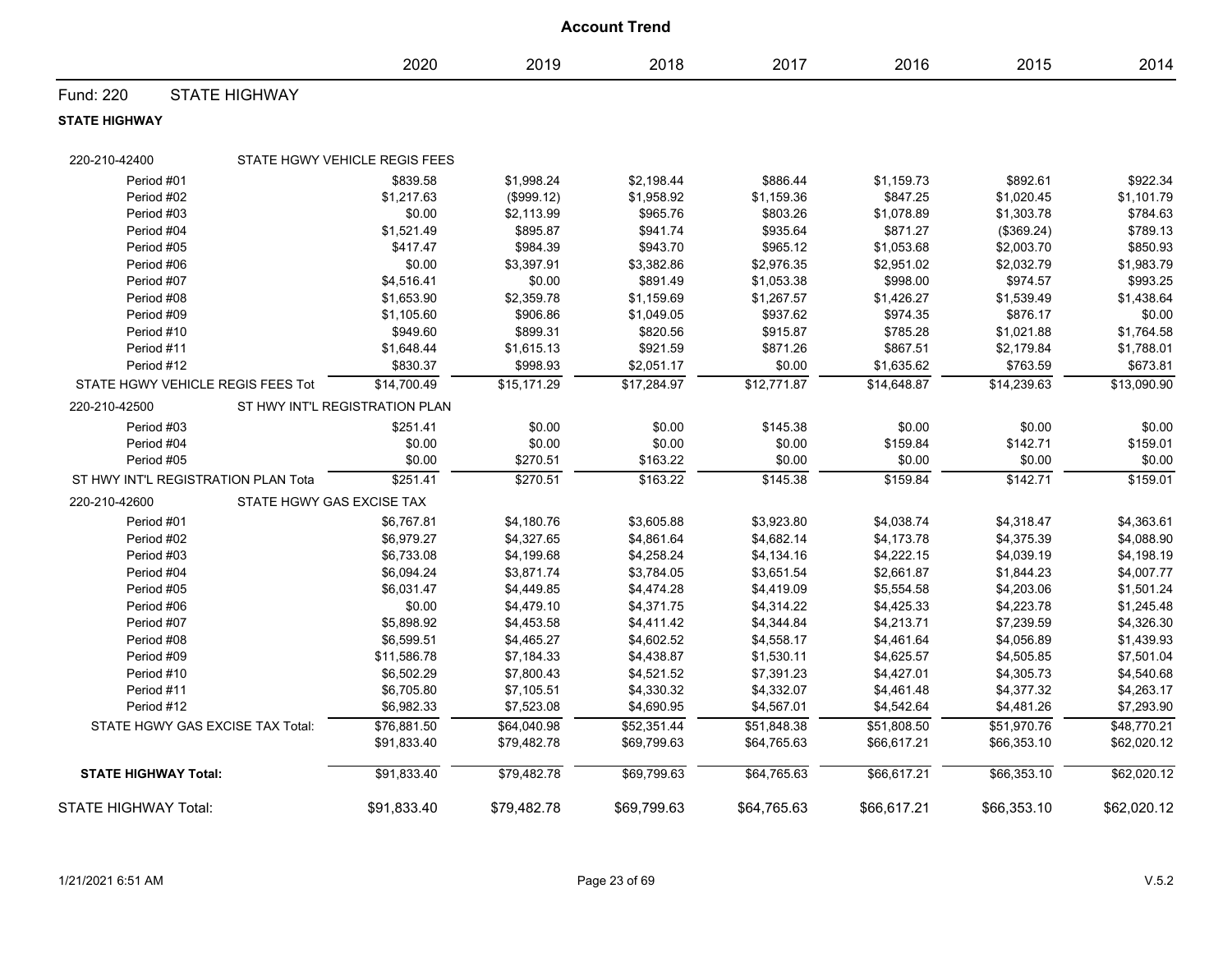|                                           |                                |            | <b>Account Trend</b> |              |            |          |            |
|-------------------------------------------|--------------------------------|------------|----------------------|--------------|------------|----------|------------|
|                                           | 2020                           | 2019       | 2018                 | 2017         | 2016       | 2015     | 2014       |
| <b>DRUG</b><br>Fund: 230                  |                                |            |                      |              |            |          |            |
| <b>DRUG RESTITUTIONS</b>                  |                                |            |                      |              |            |          |            |
| <b>DRUG RESTITUTIONS</b><br>230-230-45000 |                                |            |                      |              |            |          |            |
| Period #02                                | \$0.00                         | \$0.00     | \$0.00               | \$145,347.43 | \$100.00   | \$150.00 | \$0.00     |
| Period #04                                | \$0.00                         | \$0.00     | \$0.00               | \$150.00     | \$0.00     | \$0.00   | \$600.00   |
| Period #05                                | \$0.00                         | \$0.00     | \$0.00               | \$0.00       | \$0.00     | \$2.00   | \$250.00   |
| Period #06                                | \$0.00                         | \$2,069.34 | \$0.00               | \$579.00     | \$0.00     | \$0.00   | \$217.00   |
| Period #07                                | \$0.00                         | \$0.00     | \$960.00             | \$71.00      | \$0.00     | \$0.00   | \$1,130.00 |
| Period #08                                | \$0.00                         | \$0.00     | \$0.00               | \$0.00       | \$0.00     | \$0.00   | \$1,438.00 |
| Period #09                                | \$0.00                         | \$0.00     | \$0.00               | \$0.00       | \$0.00     | \$0.00   | \$500.00   |
| Period #10                                | \$0.00                         | \$0.00     | \$0.00               | \$0.00       | \$0.00     | \$0.00   | \$400.00   |
| Period #12                                | \$0.00                         | \$0.00     | \$0.00               | (\$800.00)   | \$0.00     | \$0.00   | \$0.00     |
| <b>DRUG RESTITUTIONS Total:</b>           | \$0.00                         | \$2,069.34 | \$960.00             | \$145,347.43 | \$100.00   | \$152.00 | \$4,535.00 |
|                                           | \$0.00                         | \$2,069.34 | \$960.00             | \$145,347.43 | \$100.00   | \$152.00 | \$4,535.00 |
| 230-230-48100                             | DRUG MISC RECEIPTS & REIMBURSE |            |                      |              |            |          |            |
| Period #01                                | \$0.00                         | \$1,764.59 | \$0.00               | \$150.00     | \$0.00     | \$0.00   | \$0.00     |
| Period #02                                | \$49.00                        | \$0.00     | \$0.00               | \$0.00       | \$0.00     | \$0.00   | \$0.00     |
| Period #03                                | \$27,372.10                    | \$0.00     | \$0.00               | \$0.00       | \$0.00     | \$0.00   | \$0.00     |
| Period #06                                | \$0.00                         | \$300.00   | \$0.00               | \$0.00       | \$0.00     | \$0.00   | \$0.00     |
| Period #07                                | \$598.00                       | \$0.00     | \$0.00               | \$0.00       | \$6,855.00 | \$0.00   | \$133.00   |
| Period #08                                | \$430.00                       | \$0.00     | \$0.00               | \$0.00       | \$0.00     | \$0.00   | \$0.00     |
| Period #10                                | \$0.00                         | \$0.00     | \$2,486.25           | \$0.00       | \$0.00     | \$0.00   | \$0.00     |
| Period #12                                | \$0.00                         | \$0.00     | \$72.00              | (\$150.00)   | \$0.00     | \$0.00   | \$0.00     |
| DRUG MISC RECEIPTS & REIMBURSE To         | \$28,449.10                    | \$2,064.59 | \$2,558.25           | \$0.00       | \$6,855.00 | \$0.00   | \$133.00   |
|                                           | \$28,449.10                    | \$2,064.59 | \$2,558.25           | \$0.00       | \$6,855.00 | \$0.00   | \$133.00   |
| <b>DRUG RESTITUTIONS Total:</b>           | \$28,449.10                    | \$4,133.93 | \$3,518.25           | \$145,347.43 | \$6,955.00 | \$152.00 | \$4,668.00 |
| <b>DRUG Total:</b>                        | \$28,449.10                    | \$4,133.93 | \$3,518.25           | \$145,347.43 | \$6,955.00 | \$152.00 | \$4,668.00 |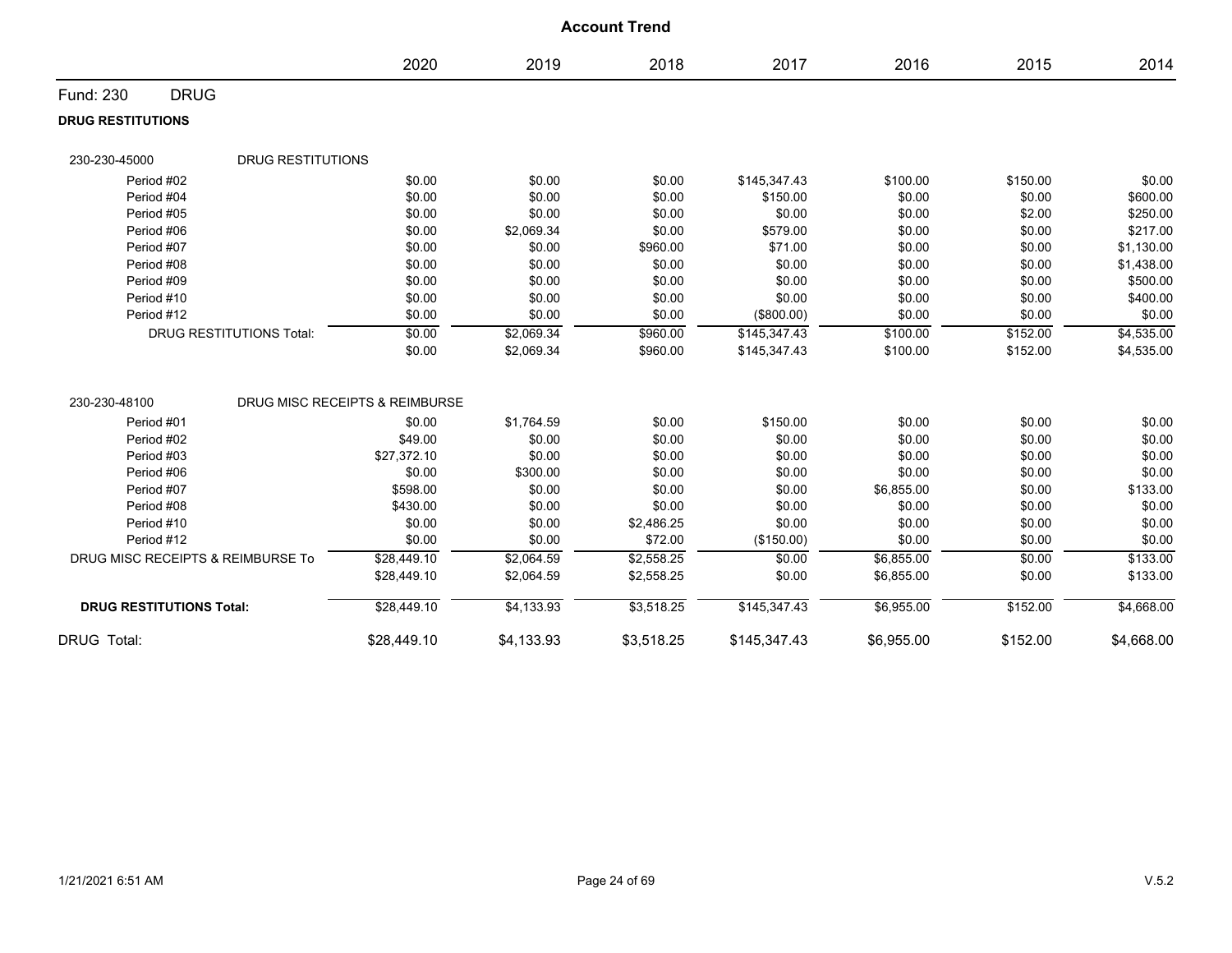|                                  |                            |                                   |               | <b>Account Trend</b> |             |          |               |             |
|----------------------------------|----------------------------|-----------------------------------|---------------|----------------------|-------------|----------|---------------|-------------|
|                                  |                            | 2020                              | 2019          | 2018                 | 2017        | 2016     | 2015          | 2014        |
| Fund: 240                        | <b>LAW ENFORCEMENT</b>     |                                   |               |                      |             |          |               |             |
| <b>DARE FUND</b>                 |                            |                                   |               |                      |             |          |               |             |
| 240-240-45000                    |                            | LAW ENFORCEMENT MUNICIPAL FINE    |               |                      |             |          |               |             |
| Period #01                       |                            | \$35.00                           | \$60.00       | \$120.00             | \$50.00     | \$50.00  | \$0.00        | \$183.00    |
| Period #02                       |                            | \$60.00                           | \$50.00       | \$145.00             | \$50.00     | \$0.00   | \$25.00       | \$120.00    |
| Period #03                       |                            | \$95.00                           | \$148.00      | \$98.00              | \$25.00     | \$35.00  | \$60.00       | \$0.00      |
| Period #04                       |                            | \$35.00                           | \$35.00       | \$25.00              | \$85.00     | \$60.00  | \$75.00       | \$343.00    |
| Period #05                       |                            | \$123.00                          | \$105.00      | \$148.00             | \$0.00      | \$60.00  | \$85.00       | \$110.00    |
| Period #06                       |                            | \$85.00                           | \$0.00        | \$25.00              | \$50.00     | \$50.00  | \$50.00       | \$35.00     |
| Period #07                       |                            | \$158.00                          | \$152.00      | \$0.00               | \$25.00     | \$35.00  | \$85.00       | \$0.00      |
| Period #08                       |                            | \$85.00                           | \$397.00      | \$95.00              | \$208.00    | \$60.00  | \$148.00      | \$75.00     |
| Period #09                       |                            | \$60.00                           | \$60.00       | \$165.00             | \$50.00     | \$95.00  | \$148.00      | \$145.00    |
| Period #10                       |                            | \$0.00                            | \$60.00       | \$29.00              | \$0.00      | \$35.00  | \$85.00       | \$75.00     |
| Period #11                       |                            | \$0.00                            | \$145.00      | \$106.00             | \$50.00     | \$50.00  | \$158.00      | \$125.00    |
| Period #12                       |                            | \$60.00                           | \$208.00      | \$0.00               | \$180.00    | \$85.00  | \$0.00        | \$0.00      |
| LAW ENFORCEMENT MUNICIPAL FINE T |                            | \$796.00                          | \$1,420.00    | \$956.00             | \$773.00    | \$615.00 | \$919.00      | \$1,211.00  |
| 240-240-45200                    | <b>DARE PROGRAM</b>        |                                   |               |                      |             |          |               |             |
| Period #01                       |                            | \$4,948.09                        | \$0.00        | \$0.00               | \$0.00      | \$0.00   | \$0.00        | \$0.00      |
| Period #04                       |                            | \$4,948.09                        | \$0.00        | \$0.00               | \$0.00      | \$0.00   | \$0.00        | \$0.00      |
| Period #05                       |                            | \$0.00                            | \$15,010.75   | \$0.00               | \$0.00      | \$0.00   | \$0.00        | \$0.00      |
| Period #06                       |                            | \$0.00                            | (\$15,010.75) | \$0.00               | \$0.00      | \$0.00   | \$0.00        | \$0.00      |
| Period #08                       |                            | \$4,948.07                        | \$0.00        | \$0.00               | \$0.00      | \$0.00   | \$0.00        | \$0.00      |
| Period #09                       |                            | \$504.00                          | \$0.00        | \$0.00               | \$0.00      | \$0.00   | \$0.00        | \$0.00      |
| Period #10                       |                            | (\$14,844.25)                     | \$4,948.09    | \$0.00               | \$387.00    | \$0.00   | \$0.00        | \$0.00      |
| Period #11                       |                            | \$0.00                            | \$0.00        | \$516.00             | \$0.00      | \$0.00   | \$0.00        | \$0.00      |
|                                  | <b>DARE PROGRAM Total:</b> | \$504.00                          | \$4,948.09    | \$516.00             | \$387.00    | \$0.00   | \$0.00        | \$0.00      |
|                                  |                            | \$1,300.00                        | \$6,368.09    | \$1,472.00           | \$1,160.00  | \$615.00 | \$919.00      | \$1,211.00  |
|                                  |                            |                                   |               |                      |             |          |               |             |
| 240-240-48100                    |                            | LAW MISC RECEIPTS & REIMBURSEMENT |               |                      |             |          |               |             |
| Period #02                       |                            | \$0.00                            | \$0.00        | \$800.00             | \$48,830.55 | \$0.00   | \$658.97      | \$0.00      |
| Period #03                       |                            | \$0.00                            | \$0.00        | \$157.00             | \$0.00      | \$0.00   | \$13,655.50   | \$0.00      |
| Period #04                       |                            | \$0.00                            | \$514.00      | \$0.00               | \$0.00      | \$0.00   | \$0.00        | \$12,842.28 |
| Period #05                       |                            | \$0.00                            | \$36.00       | \$0.00               | \$0.00      | \$0.00   | \$0.00        | \$669.88    |
| Period #06                       |                            | \$1,225.00                        | \$300.00      | \$83.80              | \$0.00      | \$0.00   | \$0.00        | \$0.00      |
| Period #08                       |                            | \$0.00                            | \$0.00        | \$678.40             | \$0.00      | \$0.00   | \$0.00        | \$0.00      |
| Period #09                       |                            | \$0.00                            | \$0.00        | \$93.00              | \$0.00      | \$0.00   | \$0.00        | \$0.00      |
| Period #10                       |                            | \$0.00                            | \$0.00        | \$0.00               | \$0.00      | \$0.00   | (\$13,655.50) | \$0.00      |
| Period #12                       |                            | \$0.00                            | \$0.00        | \$0.00               | \$2,183.27  | \$0.00   | \$0.00        | \$13,655.50 |
| LAW MISC RECEIPTS & REIMBURSEMEN |                            | \$1,225.00                        | \$850.00      | \$1,812.20           | \$51,013.82 | \$0.00   | \$658.97      | \$27,167.66 |
|                                  |                            | \$1,225.00                        | \$850.00      | \$1,812.20           | \$51,013.82 | \$0.00   | \$658.97      | \$27,167.66 |
| <b>DARE FUND Total:</b>          |                            | \$2,525.00                        | \$7,218.09    | \$3,284.20           | \$52,173.82 | \$615.00 | \$1,577.97    | \$28,378.66 |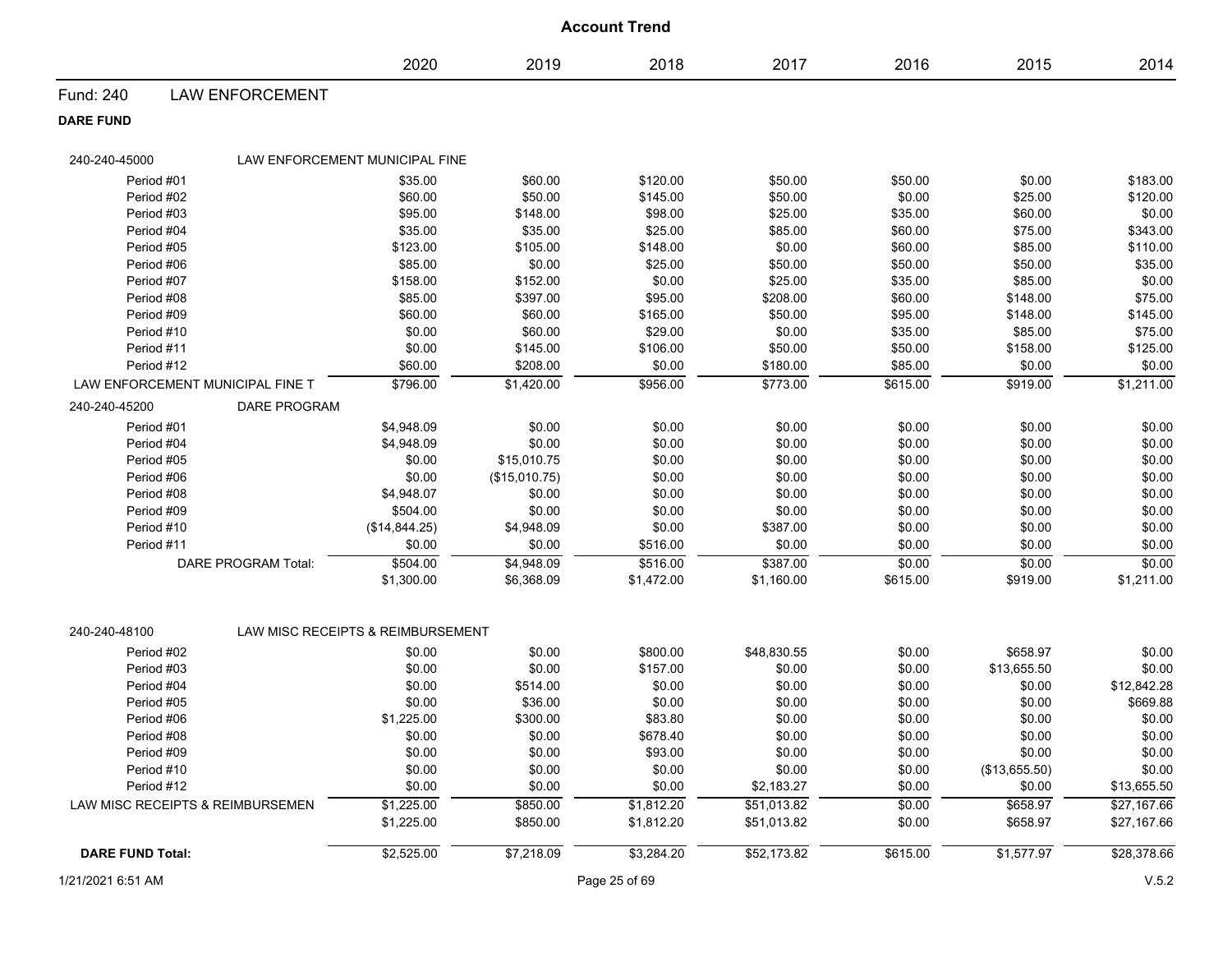|                                              | 2020       | 2019       | 2018       | nn 17<br>20 L  | 2016     | 2015      | 2014        |
|----------------------------------------------|------------|------------|------------|----------------|----------|-----------|-------------|
| ENFORCEMENT To<br>LAW <sup>r</sup><br>™otal. | \$2.525.00 | \$7.218.09 | \$3,284.20 | 173.82<br>ა52. | \$615.00 | 1,577.97ء | \$28,378.66 |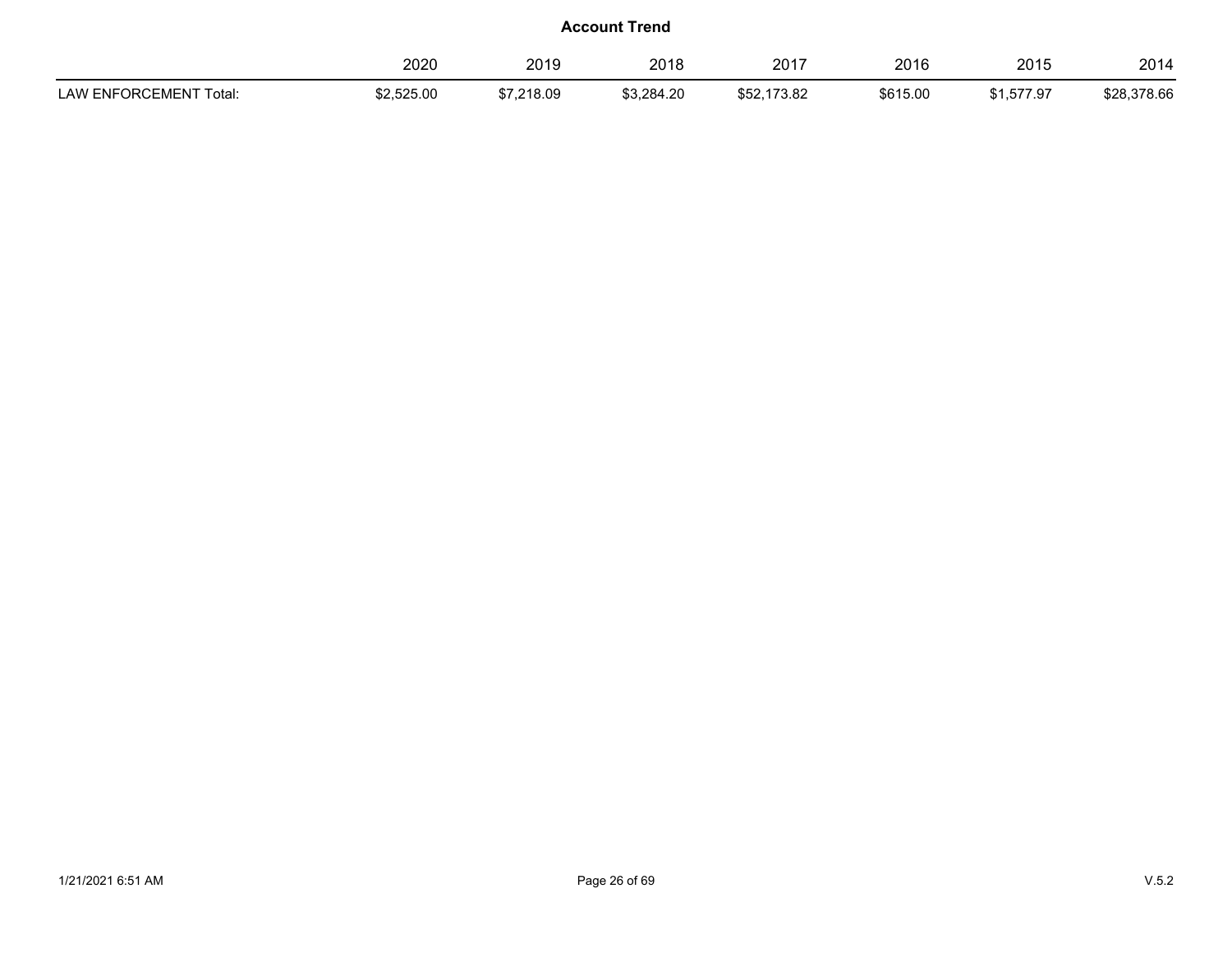|                                       |          |            | <b>Account Trend</b> |         |          |          |         |
|---------------------------------------|----------|------------|----------------------|---------|----------|----------|---------|
|                                       | 2020     | 2019       | 2018                 | 2017    | 2016     | 2015     | 2014    |
| AGENCY-UNCLAIMED<br><b>Fund: 270</b>  |          |            |                      |         |          |          |         |
| <b>UNCLAIMED FUNDS</b>                |          |            |                      |         |          |          |         |
| 270-270-48100<br>UNCLAIMED TRUST FUND |          |            |                      |         |          |          |         |
| Period #01                            | \$100.00 | \$0.00     | \$0.00               | \$0.00  | \$0.00   | \$0.00   | \$0.00  |
| Period #04                            | \$0.00   | \$0.00     | \$0.00               | \$0.00  | \$0.00   | \$2.89   | \$0.00  |
| Period #05                            | \$0.00   | \$3,720.07 | \$0.00               | \$0.00  | \$0.00   | \$5.08   | \$0.00  |
| Period #08                            | \$0.00   | \$0.00     | \$260.83             | \$0.00  | \$0.00   | \$0.00   | \$0.00  |
| Period #10                            | \$3.16   | \$0.00     | \$0.00               | \$0.00  | \$309.10 | \$0.00   | \$0.00  |
| Period #11                            | \$0.00   | \$28.76    | \$0.00               | \$0.00  | \$0.00   | \$0.00   | \$0.00  |
| Period #12                            | \$0.00   | \$0.00     | \$0.00               | \$31.34 | \$0.00   | \$92.05  | \$40.00 |
| <b>UNCLAIMED TRUST FUND Total:</b>    | \$103.16 | \$3,748.83 | \$260.83             | \$31.34 | \$309.10 | \$100.02 | \$40.00 |
|                                       | \$103.16 | \$3,748.83 | \$260.83             | \$31.34 | \$309.10 | \$100.02 | \$40.00 |
| <b>UNCLAIMED FUNDS Total:</b>         | \$103.16 | \$3,748.83 | \$260.83             | \$31.34 | \$309.10 | \$100.02 | \$40.00 |
| AGENCY-UNCLAIMED Total:               | \$103.16 | \$3,748.83 | \$260.83             | \$31.34 | \$309.10 | \$100.02 | \$40.00 |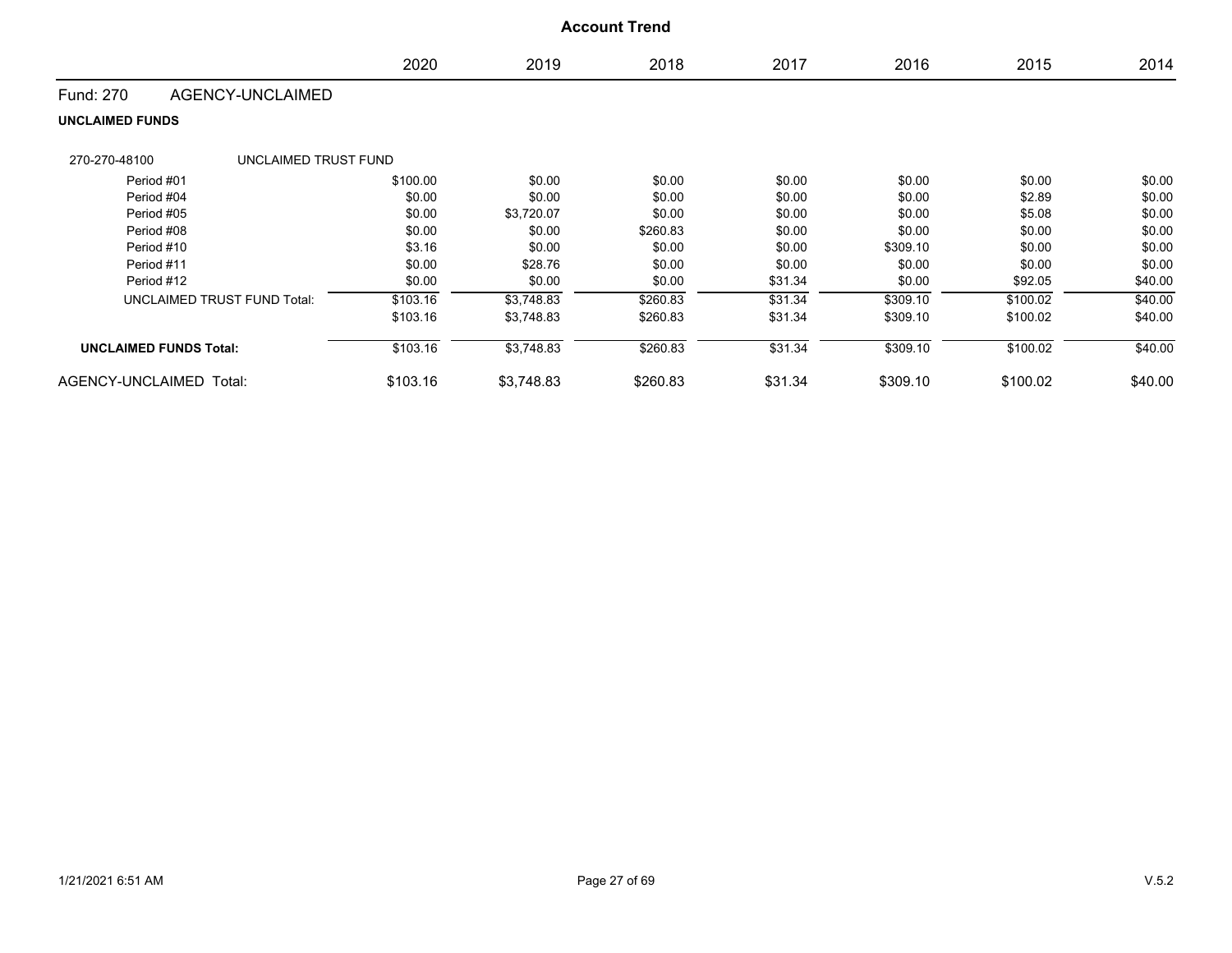|                     |                                      |                               |             | <b>Account Trend</b> |             |             |             |             |
|---------------------|--------------------------------------|-------------------------------|-------------|----------------------|-------------|-------------|-------------|-------------|
|                     |                                      | 2020                          | 2019        | 2018                 | 2017        | 2016        | 2015        | 2014        |
| Fund: 272           | <b>RESERVE</b>                       |                               |             |                      |             |             |             |             |
| <b>MISC REVENUE</b> |                                      |                               |             |                      |             |             |             |             |
| 272-560-40200       | RESERVE ASSESMENT FEES               |                               |             |                      |             |             |             |             |
| Period #01          |                                      | \$100.00                      | \$0.00      | \$0.00               | \$0.00      | \$0.00      | \$0.00      | \$0.00      |
| Period #04          |                                      | \$0.00                        | \$0.00      | \$50.00              | \$0.00      | \$0.00      | \$0.00      | \$0.00      |
| Period #05          |                                      | \$150.00                      | \$80.53     | \$0.00               | \$0.00      | \$0.00      | \$0.00      | \$0.00      |
| Period #06          |                                      | \$135.00                      | \$90.00     | \$0.00               | \$0.00      | \$0.00      | \$0.00      | \$0.00      |
| Period #07          |                                      | \$69.40                       | \$0.00      | \$0.00               | \$0.00      | \$0.00      | \$0.00      | \$0.00      |
| Period #08          |                                      | \$0.00                        | \$450.00    | \$0.00               | \$0.00      | \$0.00      | \$0.00      | \$0.00      |
| Period #09          |                                      | \$149.00                      | \$0.00      | \$0.00               | \$0.00      | \$0.00      | \$0.00      | \$0.00      |
| Period #10          |                                      | \$15.00                       | \$125.00    | \$0.00               | \$0.00      | \$0.00      | \$0.00      | \$0.00      |
| Period #11          |                                      | \$100.00                      | \$0.00      | \$0.00               | \$0.00      | \$0.00      | \$0.00      | \$0.00      |
| Period #12          |                                      | \$195.00                      | \$0.00      | \$0.00               | \$0.00      | \$0.00      | \$0.00      | \$0.00      |
|                     | <b>RESERVE ASSESMENT FEES Total:</b> | \$913.40                      | \$745.53    | \$50.00              | \$0.00      | \$0.00      | \$0.00      | \$0.00      |
| 272-560-40400       | <b>RESERVE BOND DEPOSITS</b>         |                               |             |                      |             |             |             |             |
| Period #01          |                                      | \$3,500.00                    | \$1,000.00  | \$0.00               | \$0.00      | \$0.00      | \$0.00      | \$1,000.00  |
| Period #02          |                                      | \$4,500.00                    | \$2,900.00  | \$0.00               | \$0.00      | \$0.00      | \$500.00    | \$0.00      |
| Period #03          |                                      | \$12,500.00                   | \$4,500.00  | \$0.00               | \$0.00      | \$0.00      | \$0.00      | \$500.00    |
| Period #04          |                                      | \$6,500.00                    | \$3,500.00  | \$0.00               | \$0.00      | \$0.00      | \$0.00      | \$0.00      |
| Period #05          |                                      | \$10,500.00                   | \$8,000.00  | \$1,000.00           | \$0.00      | \$0.00      | \$0.00      | \$0.00      |
| Period #06          |                                      | \$8,000.00                    | \$2,600.00  | \$2,000.00           | \$0.00      | \$0.00      | \$0.00      | \$0.00      |
| Period #07          |                                      | \$22,000.00                   | \$4,000.00  | \$2,500.00           | \$0.00      | \$0.00      | \$0.00      | \$0.00      |
| Period #08          |                                      | \$15,500.00                   | \$8,000.00  | \$2,500.00           | \$0.00      | \$0.00      | \$0.00      | \$0.00      |
| Period #09          |                                      | \$13,500.00                   | \$2,500.00  | \$6,500.00           | \$0.00      | \$0.00      | \$0.00      | \$0.00      |
| Period #10          |                                      | \$29,250.00                   | \$10,000.00 | \$2,000.00           | \$0.00      | \$0.00      | \$0.00      | \$0.00      |
| Period #11          |                                      | \$11,250.00                   | \$6,750.00  | \$3,000.00           | \$0.00      | \$0.00      | \$0.00      | \$0.00      |
| Period #12          |                                      | \$16,750.00                   | \$7,000.00  | \$1,500.00           | \$0.00      | \$0.00      | \$0.00      | \$500.00    |
|                     | RESERVE BOND DEPOSITS Total:         | \$153,750.00                  | \$60,750.00 | \$21,000.00          | \$0.00      | \$0.00      | \$500.00    | \$2,000.00  |
| 272-560-40600       |                                      | RESERVE STREET REPAIR & CLEAN |             |                      |             |             |             |             |
| Period #01          |                                      | \$0.00                        | \$0.00      | \$3,000.00           | \$7,500.00  | \$3,525.00  | \$1,000.00  | \$2,500.00  |
| Period #02          |                                      | \$0.00                        | \$0.00      | \$1,500.00           | \$2,000.00  | \$3,500.00  | \$3,500.00  | \$500.00    |
| Period #03          |                                      | \$0.00                        | \$0.00      | \$1,000.00           | \$10,000.00 | \$4,000.00  | \$1,000.00  | \$1,550.00  |
| Period #04          |                                      | \$0.00                        | \$0.00      | \$500.00             | \$10,500.00 | \$8,000.00  | \$4,500.00  | \$2,000.00  |
| Period #05          |                                      | \$0.00                        | \$0.00      | \$1,000.00           | \$9,500.00  | \$8,000.00  | \$4,000.00  | \$2,000.00  |
| Period #06          |                                      | \$0.00                        | \$0.00      | \$0.00               | \$5,500.00  | \$4,000.00  | \$5,500.00  | \$9,500.00  |
| Period #07          |                                      | \$0.00                        | \$0.00      | \$0.00               | \$6,000.00  | \$10,500.00 | \$6,000.00  | \$6,500.00  |
| Period #08          |                                      | \$0.00                        | \$0.00      | \$0.00               | \$5,505.00  | \$10,500.00 | \$3,000.00  | \$6,500.00  |
| Period #09          |                                      | \$0.00                        | \$0.00      | \$0.00               | \$7,000.00  | \$4,500.00  | \$4,500.00  | \$3,075.00  |
| Period #10          |                                      | \$0.00                        | \$0.00      | \$0.00               | \$1,500.00  | \$6,500.00  | \$4,000.00  | \$10,500.00 |
| Period #11          |                                      | \$0.00                        | \$0.00      | \$0.00               | \$1,750.00  | \$3,000.00  | \$5,500.00  | \$3,000.00  |
| Period #12          |                                      | \$0.00                        | \$0.00      | \$0.00               | \$1,000.00  | \$1,000.00  | \$7,000.00  | \$3,050.00  |
|                     | RESERVE STREET REPAIR & CLEAN Tot    | \$0.00                        | \$0.00      | \$7,000.00           | \$67,755.00 | \$67,025.00 | \$49,500.00 | \$50,675.00 |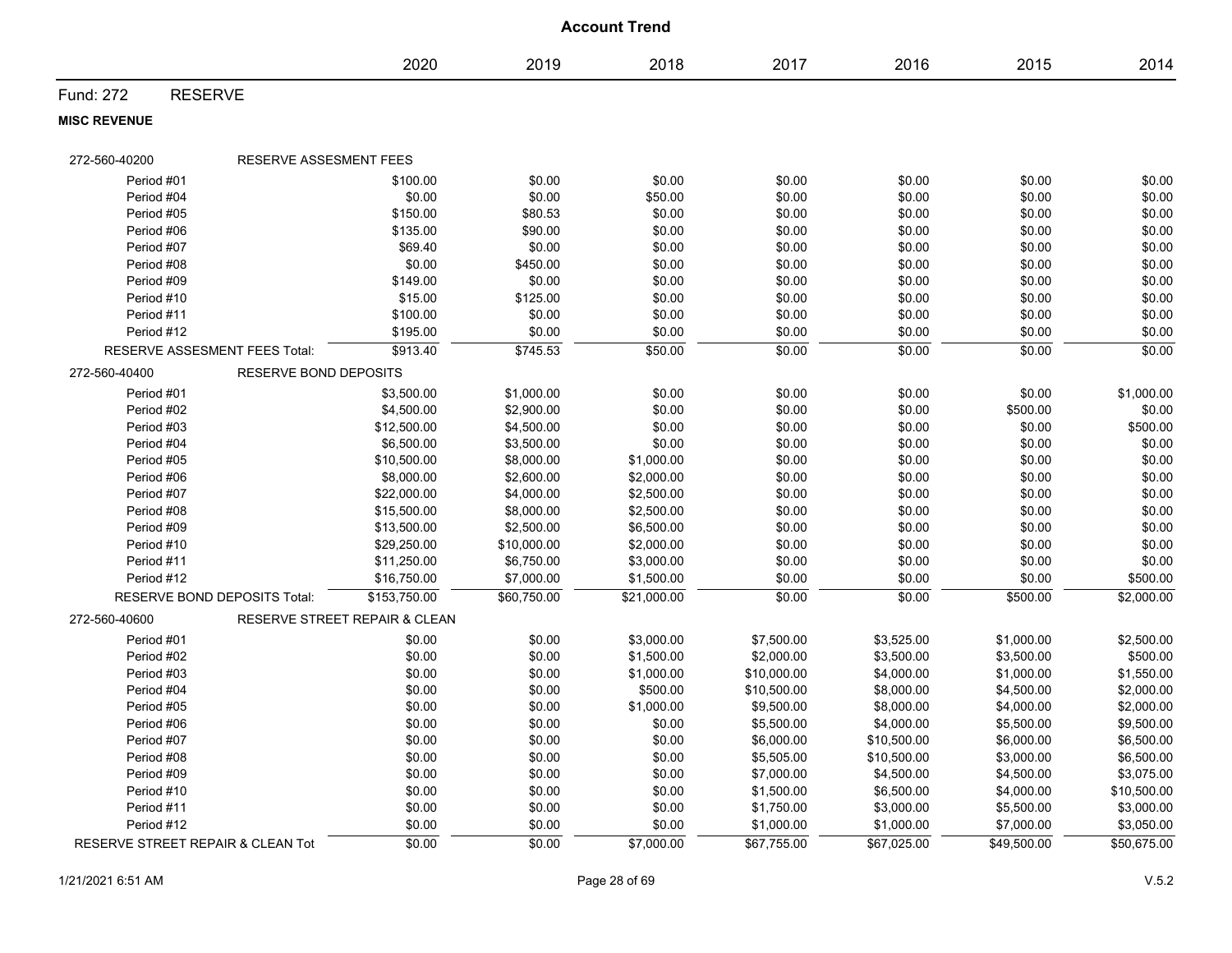|                            | 2020         | 2019        | 2018        | 2017        | 2016        | 2015        | 2014        |
|----------------------------|--------------|-------------|-------------|-------------|-------------|-------------|-------------|
|                            | \$154.663.40 | \$61.495.53 | \$28,050.00 | \$67,755.00 | \$67.025.00 | \$50,000.00 | \$52,675.00 |
| <b>MISC REVENUE Total:</b> | \$154,663.40 | \$61.495.53 | \$28,050.00 | \$67.755.00 | \$67.025.00 | \$50,000.00 | \$52,675.00 |
| <b>RESERVE Total:</b>      | \$154,663.40 | \$61,495.53 | \$28,050.00 | \$67,755.00 | \$67,025.00 | \$50,000.00 | \$52,675.00 |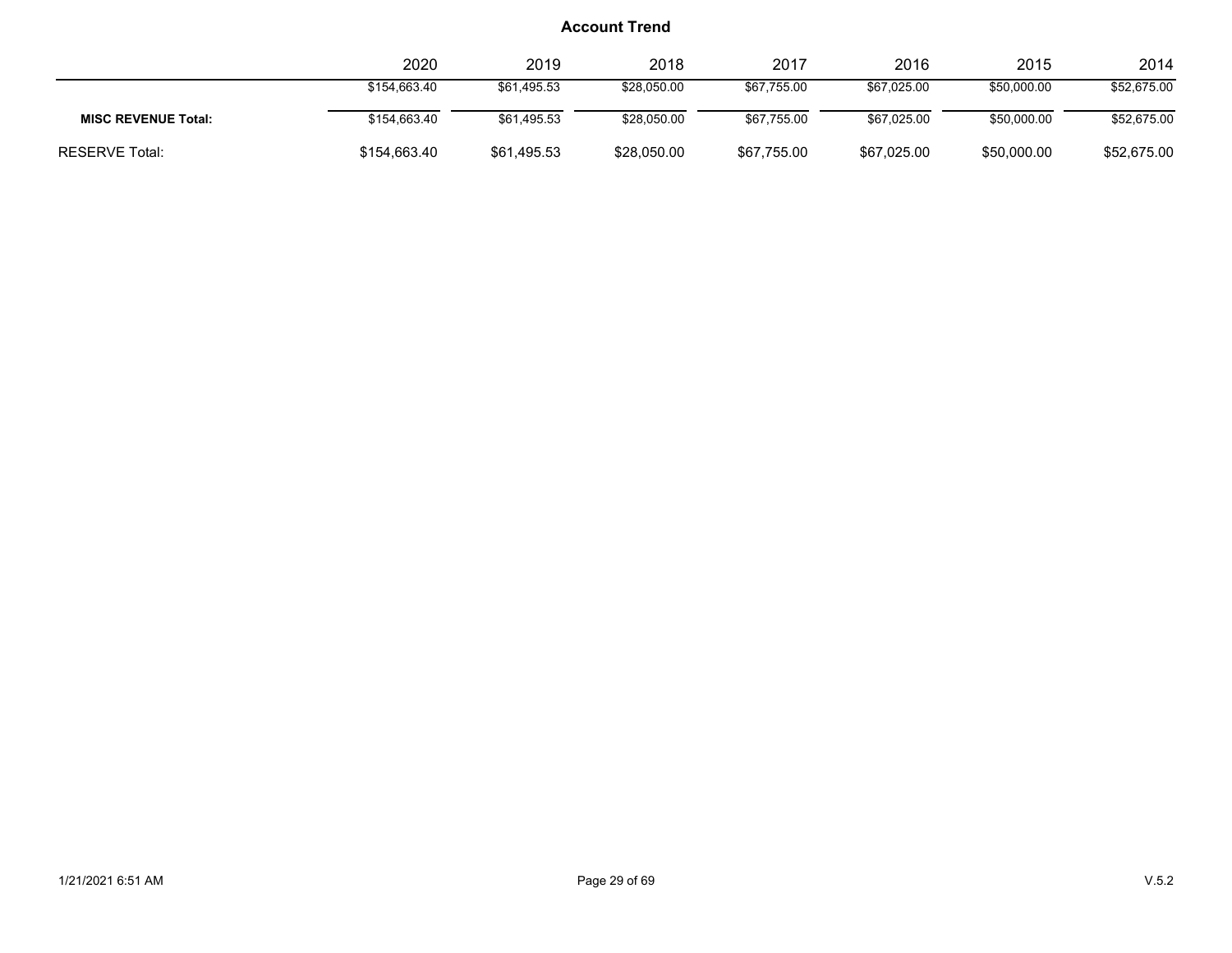|                      |                           | 2020   | 2019     | 2018       | 2017       | 2016   | 2015       | 2014   |
|----------------------|---------------------------|--------|----------|------------|------------|--------|------------|--------|
| Fund: 280            | <b>OPOTA</b>              |        |          |            |            |        |            |        |
| <b>POLICE</b>        |                           |        |          |            |            |        |            |        |
| 280-050-40000        | OPOTA GRANT               |        |          |            |            |        |            |        |
| Period #01           |                           | \$0.00 | \$0.00   | \$8,800.00 | \$7,040.00 | \$0.00 | \$2,720.00 | \$0.00 |
|                      | <b>OPOTA GRANT Total:</b> | \$0.00 | \$0.00   | \$8,800.00 | \$7,040.00 | \$0.00 | \$2,720.00 | \$0.00 |
|                      |                           | \$0.00 | \$0.00   | \$8,800.00 | \$7,040.00 | \$0.00 | \$2,720.00 | \$0.00 |
| 280-050-48100        | Reimbursements            |        |          |            |            |        |            |        |
| Period #07           |                           | \$0.00 | \$375.00 | \$0.00     | \$0.00     | \$0.00 | \$0.00     | \$0.00 |
|                      | Reimbursements Total:     | \$0.00 | \$375.00 | \$0.00     | \$0.00     | \$0.00 | \$0.00     | \$0.00 |
|                      |                           | \$0.00 | \$375.00 | \$0.00     | \$0.00     | \$0.00 | \$0.00     | \$0.00 |
| <b>POLICE Total:</b> |                           | \$0.00 | \$375.00 | \$8,800.00 | \$7,040.00 | \$0.00 | \$2,720.00 | \$0.00 |
| OPOTA Total:         |                           | \$0.00 | \$375.00 | \$8,800.00 | \$7,040.00 | \$0.00 | \$2,720.00 | \$0.00 |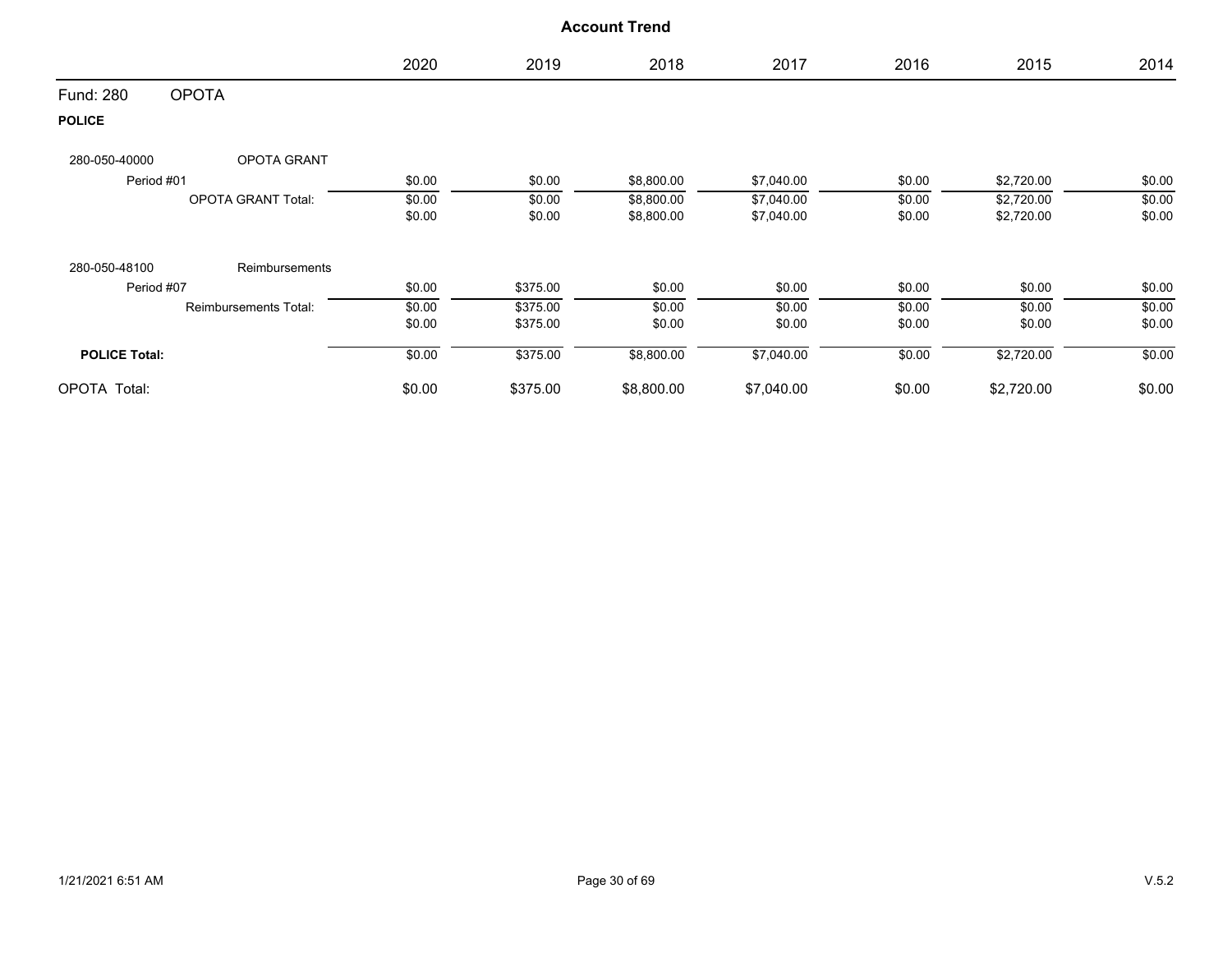|                      |                                 |              |            | <b>Account Trend</b> |               |               |             |        |
|----------------------|---------------------------------|--------------|------------|----------------------|---------------|---------------|-------------|--------|
|                      |                                 | 2020         | 2019       | 2018                 | 2017          | 2016          | 2015        | 2014   |
| Fund: 281            | <b>FEDERAL GRANT</b>            |              |            |                      |               |               |             |        |
| <b>POLICE</b>        |                                 |              |            |                      |               |               |             |        |
| 281-050-45900        | DARE GRANT                      |              |            |                      |               |               |             |        |
| Period #01           |                                 | \$0.00       | \$0.00     | \$0.00               | \$0.00        | \$13,773.83   | \$0.00      | \$0.00 |
| Period #02           |                                 | \$0.00       | \$0.00     | \$0.00               | \$0.00        | \$435.62      | \$0.00      | \$0.00 |
| Period #05           |                                 | \$0.00       | \$0.00     | \$0.00               | \$0.00        | \$13,773.82   | \$0.00      | \$0.00 |
| Period #10           |                                 | \$0.00       | \$0.00     | \$0.00               | \$0.00        | (\$27,983.27) | \$13,655.50 | \$0.00 |
|                      | <b>DARE GRANT Total:</b>        | \$0.00       | \$0.00     | \$0.00               | \$0.00        | \$0.00        | \$13,655.50 | \$0.00 |
| 281-050-45901        | OHIO CRIMINAL JSC GRANT         |              |            |                      |               |               |             |        |
| Period #02           |                                 | \$0.00       | \$0.00     | \$1,890.98           | \$1,234.00    | \$342.88      | \$0.00      | \$0.00 |
| Period #03           |                                 | \$0.00       | \$480.65   | \$0.00               | \$0.00        | \$0.00        | \$0.00      | \$0.00 |
| Period #04           |                                 | \$3,096.40   | \$0.00     | \$0.00               | \$0.00        | \$360.00      | \$0.00      | \$0.00 |
| Period #05           |                                 | \$4,739.98   | \$2,295.13 | \$0.00               | \$1,867.98    | \$812.50      | \$0.00      | \$0.00 |
| Period #06           |                                 | (\$4,739.98) | \$0.00     | \$0.00               | \$0.00        | \$0.00        | \$0.00      | \$0.00 |
| Period #07           |                                 | \$1,008.03   | \$0.00     | \$0.00               | \$444.00      | \$0.00        | \$0.00      | \$0.00 |
| Period #08           |                                 | \$0.00       | \$3,210.23 | \$0.00               | \$0.00        | \$0.00        | \$0.00      | \$0.00 |
| Period #09           |                                 | \$873.61     | \$0.00     | \$0.00               | \$1,511.78    | \$3,323.38    | \$0.00      | \$0.00 |
| Period #10           |                                 | \$0.00       | \$0.00     | \$0.00               | \$0.00        | \$0.00        | \$2,949.76  | \$0.00 |
| Period #11           |                                 | \$0.00       | \$0.00     | \$0.00               | \$0.00        | \$0.00        | \$3,375.00  | \$0.00 |
| Period #12           |                                 | \$0.00       | \$0.00     | \$0.00               | \$0.00        | \$0.00        | \$2,118.05  | \$0.00 |
|                      | OHIO CRIMINAL JSC GRANT Total:  | \$4,978.04   | \$5,986.01 | \$1,890.98           | \$5,057.76    | \$4,838.76    | \$8,442.81  | \$0.00 |
|                      |                                 | \$4,978.04   | \$5,986.01 | \$1,890.98           | \$5,057.76    | \$4,838.76    | \$22,098.31 | \$0.00 |
| <b>POLICE Total:</b> |                                 | \$4,978.04   | \$5,986.01 | \$1,890.98           | \$5,057.76    | \$4,838.76    | \$22,098.31 | \$0.00 |
| 281-051-45900        | FIRE FEDERAL GRANT              |              |            |                      |               |               |             |        |
| Period #10           |                                 | \$80,000.00  | \$0.00     | \$0.00               | \$71,865.00   | \$0.00        | \$0.00      | \$0.00 |
|                      | FIRE FEDERAL GRANT Total:       | \$80,000.00  | \$0.00     | \$0.00               | \$71,865.00   | \$0.00        | \$0.00      | \$0.00 |
|                      |                                 | \$80,000.00  | \$0.00     | \$0.00               | \$71,865.00   | \$0.00        | \$0.00      | \$0.00 |
| 281-051-48201        | FEDERAL GRANT ADVANCE IN        |              |            |                      |               |               |             |        |
| Period #05           |                                 | \$0.00       | \$0.00     | \$0.00               | \$71,865.00   | \$0.00        | \$0.00      | \$0.00 |
| Period #10           |                                 | \$0.00       | \$0.00     | \$0.00               | (\$71,865.00) | \$0.00        | \$0.00      | \$0.00 |
|                      | FEDERAL GRANT ADVANCE IN Total: | \$0.00       | \$0.00     | \$0.00               | \$0.00        | \$0.00        | \$0.00      | \$0.00 |
|                      |                                 | \$0.00       | \$0.00     | \$0.00               | \$0.00        | \$0.00        | \$0.00      | \$0.00 |
|                      |                                 | \$80,000.00  | \$0.00     | \$0.00               | \$71,865.00   | \$0.00        | \$0.00      | \$0.00 |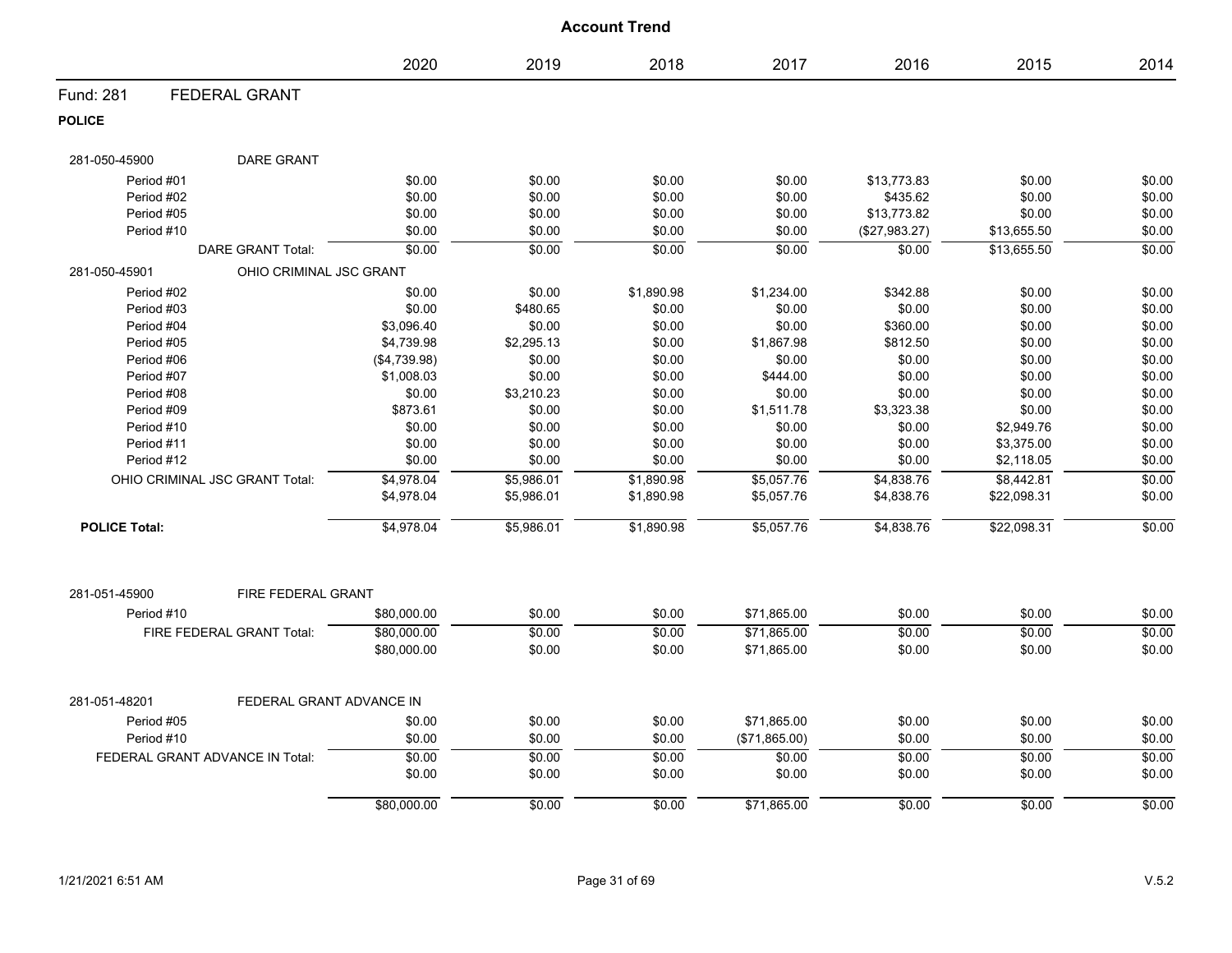|                                  |                                 | 2020                              | 2019         | 2018         | 2017         | 2016         | 2015         | 2014   |
|----------------------------------|---------------------------------|-----------------------------------|--------------|--------------|--------------|--------------|--------------|--------|
| 281-061-45900                    | DARROW ROAD SR91-PID 850        |                                   |              |              |              |              |              |        |
| Period #02                       |                                 | \$0.00                            | \$0.00       | \$0.00       | \$0.00       | \$267.19     | \$74,356.74  | \$0.00 |
| Period #03                       |                                 | \$0.00                            | \$0.00       | \$0.00       | \$0.00       | \$173.60     | \$79,558.00  | \$0.00 |
| Period #05                       |                                 | \$0.00                            | \$0.00       | \$0.00       | \$0.00       | \$62,394.86  | \$67,897.47  | \$0.00 |
| Period #07                       |                                 | \$0.00                            | \$0.00       | \$0.00       | \$0.00       | \$3,102.73   | \$58,592.00  | \$0.00 |
| Period #08                       |                                 | \$0.00                            | \$0.00       | \$0.00       | \$0.00       | \$0.00       | \$61,199.78  | \$0.00 |
| Period #09                       |                                 | \$0.00                            | \$0.00       | \$0.00       | \$0.00       | \$0.00       | \$4,078.90   | \$0.00 |
| Period #10                       |                                 | \$0.00                            | \$0.00       | \$0.00       | \$0.00       | \$0.00       | \$2,605.92   | \$0.00 |
| Period #12                       |                                 | \$0.00                            | \$0.00       | \$0.00       | \$0.00       | \$0.00       | \$3,320.83   | \$0.00 |
| DARROW ROAD SR91-PID 850 Total:  |                                 | \$0.00                            | \$0.00       | \$0.00       | \$0.00       | \$65,938.38  | \$351,609.64 | \$0.00 |
| 281-061-45901                    | LIBERTY SIDEWALK PID 937        |                                   |              |              |              |              |              |        |
| Period #03                       |                                 | \$0.00                            | \$0.00       | \$0.00       | \$0.00       | \$0.00       | \$53,166.25  | \$0.00 |
| Period #04                       |                                 | \$0.00                            | \$0.00       | \$0.00       | \$0.00       | \$0.00       | \$4,140.80   | \$0.00 |
| Period #06                       |                                 | \$0.00                            | \$0.00       | \$0.00       | \$0.00       | \$0.00       | \$103,237.56 | \$0.00 |
| Period #08                       |                                 | \$0.00                            | \$0.00       | \$0.00       | \$0.00       | \$0.00       | \$260,949.02 | \$0.00 |
| Period #10                       |                                 | \$0.00                            | \$0.00       | \$0.00       | \$0.00       | \$0.00       | \$25,101.23  | \$0.00 |
|                                  | LIBERTY SIDEWALK PID 937 Total: | \$0.00                            | \$0.00       | \$0.00       | \$0.00       | \$0.00       | \$446,594.86 | \$0.00 |
| 281-061-45903                    |                                 | DARROW ROAD PHASE 2 R.O.W APPRAIS |              |              |              |              |              |        |
| Period #03                       |                                 | \$0.00                            | \$0.00       | \$0.00       | \$4,029.60   | \$0.00       | \$0.00       | \$0.00 |
| Period #05                       |                                 | \$0.00                            | \$0.00       | \$0.00       | \$0.00       | \$6,040.00   | \$0.00       | \$0.00 |
| Period #06                       |                                 | \$0.00                            | \$10,476.80  | \$0.00       | \$1,088.00   | \$0.00       | \$0.00       | \$0.00 |
| Period #07                       |                                 | \$0.00                            | \$0.00       | \$0.00       | \$0.00       | \$8,640.00   | \$0.00       | \$0.00 |
| Period #08                       |                                 | \$0.00                            | \$0.00       | \$0.00       | \$0.00       | \$15,124.00  | \$0.00       | \$0.00 |
| Period #09                       |                                 | \$0.00                            | \$0.00       | \$0.00       | \$0.00       | \$15,740.00  | \$0.00       | \$0.00 |
| Period #10                       |                                 | \$0.00                            | \$0.00       | \$0.00       | \$0.00       | \$40,340.80  | \$0.00       | \$0.00 |
| Period #11                       |                                 | \$0.00                            | \$0.00       | \$0.00       | \$0.00       | \$8,640.00   | \$0.00       | \$0.00 |
| Period #12                       |                                 | \$0.00                            | \$0.00       | \$0.00       | \$0.00       | \$15,180.00  | \$0.00       | \$0.00 |
| DARROW ROAD PHASE 2 R.O.W APPRAI |                                 | \$0.00                            | \$10,476.80  | \$0.00       | \$5,117.60   | \$109.704.80 | \$0.00       | \$0.00 |
| 281-061-45906                    | <b>ENG FEMA GRANT</b>           |                                   |              |              |              |              |              |        |
| Period #02                       |                                 | \$9,242.48                        | \$0.00       | \$0.00       | \$0.00       | \$0.00       | \$0.00       | \$0.00 |
| Period #07                       |                                 | \$803.51                          | \$0.00       | \$15,038.62  | \$0.00       | \$0.00       | \$0.00       | \$0.00 |
| Period #10                       |                                 | \$0.00                            | \$93,300.00  | \$0.00       | \$0.00       | \$0.00       | \$0.00       | \$0.00 |
| Period #12                       |                                 | \$0.00                            | \$0.00       | \$0.00       | \$111,107.20 | \$0.00       | \$0.00       | \$0.00 |
|                                  | <b>ENG FEMA GRANT Total:</b>    | \$10,045.99                       | \$93.300.00  | \$15.038.62  | \$111.107.20 | \$0.00       | \$0.00       | \$0.00 |
| 281-061-45907                    | RAVENNA RD RESURFACING          |                                   |              |              |              |              |              |        |
| Period #02                       |                                 | \$0.00                            | \$33,441.68  | \$0.00       | \$0.00       | \$0.00       | \$0.00       | \$0.00 |
| Period #10                       |                                 | \$0.00                            | \$0.00       | \$193,517.64 | \$0.00       | \$0.00       | \$0.00       | \$0.00 |
| Period #11                       |                                 | \$0.00                            | \$0.00       | \$258,002.16 | \$0.00       | \$0.00       | \$0.00       | \$0.00 |
| Period #12                       |                                 | \$0.00                            | \$0.00       | \$924.34     | \$0.00       | \$0.00       | \$0.00       | \$0.00 |
| RAVENNA RD RESURFACING Total:    |                                 | \$0.00                            | \$33.441.68  | \$452.444.14 | \$0.00       | \$0.00       | \$0.00       | \$0.00 |
|                                  |                                 | \$10,045.99                       | \$137,218.48 | \$467,482.76 | \$116,224.80 | \$175,643.18 | \$798,204.50 | \$0.00 |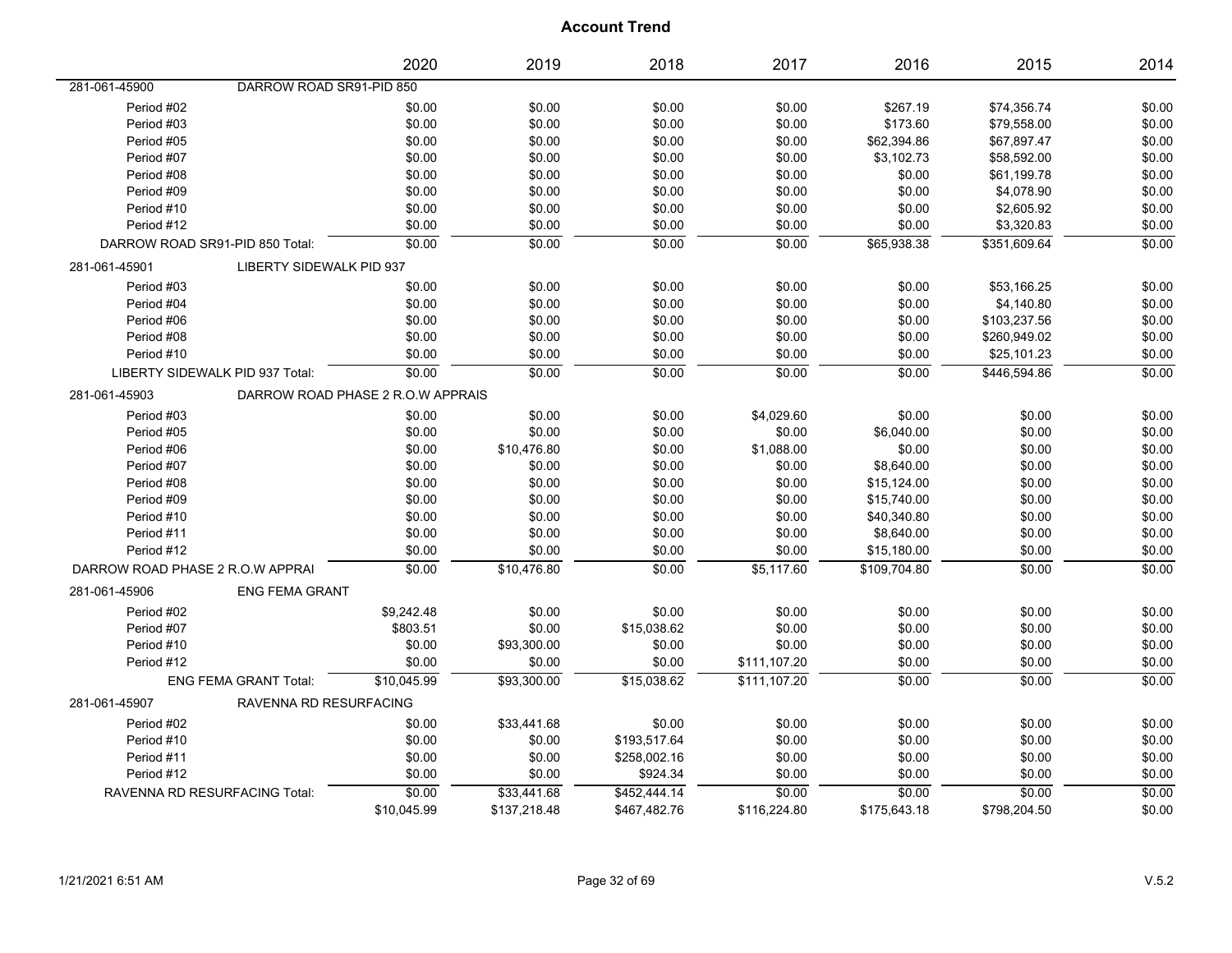|                             |                                    | 2020        | 2019         | 2018         | 2017         | 2016         | 2015           | 2014          |
|-----------------------------|------------------------------------|-------------|--------------|--------------|--------------|--------------|----------------|---------------|
| 281-061-48200               | <b>GF TRANSFER INTO FED</b>        |             |              |              |              |              |                |               |
| Period #12                  |                                    | \$0.00      | \$0.00       | \$9,000.00   | \$101,966.00 | \$0.00       | \$0.00         | \$0.00        |
|                             | <b>GF TRANSFER INTO FED Total:</b> | \$0.00      | \$0.00       | \$9,000.00   | \$101,966.00 | \$0.00       | \$0.00         | \$0.00        |
| 281-061-48900               | <b>ODOT GRANT MONEY</b>            |             |              |              |              |              |                |               |
| Period #01                  |                                    | \$0.00      | \$0.00       | \$0.00       | \$0.00       | \$0.00       | \$17,469.60    | \$0.00        |
| Period #02                  |                                    | \$0.00      | \$0.00       | \$0.00       | \$0.00       | \$0.00       | \$35,736.80    | \$0.00        |
| Period #03                  |                                    | \$0.00      | \$0.00       | \$0.00       | \$0.00       | \$0.00       | \$134.96       | \$0.00        |
| Period #05                  |                                    | \$0.00      | \$0.00       | \$0.00       | \$0.00       | \$0.00       | (\$53,341.36)  | \$0.00        |
| Period #10                  |                                    | \$0.00      | \$0.00       | \$0.00       | \$0.00       | \$0.00       | \$0.00         | \$178,485.84  |
| Period #12                  |                                    | \$0.00      | \$0.00       | \$0.00       | \$0.00       | \$0.00       | \$0.00         | \$87,870.36   |
|                             | <b>ODOT GRANT MONEY Total:</b>     | \$0.00      | \$0.00       | \$0.00       | \$0.00       | \$0.00       | \$0.00         | \$266,356.20  |
| 281-061-48901               | <b>OPW GRANT MONEY</b>             |             |              |              |              |              |                |               |
| Period #11                  |                                    | \$0.00      | \$0.00       | \$0.00       | \$0.00       | \$0.00       | \$0.00         | \$83,382.00   |
| Period #12                  |                                    | \$0.00      | \$0.00       | \$0.00       | \$0.00       | \$0.00       | \$0.00         | (\$83,382.00) |
|                             | <b>OPW GRANT MONEY Total:</b>      | \$0.00      | \$0.00       | \$0.00       | \$0.00       | \$0.00       | \$0.00         | \$0.00        |
|                             |                                    | \$0.00      | \$0.00       | \$9,000.00   | \$101,966.00 | \$0.00       | \$0.00         | \$266,356.20  |
|                             |                                    | \$10,045.99 | \$137,218.48 | \$476,482.76 | \$218,190.80 | \$175,643.18 | \$798,204.50   | \$266,356.20  |
|                             |                                    |             |              |              |              |              |                |               |
| 281-070-48905               | <b>CDBG GRANT MONEY</b>            |             |              |              |              |              |                |               |
| Period #10                  |                                    | \$0.00      | \$12,500.00  | \$0.00       | \$0.00       | \$0.00       | \$0.00         | \$0.00        |
|                             | <b>CDBG GRANT MONEY Total:</b>     | \$0.00      | \$12,500.00  | \$0.00       | \$0.00       | \$0.00       | $\frac{1}{00}$ | \$0.00        |
|                             |                                    | \$0.00      | \$12,500.00  | \$0.00       | \$0.00       | \$0.00       | \$0.00         | \$0.00        |
|                             |                                    | \$0.00      | \$12,500.00  | \$0.00       | \$0.00       | \$0.00       | \$0.00         | \$0.00        |
| <b>FEDERAL GRANT Total:</b> |                                    | \$95,024.03 | \$155,704.49 | \$478,373.74 | \$295,113.56 | \$180,481.94 | \$820,302.81   | \$266,356.20  |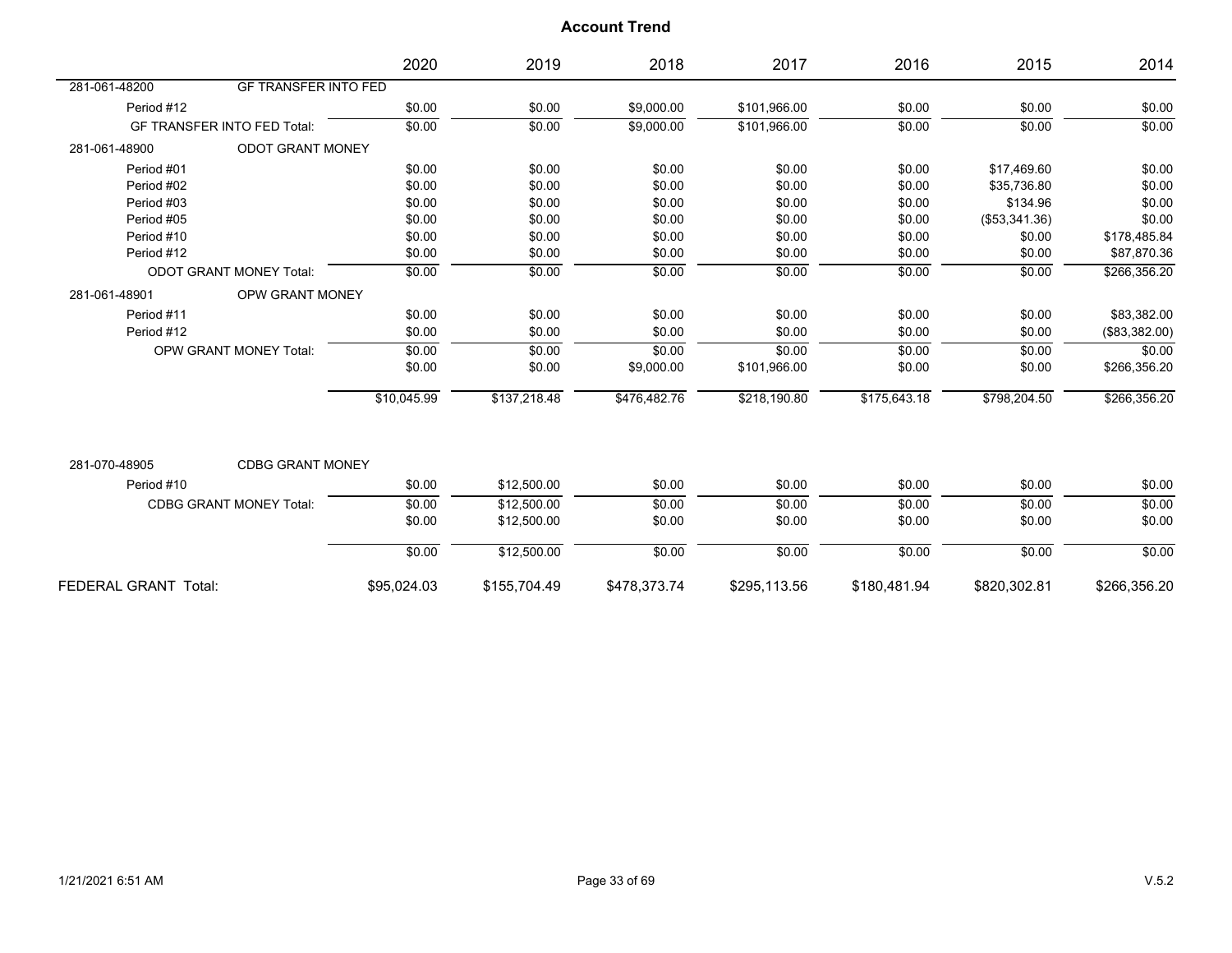|                      |                                |                            |                            | <b>Account Trend</b>       |                            |                              |                  |                  |
|----------------------|--------------------------------|----------------------------|----------------------------|----------------------------|----------------------------|------------------------------|------------------|------------------|
|                      |                                | 2020                       | 2019                       | 2018                       | 2017                       | 2016                         | 2015             | 2014             |
| Fund: 282            | <b>STATE GRANT</b>             |                            |                            |                            |                            |                              |                  |                  |
| <b>POLICE</b>        |                                |                            |                            |                            |                            |                              |                  |                  |
| 282-050-45900        | <b>DARE Grant</b>              |                            |                            |                            |                            |                              |                  |                  |
| Period #03           |                                | \$0.00                     | \$0.00                     | \$14,724.75                | \$0.00                     | \$0.00                       | \$0.00           | \$0.00           |
| Period #05           |                                | \$0.00                     | \$0.00                     | \$0.00                     | \$13,952.88                | \$0.00                       | \$0.00           | \$0.00           |
| Period #06           |                                | \$0.00                     | \$15,010.75                | \$0.00                     | \$0.00                     | \$0.00                       | \$0.00           | \$0.00           |
| Period #09           |                                | \$0.00                     | \$0.00                     | \$0.00                     | \$0.00                     | \$13,952.88                  | \$0.00           | \$0.00           |
| Period #10           |                                | \$14,844.25                | \$0.00                     | \$0.00                     | \$14,724.75                | \$27,983.27                  | \$0.00           | \$0.00           |
| Period #11           |                                | \$6,667.69                 | \$0.00                     | \$15,010.75                | \$0.00                     | \$0.00                       | \$0.00           | \$0.00           |
| Period #12           |                                | \$6,667.69                 | \$0.00                     | \$0.00                     | \$0.00                     | \$0.00                       | \$0.00           | \$0.00           |
|                      | <b>DARE Grant Total:</b>       | \$28,179.63<br>\$28,179.63 | \$15,010.75<br>\$15,010.75 | \$29,735.50<br>\$29,735.50 | \$28,677.63<br>\$28,677.63 | \$41,936.15<br>\$41,936.15   | \$0.00<br>\$0.00 | \$0.00<br>\$0.00 |
| <b>POLICE Total:</b> |                                | \$28,179.63                | \$15,010.75                | \$29,735.50                | \$28,677.63                | \$41,936.15                  | \$0.00           | \$0.00           |
| 282-051-45899        | <b>STATE GRANT FIRE</b>        |                            |                            |                            |                            |                              |                  |                  |
| Period #03           |                                | \$600.00                   | \$0.00                     | \$0.00                     | \$0.00                     | \$0.00                       | \$0.00           | \$0.00           |
| Period #04           |                                | \$0.00                     | \$0.00                     | \$0.00                     | \$0.00                     | \$1,800.00                   | \$0.00           | \$0.00           |
| Period #10           |                                | \$0.00                     | \$0.00                     | \$0.00                     | \$0.00                     | \$0.00                       | \$40,000.00      | \$0.00           |
| Period #11           |                                | \$0.00                     | \$0.00                     | \$0.00                     | \$0.00                     | (\$1,800.00)                 | \$0.00           | \$0.00           |
|                      | <b>STATE GRANT FIRE Total:</b> | \$600.00                   | \$0.00                     | \$0.00                     | \$0.00                     | \$0.00                       | \$40,000.00      | \$0.00           |
|                      |                                | \$600.00                   | \$0.00                     | \$0.00                     | \$0.00                     | \$0.00                       | \$40,000.00      | \$0.00           |
|                      |                                | \$600.00                   | \$0.00                     | \$0.00                     | \$0.00                     | \$0.00                       | \$40,000.00      | \$0.00           |
| 282-061-45900        | DARROW RD SR91                 |                            |                            |                            |                            |                              |                  |                  |
|                      |                                |                            |                            |                            |                            |                              |                  |                  |
| Period #12           | DARROW RD SR91 Total:          | \$0.00<br>\$0.00           | \$0.00<br>\$0.00           | \$0.00<br>\$0.00           | \$0.00<br>\$0.00           | \$266,543.00<br>\$266,543.00 | \$0.00<br>\$0.00 | \$0.00<br>\$0.00 |
| 282-061-45901        | WESTWOOD ROAD PROJECT          |                            |                            |                            |                            |                              |                  |                  |
| Period #12           |                                | \$0.00                     | \$0.00                     | \$0.00                     | \$0.00                     | \$0.00                       | \$0.00           | \$778,999.00     |
|                      | WESTWOOD ROAD PROJECT Total:   | \$0.00                     | \$0.00                     | \$0.00                     | \$0.00                     | \$0.00                       | \$0.00           | \$778,999.00     |
| 282-061-45902        | <b>WARREN PARKWAY PROJECT</b>  |                            |                            |                            |                            |                              |                  |                  |
| Period #01           |                                | \$0.00                     | \$0.00                     | \$0.00                     | \$0.00                     | \$0.00                       | \$49,439.88      | \$0.00           |
| Period #02           |                                | \$0.00                     | \$0.00                     | \$0.00                     | \$0.00                     | \$0.00                       | \$2,150.46       | \$0.00           |
| Period #05           |                                | \$0.00                     | \$0.00                     | \$0.00                     | \$0.00                     | \$0.00                       | \$13,034.30      | \$0.00           |
| Period #06           |                                | \$0.00                     | \$0.00                     | \$0.00                     | \$0.00                     | \$0.00                       | \$9,038.50       | \$0.00           |
| Period #08           |                                | \$0.00                     | \$0.00                     | \$0.00                     | \$0.00                     | \$0.00                       | \$7,681.34       | \$0.00           |
| Period #12           |                                | \$0.00                     | \$0.00                     | \$0.00                     | \$0.00                     | \$0.00                       | \$0.00           | \$206,655.52     |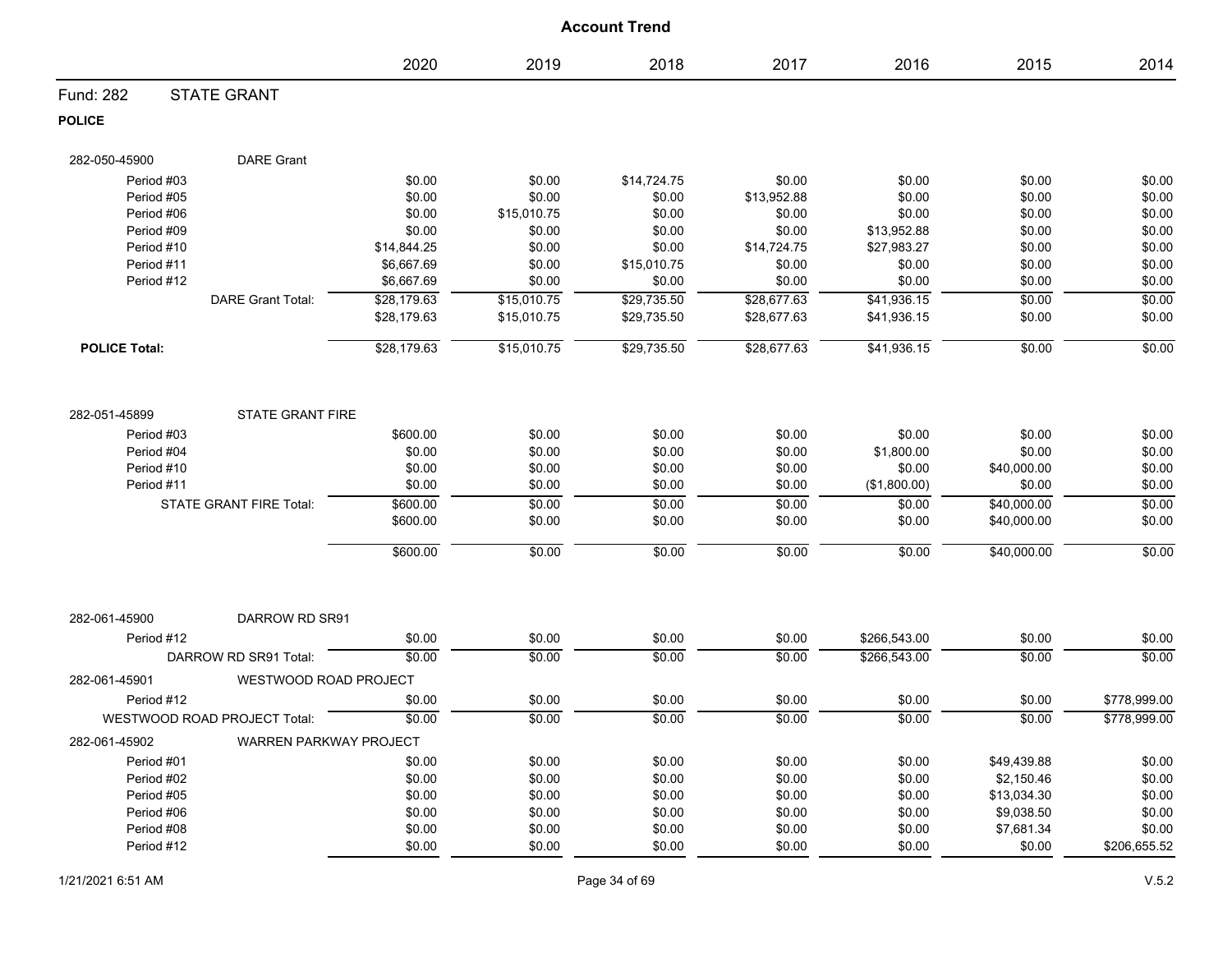|                                      |                                       | 2020         | 2019         | 2018   | 2017         | 2016             | 2015         | 2014            |
|--------------------------------------|---------------------------------------|--------------|--------------|--------|--------------|------------------|--------------|-----------------|
| <b>WARREN PARKWAY PROJECT Total:</b> |                                       | \$0.00       | \$0.00       | \$0.00 | \$0.00       | \$0.00           | \$81,344.48  | \$206,655.52    |
| 282-061-45903                        | DARROW SANITARY PROJECT               |              |              |        |              |                  |              |                 |
| Period #04                           |                                       | \$0.00       | \$0.00       | \$0.00 | \$0.00       | \$0.00           | \$16,213.89  | \$0.00          |
| Period #10                           |                                       | \$0.00       | \$0.00       | \$0.00 | \$0.00       | \$0.00           | \$9,405.92   | \$0.00          |
| Period #11                           |                                       | \$0.00       | \$11,337.17  | \$0.00 | \$0.00       | \$0.00           | \$0.00       | \$0.00          |
| Period #12                           |                                       | \$0.00       | \$32,278.95  | \$0.00 | \$0.00       | \$0.00           | \$0.00       | \$177,489.30    |
| DARROW SANITARY PROJECT Total:       |                                       | \$0.00       | \$43,616.12  | \$0.00 | \$0.00       | \$0.00           | \$25,619.81  | \$177,489.30    |
| 282-061-45904                        | <b>ODNR GRANT</b>                     |              |              |        |              |                  |              |                 |
| Period #01                           |                                       | \$0.00       | \$0.00       | \$0.00 | \$13,620.00  | \$0.00           | \$0.00       | \$0.00          |
| Period #02                           |                                       | \$130,000.00 | \$0.00       | \$0.00 | \$0.00       | \$0.00           | \$0.00       | \$0.00          |
|                                      | <b>ODNR GRANT Total:</b>              | \$130,000.00 | \$0.00       | \$0.00 | \$13,620.00  | \$0.00           | \$0.00       | \$0.00          |
| 282-061-45905                        | <b>CHAMBERLIN ROAD REPAIRS</b>        |              |              |        |              |                  |              |                 |
| Period #01                           |                                       | \$135,134.00 | \$0.00       | \$0.00 | \$0.00       | \$0.00           | \$0.00       | \$0.00          |
|                                      | <b>CHAMBERLIN ROAD REPAIRS Total:</b> | \$135,134.00 | \$0.00       | \$0.00 | \$0.00       | \$0.00           | \$0.00       | \$0.00          |
|                                      |                                       | \$265,134.00 | \$43,616.12  | \$0.00 | \$13,620.00  | \$266,543.00     | \$106,964.29 | \$1,163,143.82  |
| 282-061-48200                        | <b>GF TRANSFER INTO STATE</b>         |              |              |        |              |                  |              |                 |
| Period #12                           |                                       | \$0.00       | \$270,000.00 | \$0.00 | \$230,000.00 | \$0.00           | \$0.00       | \$0.00          |
|                                      | <b>GF TRANSFER INTO STATE Total:</b>  | \$0.00       | \$270,000.00 | \$0.00 | \$230,000.00 | \$0.00           | \$0.00       | \$0.00          |
| 282-061-48901                        | OPWC GRANT MONEY                      |              |              |        |              |                  |              |                 |
| Period #11                           |                                       | \$0.00       | \$0.00       | \$0.00 | \$0.00       | \$266,543.00     | \$0.00       | \$0.00          |
| Period #12                           |                                       | \$0.00       | \$0.00       | \$0.00 | \$0.00       | $(\$266,543.00)$ | \$0.00       | \$0.00          |
|                                      | OPWC GRANT MONEY Total:               | \$0.00       | \$0.00       | \$0.00 | \$0.00       | \$0.00           | \$0.00       | \$0.00          |
|                                      |                                       | \$0.00       | \$270,000.00 | \$0.00 | \$230,000.00 | \$0.00           | \$0.00       | \$0.00          |
|                                      |                                       |              |              |        |              |                  |              |                 |
|                                      |                                       | \$265,134.00 | \$313,616.12 | \$0.00 | \$243,620.00 | \$266,543.00     | \$106,964.29 | \$1,163,143.82  |
|                                      |                                       |              |              |        |              |                  |              |                 |
| 282-064-48910                        | CORF                                  |              |              |        |              |                  |              |                 |
| Period #02                           |                                       | \$0.00       | \$0.00       | \$0.00 | \$0.00       | \$377,771.89     | \$0.00       | \$0.00          |
| Period #03                           |                                       | \$0.00       | \$0.00       | \$0.00 | \$0.00       | \$0.00           | \$283,619.43 | \$838,850.33    |
| Period #05                           |                                       | \$0.00       | \$0.00       | \$0.00 | \$0.00       | \$0.00           | \$0.00       | \$199,734.48    |
| Period #06                           |                                       | \$0.00       | \$0.00       | \$0.00 | \$0.00       | \$0.00           | \$0.00       | \$120,397.50    |
| Period #07                           |                                       | \$0.00       | \$0.00       | \$0.00 | \$0.00       | \$0.00           | \$315,435.49 | \$0.00          |
| Period #08                           |                                       | \$0.00       | \$0.00       | \$0.00 | \$0.00       | \$14,114.40      | \$0.00       | (\$120, 397.50) |
| Period #09                           |                                       | \$0.00       | \$0.00       | \$0.00 | \$0.00       | \$0.00           | \$0.00       | \$590,187.96    |
| Period #12                           |                                       | \$0.00       | \$0.00       | \$0.00 | \$0.00       | \$0.00           | \$0.00       | \$349,964.24    |
|                                      | CORF Total:                           | \$0.00       | \$0.00       | \$0.00 | \$0.00       | \$391,886.29     | \$599,054.92 | \$1,978,737.01  |
| 282-064-48911                        | <b>JRS GRANT</b>                      |              |              |        |              |                  |              |                 |
| Period #03                           |                                       | \$0.00       | \$0.00       | \$0.00 | \$0.00       | \$0.00           | \$73,000.00  | \$0.00          |
| Period #08                           |                                       | \$0.00       | \$0.00       | \$0.00 | \$0.00       | \$0.00           | \$66,000.00  | \$632,632.50    |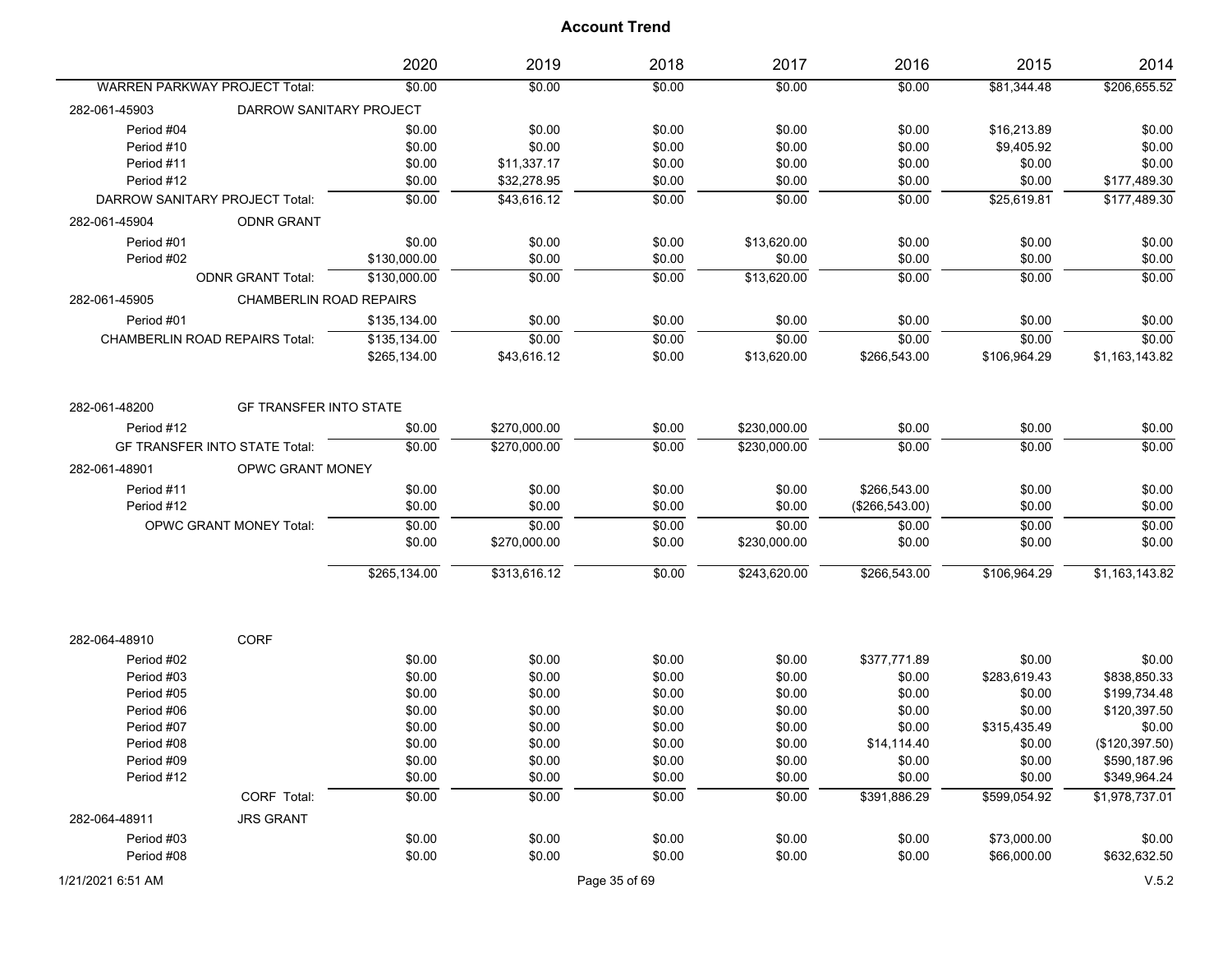|                           |                              | 2020         | 2019         | 2018        | 2017         | 2016         | 2015         | 2014           |
|---------------------------|------------------------------|--------------|--------------|-------------|--------------|--------------|--------------|----------------|
| Period #10                |                              | \$0.00       | \$0.00       | \$0.00      | \$0.00       | \$0.00       | \$0.00       | \$1,157,070.95 |
| Period #12                |                              | \$0.00       | \$0.00       | \$0.00      | \$0.00       | \$0.00       | \$0.00       | \$271,296.55   |
|                           | <b>JRS GRANT Total:</b>      | \$0.00       | \$0.00       | \$0.00      | \$0.00       | \$0.00       | \$139,000.00 | \$2,061,000.00 |
| 282-064-48912             | <b>INDEPENDENCE PKWY EXT</b> |              |              |             |              |              |              |                |
| Period #10                |                              | \$0.00       | \$0.00       | \$0.00      | \$462.136.17 | \$0.00       | \$0.00       | \$0.00         |
|                           | INDEPENDENCE PKWY EXT Total: | \$0.00       | \$0.00       | \$0.00      | \$462.136.17 | \$0.00       | \$0.00       | \$0.00         |
|                           |                              | \$0.00       | \$0.00       | \$0.00      | \$462.136.17 | \$391,886.29 | \$738,054.92 | \$4,039,737.01 |
|                           |                              | \$0.00       | \$0.00       | \$0.00      | \$462.136.17 | \$391.886.29 | \$738.054.92 | \$4,039,737.01 |
| <b>STATE GRANT Total:</b> |                              | \$293,913.63 | \$328,626.87 | \$29,735.50 | \$734,433.80 | \$700,365.44 | \$885,019.21 | \$5,202,880.83 |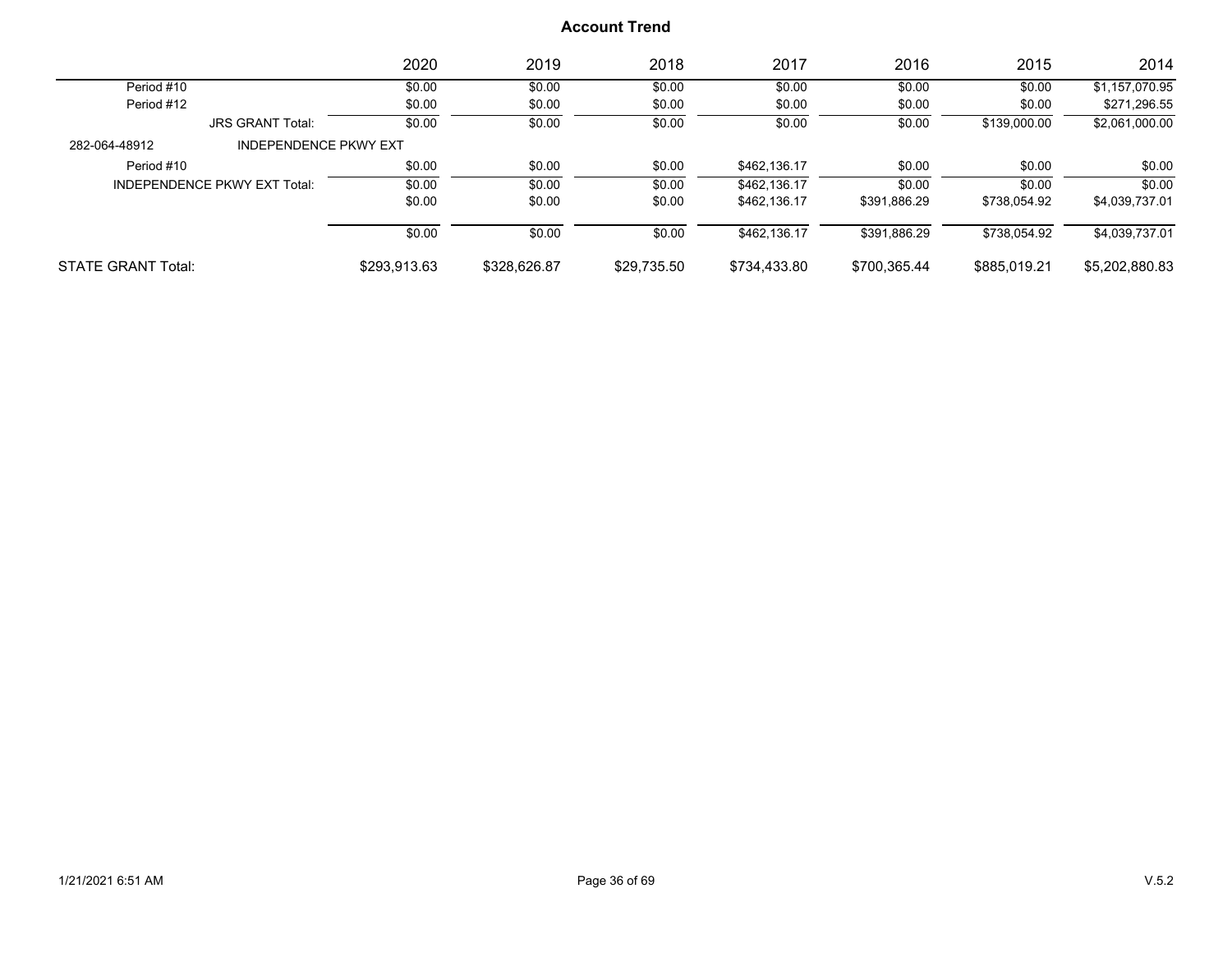## 2020 2019 2018 2017 2016 2015 2014 LOCAL CORONAVIRUS RELIEF FUND Fund: 283 283-041-45900 GRANTS Period #06 \$268,592.30 \$0.00 \$0.00 \$0.00 \$0.00 \$0.00 \$0.00 Period #09 \$134,296.15 \$0.00 \$0.00 \$0.00 \$0.00 \$0.00 \$0.00 \$0.00 Period #10 \$679,490.00 \$0.00 \$0.00 \$0.00 \$0.00 \$0.00 \$0.00 GRANTS Total: \$1,082,378.45 \$0.00 \$0.00 \$0.00 \$0.00 \$0.00 \$0.00 \$0.00 \$0.00 \$0.00 \$1,082,378.45 \$0.00 \$0.00 \$0.00 \$0.00 \$0.00 \$0.00 \$1,082,378.45 \$0.00 \$0.00 \$0.00 \$0.00 \$0.00 \$0.00 LOCAL CORONAVIRUS RELIEF FUND Total:  $$1,082,378.45$   $$0.00$   $$0.00$   $$0.00$   $$0.00$   $$0.00$   $$0.00$   $$0.00$ **Account Trend**

1/21/2021 6:51 AM Page 37 of 69 V.5.2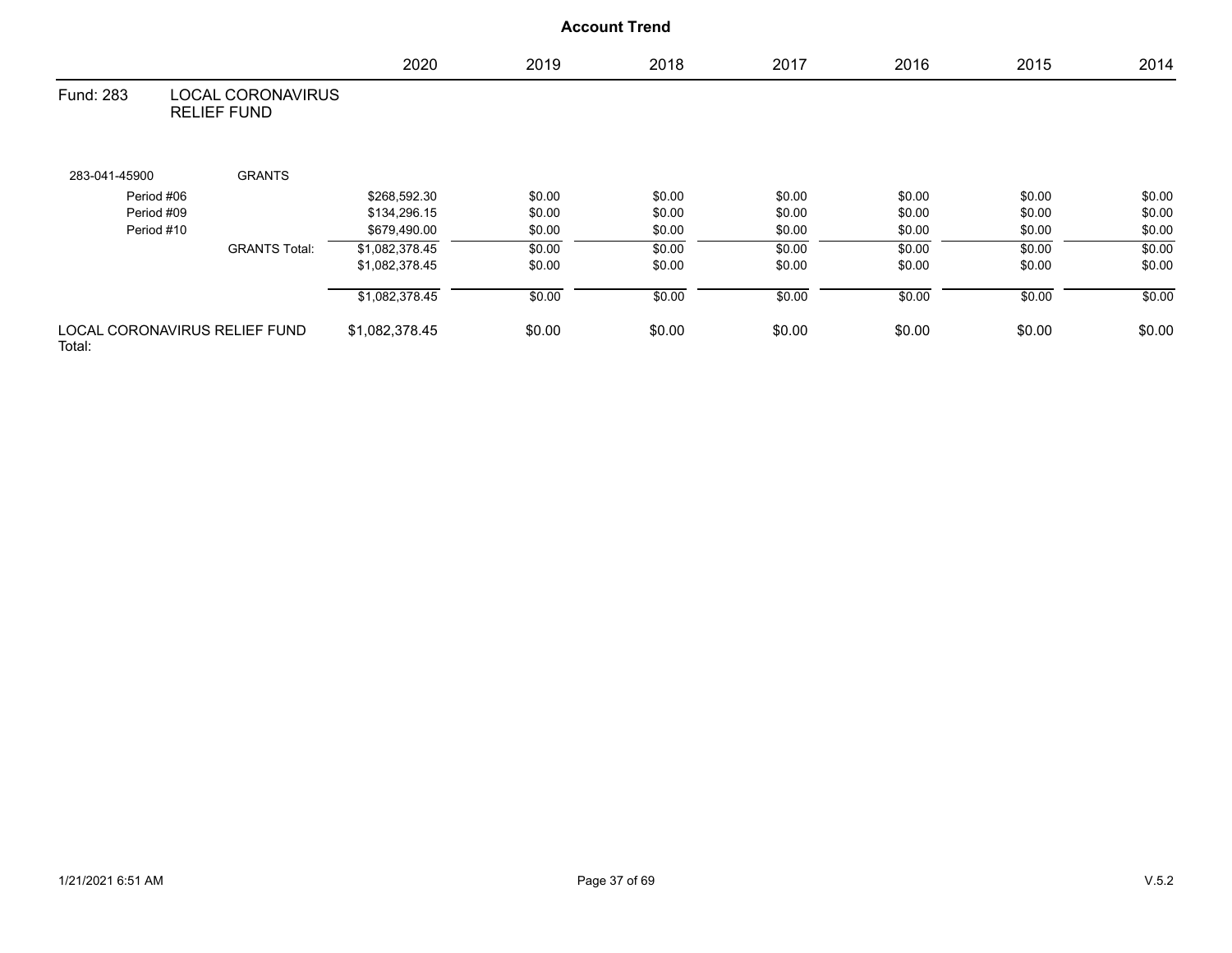|                    |                                            | 2020         | 2019   | 2018   | 2017   | 2016   | 2015   | 2014   |
|--------------------|--------------------------------------------|--------------|--------|--------|--------|--------|--------|--------|
| Fund: 284          | SUMMIT COUNTY COVID-19<br><b>PSGP FUND</b> |              |        |        |        |        |        |        |
| 284-041-45900      | <b>GRANTS</b>                              |              |        |        |        |        |        |        |
| Period #09         |                                            | \$542,945.62 | \$0.00 | \$0.00 | \$0.00 | \$0.00 | \$0.00 | \$0.00 |
|                    | <b>GRANTS Total:</b>                       | \$542,945.62 | \$0.00 | \$0.00 | \$0.00 | \$0.00 | \$0.00 | \$0.00 |
|                    |                                            | \$542,945.62 | \$0.00 | \$0.00 | \$0.00 | \$0.00 | \$0.00 | \$0.00 |
|                    |                                            | \$542,945.62 | \$0.00 | \$0.00 | \$0.00 | \$0.00 | \$0.00 | \$0.00 |
| <b>FUND Total:</b> | SUMMIT COUNTY COVID-19 PSGP                | \$542,945.62 | \$0.00 | \$0.00 | \$0.00 | \$0.00 | \$0.00 | \$0.00 |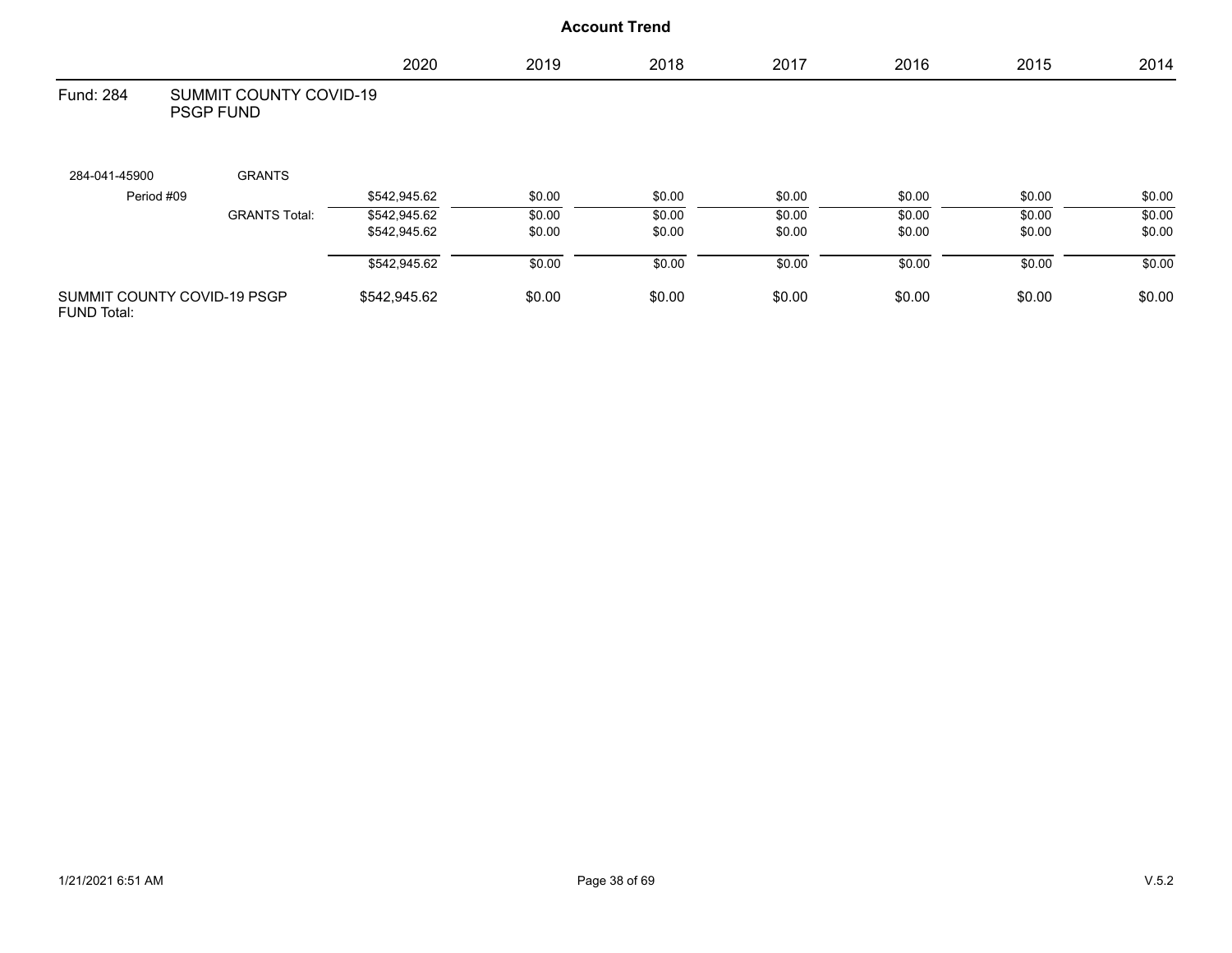|                     |                                    |                                     |              | <b>Account Trend</b> |              |              |              |              |
|---------------------|------------------------------------|-------------------------------------|--------------|----------------------|--------------|--------------|--------------|--------------|
|                     |                                    | 2020                                | 2019         | 2018                 | 2017         | 2016         | 2015         | 2014         |
| Fund: 290           | <b>FIRE PENSION</b>                |                                     |              |                      |              |              |              |              |
| <b>MISC REVENUE</b> |                                    |                                     |              |                      |              |              |              |              |
| 290-560-41100       | FIRE PENSION REAL ESTATE           |                                     |              |                      |              |              |              |              |
| Period #02          |                                    | \$58,743.16                         | \$39,608.31  | \$30,000.57          | \$42,814.10  | \$0.00       | \$0.00       | \$0.00       |
| Period #03          |                                    | \$0.00                              | \$23,557.97  | \$36,684.84          | \$25,398.22  | \$50,989.68  | \$0.00       | \$0.00       |
| Period #04          |                                    | \$30,043.31                         | \$21,459.10  | \$19,673.98          | \$9,258.45   | \$26,776.13  | \$75,849.14  | \$77,832.91  |
| Period #05          |                                    | \$0.00                              | \$0.00       | \$0.00               | \$0.00       | \$0.00       | \$998.96     | \$0.00       |
| Period #06          |                                    | \$0.00                              | \$0.00       | \$0.00               | \$1,295.43   | \$0.00       | \$0.00       | \$0.00       |
| Period #07          |                                    | \$62,288.03                         | \$41,994.93  | \$43,261.22          | \$45,813.69  | \$41,819.58  | \$0.00       | \$0.00       |
| Period #08          |                                    | \$0.00                              | \$27,316.53  | \$25,199.49          | \$20,476.80  | \$19,107.97  | \$0.00       | \$0.00       |
| Period #09          |                                    | \$20,944.87                         | \$14,937.31  | \$12,299.70          | \$8,154.67   | \$13,137.28  | \$73,656.02  | \$73,946.36  |
|                     | FIRE PENSION REAL ESTATE Total:    | \$172,019.37                        | \$168,874.15 | \$167,119.80         | \$153,211.36 | \$151,830.64 | \$150,504.12 | \$151,779.27 |
| 290-560-41101       |                                    | FIRE PENSION REAL EST HOMESTEAD     |              |                      |              |              |              |              |
| Period #05          |                                    | \$1,248.31                          | \$1,287.83   | \$1,350.27           | \$1,360.45   | \$1,401.77   | \$1,429.31   | \$1,451.25   |
| Period #10          |                                    | \$1,264.66                          | \$0.00       | \$1,371.25           | \$1,374.24   | \$1,325.03   | \$1,440.79   | \$1,483.41   |
| Period #11          |                                    | \$0.00                              | \$1,306.48   | \$0.00               | \$0.00       | \$0.00       | \$0.00       | \$0.00       |
|                     | FIRE PENSION REAL EST HOMESTEAD T  | \$2,512.97                          | \$2,594.31   | \$2,721.52           | \$2,734.69   | \$2,726.80   | \$2,870.10   | \$2,934.66   |
| 290-560-41102       |                                    | FIRE PENSION REAL EST 10% ROLLBACK  |              |                      |              |              |              |              |
| Period #05          |                                    | \$6,814.63                          | \$6,773.12   | \$6,686.50           | \$6,095.15   | \$6,028.12   | \$5,987.76   | \$6,170.86   |
| Period #09          |                                    | \$0.00                              | \$0.00       | \$0.84               | \$0.00       | \$0.00       | \$0.00       | \$0.00       |
| Period #10          |                                    | \$6,811.75                          | \$0.84       | \$6,683.66           | \$6,095.07   | \$6,028.78   | \$5,982.50   | \$6,148.53   |
| Period #11          |                                    | \$0.00                              | \$6,769.54   | \$0.00               | \$0.00       | \$0.00       | \$0.00       | \$0.00       |
|                     | FIRE PENSION REAL EST 10% ROLLBAC  | \$13,626.38                         | \$13,543.50  | \$13,371.00          | \$12,190.22  | \$12,056.90  | \$11,970.26  | \$12,319.39  |
| 290-560-41103       |                                    | FIRE PENSION REAL EST 2 1/2% ROLLBA |              |                      |              |              |              |              |
| Period #05          |                                    | \$1,532.36                          | \$1,506.48   | \$1,483.14           | \$1,342.99   | \$1,324.70   | \$1,321.84   | \$1,368.92   |
| Period #09          |                                    | \$0.00                              | \$0.00       | \$0.21               | \$0.00       | \$0.00       | \$0.00       | \$0.00       |
| Period #10          |                                    | \$1,532.39                          | \$0.21       | \$1,485.85           | \$1,345.27   | \$1,411.19   | \$1,321.67   | \$1,369.67   |
| Period #11          |                                    | \$0.00                              | \$1,510.35   | \$0.00               | \$0.00       | \$0.00       | \$0.00       | \$0.00       |
|                     | FIRE PENSION REAL EST 2 1/2% ROLLB | \$3,064.75                          | \$3,017.04   | \$2,969.20           | \$2,688.26   | \$2,735.89   | \$2,643.51   | \$2,738.59   |
| 290-560-41104       | FIRE PENSION PUBLIC UT             |                                     |              |                      |              |              |              |              |
| Period #04          |                                    | \$1,952.95                          | \$1,826.09   | \$1,750.68           | \$1,690.12   | \$1,557.92   | \$1,523.16   | \$1,454.31   |
| Period #09          |                                    | \$1,952.95                          | \$1,826.09   | \$1,750.68           | \$1.690.12   | \$1,557.92   | \$1,523.16   | \$1,454.31   |
| Period #10          |                                    | \$0.00                              | \$0.00       | \$0.00               | \$0.00       | \$0.00       | \$0.00       | \$1,224.10   |
|                     | FIRE PENSION PUBLIC UT Total:      | \$3,905.90                          | \$3,652.18   | \$3,501.36           | \$3,380.24   | \$3,115.84   | \$3,046.32   | \$4,132.72   |
| 290-560-41200       |                                    | FIRE PENSION PERSONAL PROPERTY      |              |                      |              |              |              |              |
| Period #06          |                                    | \$0.00                              | \$0.00       | \$0.00               | \$0.00       | \$0.00       | \$4,988.61   | \$4,988.61   |
| Period #11          |                                    | \$0.00                              | \$0.00       | \$0.00               | \$0.24       | \$0.00       | \$0.00       | \$0.00       |
| Period #12          |                                    | \$0.00                              | \$0.00       | \$0.00               | \$0.00       | \$0.00       | \$0.00       | \$4,988.61   |
|                     | FIRE PENSION PERSONAL PROPERTY T   | \$0.00                              | \$0.00       | \$0.00               | \$0.24       | \$0.00       | \$4,988.61   | \$9,977.22   |

290-560-41300 FIRE PENSION TRAILER TAX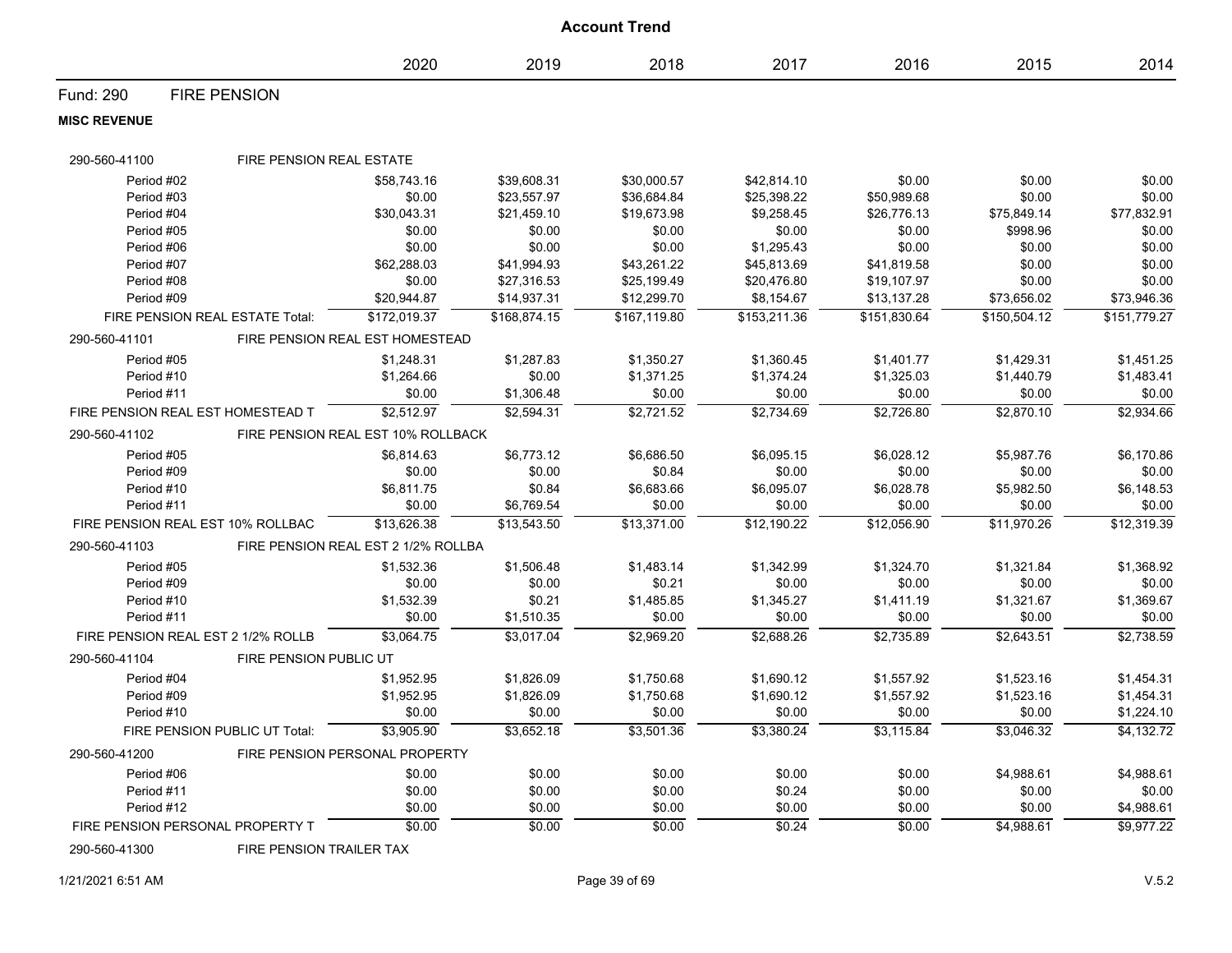|                                            |                                 | 2020                                 | 2019         | 2018         | 2017         | 2016         | 2015         | 2014         |
|--------------------------------------------|---------------------------------|--------------------------------------|--------------|--------------|--------------|--------------|--------------|--------------|
| Period #04                                 |                                 | \$8.53                               | \$4.16       | \$4.16       | \$4.05       | \$4.05       | \$3.55       | \$4.08       |
| Period #08                                 |                                 | \$0.00                               | \$0.00       | \$0.00       | \$4.05       | \$0.00       | \$0.00       | \$0.00       |
| Period #09                                 |                                 | \$0.00                               | \$1.29       | \$4.16       | \$0.00       | \$4.05       | \$3.55       | \$4.08       |
| Period #10                                 |                                 | \$0.83                               | (\$1.05)     | \$0.00       | \$0.10       | \$0.10       | \$1.10       | \$0.07       |
| Period #12                                 |                                 | \$0.00                               | \$0.00       | \$0.00       | \$0.00       | \$0.00       | \$0.00       | (\$0.04)     |
|                                            | FIRE PENSION TRAILER TAX Total: | \$9.36                               | \$4.40       | \$8.32       | \$8.20       | \$8.20       | \$8.20       | \$8.19       |
|                                            |                                 | \$195,138.73                         | \$191,685.58 | \$189,691.20 | \$174,213.21 | \$172,474.27 | \$176,031.12 | \$183,890.04 |
| 290-560-48200                              |                                 | <b>GF TRANSFER INTO FIRE PENSION</b> |              |              |              |              |              |              |
| Period #01                                 |                                 | \$6,000.00                           | \$11,000.00  | \$29,565.48  | \$0.00       | \$47,619.15  | \$0.00       | \$30,553.72  |
| Period #02                                 |                                 | \$0.00                               | \$12,250.00  | \$21,771.42  | \$8,327.41   | \$49,802.74  | \$0.00       | \$23,185.82  |
| Period #03                                 |                                 | \$62,500.00                          | \$30,000.00  | \$12,746.68  | \$23,097.36  | \$0.00       | \$0.00       | \$526,150.46 |
| Period #04                                 |                                 | \$20,000.00                          | \$52,000.00  | \$57,912.96  | \$40,794.05  | \$49,077.42  | \$0.00       | \$0.00       |
| Period #05                                 |                                 | \$33,000.00                          | \$47,000.00  | \$40,108.56  | \$67,779.59  | \$65,949.70  | \$0.00       | \$0.00       |
| Period #06                                 |                                 | \$50,000.00                          | \$37,000.00  | \$48,000.00  | \$49,653.36  | \$51,108.79  | \$100,000.00 | \$0.00       |
| Period #07                                 |                                 | \$0.00                               | \$5,000.00   | \$8,500.00   | \$6,460.39   | \$49,727.00  | \$0.00       | \$0.00       |
| Period #08                                 |                                 | \$30,000.00                          | \$21,000.00  | \$25,000.00  | \$31,802.82  | \$0.00       | \$25,000.00  | \$0.00       |
| Period #09                                 |                                 | \$0.00                               | \$64,000.00  | \$36,000.00  | \$42,248.80  | \$24,091.85  | \$0.00       | \$0.00       |
| Period #10                                 |                                 | \$40,000.00                          | \$50,000.00  | \$65,000.00  | \$69,599.55  | \$37,091.08  | \$100,000.00 | \$0.00       |
| Period #11                                 |                                 | \$10,000.00                          | \$35,000.00  | \$48,000.00  | \$50,667.56  | \$73,130.66  | \$0.00       | \$0.00       |
| Period #12                                 |                                 | \$100,000.00                         | \$100,000.00 | \$100,000.00 | \$76,670.81  | \$105,327.37 | \$21,031.43  | \$0.00       |
| <b>GF TRANSFER INTO FIRE PENSION Total</b> |                                 | \$351,500.00                         | \$464,250.00 | \$492.605.10 | \$467.101.70 | \$552,925.76 | \$246,031.43 | \$579,890.00 |
|                                            |                                 | \$351,500.00                         | \$464,250.00 | \$492,605.10 | \$467.101.70 | \$552,925.76 | \$246,031.43 | \$579,890.00 |
| <b>MISC REVENUE Total:</b>                 |                                 | \$546,638.73                         | \$655,935.58 | \$682,296.30 | \$641,314.91 | \$725,400.03 | \$422,062.55 | \$763,780.04 |
| <b>FIRE PENSION Total:</b>                 |                                 | \$546,638.73                         | \$655,935.58 | \$682,296.30 | \$641,314.91 | \$725,400.03 | \$422,062.55 | \$763,780.04 |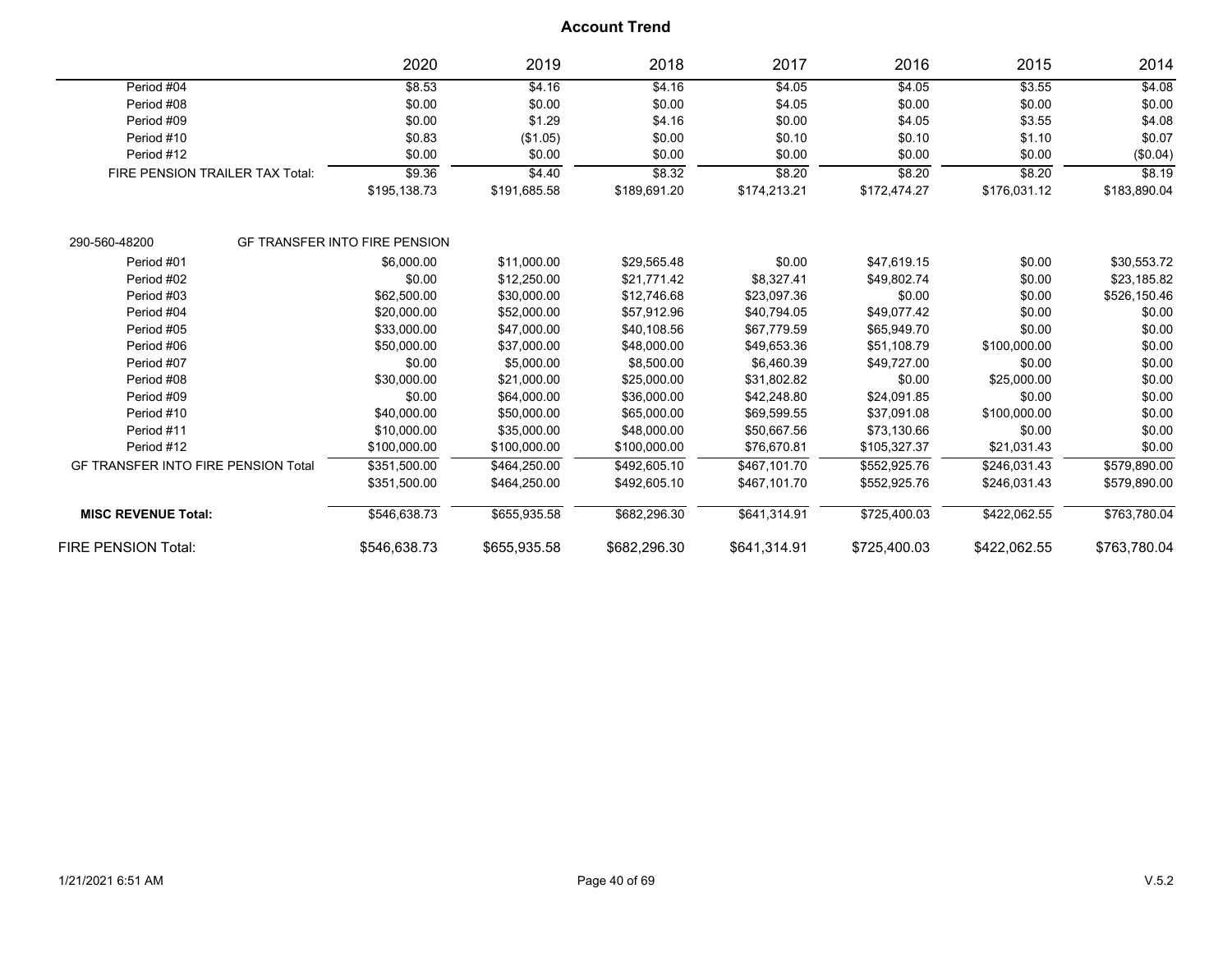|                     |                                    |                                                   |              | <b>Account Trend</b> |              |              |              |                   |
|---------------------|------------------------------------|---------------------------------------------------|--------------|----------------------|--------------|--------------|--------------|-------------------|
|                     |                                    | 2020                                              | 2019         | 2018                 | 2017         | 2016         | 2015         | 2014              |
| Fund: 291           | POLICE PENSION                     |                                                   |              |                      |              |              |              |                   |
| <b>MISC REVENUE</b> |                                    |                                                   |              |                      |              |              |              |                   |
| 291-560-41100       | POLICE PENSION REAL ESTATE         |                                                   |              |                      |              |              |              |                   |
| Period #02          |                                    | \$58,743.16                                       | \$39,608.31  | \$30,000.57          | \$42,814.10  | \$0.00       | \$0.00       | \$0.00            |
| Period #03          |                                    | \$0.00                                            | \$23,557.97  | \$36,684.84          | \$25,398.22  | \$50,989.68  | \$0.00       | \$0.00            |
| Period #04          |                                    | \$30,043.31                                       | \$21,459.10  | \$19,673.98          | \$9,258.45   | \$26,776.13  | \$75,849.14  | \$77,832.91       |
| Period #05          |                                    | \$0.00                                            | \$0.00       | \$0.00               | \$0.00       | \$0.00       | \$998.96     | \$0.00            |
| Period #06          |                                    | \$0.00                                            | \$0.00       | \$0.00               | \$1,295.43   | \$0.00       | \$0.00       | \$0.00            |
| Period #07          |                                    | \$62,288.03                                       | \$41,994.93  | \$43,261.22          | \$45,813.69  | \$41,819.58  | \$0.00       | \$0.00            |
| Period #08          |                                    | \$0.00                                            | \$27,316.53  | \$25,199.48          | \$20,476.80  | \$19,107.97  | \$0.00       | \$0.00            |
| Period #09          |                                    | \$20,944.87                                       | \$14,937.31  | \$12,299.70          | \$8,154.67   | \$13,137.28  | \$73,656.02  | \$73,946.36       |
| 291-560-41101       | POLICE PENSION REAL ESTATE Total:  | \$172,019.37<br>POLICE PENSION REAL EST HOMESTEAD | \$168,874.15 | \$167,119.79         | \$153,211.36 | \$151,830.64 | \$150,504.12 | \$151,779.27      |
| Period #05          |                                    | \$1,248.31                                        | \$1,287.83   | \$1,350.27           | \$1,360.45   | \$1,401.77   | \$1,429.31   | \$1,451.25        |
| Period #10          |                                    | \$1,264.66                                        | \$0.00       | \$1,371.25           | \$1,374.24   | \$1,325.03   | \$1,440.79   | \$1,483.42        |
| Period #11          |                                    | \$0.00                                            | \$1,306.48   | \$0.00               | \$0.00       | \$0.00       | \$0.00       | \$0.00            |
|                     | POLICE PENSION REAL EST HOMESTEA   | \$2,512.97                                        | \$2,594.31   | \$2,721.52           | \$2,734.69   | \$2,726.80   | \$2,870.10   | $\sqrt{2,934.67}$ |
| 291-560-41102       |                                    | POLICE PENSION REAL EST 10% ROLLBA                |              |                      |              |              |              |                   |
| Period #05          |                                    | \$6,814.63                                        | \$6,773.12   | \$6,686.50           | \$6,095.15   | \$6,028.12   | \$5,987.76   | \$6,170.86        |
| Period #09          |                                    | \$0.00                                            | \$0.00       | \$0.84               | \$0.00       | \$0.00       | \$0.00       | \$0.00            |
| Period #10          |                                    | \$6,811.75                                        | \$0.84       | \$6,683.66           | \$6,095.06   | \$6,028.77   | \$5,982.50   | \$6,148.54        |
| Period #11          |                                    | \$0.00                                            | \$6,769.54   | \$0.00               | \$0.00       | \$0.00       | \$0.00       | \$0.00            |
|                     | POLICE PENSION REAL EST 10% ROLLB  | \$13,626.38                                       | \$13,543.50  | \$13,371.00          | \$12,190.21  | \$12,056.89  | \$11,970.26  | \$12,319.40       |
| 291-560-41103       |                                    | POLICE PENSION REAL EST 2 1/2% ROLL               |              |                      |              |              |              |                   |
| Period #05          |                                    | \$1,532.36                                        | \$1,506.48   | \$1,483.14           | \$1,342.99   | \$1,324.70   | \$1,321.84   | \$1,368.93        |
| Period #09          |                                    | \$0.00                                            | \$0.00       | \$0.21               | \$0.00       | \$0.00       | \$0.00       | \$0.00            |
| Period #10          |                                    | \$1,532.39                                        | \$0.21       | \$1,485.85           | \$1,345.27   | \$1,411.19   | \$1,321.68   | \$1,369.70        |
| Period #11          |                                    | \$0.00                                            | \$1,510.35   | \$0.00               | \$0.00       | \$0.00       | \$0.00       | \$0.00            |
|                     | POLICE PENSION REAL EST 2 1/2% ROL | \$3,064.75                                        | \$3,017.04   | \$2,969.20           | \$2,688.26   | \$2,735.89   | \$2,643.52   | \$2.738.63        |
| 291-560-41104       | POLICE PENSION PUBLIC UT           |                                                   |              |                      |              |              |              |                   |
| Period #04          |                                    | \$1,952.95                                        | \$1,826.09   | \$1,750.68           | \$1,690.12   | \$1,557.92   | \$1,523.16   | \$1,454.31        |
| Period #09          |                                    | \$1,952.95                                        | \$1,826.09   | \$1,750.68           | \$1.690.12   | \$1,557.92   | \$1,523.16   | \$1,454.31        |
| Period #10          |                                    | \$0.00                                            | \$0.00       | \$0.00               | \$0.00       | \$0.00       | \$0.00       | (\$1,224.10)      |
|                     | POLICE PENSION PUBLIC UT Total:    | \$3,905.90                                        | \$3,652.18   | \$3,501.36           | \$3,380.24   | \$3,115.84   | \$3,046.32   | \$1,684.52        |
| 291-560-41200       |                                    | POLICE PENSION PERSONAL PROP                      |              |                      |              |              |              |                   |
| Period #06          |                                    | \$0.00                                            | \$0.00       | \$0.00               | \$0.00       | \$0.00       | \$4,988.61   | \$4,988.61        |
| Period #11          |                                    | \$0.00                                            | \$0.00       | \$0.00               | \$0.24       | \$0.00       | \$0.00       | \$0.00            |
| Period #12          |                                    | \$0.00                                            | \$0.00       | \$0.00               | \$0.00       | \$0.00       | \$0.00       | \$4,988.61        |
|                     | POLICE PENSION PERSONAL PROP Tota  | \$0.00                                            | \$0.00       | \$0.00               | \$0.24       | \$0.00       | \$4,988.61   | \$9,977.22        |

291-560-41300 POLICE PENSION TRAILER TAX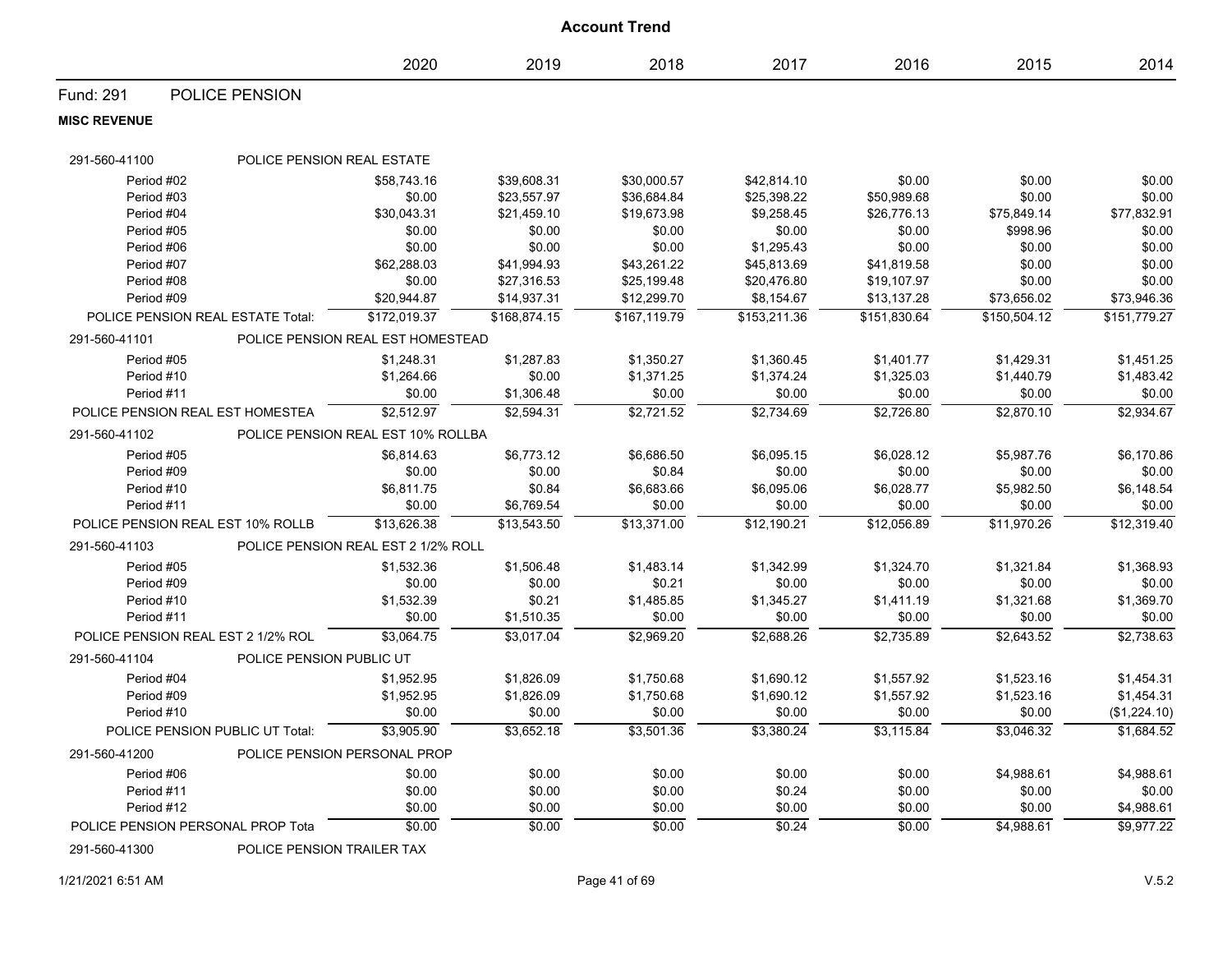|                                          |                                             | 2020                                   | 2019         | 2018         | 2017         | 2016         | 2015         | 2014         |
|------------------------------------------|---------------------------------------------|----------------------------------------|--------------|--------------|--------------|--------------|--------------|--------------|
| Period #04                               |                                             | \$8.53                                 | \$4.16       | \$4.16       | \$4.05       | \$4.05       | \$3.55       | \$4.09       |
| Period #08                               |                                             | \$0.00                                 | \$0.00       | \$0.00       | \$4.05       | \$0.00       | \$0.00       | \$0.00       |
| Period #09                               |                                             | \$0.00                                 | \$1.29       | \$4.16       | \$0.00       | \$4.05       | \$3.55       | \$4.09       |
| Period #10                               |                                             | \$0.83                                 | (\$1.05)     | \$0.00       | \$0.10       | \$0.10       | \$1.10       | \$0.00       |
| Period #12                               |                                             | \$0.00                                 | \$0.00       | \$0.00       | \$0.00       | \$0.00       | \$0.00       | \$0.04       |
|                                          | \$9.36<br>POLICE PENSION TRAILER TAX Total: |                                        | \$4.40       | \$8.32       | \$8.20       | \$8.20       | \$8.20       | \$8.22       |
|                                          |                                             | \$195,138.73                           | \$191,685.58 | \$189,691.19 | \$174,213.20 | \$172,474.26 | \$176,031.13 | \$181,441.93 |
| 291-560-48200                            |                                             | <b>GF TRANSFER INTO POLICE PENSION</b> |              |              |              |              |              |              |
| Period #01                               |                                             | \$7,000.00                             | \$5,000.00   | \$12,147.37  | \$0.00       | \$47,626.38  | \$0.00       | \$20,068.35  |
| Period #02                               |                                             | \$0.00                                 | \$7,000.00   | \$17,265.60  | \$0.00       | \$45,362.83  | \$0.00       | \$19,463.85  |
| Period #03                               |                                             | \$62,500.00                            | \$25,000.00  | \$10,357.90  | \$0.00       | \$0.00       | \$0.00       | \$540,467.80 |
| Period #04                               |                                             | \$20,000.00                            | \$50,000.00  | \$50,736.72  | \$0.00       | \$10,858.87  | \$0.00       | \$0.00       |
| Period #05                               |                                             | \$29,000.00                            | \$48,000.00  | \$36,321.13  | \$7,405.40   | \$54,342.10  | \$0.00       | \$0.00       |
| Period #06                               |                                             | \$50,000.00                            | \$37,000.00  | \$46,000.00  | \$43,868.88  | \$42,614.16  | \$100,000.00 | \$0.00       |
| Period #07                               |                                             | \$0.00                                 | \$5,000.00   | \$3,000.00   | \$426.39     | \$45,189.71  | \$0.00       | \$0.00       |
| Period #08                               |                                             | \$31,250.00                            | \$21,000.00  | \$21,000.00  | \$26,091.67  | \$0.00       | \$0.00       | \$0.00       |
| Period #09                               |                                             | \$22,000.00                            | \$56,000.00  | \$34,000.00  | \$38,430.65  | \$9,505.55   | \$0.00       | \$0.00       |
| Period #10                               |                                             | \$40,000.00                            | \$50,000.00  | \$60,000.00  | \$66,074.75  | \$30,878.11  | \$0.00       | \$0.00       |
| Period #11                               |                                             | \$25,000.00                            | \$37,000.00  | \$45,000.00  | \$46,127.44  | \$64,215.35  | \$0.00       | \$0.00       |
| Period #12                               |                                             | \$100,000.00                           | \$100,000.00 | \$100,000.00 | \$90,381.25  | \$202,333.08 | \$7,290.68   | \$0.00       |
| <b>GF TRANSFER INTO POLICE PENSION T</b> |                                             | \$386,750.00                           | \$441,000.00 | \$435.828.72 | \$318,806.43 | \$552,926.14 | \$107,290.68 | \$580,000.00 |
|                                          |                                             | \$386,750.00                           | \$441,000.00 | \$435,828.72 | \$318,806.43 | \$552,926.14 | \$107,290.68 | \$580,000.00 |
| <b>MISC REVENUE Total:</b>               |                                             | \$581,888.73                           | \$632,685.58 | \$625,519.91 | \$493,019.63 | \$725,400.40 | \$283,321.81 | \$761,441.93 |
| <b>POLICE PENSION Total:</b>             |                                             | \$581,888.73                           | \$632,685.58 | \$625,519.91 | \$493,019.63 | \$725,400.40 | \$283,321.81 | \$761,441.93 |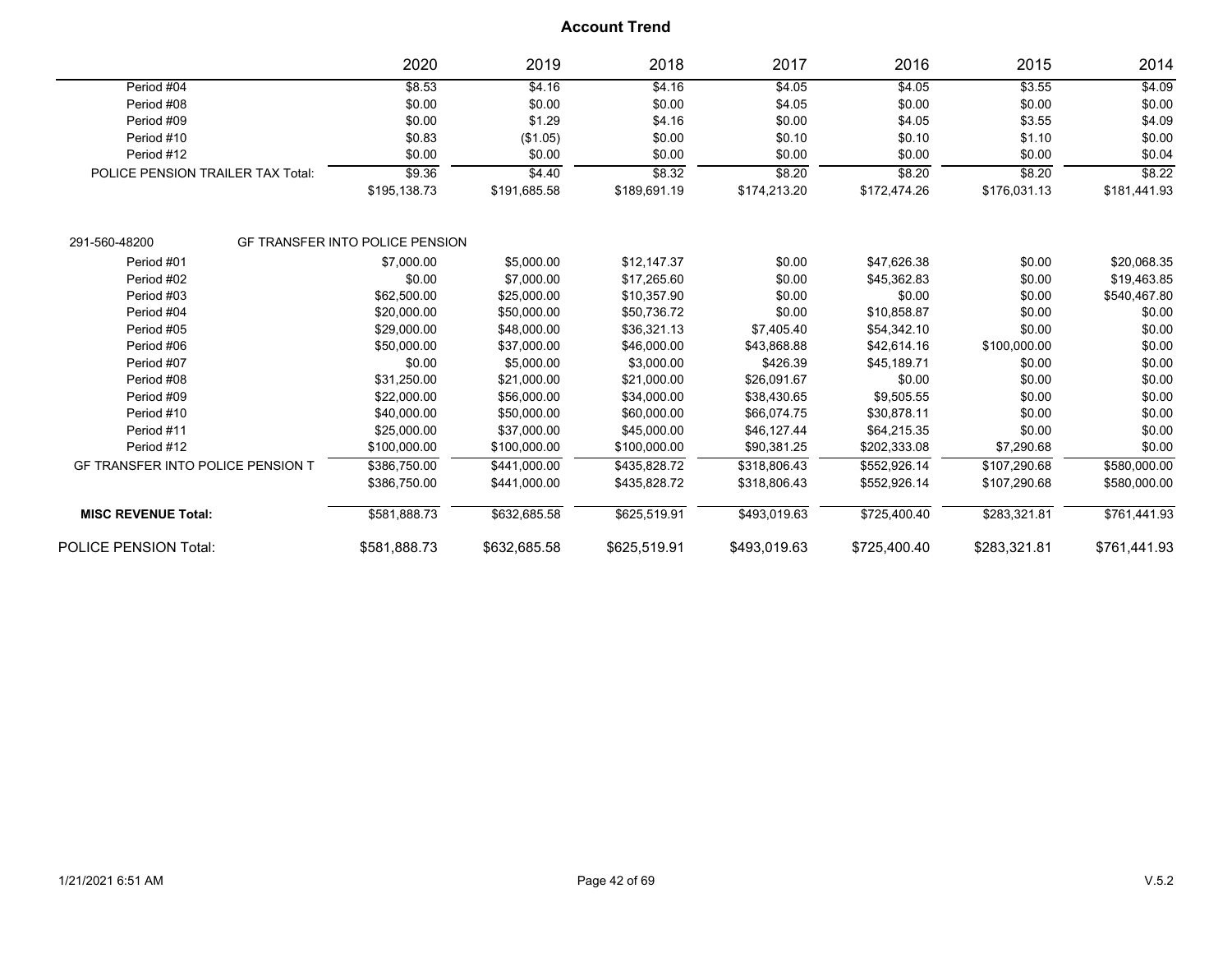|               |                                          |        |        | <b>Account Trend</b> |        |              |              |              |
|---------------|------------------------------------------|--------|--------|----------------------|--------|--------------|--------------|--------------|
|               |                                          | 2020   | 2019   | 2018                 | 2017   | 2016         | 2015         | 2014         |
| Fund: 292     | <b>EMPLOYEE PAYOUT</b><br><b>RESERVE</b> |        |        |                      |        |              |              |              |
| 292-041-48200 | GF TRANSFER INTO EMPLOYEE PAYOUT         |        |        |                      |        |              |              |              |
| Period #02    |                                          | \$0.00 | \$0.00 | \$0.00               | \$0.00 | \$0.00       | \$22,530.71  | \$0.00       |
| Period #04    |                                          | \$0.00 | \$0.00 | \$0.00               | \$0.00 | \$0.00       | \$21,635.99  | \$0.00       |
| Period #05    |                                          | \$0.00 | \$0.00 | \$0.00               | \$0.00 | \$100,000.00 | \$19,373.62  | \$300,000.00 |
| Period #07    |                                          | \$0.00 | \$0.00 | \$0.00               | \$0.00 | \$0.00       | \$30,633.81  | \$0.00       |
| Period #09    |                                          | \$0.00 | \$0.00 | \$0.00               | \$0.00 | \$0.00       | \$5,825.87   | \$0.00       |
| Period #10    |                                          | \$0.00 | \$0.00 | \$0.00               | \$0.00 | \$0.00       | \$100,000.00 | \$0.00       |
| Period #12    |                                          | \$0.00 | \$0.00 | \$90,000.00          | \$0.00 | \$0.00       | \$0.00       | \$0.00       |
|               | <b>GF TRANSFER INTO EMPLOYEE PAYOU</b>   | \$0.00 | \$0.00 | \$90,000.00          | \$0.00 | \$100,000.00 | \$200,000.00 | \$300,000.00 |
|               |                                          | \$0.00 | \$0.00 | \$90,000.00          | \$0.00 | \$100,000.00 | \$200,000.00 | \$300,000.00 |

|                                     | \$0.00 | \$0.00 | 90.000.00   | \$0.00 | \$100.000.00 | \$200.000.00 | 0.000.00<br>\$300 |
|-------------------------------------|--------|--------|-------------|--------|--------------|--------------|-------------------|
| LOYEE PAYOUT RESERVE Total:<br>EMP' | \$0.00 | \$0.00 | \$90,000.00 | \$0.00 | \$100.000.00 | \$200,000.00 | \$300.000.00      |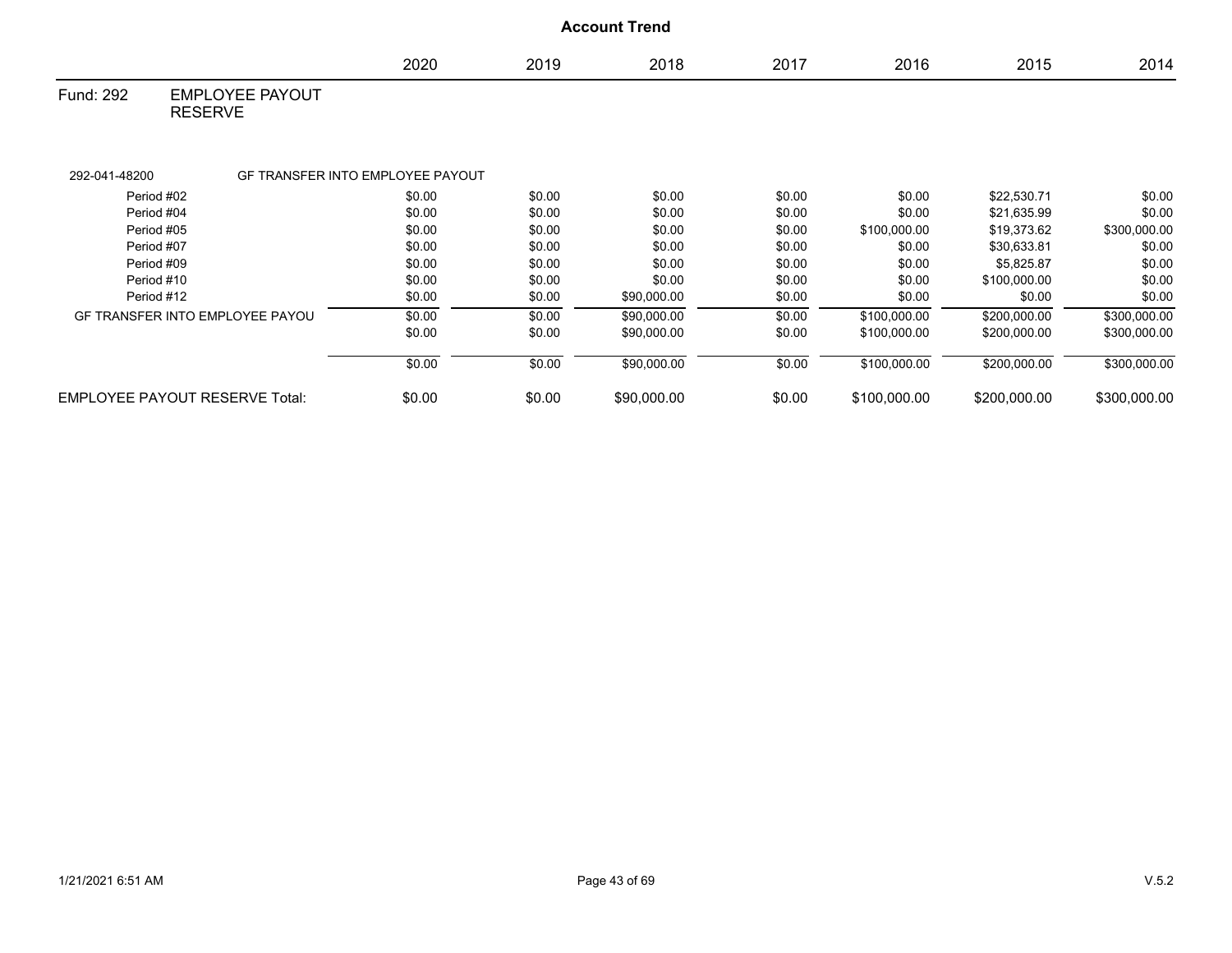|                                     |                              |                                |              | <b>Account Trend</b> |              |              |              |               |
|-------------------------------------|------------------------------|--------------------------------|--------------|----------------------|--------------|--------------|--------------|---------------|
|                                     |                              | 2020                           | 2019         | 2018                 | 2017         | 2016         | 2015         | 2014          |
| Fund: 310                           | <b>PARK DEBT</b>             |                                |              |                      |              |              |              |               |
| <b>TRANSFER REVENUE</b>             |                              |                                |              |                      |              |              |              |               |
| 310-840-41100                       | PARK BOND REAL ESTATE        |                                |              |                      |              |              |              |               |
| Period #02                          |                              | \$256,511.78                   | \$172,956.29 | \$133,002.52         | \$206,934.72 | \$0.00       | \$0.00       | \$0.00        |
| Period #03                          |                              | \$0.00                         | \$102,869.82 | \$162,636.15         | \$122,758.17 | \$246,450.20 | \$0.00       | \$0.00        |
| Period #04                          |                              | \$131,189.17                   | \$93,704.73  | \$87,221.32          | \$44,749.29  | \$129,417.94 | \$386,830.65 | \$378,786.83  |
| Period #05                          |                              | \$0.00                         | \$5,623.53   | \$0.00               | \$0.00       | \$0.00       | \$4,861.60   | \$0.00        |
| Period #06                          |                              | \$0.00                         | \$0.00       | \$0.00               | \$6,261.17   | \$0.00       | \$0.00       | \$0.00        |
| Period #07                          |                              | \$271,991.04                   | \$183,377.83 | \$191,791.44         | \$221,432.87 | \$202,127.97 | \$0.00       | \$0.00        |
| Period #08                          |                              | \$0.00                         | \$119,282.23 | \$111,717.71         | \$98,971.16  | \$92,355.18  | \$0.00       | \$0.00        |
| Period #09                          |                              | \$91,459.33                    | \$65,226.22  | \$54,528.68          | \$39,414.24  | \$63,496.86  | \$375,645.68 | \$359,872.27  |
|                                     | PARK BOND REAL ESTATE Total: | \$751,151.32                   | \$743,040.65 | \$740,897.82         | \$740,521.62 | \$733,848.15 | \$767,337.93 | \$738,659.10  |
| 310-840-41101                       |                              | PARK BOND REAL EST HOMESTEAD   |              |                      |              |              |              |               |
| Period #05                          |                              | \$5,450.95                     | \$6,578.32   | \$5,986.20           | \$6,575.52   | \$6,775.22   | \$7,289.46   | \$37,094.27   |
| Period #10                          |                              | \$5,522.33                     | \$0.00       | \$6,079.21           | \$6,642.14   | \$6,404.31   | \$7,348.03   | \$7,219.27    |
| Period #11                          |                              | \$0.00                         | \$5,704.96   | \$0.00               | \$0.00       | \$0.00       | \$0.00       | \$0.00        |
| Period #12                          |                              | \$0.00                         | \$0.00       | \$0.00               | \$0.00       | \$0.00       | \$0.00       | (\$30,031.51) |
| PARK BOND REAL EST HOMESTEAD Tot    |                              | \$10,973.28                    | \$12,283.28  | \$12,065.41          | \$13,217.66  | \$13,179.53  | \$14,637.49  | \$14.282.03   |
| 310-840-41102                       | PARK BOND REAL EST 10% ROLL  |                                |              |                      |              |              |              |               |
| Period #05                          |                              | \$29,757.23                    | \$29,575.96  | \$29,643.48          | \$29,459.89  | \$29,135.94  | \$30,537.60  | \$0.00        |
| Period #09                          |                              | \$0.00                         | \$0.00       | \$3.72               | \$0.00       | \$0.00       | \$0.00       | \$0.00        |
| Period #10                          |                              | \$29,744.63                    | \$3.67       | \$29,630.90          | \$29,459.50  | \$29,139.07  | \$30,510.74  | \$29,922.85   |
| Period #11                          |                              | \$0.00                         | \$29,560.33  | \$0.00               | \$0.00       | \$0.00       | \$0.00       | \$0.00        |
| Period #12                          |                              | \$0.00                         | \$0.00       | \$0.00               | \$0.00       | \$0.00       | \$0.00       | \$30,031.51   |
| PARK BOND REAL EST 10% ROLL Total:  |                              | \$59,501.86                    | \$59,139.96  | \$59,278.10          | \$58,919.39  | \$58,275.01  | \$61,048.34  | \$59,954.36   |
| 310-840-41103                       |                              | PARK BOND REAL EST 2 1/2% ROLL |              |                      |              |              |              |               |
| Period #05                          |                              | \$6,691.32                     | \$0.00       | \$6,575.27           | \$6,491.15   | \$6,402.72   | \$6,741.37   | \$6,662.09    |
| Period #09                          |                              | \$0.00                         | \$0.00       | \$0.93               | \$0.00       | \$0.00       | \$0.00       | \$0.00        |
| Period #10                          |                              | \$6,691.42                     | \$0.92       | \$6,587.30           | \$6,502.14   | \$6,820.75   | \$6,740.54   | \$6,665.76    |
| Period #11                          |                              | \$0.00                         | \$6,595.20   | \$0.00               | \$0.00       | \$0.00       | \$0.00       | \$0.00        |
| PARK BOND REAL EST 2 1/2% ROLL Tota |                              | \$13,382.74                    | \$6,596.12   | \$13,163.50          | \$12,993.29  | \$13,223.47  | \$13,481.91  | \$13,327.85   |
| 310-840-41104                       | PARK BOND REAL EST PUB UT    |                                |              |                      |              |              |              |               |
| Period #04                          |                              | \$8,527.88                     | \$7,973.91   | \$7,761.37           | \$8,168.90   | \$7.529.94   | \$7,768.13   | \$7,077.63    |
| Period #09                          |                              | \$8,527.88                     | \$7,973.91   | \$7,761.37           | \$8,168.90   | \$7,529.94   | \$7,768.13   | \$7,077.63    |
| PARK BOND REAL EST PUB UT Total:    |                              | \$17,055.76                    | \$15,947.82  | \$15,522.74          | \$16,337.80  | \$15,059.88  | \$15,536.26  | \$14,155.26   |
| 310-840-41200                       |                              | PARK BOND PERSONAL PROPERTY    |              |                      |              |              |              |               |
| Period #11                          |                              | \$0.00                         | \$0.00       | \$0.00               | \$1.16       | \$0.00       | \$0.00       | \$0.00        |
| PARK BOND PERSONAL PROPERTY Tota    |                              | \$0.00                         | \$0.00       | \$0.00               | \$1.16       | \$0.00       | \$0.00       | \$0.00        |
| 310-840-41300                       | PARK BOND TRAILER TAX        |                                |              |                      |              |              |              |               |
| Period #04                          |                              | \$37.24                        | \$18.17      | \$18.45              | \$19.58      | \$19.58      | \$18.10      | \$19.87       |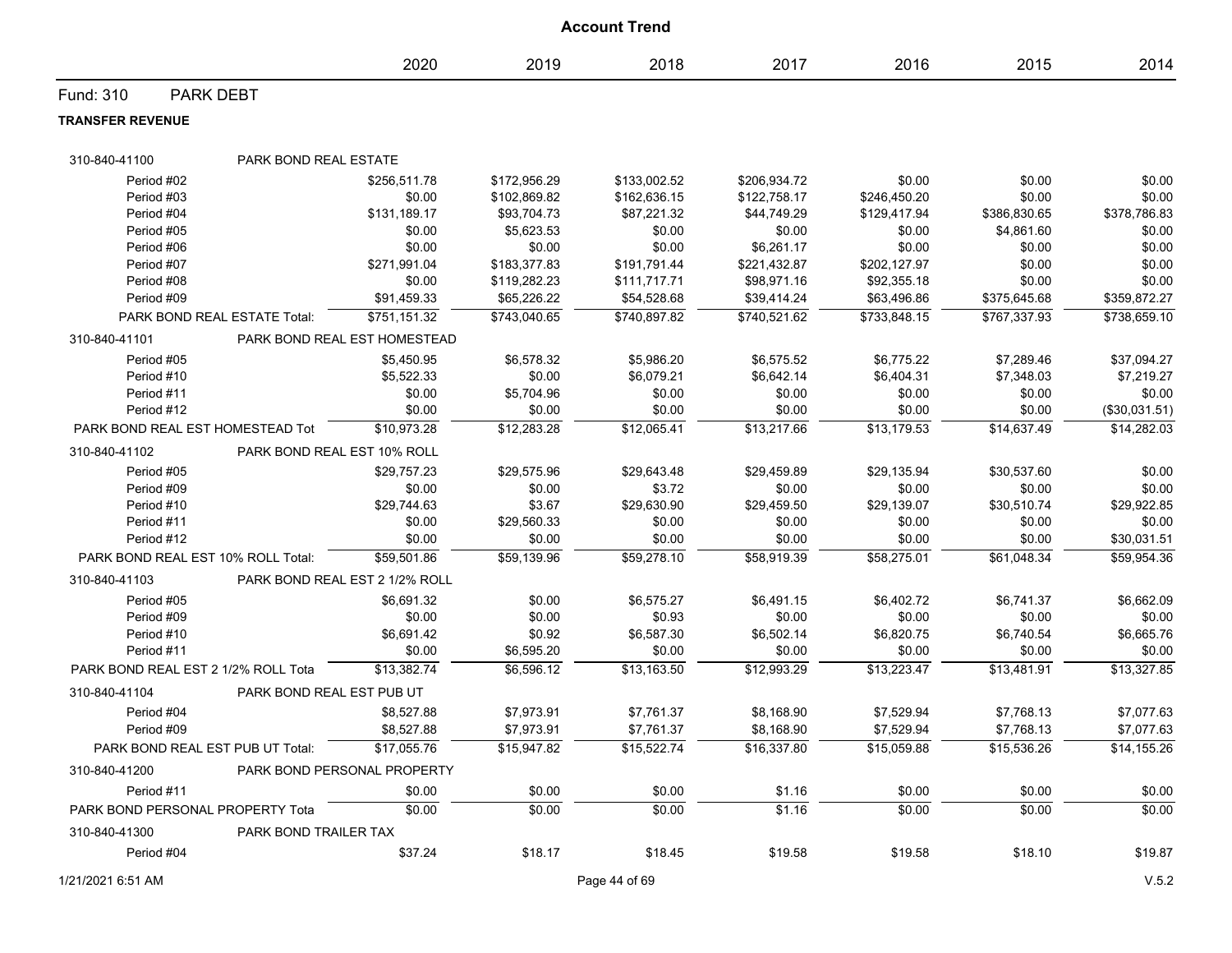|                                | 2020         | 2019         | 2018         | 2017         | 2016         | 2015         | 2014         |
|--------------------------------|--------------|--------------|--------------|--------------|--------------|--------------|--------------|
| Period #08                     | \$0.00       | \$0.00       | \$0.00       | \$19.58      | \$0.00       | \$0.00       | \$0.00       |
| Period #09                     | \$0.00       | \$5.65       | \$18.45      | \$0.00       | \$19.58      | \$18.10      | \$19.87      |
| Period #10                     | \$3.61       | (\$4.59)     | \$0.00       | \$0.47       | \$0.47       | \$5.61       | \$0.16       |
| PARK BOND TRAILER TAX Total:   | \$40.85      | \$19.23      | \$36.90      | \$39.63      | \$39.63      | \$41.81      | \$39.90      |
|                                | \$852,105.81 | \$837,027.06 | \$840,964.47 | \$842,030.55 | \$833,625.67 | \$872.083.74 | \$840,418.50 |
| <b>TRANSFER REVENUE Total:</b> | \$852,105.81 | \$837.027.06 | \$840.964.47 | \$842,030.55 | \$833,625.67 | \$872,083.74 | \$840,418.50 |
| <b>PARK DEBT Total:</b>        | \$852,105.81 | \$837,027,06 | \$840.964.47 | \$842,030.55 | \$833.625.67 | \$872,083.74 | \$840,418.50 |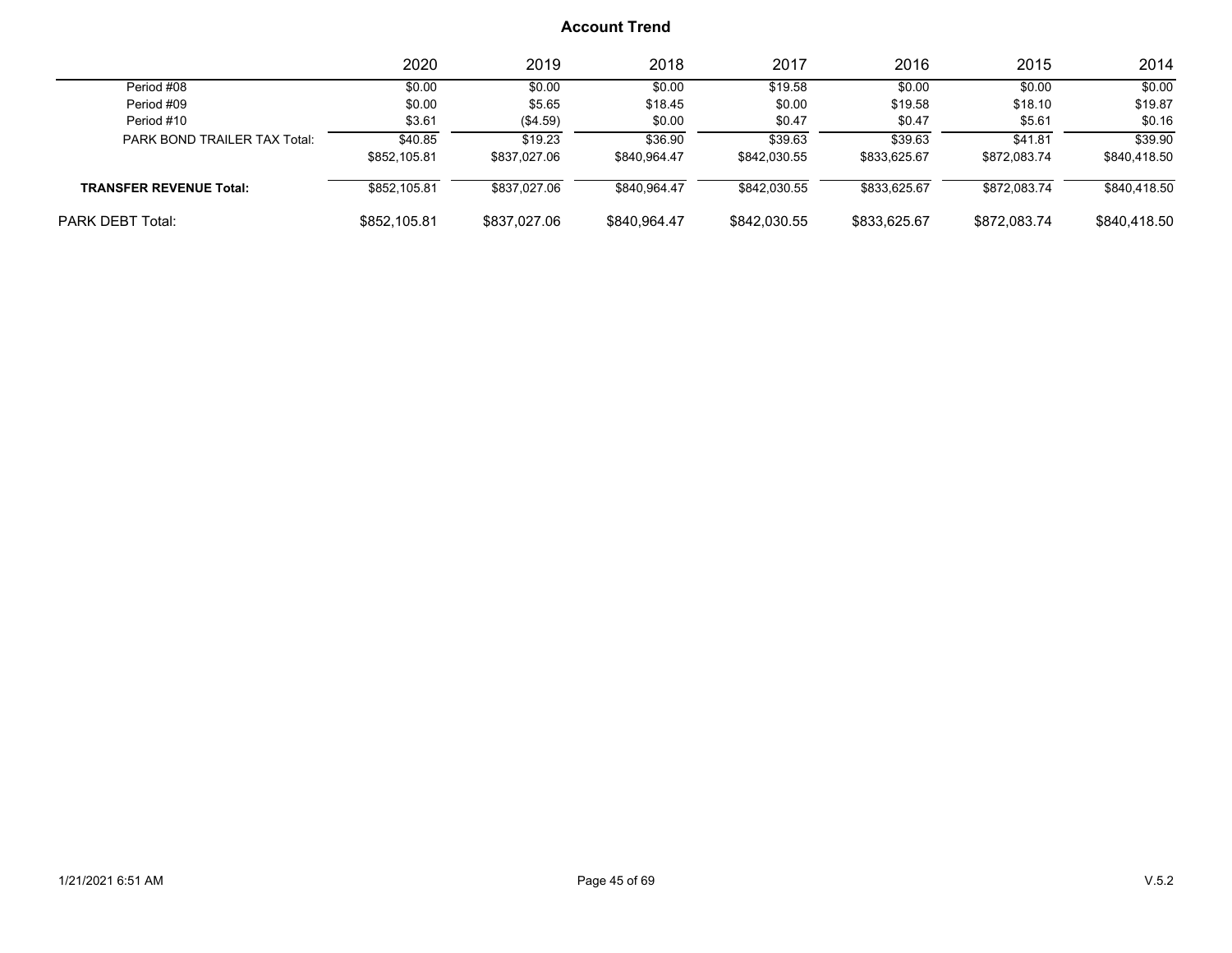|                         |                                          |                                   |              | <b>Account Trend</b> |              |              |                |                |
|-------------------------|------------------------------------------|-----------------------------------|--------------|----------------------|--------------|--------------|----------------|----------------|
|                         |                                          | 2020                              | 2019         | 2018                 | 2017         | 2016         | 2015           | 2014           |
| Fund: 320               | <b>GENERAL BOND</b><br><b>RETIREMENT</b> |                                   |              |                      |              |              |                |                |
| <b>TRANSFER REVENUE</b> |                                          |                                   |              |                      |              |              |                |                |
| 320-840-41400           | <b>GEN BOND BOND SALE</b>                |                                   |              |                      |              |              |                |                |
|                         | Period #11                               | \$7,125,000.00                    | \$0.00       | \$0.00               | \$0.00       | \$0.00       | \$0.00         | \$0.00         |
|                         | GEN BOND BOND SALE Total:                | \$7,125,000.00                    | \$0.00       | \$0.00               | \$0.00       | \$0.00       | \$0.00         | \$0.00         |
|                         |                                          | \$7,125,000.00                    | \$0.00       | \$0.00               | \$0.00       | \$0.00       | \$0.00         | \$0.00         |
| 320-840-47300           |                                          | <b>GEN BOND PREMIUM/PROCEEDS</b>  |              |                      |              |              |                |                |
|                         | Period #02                               | \$47,182.18                       | \$60,152.40  | \$0.00               | \$0.00       | \$0.00       | \$0.00         | \$0.00         |
|                         | Period #11                               | \$261,529.40                      | \$0.00       | \$0.00               | \$0.00       | \$0.00       | \$0.00         | \$0.00         |
|                         | <b>GEN BOND PREMIUM/PROCEEDS Total:</b>  | \$308,711.58                      | \$60,152.40  | \$0.00               | \$0.00       | \$0.00       | \$0.00         | \$0.00         |
|                         |                                          | \$308,711.58                      | \$60,152.40  | \$0.00               | \$0.00       | \$0.00       | \$0.00         | \$0.00         |
| 320-840-48100           | <b>GEN BOND REIMB</b>                    |                                   |              |                      |              |              |                |                |
|                         | Period #12                               | \$396.56                          | \$0.00       | \$0.00               | \$0.00       | \$0.00       | \$0.00         | \$0.00         |
|                         | <b>GEN BOND REIMB Total:</b>             | \$396.56                          | \$0.00       | \$0.00               | \$0.00       | \$0.00       | \$0.00         | \$0.00         |
| 320-840-48200           |                                          | GF TRANSFER INTO GENERAL BOND RET |              |                      |              |              |                |                |
|                         | Period #01                               | \$0.00                            | \$0.00       | \$0.00               | \$0.00       | \$0.00       | \$1,103,151.00 | \$1,116,119.00 |
|                         | Period #05                               | \$0.00                            | \$0.00       | \$0.00               | \$0.00       | \$786,530.00 | \$0.00         | \$0.00         |
|                         | Period #11                               | \$700,000.00                      | \$815,000.00 | \$305,000.00         | \$508,915.15 | \$0.00       | \$0.00         | \$44,000.00    |
|                         | Period #12                               | \$0.00                            | \$0.00       | \$450,000.00         | \$460,000.00 | \$0.00       | \$0.00         | \$0.00         |
|                         | GF TRANSFER INTO GENERAL BOND RE         | \$700,000.00                      | \$815,000.00 | \$755,000.00         | \$968,915.15 | \$786,530.00 | \$1,103,151.00 | \$1,160,119.00 |
|                         |                                          | \$700,396.56                      | \$815,000.00 | \$755,000.00         | \$968,915.15 | \$786,530.00 | \$1,103,151.00 | \$1,160,119.00 |
|                         | <b>TRANSFER REVENUE Total:</b>           | \$8,134,108.14                    | \$875,152.40 | \$755,000.00         | \$968,915.15 | \$786,530.00 | \$1,103,151.00 | \$1,160,119.00 |
|                         | <b>GENERAL BOND RETIREMENT Total:</b>    | \$8,134,108.14                    | \$875,152.40 | \$755,000.00         | \$968,915.15 | \$786,530.00 | \$1,103,151.00 | \$1,160,119.00 |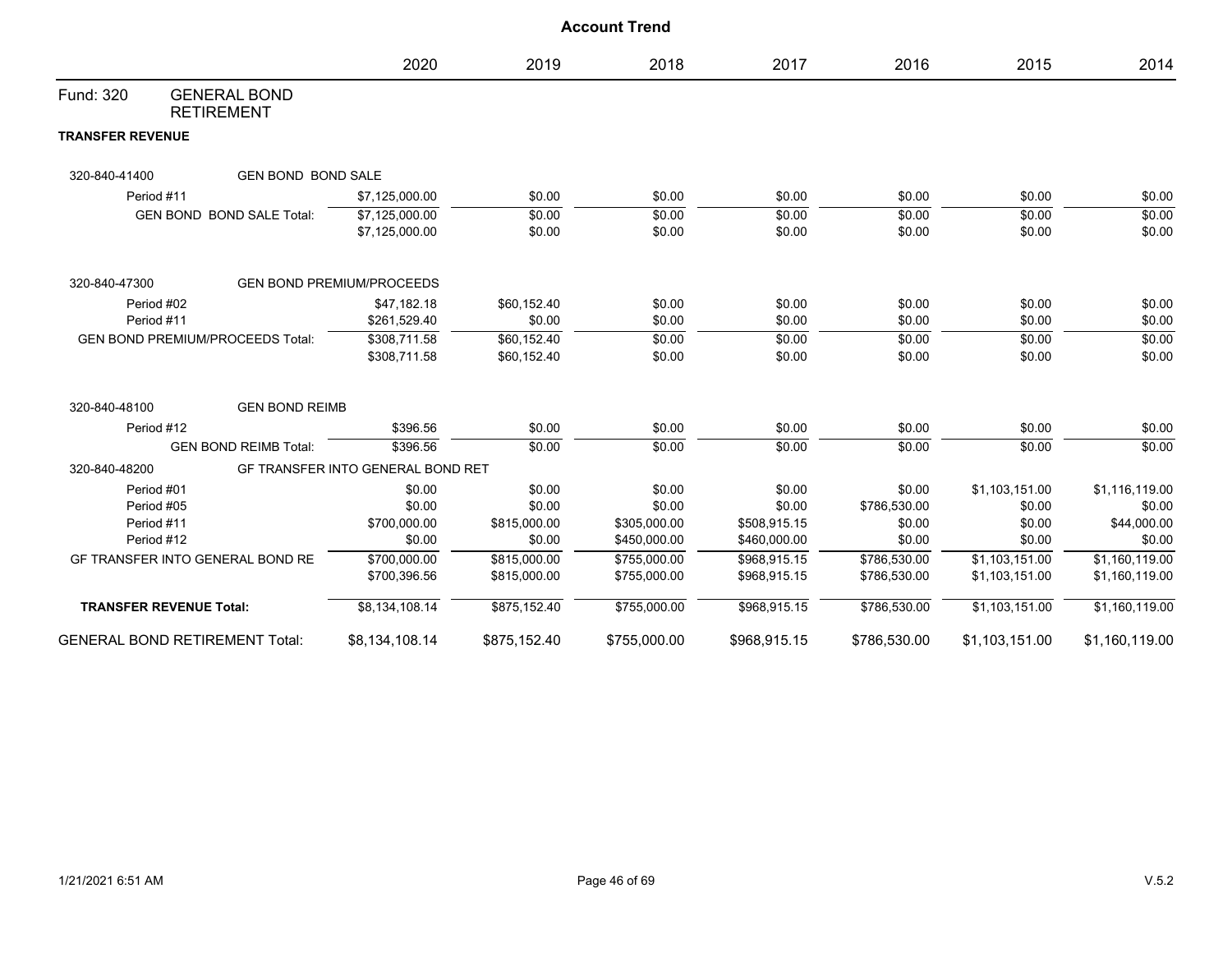|                         |                                | 2020                           | 2019        | 2018        | 2017        | 2016        | 2015        | 2014        |
|-------------------------|--------------------------------|--------------------------------|-------------|-------------|-------------|-------------|-------------|-------------|
| Fund: 330               | <b>S/A BOND RETIREMENT</b>     |                                |             |             |             |             |             |             |
| <b>TRANSFER REVENUE</b> |                                |                                |             |             |             |             |             |             |
| 330-840-48100           |                                | SPEC ASSESS BOND REIMBURSEMENT |             |             |             |             |             |             |
|                         | Period #04                     | \$22.861.58                    | \$26,759.65 | \$22,440.70 | \$22.375.05 | \$23,084.93 | \$21,461.56 | \$21,071.08 |
|                         | Period #09                     | \$21,120.03                    | \$19,964.00 | \$21,863.37 | \$21,871.38 | \$20,357.99 | \$21,023.72 | \$22,612.10 |
|                         | SPEC ASSESS BOND REIMBURSEMENT | \$43.981.61                    | \$46,723.65 | \$44,304.07 | \$44,246.43 | \$43,442.92 | \$42.485.28 | \$43,683.18 |
|                         |                                | \$43,981.61                    | \$46,723.65 | \$44,304.07 | \$44,246.43 | \$43,442.92 | \$42,485.28 | \$43,683.18 |
|                         | <b>TRANSFER REVENUE Total:</b> | \$43,981.61                    | \$46,723.65 | \$44,304.07 | \$44,246.43 | \$43,442.92 | \$42.485.28 | \$43,683.18 |
| S/A BOND RETIREMENT     | Total:                         | \$43.981.61                    | \$46,723.65 | \$44.304.07 | \$44,246.43 | \$43,442.92 | \$42,485.28 | \$43,683.18 |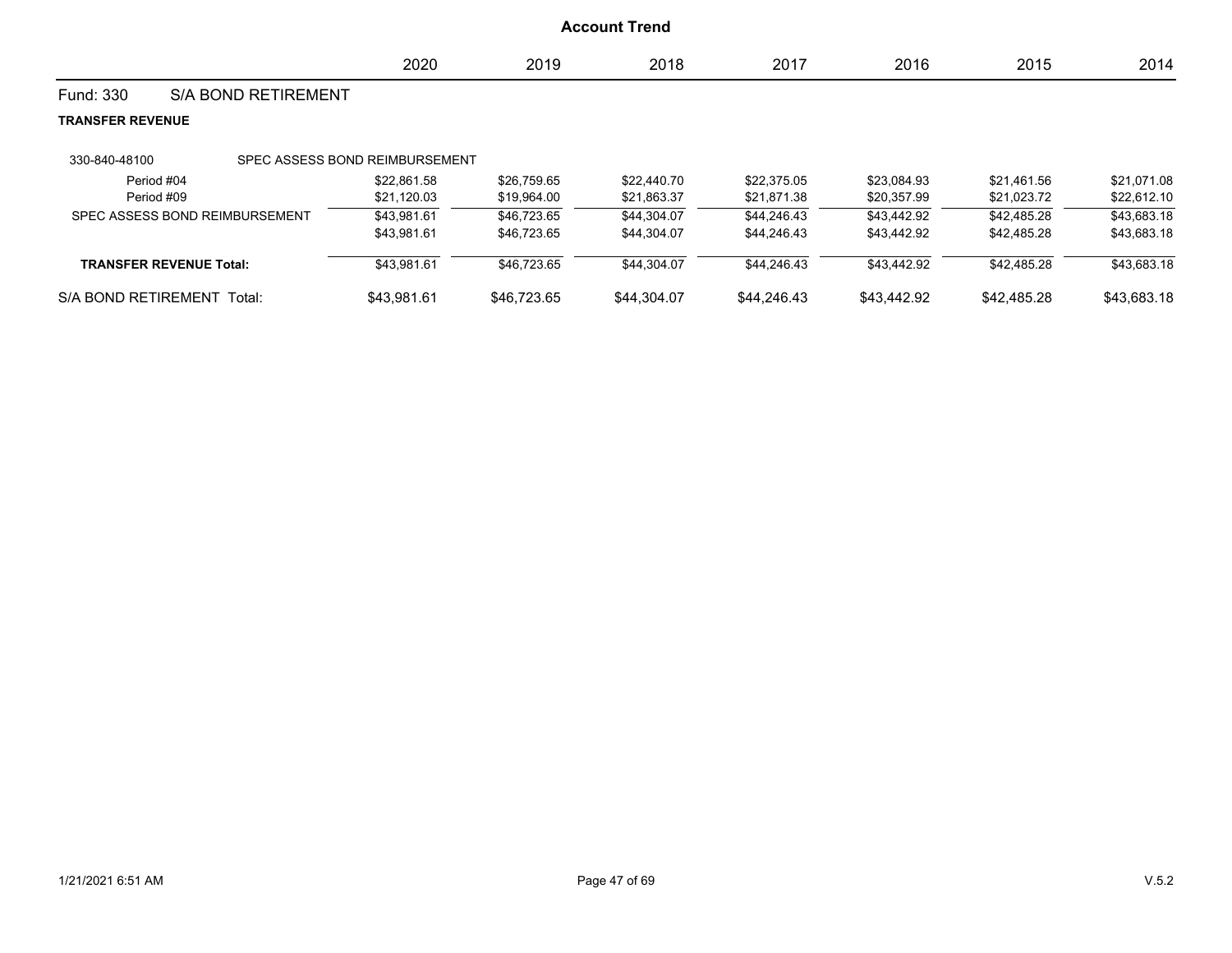|                          |                             |                            |                       | <b>Account Trend</b>   |                           |                        |                        |                       |
|--------------------------|-----------------------------|----------------------------|-----------------------|------------------------|---------------------------|------------------------|------------------------|-----------------------|
|                          |                             | 2020                       | 2019                  | 2018                   | 2017                      | 2016                   | 2015                   | 2014                  |
| Fund: 510                | <b>SEWER REVENUE</b>        |                            |                       |                        |                           |                        |                        |                       |
| <b>SEWER REVENUE</b>     |                             |                            |                       |                        |                           |                        |                        |                       |
| 510-400-45200            | <b>SEWER RENTS</b>          |                            |                       |                        |                           |                        |                        |                       |
| Period #01               |                             | \$600,630.31               | \$442,973.86          | \$475,478.64           | \$292,247.27              | \$271,065.28           | \$274,860.46           | \$441,243.83          |
| Period #02               |                             | \$50,632.24                | \$90,622.94           | \$64,429.23            | \$193,113.48              | \$206,816.60           | \$188,124.80           | \$12,215.78           |
| Period #03               |                             | \$235.150.57               | \$556,597.72          | \$217,390.41           | \$221,148.45              | \$233,515.10           | \$206,660.25           | \$234,772.74          |
| Period #04               |                             | \$595,479.54               | \$403,386.97          | \$483,248.52           | \$454,198.40              | \$480,597.50           | \$497,650.21           | \$428,104.65          |
| Period #05               |                             | \$109,446.11               | \$18,596.47           | \$16,928.42            | \$15,458.53               | \$23,532.21            | \$15,560.76            | \$11,469.74           |
| Period #06               |                             | \$554,400.40               | \$548,338.63          | \$230,048.99           | \$241,383.50              | \$194,776.61           | \$181,392.19           | \$389,919.82          |
| Period #07               |                             | \$421,548.93               | \$402,123.54          | \$499,395.59           | \$404,920.36              | \$467,961.22           | \$454,290.01           | \$240,925.74          |
| Period #08               |                             | \$73,059.32                | \$143,043.79          | \$39,813.05            | \$34,803.71               | \$30,680.58            | \$48,534.13            | \$23,590.85           |
| Period #09               |                             | \$577,215.75               | \$546,779.25          | \$207,635.05           | \$244,919.33              | \$403,386.57           | \$328,584.59           | \$180,510.19          |
| Period #10               |                             | \$323,238.42               | \$349,932.88          | \$570,579.15           | \$500,761.59              | \$314,121.35           | \$272,027.23           | \$505,286.37          |
| Period #11               |                             | \$30,254.40                | \$29,106.12           | \$12,735.81            | \$61,939.66               | \$14,569.59            | \$11,794.23            | \$9,142.65            |
| Period #12               |                             | \$83,821.62                | \$292,983.38          | \$224,848.23           | \$174,341.35              | \$200,881.81           | \$217,566.77           | \$216,671.25          |
|                          | <b>SEWER RENTS Total:</b>   | \$3,654,877.61             | \$3,824,485.55        | \$3,042,531.09         | \$2,839,235.63            | \$2,841,904.42         | \$2,697,045.63         | \$2,693,853.61        |
|                          |                             | \$3,654,877.61             | \$3,824,485.55        | \$3,042,531.09         | \$2,839,235.63            | \$2,841,904.42         | \$2,697,045.63         | \$2,693,853.61        |
|                          |                             |                            |                       |                        |                           |                        |                        |                       |
| 510-400-48100            | SEWER REIMBURSEMENTS        |                            |                       |                        |                           |                        |                        |                       |
| Period #01               |                             | \$0.00                     | \$66.18               | \$104.47               | \$77.48                   | \$84.37                | \$0.00                 | \$0.00                |
| Period #02               |                             | \$0.00                     | \$121.15              | \$15.70                | \$886.33                  | \$4,286.22             | \$2,320.19             | \$1,506.49            |
| Period #03               |                             | \$0.00                     | \$73.75               | \$20.24                | \$61.72                   | \$52.73                | \$0.00                 | \$0.00                |
| Period #04               |                             | \$0.00                     | \$108.76              | \$48,444.13            | \$38,787.09               | \$56.00                | \$0.00                 | \$41,621.69           |
| Period #05               |                             | \$0.00                     | \$24.98               | \$29.73                | \$1,788.17                | \$4,354.39             | \$2,269.76             | \$6,711.75            |
| Period #06               |                             | \$0.00                     | \$43.68               | \$70.65                | \$252.20                  | \$379.68               | \$91.58                | \$2,624.97            |
| Period #07               |                             | \$0.00                     | \$133.78              | \$71.56                | \$414.96                  | \$45.59                | \$0.00                 | \$0.00                |
| Period #08               |                             | \$1,573.79                 | \$63.37               | \$164.26               | \$167.47                  | \$3,041.76             | \$6,089.73             | \$1,029.68            |
| Period #09               |                             | \$0.00                     | \$47,038.72           | \$42.09                | \$41.76                   | \$85.17                | \$81,300.73            | \$34,877.43           |
| Period #10               |                             | \$0.00                     | \$0.00                | \$6,910.33             | \$73.85                   | \$47.45                | \$65.67                | \$0.00                |
| Period #11<br>Period #12 |                             | \$0.00                     | \$0.00                | \$16.66                | \$51.89                   | \$4,025.31             | \$4,293.71             | \$2,312.67            |
|                          | SEWER REIMBURSEMENTS Total: | \$23,162.19<br>\$24,735.98 | \$0.00<br>\$47,674.37 | \$57.62<br>\$55,947.44 | \$1,043.06<br>\$43,645.98 | \$41.71<br>\$16,500.38 | \$24.38<br>\$96,455.75 | \$0.00<br>\$90.684.68 |
| 510-400-48500            | <b>SEWER CREDIT MEMO</b>    |                            |                       |                        |                           |                        |                        |                       |
| Period #01               |                             | \$16,150.25                | \$0.00                | \$0.00                 | \$0.00                    | \$0.00                 | \$0.00                 | \$0.00                |
| Period #02               |                             | (\$8,002.85)               | \$0.00                | \$0.00                 | \$0.00                    | \$0.00                 | \$0.00                 | \$0.00                |
| Period #03               |                             | \$2,866.00                 | \$0.00                | \$0.00                 | \$0.00                    | \$0.00                 | \$0.00                 | \$0.00                |
| Period #04               |                             | \$7,017.30                 | \$0.00                | \$0.00                 | \$0.00                    | \$0.00                 | \$0.00                 | \$0.00                |
| Period #05               |                             | (\$10,726.15)              | \$0.00                | \$0.00                 | \$0.00                    | \$0.00                 | \$0.00                 | \$0.00                |
| Period #06               |                             | \$6,142.55                 | \$0.00                | \$0.00                 | \$0.00                    | \$0.00                 | \$0.00                 | \$0.00                |
| Period #07               |                             | \$5,425.60                 | \$1,078.77            | \$0.00                 | \$0.00                    | \$0.00                 | \$0.00                 | \$0.00                |
| Period #08               |                             | (\$8,887.01)               | \$867.35              | \$0.00                 | \$0.00                    | \$0.00                 | \$0.00                 | \$0.00                |
| Period #09               |                             | \$5,448.49                 | \$9,774.92            | \$0.00                 | \$0.00                    | \$0.00                 | \$0.00                 | \$0.00                |

#### 1/21/2021 6:51 AM Page 48 of 69 V.5.2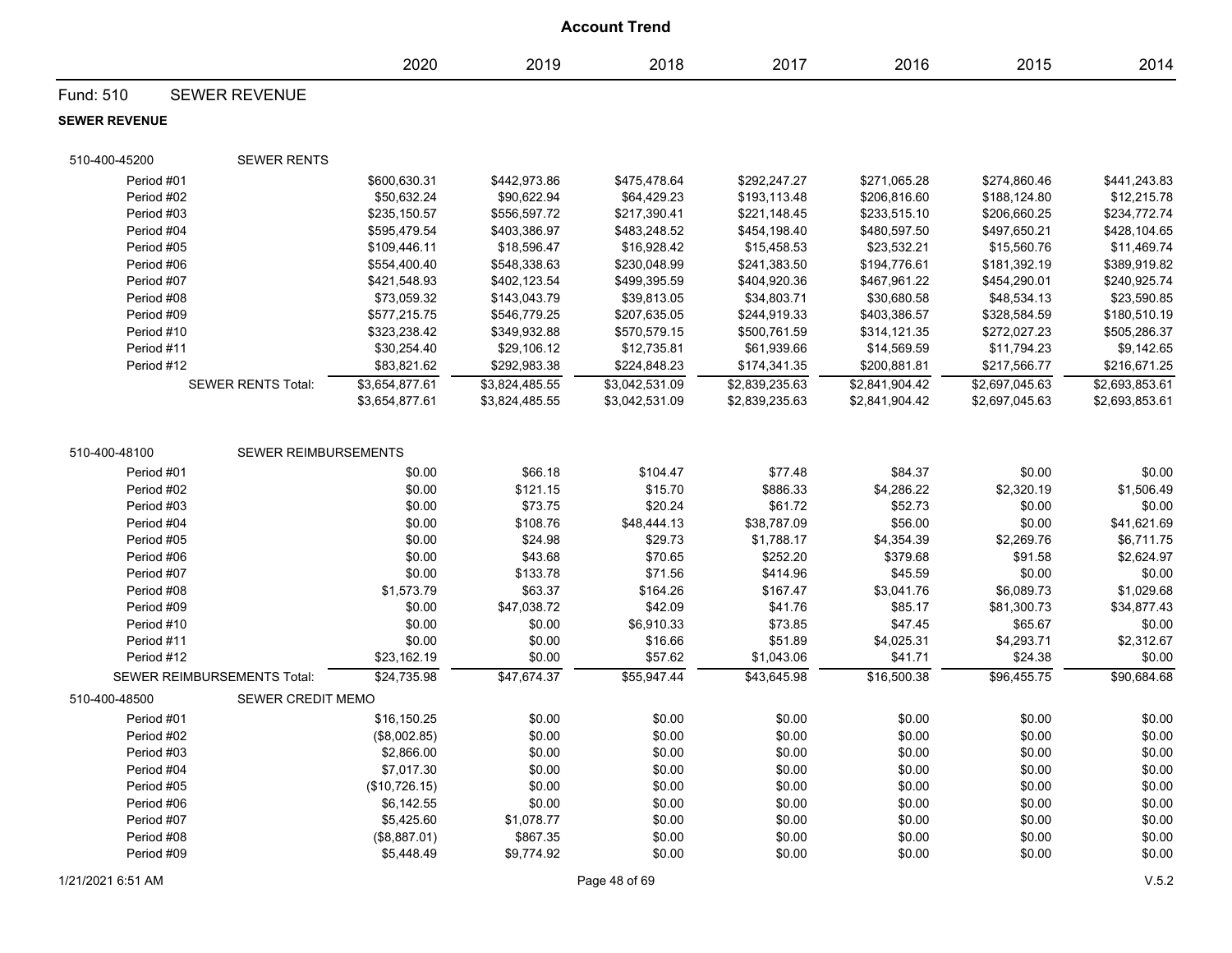|                             | 2020           | 2019           | 2018           | 2017           | 2016           | 2015           | 2014           |
|-----------------------------|----------------|----------------|----------------|----------------|----------------|----------------|----------------|
| Period #10                  | \$5,915.96     | \$3.089.70     | \$0.00         | \$0.00         | \$0.00         | \$0.00         | \$0.00         |
| Period #11                  | (\$10,010.45)  | (\$6,876.19)   | \$0.00         | \$0.00         | \$0.00         | \$0.00         | \$0.00         |
| Period #12                  | \$2,484.20     | \$1,153.86     | \$0.00         | \$0.00         | \$0.00         | \$0.00         | \$0.00         |
| SEWER CREDIT MEMO Total:    | \$13.823.89    | \$9.088.41     | \$0.00         | \$0.00         | \$0.00         | \$0.00         | \$0.00         |
|                             | \$38.559.87    | \$56,762.78    | \$55.947.44    | \$43.645.98    | \$16,500.38    | \$96.455.75    | \$90,684.68    |
| <b>SEWER REVENUE Total:</b> | \$3,693,437.48 | \$3.881.248.33 | \$3,098,478.53 | \$2.882.881.61 | \$2.858.404.80 | \$2.793.501.38 | \$2,784,538.29 |
| <b>SEWER REVENUE Total:</b> | \$3,693,437.48 | \$3,881,248.33 | \$3,098,478.53 | \$2,882,881.61 | \$2,858,404.80 | \$2,793,501.38 | \$2,784,538.29 |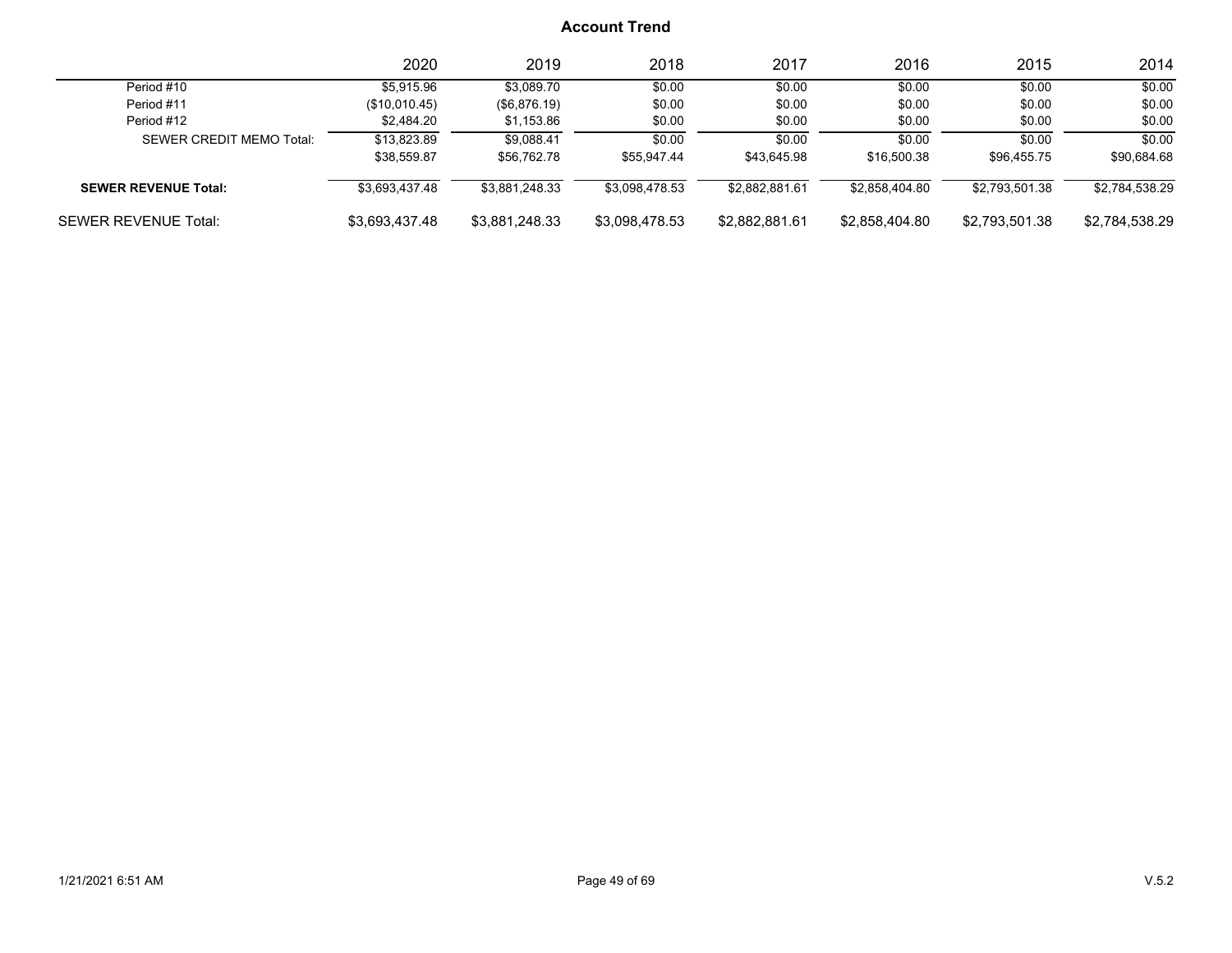|                                         | <b>Account Trend</b>             |                                       |                         |                         |                        |                           |                           |                         |  |
|-----------------------------------------|----------------------------------|---------------------------------------|-------------------------|-------------------------|------------------------|---------------------------|---------------------------|-------------------------|--|
|                                         |                                  | 2020                                  | 2019                    | 2018                    | 2017                   | 2016                      | 2015                      | 2014                    |  |
| Fund: 512                               | <b>WATER UTILITY</b>             |                                       |                         |                         |                        |                           |                           |                         |  |
| <b>WATER IMPROVEMENT</b>                |                                  |                                       |                         |                         |                        |                           |                           |                         |  |
| 512-701-48100                           | <b>WATER IMPROVEMENT REIM</b>    |                                       |                         |                         |                        |                           |                           |                         |  |
|                                         |                                  |                                       |                         |                         |                        |                           |                           |                         |  |
| Period #01                              |                                  | \$9,243.24                            | \$9,036.44              | \$10,131.24             | \$9,379.43             | \$9,770.03                | \$20,973.84               | \$10,265.74             |  |
| Period #02                              |                                  | \$1,041.46                            | \$586.83                | \$644.66                | \$531.98               | \$1,951.63                | \$2,213.63                | \$1,461.64              |  |
| Period #03                              |                                  | \$7,277.93                            | \$10,577.56             | \$8,992.95              | \$9,528.98             | \$10,166.55               | \$9,521.83                | \$10,723.30             |  |
| Period #04<br>Period #05                |                                  | \$9,753.03<br>\$3,536.97              | \$11,375.89<br>\$907.60 | \$11,784.18<br>\$557.17 | \$9,768.69<br>\$538.58 | \$11,336.16<br>\$2,010.56 | \$16,341.60<br>\$1,338.59 | \$11,321.71<br>\$665.89 |  |
| Period #06                              |                                  | \$9,250.37                            | \$7,686.83              | \$8,847.27              | \$8,982.61             | \$8,854.45                | \$10,042.52               | \$10,100.01             |  |
| Period #07                              |                                  | \$12,482.80                           | (\$26,807.09)           | \$8,961.37              | \$8,198.29             | \$10,952.49               | \$10,237.54               | \$10,300.49             |  |
| Period #08                              |                                  | \$2,371.52                            | \$2,048.88              | \$1,627.71              | \$1,405.04             | \$2,068.93                | \$2,997.76                | \$2,733.04              |  |
| Period #09                              |                                  | \$11,283.28                           | \$10,216.16             | \$8,654.88              | \$8,582.97             | \$10,592.32               | \$11,904.58               | \$10,403.78             |  |
| Period #10                              |                                  | \$8,476.79                            | \$8,873.63              | \$10,248.56             | \$10,046.92            | \$11,047.48               | \$12,054.07               | \$16,480.88             |  |
| Period #11                              |                                  | \$1,008.98                            | (\$992.35)              | \$479.32                | \$450.77               | \$835.31                  | \$1,768.46                | (\$335.87)              |  |
| Period #12                              |                                  | \$3,211.75                            | \$8,583.80              | \$9,115.78              | \$7,151.30             | \$10,012.51               | \$9,485.86                | \$12,169.57             |  |
| WATER IMPROVEMENT REIM Total:           |                                  | \$78,938.12                           | \$42,094.18             | \$80,045.09             | \$74,565.56            | \$89,598.42               | \$108,880.28              | \$96,290.18             |  |
| 512-701-48200                           |                                  | <b>GF TRANSFER INTO WATER UTILITY</b> |                         |                         |                        |                           |                           |                         |  |
| Period #02                              |                                  | \$0.00                                | \$0.00                  | \$0.00                  | \$0.00                 | \$0.00                    | \$190,000.00              | \$0.00                  |  |
| Period #04                              |                                  | \$0.00                                | \$0.00                  | \$0.00                  | \$58,898.38            | \$0.00                    | \$0.00                    | \$0.00                  |  |
| Period #11                              |                                  | \$0.00                                | \$0.00                  | \$0.00                  | \$0.00                 | \$0.00                    | \$0.00                    | \$50,000.00             |  |
| GF TRANSFER INTO WATER UTILITY Tot      |                                  | \$0.00                                | \$0.00                  | \$0.00                  | \$58,898.38            | \$0.00                    | \$190,000.00              | \$50,000.00             |  |
| 512-701-48300                           | <b>WATER IMPR SPECIAL ASSESS</b> |                                       |                         |                         |                        |                           |                           |                         |  |
| Period #03                              |                                  | \$0.00                                | \$0.00                  | \$0.00                  | \$0.00                 | \$0.00                    | \$0.00                    | \$23.00                 |  |
| Period #04                              |                                  | \$0.00                                | \$0.00                  | \$0.00                  | \$0.00                 | \$0.00                    | \$0.00                    | \$14.82                 |  |
| Period #05                              |                                  | \$0.00                                | \$0.00                  | \$0.00                  | \$0.00                 | \$0.00                    | \$0.00                    | \$14.82                 |  |
| Period #07                              |                                  | \$0.00                                | \$0.00                  | \$0.00                  | \$0.00                 | \$0.00                    | \$0.00                    | (\$52.64)               |  |
| <b>WATER IMPR SPECIAL ASSESS Total:</b> |                                  | \$0.00                                | \$0.00                  | \$0.00                  | \$0.00                 | \$0.00                    | \$0.00                    | \$0.00                  |  |
|                                         |                                  | \$78,938.12                           | \$42,094.18             | \$80,045.09             | \$133,463.94           | \$89,598.42               | \$298,880.28              | \$146,290.18            |  |
| <b>WATER IMPROVEMENT Total:</b>         |                                  | \$78,938.12                           | \$42,094.18             | \$80,045.09             | \$133,463.94           | \$89,598.42               | \$298,880.28              | \$146,290.18            |  |
| <b>WATER UTILITY Total:</b>             |                                  | \$78,938.12                           | \$42,094.18             | \$80,045.09             | \$133,463.94           | \$89,598.42               | \$298,880.28              | \$146,290.18            |  |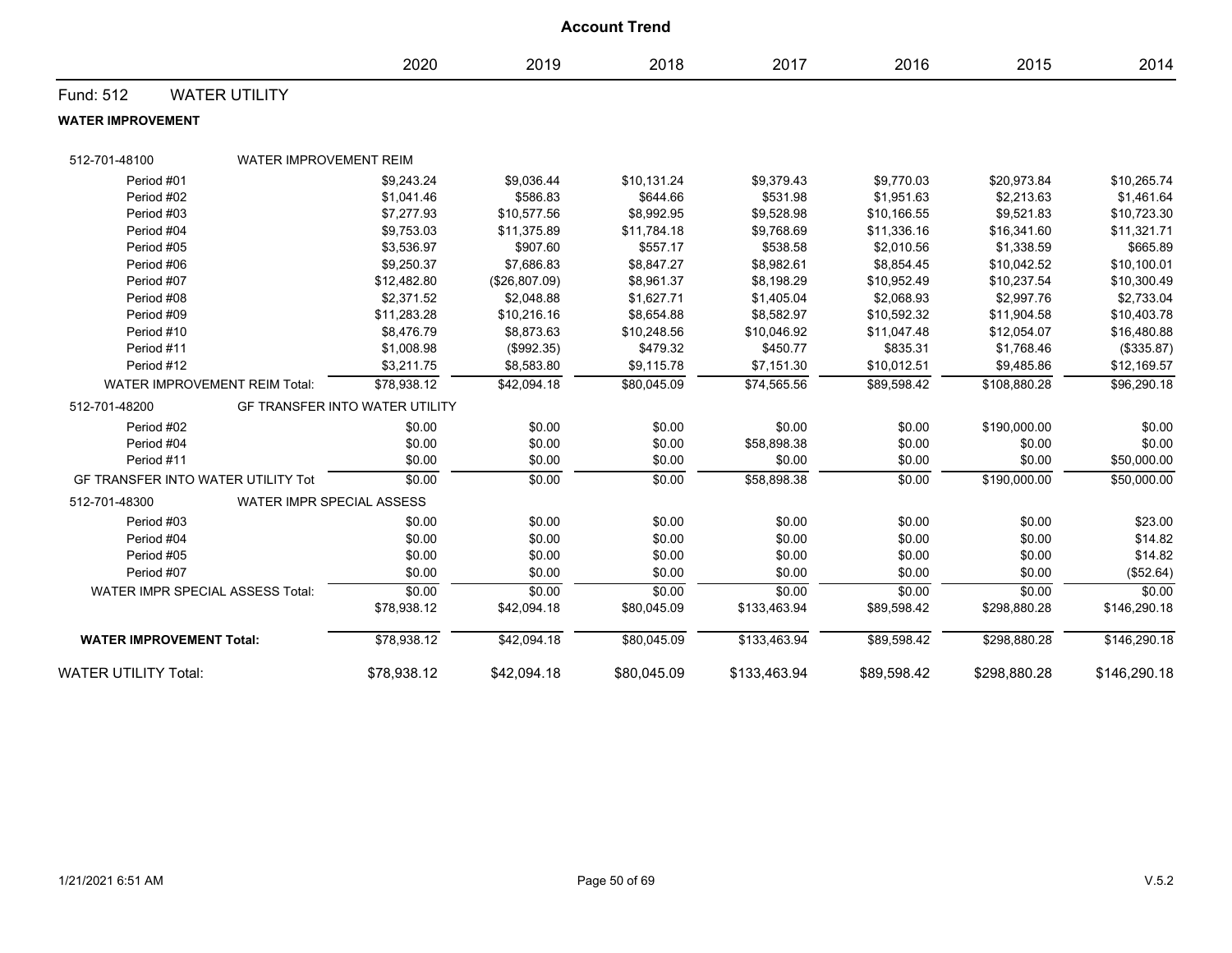| <b>Account Trend</b>     |                                 |                                  |              |              |              |              |                 |              |  |
|--------------------------|---------------------------------|----------------------------------|--------------|--------------|--------------|--------------|-----------------|--------------|--|
|                          |                                 | 2020                             | 2019         | 2018         | 2017         | 2016         | 2015            | 2014         |  |
| <b>Fund: 514</b>         | <b>SEWER IMPROVEMENT</b>        |                                  |              |              |              |              |                 |              |  |
| <b>SEWER IMPROVEMENT</b> |                                 |                                  |              |              |              |              |                 |              |  |
| 514-702-45300            |                                 | SEWER IMPROVEMENT CONNECTIONS    |              |              |              |              |                 |              |  |
| Period #01               |                                 | \$35,000.00                      | \$0.00       | \$20,000.00  | \$40,000.00  | \$20,000.00  | \$10,000.00     | \$0.00       |  |
| Period #02               |                                 | \$5,000.00                       | \$0.00       | \$0.00       | \$25.000.00  | \$45,000.00  | \$2,500.00      | \$10,000.00  |  |
| Period #03               |                                 | \$30,000.00                      | \$7,500.00   | \$0.00       | \$45,100.00  | \$83,000.00  | \$5,000.00      | \$0.00       |  |
| Period #04               |                                 | \$42,500.00                      | \$5,000.00   | \$0.00       | \$30,000.00  | \$35,000.00  | \$50,000.00     | \$0.00       |  |
| Period #05               |                                 | \$15,000.00                      | \$37,000.00  | \$5,000.00   | \$50,000.00  | \$32,500.00  | \$22,500.00     | \$7,500.00   |  |
| Period #06               |                                 | \$15,645.00                      | \$35,000.00  | \$0.00       | \$50,000.00  | \$33,500.00  | \$43,071.55     | \$117,500.00 |  |
| Period #07               |                                 | \$90,000.00                      | \$20,000.00  | \$3,000.00   | \$15,000.00  | \$15,000.00  | \$25,000.00     | \$32,500.00  |  |
| Period #08               |                                 | \$43,300.00                      | \$25,000.00  | \$2,100.00   | \$45,000.00  | \$25,000.00  | \$25,000.00     | \$55,000.00  |  |
| Period #09               |                                 | \$45,100.00                      | \$30,000.00  | \$163,370.00 | \$20,000.00  | \$57,500.00  | \$2,500.00      | \$27,500.00  |  |
| Period #10               |                                 | \$128,900.00                     | \$80,000.00  | \$10,100.00  | \$20,045.00  | \$32,500.00  | \$15,000.00     | \$42,500.00  |  |
| Period #11               |                                 | \$34,940.00                      | \$45,000.00  | \$5,000.00   | \$10,000.00  | \$30,000.00  | \$10,000.00     | \$59,873.00  |  |
| Period #12               |                                 | \$66,800.00                      | \$40,000.00  | \$15,200.00  | \$5,000.00   | \$25,000.00  | \$47,500.00     | \$20,000.00  |  |
|                          | SEWER IMPROVEMENT CONNECTIONS   | \$552,185.00                     | \$324,500.00 | \$223,770.00 | \$355,145.00 | \$434,000.00 | \$258,071.55    | \$372,373.00 |  |
|                          |                                 | \$552,185.00                     | \$324,500.00 | \$223,770.00 | \$355,145.00 | \$434,000.00 | \$258,071.55    | \$372,373.00 |  |
| 514-702-48100            |                                 | SEWER IMPROVEMENT RECEIPTS&REIM  |              |              |              |              |                 |              |  |
| Period #01               |                                 | \$0.00                           | \$0.00       | \$0.00       | \$0.00       | \$26,000.00  | \$0.00          | \$0.00       |  |
| Period #02               |                                 | \$0.00                           | \$0.00       | \$44.06      | \$0.00       | \$32,500.00  | \$0.00          | \$0.00       |  |
| Period #10               |                                 | \$0.00                           | \$0.00       | \$0.00       | \$0.00       | \$0.00       | \$231,855.02    | \$0.00       |  |
| Period #12               |                                 | \$0.00                           | \$0.00       | \$0.00       | \$0.00       | \$0.00       | (\$231, 855.02) | \$0.00       |  |
|                          | SEWER IMPROVEMENT RECEIPTS&REI  | \$0.00                           | \$0.00       | \$44.06      | \$0.00       | \$58,500.00  | \$0.00          | \$0.00       |  |
| 514-702-48200            |                                 | GF TRANSFER INTO SEWER IMPROVEME |              |              |              |              |                 |              |  |
| Period #08               |                                 | \$0.00                           | \$0.00       | \$0.00       | \$0.00       | \$0.00       | \$300,000.00    | \$0.00       |  |
| Period #12               |                                 | \$0.00                           | \$0.00       | \$0.00       | \$331,638.00 | \$0.00       | \$0.00          | \$0.00       |  |
|                          | GF TRANSFER INTO SEWER IMPROVEM | \$0.00                           | \$0.00       | \$0.00       | \$331,638.00 | \$0.00       | \$300,000.00    | \$0.00       |  |
| 514-702-48901            | <b>OPW MONEY</b>                |                                  |              |              |              |              |                 |              |  |
| Period #03               |                                 | \$0.00                           | \$0.00       | \$0.00       | \$0.00       | \$0.00       | \$0.00          | \$119,991.24 |  |
| Period #04               |                                 | \$0.00                           | \$0.00       | \$0.00       | \$0.00       | \$31,568.32  | \$0.00          | \$0.00       |  |
| Period #06               |                                 | \$100,000.00                     | \$0.00       | \$0.00       | \$0.00       | \$0.00       | \$0.00          | \$0.00       |  |
| Period #07               |                                 | \$0.00                           | \$142,917.67 | \$0.00       | \$0.00       | \$50,003.33  | \$0.00          | \$0.00       |  |
| Period #08               |                                 | \$0.00                           | \$74,486.25  | \$0.00       | \$0.00       | \$0.00       | \$0.00          | \$0.00       |  |
| Period #10               |                                 | \$0.00                           | \$142,006.12 | \$0.00       | \$0.00       | \$0.00       | \$0.00          | \$0.00       |  |
| Period #12               |                                 | \$0.00                           | \$0.00       | \$0.00       | \$0.00       | \$0.00       | \$260,084.13    | \$0.00       |  |
|                          | OPW MONEY Total:                | \$100,000.00                     | \$359,410.04 | \$0.00       | \$0.00       | \$81,571.65  | \$260,084.13    | \$119,991.24 |  |
|                          |                                 | \$100,000.00                     | \$359,410.04 | \$44.06      | \$331,638.00 | \$140,071.65 | \$560,084.13    | \$119,991.24 |  |
|                          |                                 |                                  |              |              |              |              |                 |              |  |
|                          | <b>SEWER IMPROVEMENT Total:</b> | \$652,185.00                     | \$683,910.04 | \$223,814.06 | \$686,783.00 | \$574,071.65 | \$818,155.68    | \$492,364.24 |  |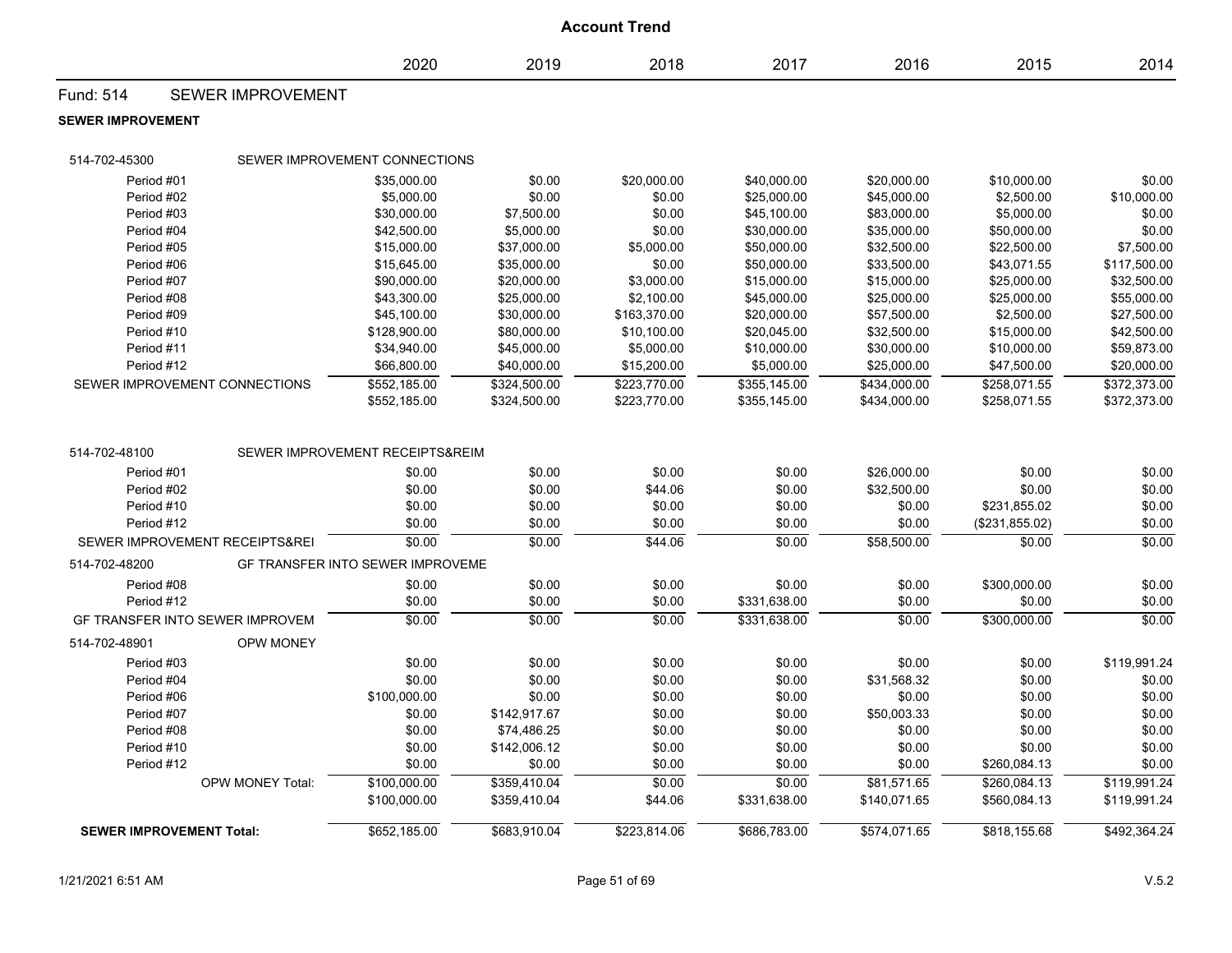|                          | 2020         | 2019         | 2018         | 2017         | 2016         | 2015         | 2014         |
|--------------------------|--------------|--------------|--------------|--------------|--------------|--------------|--------------|
|                          |              |              |              |              |              |              |              |
| SEWER IMPROVEMENT Total: | \$652,185.00 | \$683.910.04 | \$223.814.06 | \$686,783.00 | \$574,071.65 | \$818,155.68 | \$492,364.24 |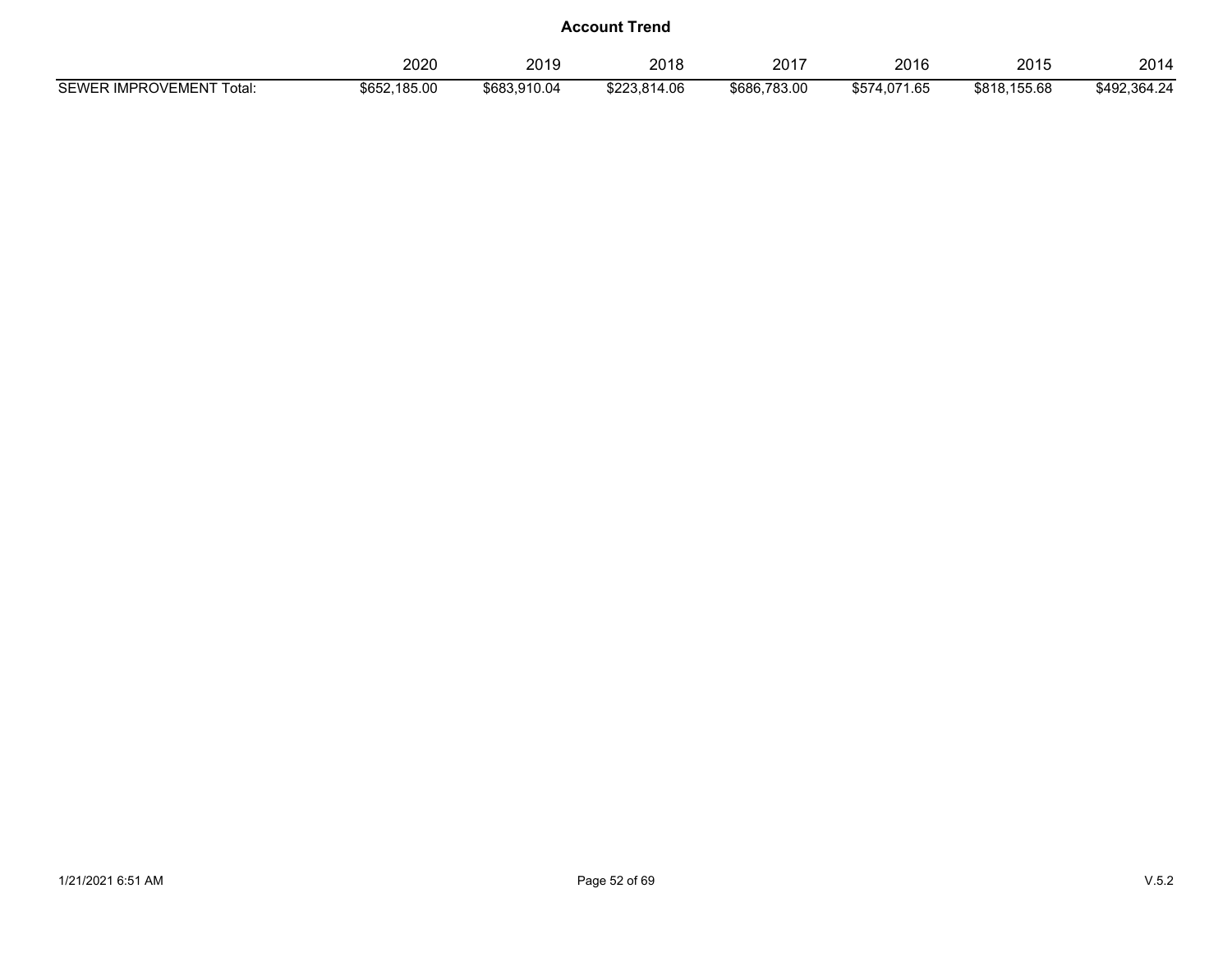|                                 |                                     |             |              | <b>Account Trend</b> |        |        |        |        |
|---------------------------------|-------------------------------------|-------------|--------------|----------------------|--------|--------|--------|--------|
|                                 |                                     | 2020        | 2019         | 2018                 | 2017   | 2016   | 2015   | 2014   |
| Fund: 520                       | <b>GOLF COURSE</b>                  |             |              |                      |        |        |        |        |
| 520-075-44200                   | RESTAURANT VENUE RENTAL             |             |              |                      |        |        |        |        |
| Period #02                      |                                     | \$0.00      | \$1,500.00   | \$0.00               | \$0.00 | \$0.00 | \$0.00 | \$0.00 |
| Period #04                      |                                     | \$0.00      | (\$1,500.00) | \$0.00               | \$0.00 | \$0.00 | \$0.00 | \$0.00 |
| Period #08                      |                                     | \$0.00      | \$1,500.00   | \$0.00               | \$0.00 | \$0.00 | \$0.00 | \$0.00 |
| Period #09                      |                                     | \$0.00      | (\$1,500.00) | \$0.00               | \$0.00 | \$0.00 | \$0.00 | \$0.00 |
| Period #11                      |                                     | \$0.00      | \$50.00      | \$0.00               | \$0.00 | \$0.00 | \$0.00 | \$0.00 |
| Period #12                      |                                     | \$0.00      | \$2,350.00   | \$0.00               | \$0.00 | \$0.00 | \$0.00 | \$0.00 |
|                                 | RESTAURANT VENUE RENTAL Total:      | \$0.00      | \$2,400.00   | \$0.00               | \$0.00 | \$0.00 | \$0.00 | \$0.00 |
| 520-075-44300                   | RESTAURANT FOOD SALES               |             |              |                      |        |        |        |        |
| Period #01                      |                                     | \$16,201.43 | \$32,672.93  | \$0.00               | \$0.00 | \$0.00 | \$0.00 | \$0.00 |
| Period #02                      |                                     | \$16,154.03 | \$35,809.32  | \$0.00               | \$0.00 | \$0.00 | \$0.00 | \$0.00 |
| Period #03                      |                                     | \$8,349.21  | \$33,099.15  | \$0.00               | \$0.00 | \$0.00 | \$0.00 | \$0.00 |
| Period #04                      |                                     | \$8.30      | \$41,156.68  | \$0.00               | \$0.00 | \$0.00 | \$0.00 | \$0.00 |
| Period #05                      |                                     | \$0.00      | \$45,935.48  | \$0.00               | \$0.00 | \$0.00 | \$0.00 | \$0.00 |
| Period #06                      |                                     | \$0.00      | \$54,430.29  | \$971.00             | \$0.00 | \$0.00 | \$0.00 | \$0.00 |
| Period #07                      |                                     | \$0.00      | \$67,060.21  | \$0.00               | \$0.00 | \$0.00 | \$0.00 | \$0.00 |
| Period #08                      |                                     | \$0.00      | \$68,274.18  | \$4,592.44           | \$0.00 | \$0.00 | \$0.00 | \$0.00 |
| Period #09                      |                                     | \$0.00      | \$52,424.83  | \$9,089.79           | \$0.00 | \$0.00 | \$0.00 | \$0.00 |
| Period #10                      |                                     | \$0.00      | \$33,633.55  | \$36,569.64          | \$0.00 | \$0.00 | \$0.00 | \$0.00 |
| Period #11                      |                                     | \$0.00      | \$17,199.52  | \$30,906.15          | \$0.00 | \$0.00 | \$0.00 | \$0.00 |
| Period #12                      |                                     | \$0.00      | \$30,541.50  | \$41,307.99          | \$0.00 | \$0.00 | \$0.00 | \$0.00 |
|                                 | <b>RESTAURANT FOOD SALES Total:</b> | \$40,712.97 | \$512,237.64 | \$123,437.01         | \$0.00 | \$0.00 | \$0.00 | \$0.00 |
| 520-075-44400                   | RESTAURANT ALCOHOL SALES            |             |              |                      |        |        |        |        |
| Period #01                      |                                     | \$6,398.59  | \$12,575.38  | \$0.00               | \$0.00 | \$0.00 | \$0.00 | \$0.00 |
| Period #02                      |                                     | \$6,118.97  | \$13,058.11  | \$0.00               | \$0.00 | \$0.00 | \$0.00 | \$0.00 |
| Period #03                      |                                     | \$4,238.30  | \$13,033.18  | \$0.00               | \$0.00 | \$0.00 | \$0.00 | \$0.00 |
| Period #04                      |                                     | \$37.83     | \$20,425.89  | \$0.00               | \$0.00 | \$0.00 | \$0.00 | \$0.00 |
| Period #05                      |                                     | \$0.00      | \$27,910.59  | \$0.00               | \$0.00 | \$0.00 | \$0.00 | \$0.00 |
| Period #06                      |                                     | \$0.00      | \$36,066.32  | \$0.00               | \$0.00 | \$0.00 | \$0.00 | \$0.00 |
| Period #07                      |                                     | \$0.00      | \$46,497.71  | \$0.00               | \$0.00 | \$0.00 | \$0.00 | \$0.00 |
| Period #08                      |                                     | \$0.00      | \$40,231.98  | \$2,081.38           | \$0.00 | \$0.00 | \$0.00 | \$0.00 |
| Period #09                      |                                     | \$0.00      | \$34,701.18  | \$2,008.37           | \$0.00 | \$0.00 | \$0.00 | \$0.00 |
| Period #10                      |                                     | \$0.00      | \$19,797.00  | \$19,585.63          | \$0.00 | \$0.00 | \$0.00 | \$0.00 |
| Period #11                      |                                     | \$0.00      | \$9,105.22   | \$12,300.63          | \$0.00 | \$0.00 | \$0.00 | \$0.00 |
| Period #12                      |                                     | \$0.00      | \$7,872.47   | \$12,125.75          | \$0.00 | \$0.00 | \$0.00 | \$0.00 |
| RESTAURANT ALCOHOL SALES Total: |                                     | \$16,793.69 | \$281,275.03 | \$48,101.76          | \$0.00 | \$0.00 | \$0.00 | \$0.00 |
| 520-075-44500                   | <b>RESTAURANT CC TIPS</b>           |             |              |                      |        |        |        |        |
| Period #01                      |                                     | \$3,555.82  | \$6,679.05   | \$0.00               | \$0.00 | \$0.00 | \$0.00 | \$0.00 |
| Period #02                      |                                     | \$3,660.24  | \$7,572.30   | \$0.00               | \$0.00 | \$0.00 | \$0.00 | \$0.00 |
| Period #03                      |                                     | \$2,133.31  | \$7,168.84   | \$0.00               | \$0.00 | \$0.00 | \$0.00 | \$0.00 |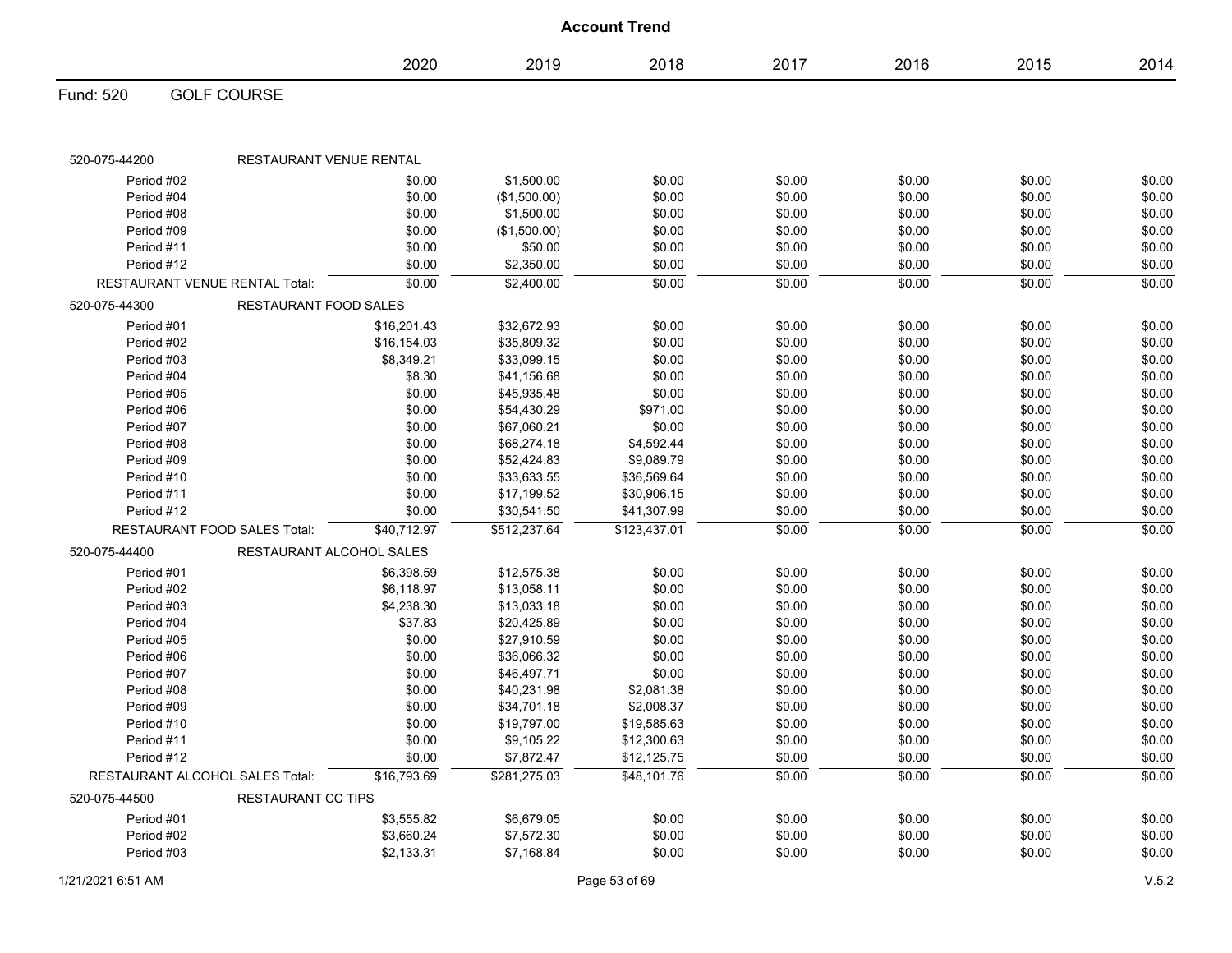|                                    | 2020                        | 2019         | 2018         | 2017   | 2016   | 2015   | 2014   |
|------------------------------------|-----------------------------|--------------|--------------|--------|--------|--------|--------|
| Period #04                         | \$0.00                      | \$8,092.47   | \$0.00       | \$0.00 | \$0.00 | \$0.00 | \$0.00 |
| Period #05                         | \$0.00                      | \$8,908.74   | \$0.00       | \$0.00 | \$0.00 | \$0.00 | \$0.00 |
| Period #06                         | \$0.00                      | \$10,631.35  | \$0.00       | \$0.00 | \$0.00 | \$0.00 | \$0.00 |
| Period #07                         | \$0.00                      | \$12,366.34  | \$0.00       | \$0.00 | \$0.00 | \$0.00 | \$0.00 |
| Period #08                         | \$0.00                      | \$11,723.00  | \$0.00       | \$0.00 | \$0.00 | \$0.00 | \$0.00 |
| Period #09                         | \$0.00                      | \$9,797.82   | \$1,009.77   | \$0.00 | \$0.00 | \$0.00 | \$0.00 |
| Period #10                         | \$0.00                      | \$6,669.35   | \$8,932.47   | \$0.00 | \$0.00 | \$0.00 | \$0.00 |
| Period #11                         | \$0.00                      | \$4,453.99   | \$5,774.23   | \$0.00 | \$0.00 | \$0.00 | \$0.00 |
| Period #12                         | \$0.00                      | \$4,643.17   | \$7,160.78   | \$0.00 | \$0.00 | \$0.00 | \$0.00 |
| <b>RESTAURANT CC TIPS Total:</b>   | \$9,349.37                  | \$98,706.42  | \$22,877.25  | \$0.00 | \$0.00 | \$0.00 | \$0.00 |
| 520-075-44700                      | RESTAURANT SALES TAX        |              |              |        |        |        |        |
| Period #01                         | \$1,477.91                  | \$3,300.29   | \$0.00       | \$0.00 | \$0.00 | \$0.00 | \$0.00 |
| Period #02                         | \$1,464.90                  | \$3,022.95   | \$0.00       | \$0.00 | \$0.00 | \$0.00 | \$0.00 |
| Period #03                         | \$823.44                    | \$3,119.75   | \$0.00       | \$0.00 | \$0.00 | \$0.00 | \$0.00 |
| Period #04                         | \$2.85                      | \$4,079.76   | \$0.00       | \$0.00 | \$0.00 | \$0.00 | \$0.00 |
| Period #05                         | \$0.00                      | \$5,005.93   | \$0.00       | \$0.00 | \$0.00 | \$0.00 | \$0.00 |
| Period #06                         | \$0.00                      | \$6,051.99   | \$0.00       | \$0.00 | \$0.00 | \$0.00 | \$0.00 |
| Period #07                         | \$0.00                      | \$7,431.72   | \$0.00       | \$0.00 | \$0.00 | \$0.00 | \$0.00 |
| Period #08                         | \$0.00                      | \$7,195.03   | \$474.80     | \$0.00 | \$0.00 | \$0.00 | \$0.00 |
| Period #09                         | \$0.00                      | \$5,715.49   | \$383.19     | \$0.00 | \$0.00 | \$0.00 | \$0.00 |
| Period #10                         | \$0.00                      | \$3,286.47   | \$3,783.84   | \$0.00 | \$0.00 | \$0.00 | \$0.00 |
| Period #11                         | \$0.00                      | \$1,727.03   | \$2,604.81   | \$0.00 | \$0.00 | \$0.00 | \$0.00 |
| Period #12                         | \$0.00                      | \$2,421.90   | \$3,404.66   | \$0.00 | \$0.00 | \$0.00 | \$0.00 |
| <b>RESTAURANT SALES TAX Total:</b> | \$3,769.10                  | \$52,358.31  | \$10,651.30  | \$0.00 | \$0.00 | \$0.00 | \$0.00 |
|                                    | \$70,625.13                 | \$946,977.40 | \$205,067.32 | \$0.00 | \$0.00 | \$0.00 | \$0.00 |
|                                    | \$70,625.13                 | \$946,977.40 | \$205,067.32 | \$0.00 | \$0.00 | \$0.00 | \$0.00 |
| 520-076-44200                      | <b>BANQUET VENUE RENTAL</b> |              |              |        |        |        |        |
| Period #01                         | \$11,250.00                 | \$12,740.89  | \$0.00       | \$0.00 | \$0.00 | \$0.00 | \$0.00 |
| Period #02                         | \$7,747.49                  | \$4,737.80   | \$0.00       | \$0.00 | \$0.00 | \$0.00 | \$0.00 |
| Period #03                         | \$10,455.09                 | \$790.03     | \$0.00       | \$0.00 | \$0.00 | \$0.00 | \$0.00 |
| Period #04                         | \$0.00                      | \$7,791.75   | \$0.00       | \$0.00 | \$0.00 | \$0.00 | \$0.00 |
| Period #05                         | \$625.00                    | \$4,616.60   | \$0.00       | \$0.00 | \$0.00 | \$0.00 | \$0.00 |
| Period #06                         | \$2,675.00                  | \$10,412.00  | \$12,000.00  | \$0.00 | \$0.00 | \$0.00 | \$0.00 |
| Period #07                         | \$6,911.21                  | \$3,843.56   | \$4,000.00   | \$0.00 | \$0.00 | \$0.00 | \$0.00 |
| Period #08                         | \$1,909.99                  | \$3,899.43   | \$2,700.00   | \$0.00 | \$0.00 | \$0.00 | \$0.00 |
| Period #09                         | \$0.00                      | \$17,571.52  | \$10,432.45  | \$0.00 | \$0.00 | \$0.00 | \$0.00 |
| Period #10                         | \$0.00                      | \$8,436.64   | \$6,605.66   | \$0.00 | \$0.00 | \$0.00 | \$0.00 |
| Period #11                         | \$0.00                      | \$810.25     | \$8,364.18   | \$0.00 | \$0.00 | \$0.00 | \$0.00 |
| Period #12                         | \$0.00                      | \$3,932.47   | \$3,165.02   | \$0.00 | \$0.00 | \$0.00 | \$0.00 |
| <b>BANQUET VENUE RENTAL Total:</b> | \$41,573.78                 | \$79.582.94  | \$47,267.31  | \$0.00 | \$0.00 | \$0.00 | \$0.00 |

520-076-44300 BANQUET FOOD SALES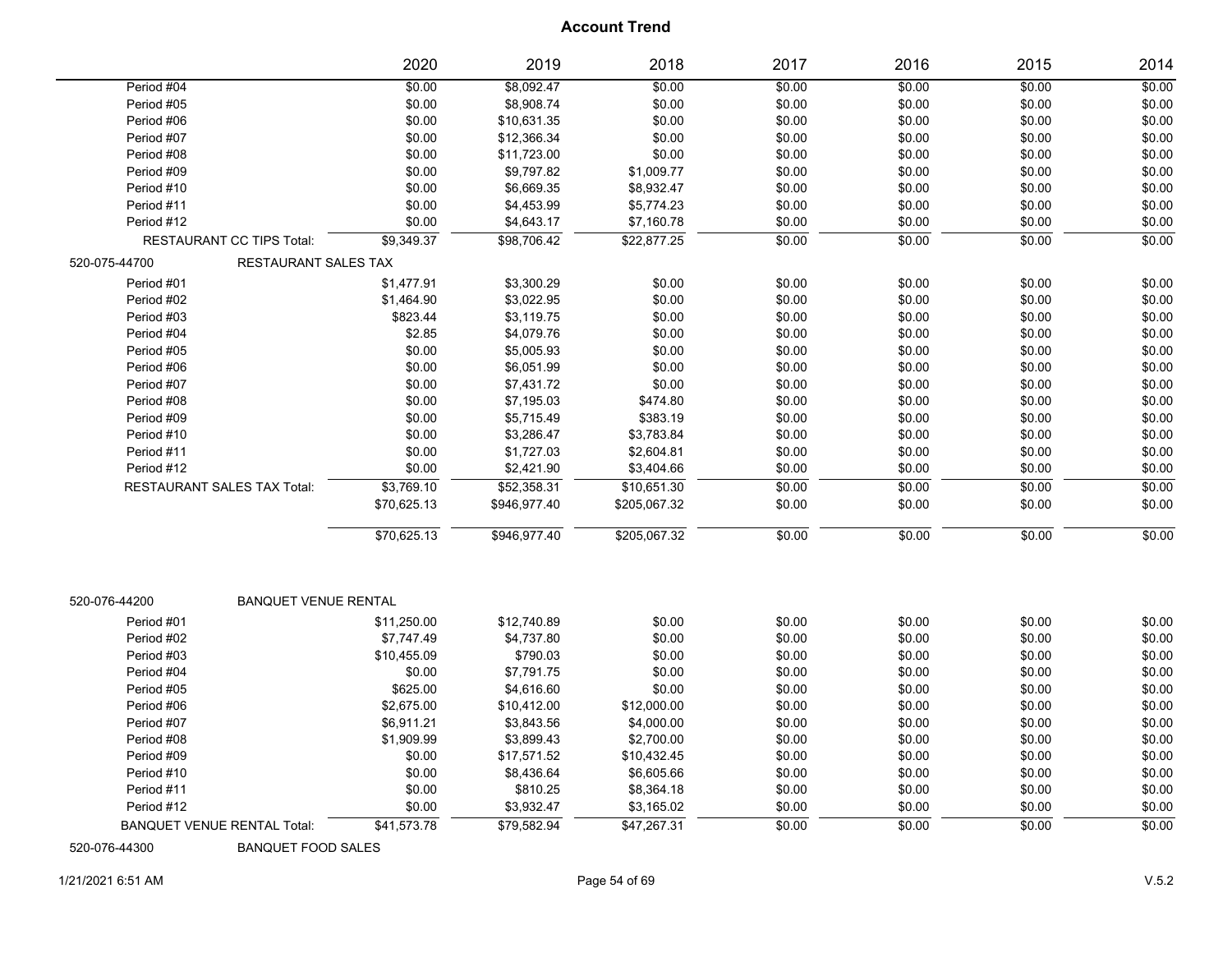|               |                                     | 2020        | 2019         | 2018        | 2017   | 2016   | 2015   | 2014   |
|---------------|-------------------------------------|-------------|--------------|-------------|--------|--------|--------|--------|
| Period #01    |                                     | (\$26.23)   | \$0.00       | \$0.00      | \$0.00 | \$0.00 | \$0.00 | \$0.00 |
| Period #02    |                                     | \$213.50    | \$0.00       | \$0.00      | \$0.00 | \$0.00 | \$0.00 | \$0.00 |
| Period #03    |                                     | \$17.50     | \$65.00      | \$0.00      | \$0.00 | \$0.00 | \$0.00 | \$0.00 |
| Period #04    |                                     | (\$26.23)   | \$0.00       | \$0.00      | \$0.00 | \$0.00 | \$0.00 | \$0.00 |
| Period #05    |                                     | \$26.23     | \$0.00       | \$0.00      | \$0.00 | \$0.00 | \$0.00 | \$0.00 |
| Period #06    |                                     | \$0.00      | \$75.00      | \$0.00      | \$0.00 | \$0.00 | \$0.00 | \$0.00 |
| Period #08    |                                     | \$0.00      | \$0.00       | \$1,514.15  | \$0.00 | \$0.00 | \$0.00 | \$0.00 |
| Period #09    |                                     | \$0.00      | \$84.31      | (\$798.52)  | \$0.00 | \$0.00 | \$0.00 | \$0.00 |
| Period #10    |                                     | \$0.00      | \$6,718.42   | \$0.00      | \$0.00 | \$0.00 | \$0.00 | \$0.00 |
| Period #11    |                                     | \$0.00      | (\$5,844.00) | \$0.00      | \$0.00 | \$0.00 | \$0.00 | \$0.00 |
| Period #12    |                                     | \$0.00      | \$884.00     | \$0.00      | \$0.00 | \$0.00 | \$0.00 | \$0.00 |
|               | BANQUET FOOD SALES Total:           | \$204.77    | \$1,982.73   | \$715.63    | \$0.00 | \$0.00 | \$0.00 | \$0.00 |
| 520-076-44400 | <b>BANQUET ALCOHOL SALES</b>        |             |              |             |        |        |        |        |
| Period #01    |                                     | \$0.00      | \$1,246.15   | \$0.00      | \$0.00 | \$0.00 | \$0.00 | \$0.00 |
| Period #02    |                                     | \$2,814.06  | \$0.00       | \$0.00      | \$0.00 | \$0.00 | \$0.00 | \$0.00 |
| Period #03    |                                     | \$6,915.00  | \$3,090.00   | \$0.00      | \$0.00 | \$0.00 | \$0.00 | \$0.00 |
| Period #04    |                                     | \$0.00      | \$11,597.95  | \$0.00      | \$0.00 | \$0.00 | \$0.00 | \$0.00 |
| Period #05    |                                     | \$0.00      | \$6,061.49   | \$0.00      | \$0.00 | \$0.00 | \$0.00 | \$0.00 |
| Period #06    |                                     | \$0.00      | \$6,331.50   | \$0.00      | \$0.00 | \$0.00 | \$0.00 | \$0.00 |
| Period #07    |                                     | \$696.50    | \$9,478.00   | \$0.00      | \$0.00 | \$0.00 | \$0.00 | \$0.00 |
| Period #08    |                                     | \$2,028.00  | \$10,921.44  | \$3,747.08  | \$0.00 | \$0.00 | \$0.00 | \$0.00 |
| Period #09    |                                     | \$0.00      | \$1,125.42   | \$3,856.97  | \$0.00 | \$0.00 | \$0.00 | \$0.00 |
| Period #10    |                                     | \$0.00      | \$10,730.99  | \$2,802.31  | \$0.00 | \$0.00 | \$0.00 | \$0.00 |
| Period #11    |                                     | \$0.00      | \$1,831.92   | \$4,416.24  | \$0.00 | \$0.00 | \$0.00 | \$0.00 |
| Period #12    |                                     | \$0.00      | \$2,566.25   | \$3,316.14  | \$0.00 | \$0.00 | \$0.00 | \$0.00 |
|               | <b>BANQUET ALCOHOL SALES Total:</b> | \$12,453.56 | \$64,981.11  | \$18,138.74 | \$0.00 | \$0.00 | \$0.00 | \$0.00 |
| 520-076-44700 | <b>BANQUET SALES TAX</b>            |             |              |             |        |        |        |        |
| Period #01    |                                     | (\$1.77)    | \$86.92      | \$0.00      | \$0.00 | \$0.00 | \$0.00 | \$0.00 |
| Period #02    |                                     | \$189.94    | \$0.00       | \$0.00      | \$0.00 | \$0.00 | \$0.00 | \$0.00 |
| Period #03    |                                     | \$298.52    | \$212.97     | \$0.00      | \$0.00 | \$0.00 | \$0.00 | \$0.00 |
| Period #04    |                                     | (\$1.77)    | \$782.87     | \$0.00      | \$0.00 | \$0.00 | \$0.00 | \$0.00 |
| Period #05    |                                     | \$1.77      | \$282.86     | \$0.00      | \$0.00 | \$0.00 | \$0.00 | \$0.00 |
| Period #06    |                                     | \$0.00      | \$432.45     | \$0.00      | \$0.00 | \$0.00 | \$0.00 | \$0.00 |
| Period #07    |                                     | \$47.02     | \$639.78     | \$0.00      | \$0.00 | \$0.00 | \$0.00 | \$0.00 |
| Period #08    |                                     | \$136.90    | \$737.22     | \$362.52    | \$0.00 | \$0.00 | \$0.00 | \$0.00 |
| Period #09    |                                     | \$0.00      | \$81.73      | \$138.04    | \$0.00 | \$0.00 | \$0.00 | \$0.00 |
| Period #10    |                                     | \$0.00      | \$387.23     | \$189.17    | \$0.00 | \$0.00 | \$0.00 | \$0.00 |
| Period #11    |                                     | \$0.00      | (\$65.63)    | \$153.20    | \$0.00 | \$0.00 | \$0.00 | \$0.00 |
| Period #12    |                                     | \$0.00      | \$200.72     | \$219.85    | \$0.00 | \$0.00 | \$0.00 | \$0.00 |
|               | <b>BANQUET SALES TAX Total:</b>     | \$670.61    | \$3,779.12   | \$1,062.78  | \$0.00 | \$0.00 | \$0.00 | \$0.00 |
| 520-076-44701 | <b>BANQUET COMMISSIONS</b>          |             |              |             |        |        |        |        |
| Period #01    |                                     | \$398.78    | \$0.00       | \$0.00      | \$0.00 | \$0.00 | \$0.00 | \$0.00 |
| Period #02    |                                     | \$240.00    | \$0.00       | \$0.00      | \$0.00 | \$0.00 | \$0.00 | \$0.00 |
| Period #03    |                                     | \$540.68    | \$161.66     | \$0.00      | \$0.00 | \$0.00 | \$0.00 | \$0.00 |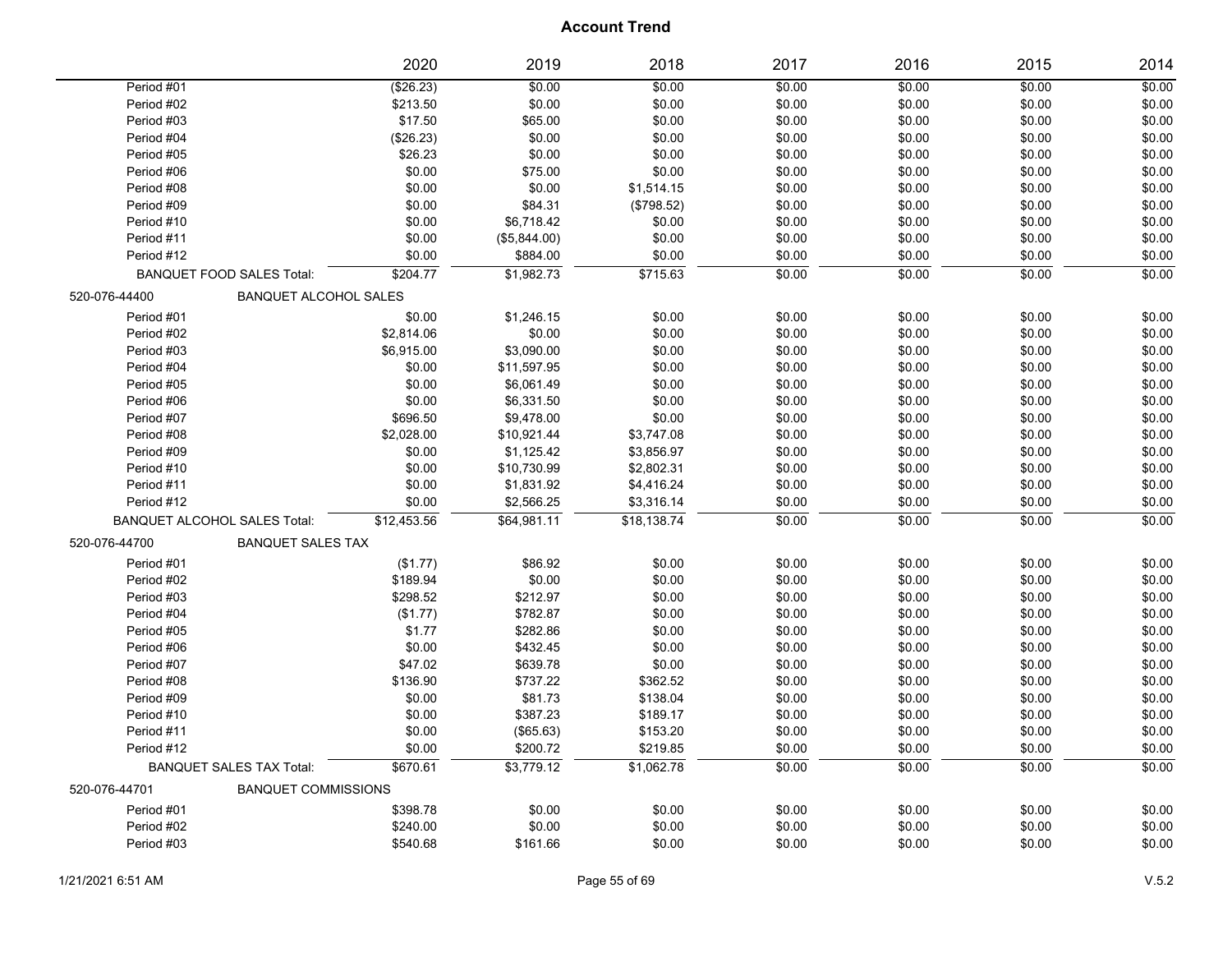|                                     |                                   | 2020         | 2019         | 2018         | 2017         | 2016         | 2015         | 2014         |
|-------------------------------------|-----------------------------------|--------------|--------------|--------------|--------------|--------------|--------------|--------------|
| Period #04                          |                                   | \$0.00       | \$682.50     | \$0.00       | \$0.00       | \$0.00       | \$0.00       | \$0.00       |
| Period #05                          |                                   | \$0.00       | \$2,136.82   | \$0.00       | \$0.00       | \$0.00       | \$0.00       | \$0.00       |
| Period #06                          |                                   | \$0.00       | \$1,224.90   | \$0.00       | \$0.00       | \$0.00       | \$0.00       | \$0.00       |
| Period #07                          |                                   | \$285.75     | \$0.00       | \$0.00       | \$0.00       | \$0.00       | \$0.00       | \$0.00       |
| Period #08                          |                                   | \$0.00       | \$2,219.90   | \$0.00       | \$0.00       | \$0.00       | \$0.00       | \$0.00       |
| Period #09                          |                                   | \$0.00       | \$1,608.95   | \$0.00       | \$0.00       | \$0.00       | \$0.00       | \$0.00       |
| Period #10                          |                                   | \$0.00       | \$1,934.65   | \$0.00       | \$0.00       | \$0.00       | \$0.00       | \$0.00       |
| Period #11                          |                                   | \$0.00       | \$12,303.21  | \$0.00       | \$0.00       | \$0.00       | \$0.00       | \$0.00       |
| Period #12                          |                                   | \$0.00       | \$1,272.53   | \$0.00       | \$0.00       | \$0.00       | \$0.00       | \$0.00       |
|                                     | <b>BANQUET COMMISSIONS Total:</b> | \$1,465.21   | \$23,545.12  | \$0.00       | \$0.00       | \$0.00       | \$0.00       | \$0.00       |
|                                     |                                   | \$56,367.93  | \$173,871.02 | \$67,184.46  | \$0.00       | \$0.00       | \$0.00       | \$0.00       |
|                                     |                                   | \$56,367.93  | \$173,871.02 | \$67,184.46  | \$0.00       | \$0.00       | \$0.00       | \$0.00       |
| <b>GLENEAGLES MUNI GOLF COURSE</b>  |                                   |              |              |              |              |              |              |              |
| 520-960-44000                       | <b>GLENEAGLES GREEN FEES</b>      |              |              |              |              |              |              |              |
| Period #01                          |                                   | (\$0.40)     | \$610.00     | \$1,573.00   | \$4,762.00   | \$25.00      | \$250.00     | \$373.00     |
| Period #02                          |                                   | \$1,362.50   | \$5,370.84   | \$0.00       | \$9,413.75   | \$1,730.00   | \$100.00     | \$1,684.88   |
| Period #03                          |                                   | \$3,885.00   | \$4,305.14   | \$20,773.20  | \$20,781.15  | \$31,749.95  | \$12,846.00  | \$1,963.76   |
| Period #04                          |                                   | \$18,699.60  | \$51,970.66  | \$27,256.00  | \$21,217.00  | \$25,080.50  | \$43,567.17  | \$37,619.77  |
| Period #05                          |                                   | \$64,121.70  | \$74,730.88  | \$81,416.74  | \$51,569.06  | \$70,091.22  | \$64,056.07  | \$66,325.49  |
| Period #06                          |                                   | \$122,833.04 | \$84,871.01  | \$95,778.58  | \$83,109.00  | \$94,464.78  | \$80,932.50  | \$102,844.17 |
| Period #07                          |                                   | \$120,193.58 | \$113,081.39 | \$107,835.56 | \$81,849.94  | \$87,573.30  | \$83,562.00  | \$98,295.26  |
| Period #08                          |                                   | \$125,477.44 | \$101,706.77 | \$108,317.60 | \$95,550.81  | \$91,251.76  | \$100,744.68 | \$85,007.42  |
| Period #09                          |                                   | \$98,913.08  | \$90,267.15  | \$62,949.01  | \$63,810.75  | \$55,361.53  | \$48,834.05  | \$56,414.80  |
| Period #10                          |                                   | \$50,861.71  | \$41,960.05  | \$37,816.09  | \$32,947.98  | \$14,724.75  | \$16,260.88  | \$9,506.98   |
| Period #11                          |                                   | \$28,924.83  | \$4,442.59   | \$6,582.42   | \$7,287.75   | \$7,283.50   | \$13,082.00  | \$1,541.96   |
| Period #12                          |                                   | \$3,138.84   | \$11,230.64  | \$18,921.51  | \$12,851.45  | \$6,383.00   | \$14,592.71  | \$6,515.52   |
| <b>GLENEAGLES GREEN FEES Total:</b> |                                   | \$638,410.92 | \$584,547.12 | \$569,219.71 | \$485,150.64 | \$485,719.29 | \$478,828.06 | \$468,093.01 |
| 520-960-44100                       | <b>GLENEAGLES GOLF CARTS</b>      |              |              |              |              |              |              |              |
| Period #02                          |                                   | \$0.00       | \$0.00       | \$0.00       | \$892.06     | \$0.00       | \$0.00       | \$0.00       |
| Period #03                          |                                   | \$212.60     | \$385.88     | \$0.00       | \$629.63     | \$2,825.80   | \$0.00       | \$0.00       |
| Period #04                          |                                   | \$6,366.50   | \$17,659.52  | \$4,080.91   | \$6,307.20   | \$7,716.07   | \$5,845.60   | \$7,845.73   |
| Period #05                          |                                   | \$17,994.70  | \$26,250.75  | \$19,312.14  | \$16,407.90  | \$23,566.02  | \$20,592.88  | \$18,682.00  |
| Period #06                          |                                   | \$43,036.37  | \$31,100.13  | \$21,847.03  | \$27,243.39  | \$32,854.86  | \$27,995.05  | \$31,252.74  |
| Period #07                          |                                   | \$46,885.24  | \$44,184.44  | \$25,413.48  | \$28,271.28  | \$30,098.21  | \$28,526.64  | \$32,402.45  |
| Period #08                          |                                   | \$49,054.83  | \$41,392.45  | \$26,520.87  | \$33,309.47  | \$33,525.00  | \$34,879.63  | \$29,486.13  |
| Period #09                          |                                   | \$38,447.13  | \$35,315.65  | \$14,801.09  | \$22,893.94  | \$20,769.82  | \$20,580.51  | \$21,030.48  |
| Period #10                          |                                   | \$18,651.88  | \$17,146.99  | \$13,694.59  | \$11,820.74  | \$5,479.14   | \$6,532.57   | \$4,055.48   |
| Period #11                          |                                   | \$9,137.84   | \$1,457.34   | \$937.41     | \$1,423.52   | \$2,479.38   | \$4,506.26   | \$518.55     |
| Period #12                          |                                   | \$0.00       | \$659.39     | \$0.00       | \$526.18     | \$98.28      | \$2,528.64   | \$0.00       |
| <b>GLENEAGLES GOLF CARTS Total:</b> |                                   | \$229.787.09 | \$215.552.54 | \$126,607.52 | \$149.725.31 | \$159.412.58 | \$151.987.78 | \$145,273.56 |
| 520-960-44200                       | MISC/PAVILION                     |              |              |              |              |              |              |              |
| Period #01                          |                                   | \$34.00      | \$0.00       | \$0.00       | \$160.00     | \$0.00       | \$20.00      | \$0.00       |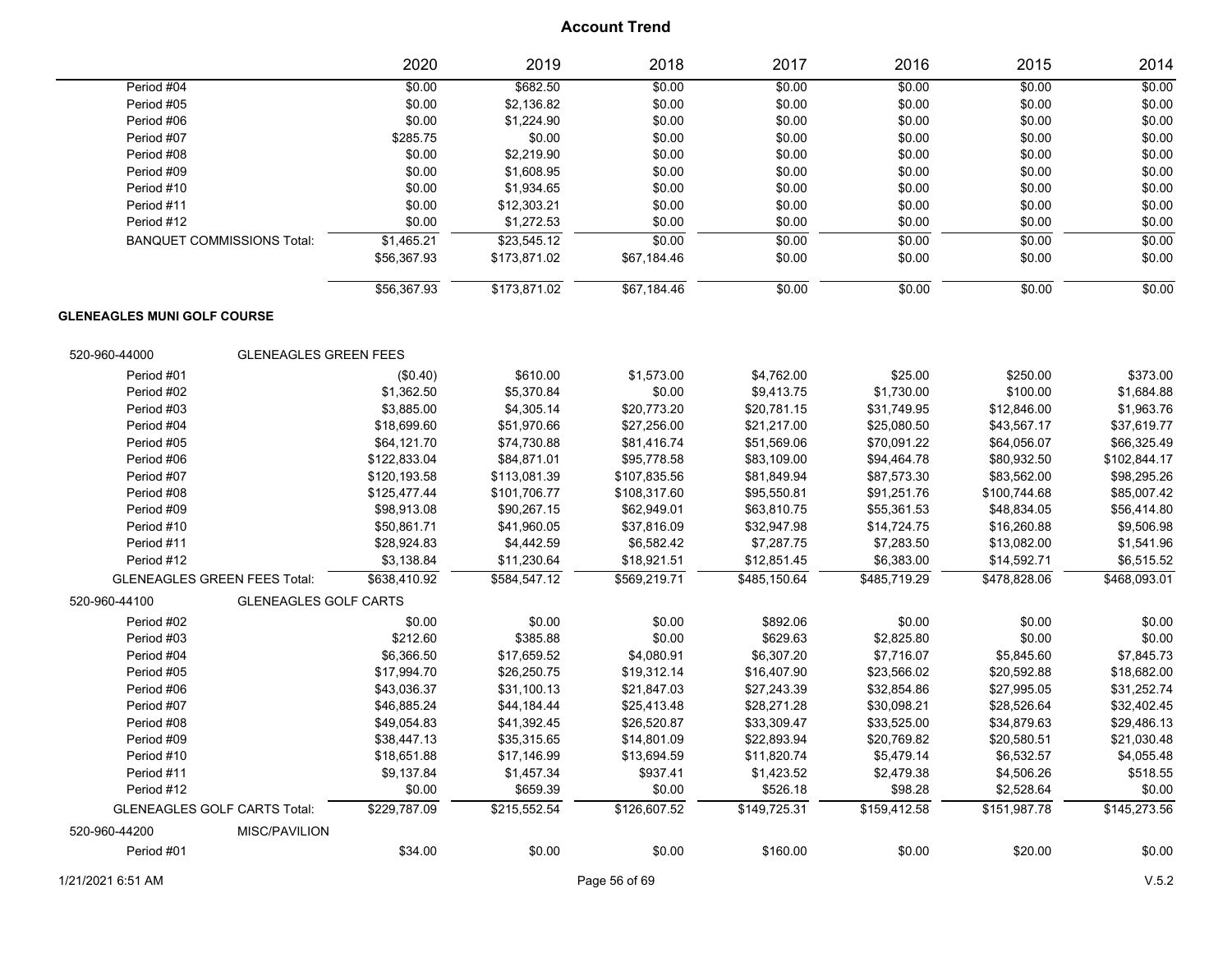|                                          | 2020                              | 2019         | 2018         | 2017        | 2016        | 2015        | 2014        |
|------------------------------------------|-----------------------------------|--------------|--------------|-------------|-------------|-------------|-------------|
| Period #02                               | \$1,122.00                        | \$1,170.00   | \$40.00      | \$380.00    | \$1,320.00  | \$0.00      | \$100.00    |
| Period #03                               | \$442.00                          | \$750.00     | \$600.00     | \$0.00      | \$635.75    | \$220.00    | \$270.71    |
| Period #04                               | \$136.00                          | \$1,050.00   | \$3,900.00   | \$220.00    | \$400.00    | \$680.00    | \$1,796.00  |
| Period #05                               | \$1,475.96                        | \$840.00     | \$5,360.00   | \$500.00    | \$560.00    | \$1,220.00  | \$460.00    |
| Period #06                               | \$1,190.00                        | \$30.00      | (\$8,240.00) | \$280.00    | \$155.00    | \$310.00    | \$694.00    |
| Period #07                               | \$208.00                          | \$90.00      | \$4,125.50   | \$386.00    | \$277.00    | \$489.00    | \$845.78    |
| Period #08                               | \$306.00                          | \$180.00     | \$4,614.35   | \$40.00     | \$20.00     | \$0.00      | \$318.50    |
| Period #09                               | \$155.47                          | \$722.99     | \$1,947.30   | \$1,028.00  | \$0.00      | \$40.00     | \$0.00      |
| Period #10                               | \$68.00                           | \$0.00       | \$10,883.84  | \$20.00     | \$20.00     | \$0.00      | \$0.00      |
| Period #11                               | \$0.00                            | \$60.00      | \$0.00       | \$20.00     | \$0.00      | \$0.00      | \$0.00      |
| Period #12                               | \$0.00                            | \$0.00       | \$0.00       | \$0.00      | \$20.00     | \$0.00      | \$23.00     |
| MISC/PAVILION Total:                     | \$5,137.43                        | \$4,892.99   | \$23,230.99  | \$3,034.00  | \$3,407.75  | \$2,979.00  | \$4,507.99  |
| 520-960-44300                            | <b>GLENEAGLES CONCESSIONS</b>     |              |              |             |             |             |             |
| Period #01                               | \$0.00                            | \$0.00       | \$0.00       | \$0.59      | \$0.00      | \$0.00      | \$0.00      |
| Period #02                               | \$0.00                            | \$0.00       | \$0.00       | \$134.44    | \$0.00      | \$22.44     | \$0.00      |
| Period #03                               | \$0.00                            | \$0.00       | \$0.00       | \$106.27    | \$663.28    | \$0.00      | \$2.82      |
| Period #04                               | \$0.00                            | \$0.00       | \$1,589.89   | \$2,338.31  | \$2,274.78  | \$1,891.68  | \$2,571.61  |
| Period #05                               | \$4,162.79                        | \$0.00       | \$8,218.27   | \$5,244.28  | \$7,498.81  | \$6,659.57  | \$6,059.00  |
| Period #06                               | \$20,175.35                       | \$0.00       | \$9,434.15   | \$9,788.90  | \$11,438.47 | \$8,646.36  | \$9,961.30  |
| Period #07                               | \$21,381.49                       | \$0.00       | \$13,027.78  | \$10,055.46 | \$9,612.39  | \$11,175.53 | \$9,303.91  |
| Period #08                               | \$20,020.41                       | \$0.00       | \$11,358.84  | \$11,695.94 | \$11,147.97 | \$12,101.98 | \$9,329.41  |
| Period #09                               | \$449.53                          | \$0.00       | \$7,103.40   | \$7,750.33  | \$6,788.24  | \$6,999.86  | \$6,884.93  |
| Period #10                               | \$0.00                            | \$0.00       | \$5,373.07   | \$4,307.65  | \$2,377.91  | \$1,822.13  | \$1,009.25  |
| Period #11                               | \$0.00                            | \$0.00       | \$151.81     | \$279.78    | \$570.72    | \$1,024.70  | \$101.61    |
| Period #12                               | \$0.00                            | \$0.00       | \$36.51      | \$85.33     | \$3.74      | \$516.33    | \$9.61      |
| <b>GLENEAGLES CONCESSIONS Total:</b>     | \$66,189.57                       | \$0.00       | \$56,293.72  | \$51,787.28 | \$52,376.31 | \$50,860.58 | \$45,233.45 |
| 520-960-44400                            | <b>GLENEAGLES BEER &amp; WINE</b> |              |              |             |             |             |             |
| Period #01                               | \$0.00                            | \$0.00       | \$0.00       | \$13.09     | \$0.00      | \$13.12     | \$0.00      |
| Period #02                               | \$0.00                            | \$0.00       | \$0.00       | \$203.26    | \$0.00      | \$0.00      | \$0.00      |
| Period #03                               | \$0.00                            | \$0.00       | \$33.72      | \$207.01    | \$708.03    | \$48.62     | \$20.60     |
| Period #04                               | \$0.00                            | \$0.00       | \$1,163.99   | \$2,316.61  | \$2,461.45  | \$2,009.83  | \$1,923.65  |
| Period #05                               | \$2,605.70                        | \$8.00       | \$8,397.26   | \$5,043.44  | \$7,298.70  | \$6,281.64  | \$5,940.58  |
| Period #06                               | \$4,297.59                        | \$1,176.00   | \$10,398.85  | \$10,194.28 | \$10,795.88 | \$10,214.21 | \$10,404.47 |
| Period #07                               | \$6,894.77                        | (\$1,176.00) | \$11,410.11  | \$9,999.55  | \$10,516.92 | \$10,512.52 | \$10,648.34 |
| Period #08                               | \$9,569.96                        | \$0.00       | \$12,362.54  | \$11,038.01 | \$9,221.60  | \$9,806.21  | \$9,474.20  |
| Period #09                               | \$145.66                          | \$0.00       | \$5,271.25   | \$5,958.78  | \$5,192.51  | \$5,258.00  | \$5,575.18  |
| Period #10                               | \$0.00                            | \$0.00       | \$4,557.36   | \$2,792.03  | \$1,505.35  | \$1,877.80  | \$1,028.01  |
| Period #11                               | \$0.00                            | \$0.00       | \$44.96      | \$219.44    | \$471.81    | \$502.44    | \$204.87    |
| Period #12                               | \$0.00                            | \$0.00       | \$0.00       | \$109.61    | \$41.70     | \$622.69    | \$78.25     |
| <b>GLENEAGLES BEER &amp; WINE Total:</b> | \$23,513.68                       | \$8.00       | \$53,640.04  | \$48,095.11 | \$48,213.95 | \$47,147.08 | \$45,298.15 |
| 520-960-44500                            | <b>GLENEAGLES PRO SHOP MDSE</b>   |              |              |             |             |             |             |
| Period #01                               | \$442.18                          | \$478.26     | \$594.57     | \$37.44     | \$370.00    | \$60.00     | \$201.00    |
| Period #02                               | \$15.82                           | \$387.94     | \$0.00       | \$566.17    | \$334.88    | \$0.00      | \$18.84     |
| Period #03                               | \$130.02                          | \$2,027.56   | \$929.82     | \$839.91    | \$2,681.68  | \$206.78    | \$117.68    |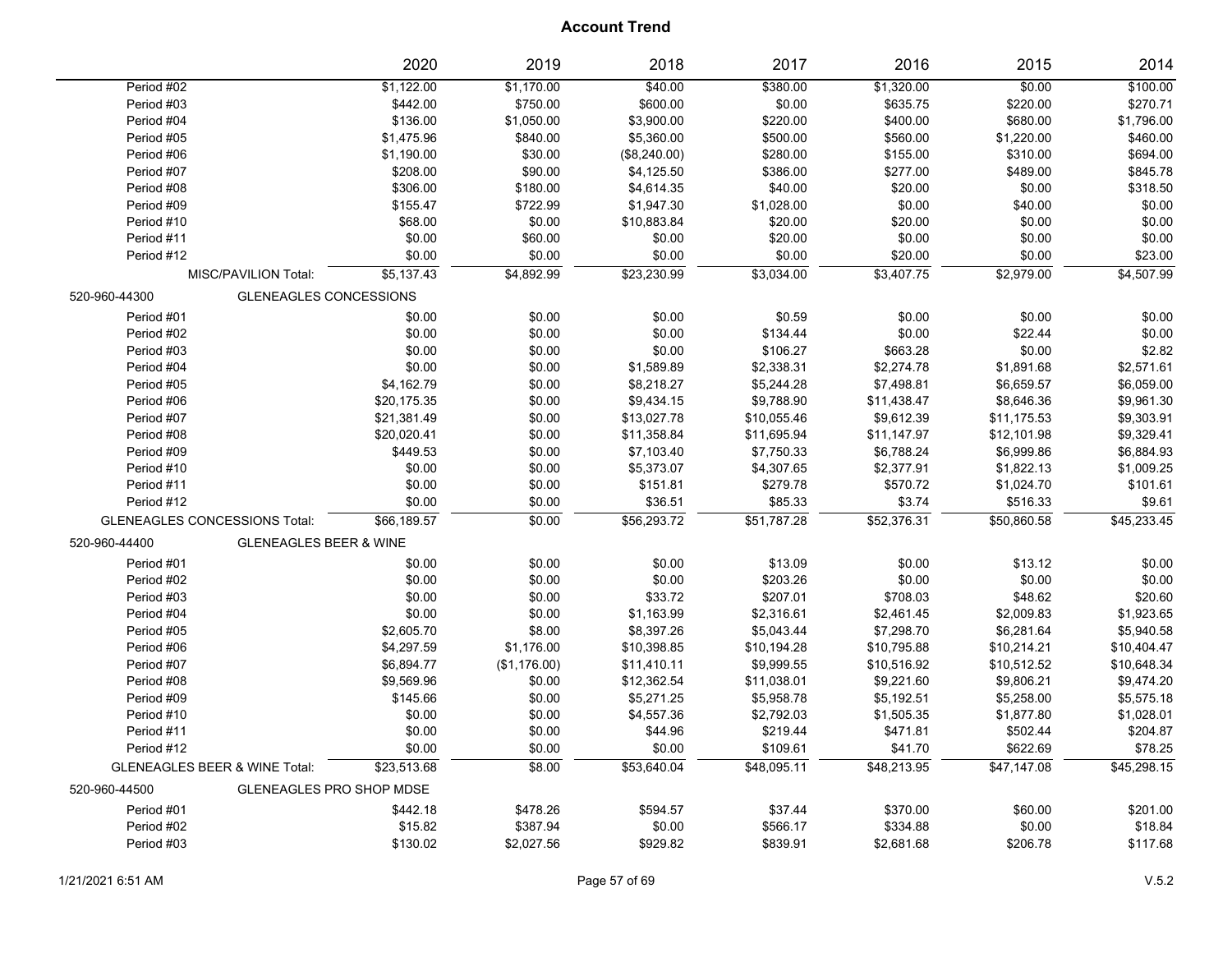|                                              | 2020                            | 2019         | 2018          | 2017         | 2016         | 2015         | 2014         |
|----------------------------------------------|---------------------------------|--------------|---------------|--------------|--------------|--------------|--------------|
| Period #04                                   | \$35.21                         | \$6,604.33   | \$2,721.50    | \$3,463.11   | \$3,918.58   | \$3,322.78   | \$5,542.74   |
| Period #05                                   | \$7,786.10                      | \$11,598.40  | \$11,045.34   | \$10,410.30  | \$7,625.33   | \$5,660.14   | \$6,731.44   |
| Period #06                                   | \$14,441.20                     | \$10,475.65  | \$10,192.05   | \$16,444.75  | \$10,408.33  | \$7,800.88   | \$9,255.36   |
| Period #07                                   | \$13,126.75                     | \$15,585.83  | \$12,931.07   | \$8,817.01   | \$9,855.44   | \$12,056.82  | \$14,192.76  |
| Period #08                                   | \$16,978.72                     | \$13,306.73  | \$13,450.64   | \$12,945.83  | \$13,420.64  | \$14,550.77  | \$10,484.95  |
| Period #09                                   | \$12,948.05                     | \$10,690.31  | \$8,633.57    | \$19,718.18  | \$12,953.32  | \$12,592.47  | \$15,676.92  |
| Period #10                                   | \$7,207.18                      | \$5,331.57   | \$4,273.11    | \$3,383.80   | \$4,530.32   | \$3,187.91   | \$1,463.62   |
| Period #11                                   | \$4,775.69                      | \$464.34     | \$1,371.58    | \$220.76     | \$2,373.60   | \$1,594.52   | \$671.17     |
| Period #12                                   | \$1,757.19                      | \$2,081.44   | \$1,117.01    | \$1,766.90   | \$1,105.88   | \$1,525.48   | \$1,478.16   |
| <b>GLENEAGLES PRO SHOP MDSE Total:</b>       | \$79,644.11                     | \$79,032.36  | \$67,260.26   | \$78,614.16  | \$69,578.00  | \$62,558.55  | \$65,834.64  |
| <b>GLENEAGLES RANGE</b><br>520-960-44600     |                                 |              |               |              |              |              |              |
| Period #01                                   | \$33.71                         | \$63.71      | \$61.84       | \$133.00     | \$0.00       | \$0.00       | \$0.00       |
| Period #02                                   | \$14.05                         | \$61.83      | \$230.17      | \$244.56     | \$404.95     | \$0.00       | \$0.00       |
| Period #03                                   | \$1,974.96                      | (\$186.80)   | \$508.18      | \$977.47     | \$2,991.26   | \$0.00       | \$0.00       |
| Period #04                                   | \$5,294.61                      | \$6,455.34   | \$1,714.00    | \$3,519.02   | \$3,341.51   | \$0.00       | \$3,351.56   |
| Period #05                                   | \$2,655.97                      | \$5,573.68   | \$8,050.80    | \$8,971.49   | \$10,182.74  | \$0.00       | \$4,291.59   |
| Period #06                                   | \$22,668.73                     | \$10,719.72  | \$7,916.05    | \$8,808.45   | \$10,368.74  | \$4,697.02   | \$5,042.22   |
| Period #07                                   | \$15,614.08                     | \$15,114.58  | \$7,414.33    | \$10,515.28  | \$6,308.84   | \$10,772.25  | \$4,264.50   |
| Period #08                                   | \$19,068.92                     | \$12,142.69  | \$16,953.63   | \$9,891.22   | \$9,135.17   | \$10,211.35  | \$92.75      |
| Period #09                                   | \$12,788.17                     | \$9,481.51   | \$4,810.92    | \$6,300.19   | \$7,189.40   | \$5,172.30   | \$0.00       |
| Period #10                                   | \$2,503.22                      | \$1,341.58   | \$3,738.81    | \$3,949.98   | \$1,393.96   | \$2,693.60   | \$0.00       |
| Period #11                                   | \$1,185.69                      | \$1,503.36   | \$1,241.73    | \$480.62     | \$1,660.72   | \$1,386.01   | \$0.00       |
| Period #12                                   | \$2,005.63                      | \$119.87     | (\$650.94)    | (\$1,657.40) | (\$42.89)    | \$598.10     | \$0.00       |
| <b>GLENEAGLES RANGE Total:</b>               | \$85,807.74                     | \$62.391.07  | \$51,989.52   | \$52,133.88  | \$52,934.40  | \$35,530.63  | \$17,042.62  |
| <b>GLENEAGLES SALES TAX</b><br>520-960-44700 |                                 |              |               |              |              |              |              |
| Period #01                                   | \$32.79                         | \$30.49      | \$38.59       | \$3.51       | \$0.00       | \$0.88       | \$1.07       |
| Period #02                                   | \$2.02                          | \$30.35      | \$1.83        | \$138.31     | \$32.17      | \$1.56       | \$1.28       |
| Period #03                                   | \$147.20                        | \$171.34     | \$51.61       | \$112.85     | \$567.00     | \$9.28       | \$4.14       |
| Period #04                                   | \$792.27                        | \$1,828.53   | \$727.85      | \$1,119.69   | \$1,245.85   | \$876.49     | \$1,417.56   |
| Period #05                                   | \$2,420.65                      | \$2,877.42   | \$3,476.86    | \$2,612.57   | \$3,644.42   | \$2,642.61   | \$2,799.18   |
| Period #06                                   | \$7,085.26                      | \$3,240.81   | \$3,682.97    | \$4,041.45   | \$4,983.68   | \$3,867.26   | \$4,351.08   |
| Period #07                                   | \$7,043.15                      | \$4,355.49   | \$4,537.24    | \$4,340.59   | \$4,222.77   | \$4,397.98   | \$4,282.56   |
| Period #08                                   | \$7,464.30                      | \$3,987.52   | \$4,390.77    | \$4,636.32   | \$4,536.74   | \$5,070.64   | \$3,788.78   |
| Period #09                                   | \$3,754.11                      | \$3,263.66   | \$2,521.88    | \$3,159.33   | \$2,699.21   | \$2,847.74   | \$2,598.40   |
| Period #10                                   | \$2,165.32                      | \$1,622.57   | \$2,210.68    | \$1,656.34   | \$938.07     | \$976.12     | \$519.72     |
| Period #11                                   | \$1,157.39                      | \$225.95     | \$152.17      | \$178.93     | \$371.06     | \$568.58     | \$69.18      |
| Period #12                                   | \$138.65                        | \$193.58     | \$86.19       | \$128.77     | \$47.55      | \$344.23     | \$102.12     |
| <b>GLENEAGLES SALES TAX Total:</b>           | \$32,203.11                     | \$21,827.71  | \$21,878.64   | \$22,128.66  | \$23,288.52  | \$21,603.37  | \$19,935.07  |
|                                              | \$1,160,693.65                  | \$968,251.79 | \$970,120.40  | \$890,669.04 | \$894,930.80 | \$851.495.05 | \$811.218.49 |
|                                              |                                 |              |               |              |              |              |              |
| 520-960-48100                                | <b>GLENEAGLES REIMBURSEMENT</b> |              |               |              |              |              |              |
| Period #01                                   | \$0.00                          | \$0.00       | \$0.00        | \$25.90      | \$0.00       | \$0.00       | \$0.00       |
| Period #02                                   | \$1,183.50                      | \$2,138.00   | \$0.00        | \$0.00       | \$0.00       | \$0.00       | \$0.00       |
| Period #03                                   | \$0.00                          | \$572.75     | \$239.50      | \$0.00       | \$0.00       | \$0.00       | \$0.00       |
|                                              |                                 |              |               |              |              |              |              |
| 1/21/2021 6:51 AM                            |                                 |              | Page 58 of 69 |              |              |              | V.5.2        |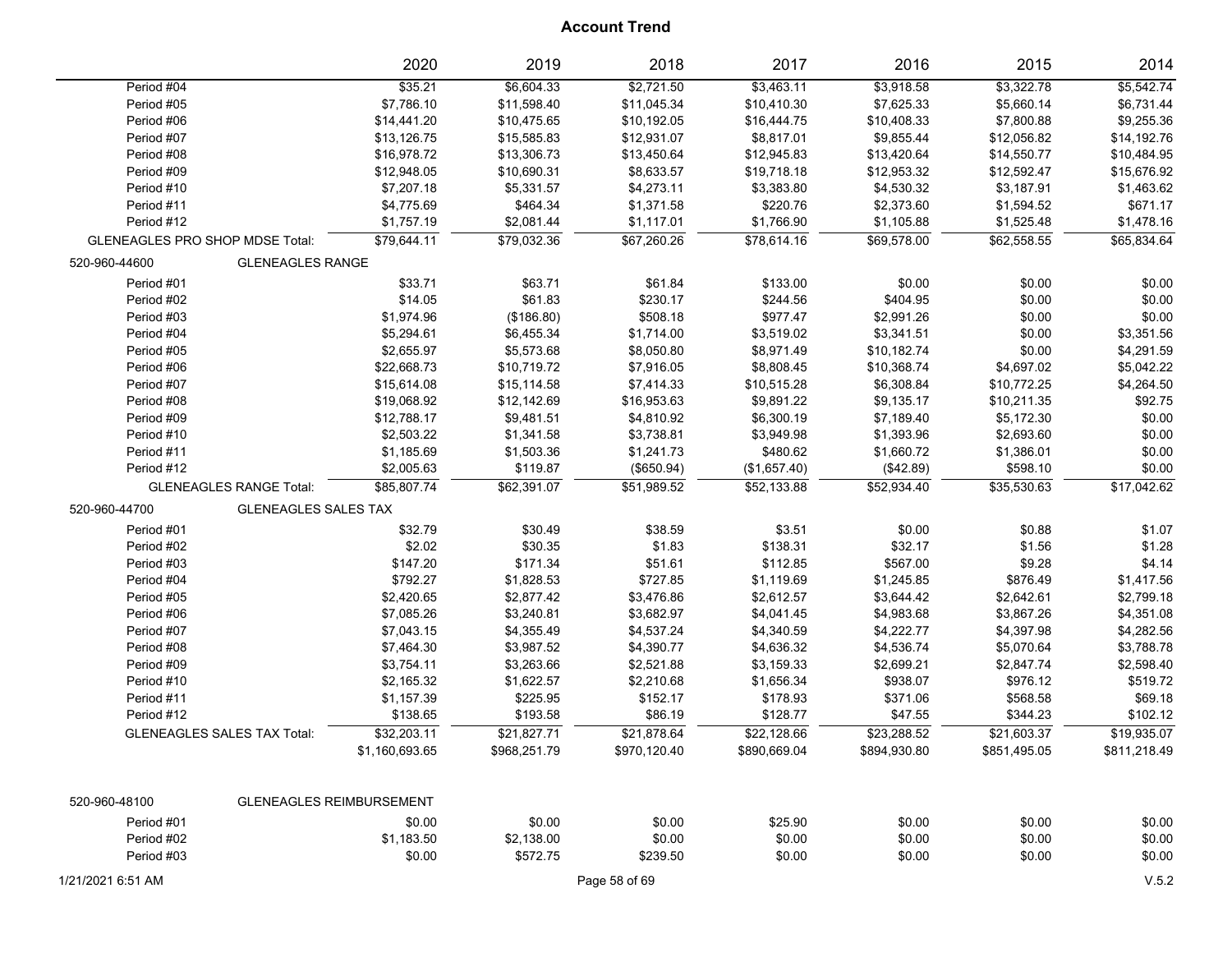|                                              | 2020                                | 2019           | 2018           | 2017           | 2016           | 2015           | 2014           |
|----------------------------------------------|-------------------------------------|----------------|----------------|----------------|----------------|----------------|----------------|
| Period #04                                   | \$0.00                              | \$1,000.00     | \$0.00         | \$0.00         | \$0.00         | \$0.00         | \$0.00         |
| Period #05                                   | \$0.00                              | \$244.62       | \$0.00         | \$21,141.20    | \$0.00         | \$0.00         | \$0.00         |
| Period #06                                   | \$31.27                             | \$1.78         | \$0.00         | \$0.00         | \$0.00         | \$0.00         | \$0.00         |
| Period #07                                   | \$0.00                              | \$1,018.77     | \$0.00         | \$0.00         | \$0.00         | \$0.00         | \$0.00         |
| Period #08                                   | \$1,130.65                          | \$0.00         | \$0.00         | \$0.00         | \$3,930.22     | \$0.00         | \$0.00         |
| Period #09                                   | \$220.16                            | \$0.00         | \$1,882.33     | \$649.03       | \$1,012.32     | \$431.13       | \$250.90       |
| Period #10                                   | \$7,473.58                          | \$1,921.47     | \$186.36       | \$0.00         | \$0.00         | \$0.00         | \$0.00         |
| Period #11                                   | \$2,473.58                          | \$174.33       | \$382.78       | \$0.00         | \$1,620.18     | \$1,275.08     | \$0.00         |
| Period #12                                   | \$17,912.40                         | \$1,714.86     | \$1,468.59     | (\$19,257.81)  | \$0.00         | \$0.00         | \$1,194.10     |
| <b>GLENEAGLES REIMBURSEMENT Total:</b>       | \$30.425.14                         | \$8.786.58     | \$4.159.56     | \$2.558.32     | \$6,562.72     | \$1.706.21     | \$1,445.00     |
| 520-960-48105                                | <b>GOLF CLUB HOUSE PROJECT</b>      |                |                |                |                |                |                |
| Period #02                                   | \$7,138,000.00                      | \$6,138,000.00 | \$6,138,000.00 | \$0.00         | \$0.00         | \$0.00         | \$0.00         |
| Period #03                                   | \$0.00                              | \$0.00         | \$0.00         | \$6,138,000.00 | \$0.00         | \$0.00         | \$0.00         |
| <b>GOLF CLUB HOUSE PROJECT Total:</b>        | \$7.138.000.00                      | \$6,138,000.00 | \$6,138,000.00 | \$6.138.000.00 | \$0.00         | \$0.00         | \$0.00         |
| 520-960-48200                                | <b>GF TRANSFER INTO GOLF COURSE</b> |                |                |                |                |                |                |
| Period #01                                   | \$75,000.00                         | \$169,000.00   | \$286,925.59   | \$33,838.82    | \$0.00         | \$0.00         | \$0.00         |
| Period #02                                   | \$0.00                              | \$192,600.00   | \$0.00         | \$46,635.98    | \$58,773.92    | \$0.00         | \$0.00         |
| Period #03                                   | \$340,000.00                        | \$175,000.00   | \$661,227.26   | \$104,387.16   | \$90,356.08    | \$250,000.00   | \$143,781.21   |
| Period #04                                   | \$90,000.00                         | \$0.00         | \$0.00         | \$54,422.08    | \$59,890.79    | \$0.00         | \$0.00         |
| Period #05                                   | \$35,000.00                         | \$0.00         | \$133,000.00   | \$0.00         | \$0.00         | \$0.00         | \$0.00         |
| Period #06                                   | \$0.00                              | \$0.00         | \$80,000.00    | \$0.00         | \$0.00         | \$0.00         | \$0.00         |
| Period #07                                   | \$0.00                              | \$0.00         | \$170,500.00   | \$0.00         | \$0.00         | \$0.00         | \$0.00         |
| Period #09                                   | \$0.00                              | \$0.00         | \$1,500.00     | \$0.00         | \$0.00         | \$0.00         | \$0.00         |
| Period #10                                   | \$0.00                              | \$0.00         | \$162,000.00   | \$20,612.50    | \$0.00         | \$75,000.00    | \$0.00         |
| Period #11                                   | \$0.00                              | \$60,000.00    | \$154,000.00   | \$80,765.58    | \$52,966.08    | \$0.00         | \$300,000.00   |
| Period #12                                   | \$0.00                              | \$50,000.00    | \$0.00         | \$572,148.29   | \$112,181.00   | \$120,000.00   | \$0.00         |
| GF TRANSFER INTO GOLF COURSE Tota            | \$540,000.00                        | \$646,600.00   | \$1,649,152.85 | \$912,810.41   | \$374,167.87   | \$445,000.00   | \$443,781.21   |
|                                              | \$7,708,425.14                      | \$6,793,386.58 | \$7,791,312.41 | \$7,053,368.73 | \$380,730.59   | \$446,706.21   | \$445,226.21   |
| <b>GLENEAGLES MUNI GOLF COURSE</b><br>Total: | \$8,869,118.79                      | \$7,761,638.37 | \$8,761,432.81 | \$7,944,037.77 | \$1,275,661.39 | \$1,298,201.26 | \$1,256,444.70 |
| <b>GOLF COURSE Total:</b>                    | \$8.996.111.85                      | \$8.882.486.79 | \$9.033.684.59 | \$7.944.037.77 | \$1,275,661.39 | \$1.298.201.26 | \$1.256.444.70 |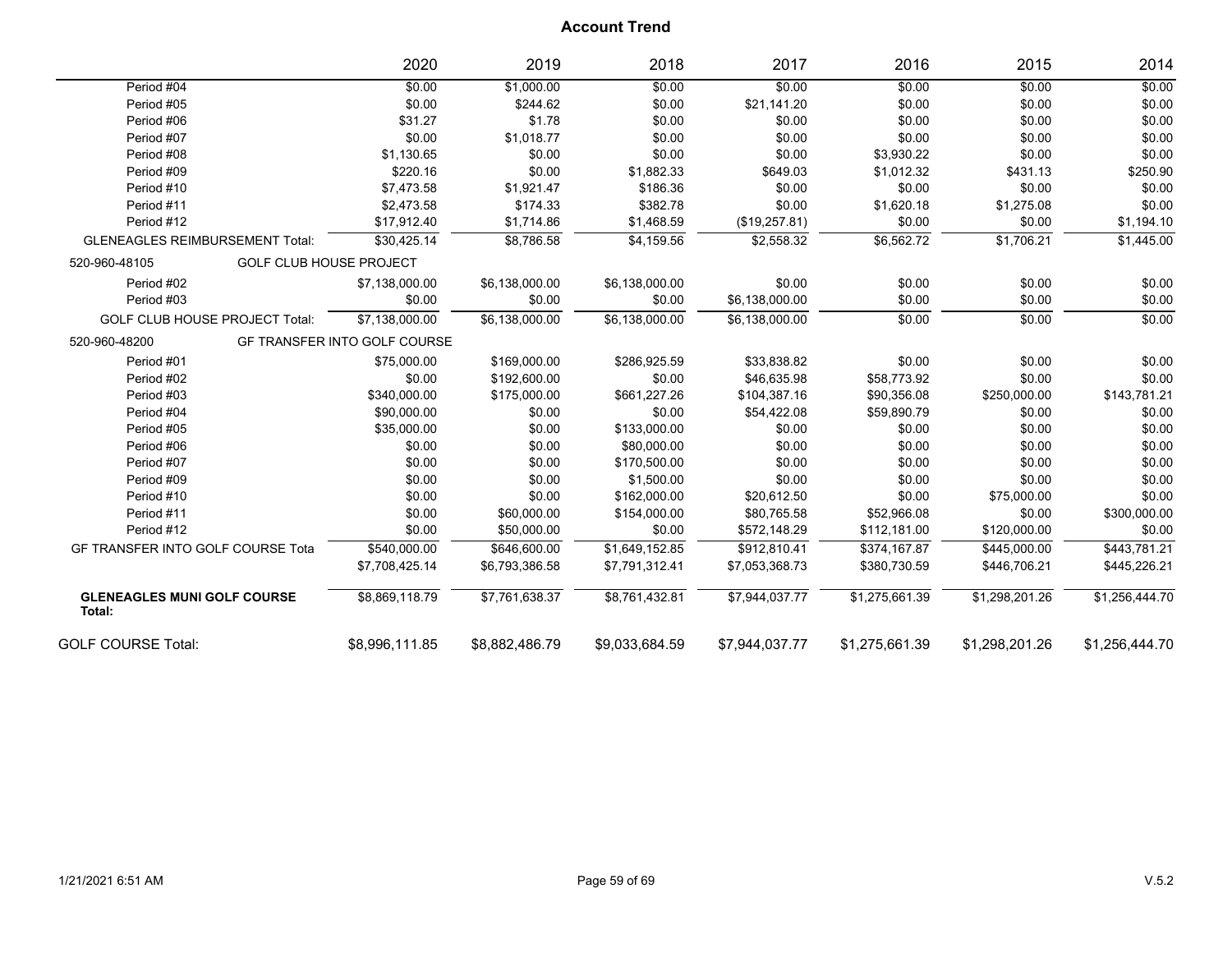|                                   |                                |                               |              | <b>Account Trend</b> |             |             |              |             |
|-----------------------------------|--------------------------------|-------------------------------|--------------|----------------------|-------------|-------------|--------------|-------------|
|                                   |                                | 2020                          | 2019         | 2018                 | 2017        | 2016        | 2015         | 2014        |
| Fund: 522                         | <b>FITNESS CENTER</b>          |                               |              |                      |             |             |              |             |
| <b>P/R FITNESS CENTER</b>         |                                |                               |              |                      |             |             |              |             |
| 522-970-44100                     | FITNESS CTR MERCHANDISE        |                               |              |                      |             |             |              |             |
| Period #01                        |                                | \$714.00                      | \$127.00     | \$223.00             | \$355.00    | \$310.00    | \$143.00     | \$495.27    |
| Period #02                        |                                | \$201.00                      | \$96.00      | \$136.00             | \$259.00    | \$266.00    | \$125.00     | \$403.69    |
| Period #03                        |                                | \$75.00                       | \$88.00      | \$109.00             | \$269.00    | \$215.00    | \$279.00     | \$0.00      |
| Period #04                        |                                | \$0.00                        | \$129.00     | \$87.00              | \$108.00    | \$1,439.00  | \$160.00     | \$0.00      |
| Period #05                        |                                | \$0.00                        | \$131.00     | \$259.00             | \$150.00    | \$240.00    | \$165.00     | \$0.00      |
| Period #06                        |                                | \$0.00                        | \$94.00      | \$104.00             | \$171.00    | \$310.00    | \$180.00     | \$0.00      |
| Period #07                        |                                | \$0.00                        | \$125.00     | \$171.00             | \$142.00    | \$197.57    | \$135.00     | \$0.00      |
| Period #08                        |                                | \$0.00                        | \$47.00      | \$97.00              | \$110.00    | \$154.00    | \$80.00      | \$0.00      |
| Period #09                        |                                | \$51.00                       | \$87.00      | \$58.00              | \$89.00     | \$194.00    | \$150.00     | \$15.00     |
| Period #10                        |                                | \$0.00                        | \$90.00      | \$147.00             | \$112.00    | \$211.00    | \$115.00     | \$100.00    |
| Period #11                        |                                | \$0.00                        | \$125.00     | \$129.00             | \$107.00    | \$216.00    | \$250.00     | \$70.00     |
| Period #12                        |                                | \$0.00                        | \$112.00     | \$283.51             | \$141.00    | \$268.00    | \$300.00     | \$682.00    |
|                                   | FITNESS CTR MERCHANDISE Total: | \$1,041.00                    | \$1,251.00   | \$1,803.51           | \$2,013.00  | \$4,020.57  | \$2,082.00   | \$1,765.96  |
| 522-970-44200                     |                                | FITNESS CTR ADVTG/SPONSORSHIP |              |                      |             |             |              |             |
| Period #03                        |                                | \$0.00                        | \$5,000.00   | \$0.00               | \$0.00      | \$0.00      | \$0.00       | \$0.00      |
| Period #10                        |                                | \$5,000.00                    | \$0.00       | \$0.00               | \$0.00      | \$0.00      | \$0.00       | \$0.00      |
| FITNESS CTR ADVTG/SPONSORSHIP Tot |                                | \$5,000.00                    | \$5,000.00   | \$0.00               | \$0.00      | \$0.00      | \$0.00       | \$0.00      |
| 522-970-44300                     | FITNESS CTR CONCESSIONS        |                               |              |                      |             |             |              |             |
| Period #01                        |                                | \$10,074.18                   | \$10,436.00  | \$8,987.69           | \$8,522.75  | \$0.00      | \$0.00       | \$0.00      |
| Period #02                        |                                | \$10,599.35                   | \$11,000.01  | \$10,148.80          | \$11,209.61 | \$0.00      | \$0.00       | \$0.00      |
| Period #03                        |                                | \$4,774.51                    | \$8,726.56   | \$8,174.05           | \$9,674.98  | \$0.00      | \$0.00       | \$0.00      |
| Period #04                        |                                | \$0.00                        | \$11,182.95  | \$9,892.50           | \$7,006.88  | \$0.00      | \$0.00       | \$0.00      |
| Period #05                        |                                | (\$257.00)                    | \$12,623.58  | \$10,512.12          | \$9,284.54  | \$0.00      | \$0.00       | \$0.00      |
| Period #06                        |                                | \$0.00                        | \$8,923.13   | \$6,639.80           | \$7,648.19  | \$0.00      | \$0.00       | \$0.00      |
| Period #07                        |                                | \$124.25                      | \$9,550.25   | \$7,888.48           | \$5,146.10  | \$0.00      | \$0.00       | (\$0.10)    |
| Period #08                        |                                | \$22.00                       | \$8,497.78   | \$7,077.44           | \$5,256.10  | \$0.00      | \$0.00       | \$0.00      |
| Period #09                        |                                | \$3.00                        | \$6,227.84   | \$5,315.33           | \$6,826.50  | \$0.00      | \$0.00       | \$0.00      |
| Period #10                        |                                | \$0.00                        | \$8,328.18   | \$8,481.51           | \$7,022.30  | \$0.00      | \$0.00       | \$0.00      |
| Period #11                        |                                | \$0.00                        | \$9,186.25   | \$10,176.61          | \$10,813.31 | \$9,481.81  | \$0.00       | \$0.00      |
| Period #12                        |                                | \$0.00                        | \$8,587.25   | \$10,942.64          | \$9,823.70  | \$9,493.86  | \$0.00       | \$0.00      |
|                                   | FITNESS CTR CONCESSIONS Total: | \$25,340.29                   | \$113,269.78 | \$104,236.97         | \$98,234.96 | \$18,975.67 | \$0.00       | (\$0.10)    |
| 522-970-44400                     | FITNESS CTR MEMBERSHIPS        |                               |              |                      |             |             |              |             |
| Period #01                        |                                | \$87,685.51                   | \$96,712.29  | \$76,375.00          | \$87,233.31 | \$84,290.23 | \$79,529.16  | \$79,894.60 |
| Period #02                        |                                | \$72,984.29                   | \$84,640.01  | \$85,456.61          | \$70,902.45 | \$88,035.80 | \$82,111.66  | \$73,544.54 |
| Period #03                        |                                | \$33,757.08                   | \$83,093.99  | \$82,340.85          | \$80,018.00 | \$88,915.39 | \$107,026.65 | \$73,345.66 |
| Period #04                        |                                | \$9,972.80                    | \$82,632.07  | \$89,748.53          | \$62,464.60 | \$60,913.10 | \$65,533.91  | \$61,306.55 |
| Period #05                        |                                | \$4,876.40                    | \$80,403.06  | \$83,632.50          | \$59,820.58 | \$62,676.19 | \$43,565.95  | \$60,305.35 |
| Period #06                        |                                | \$10,426.04                   | \$77,469.71  | \$71,237.73          | \$52,069.45 | \$58,293.27 | \$61,863.18  | \$41,025.25 |
| Period #07                        |                                | \$14,335.60                   | \$67,000.21  | \$63,113.16          | \$45,345.15 | \$50,444.01 | \$58,758.39  | \$48,251.65 |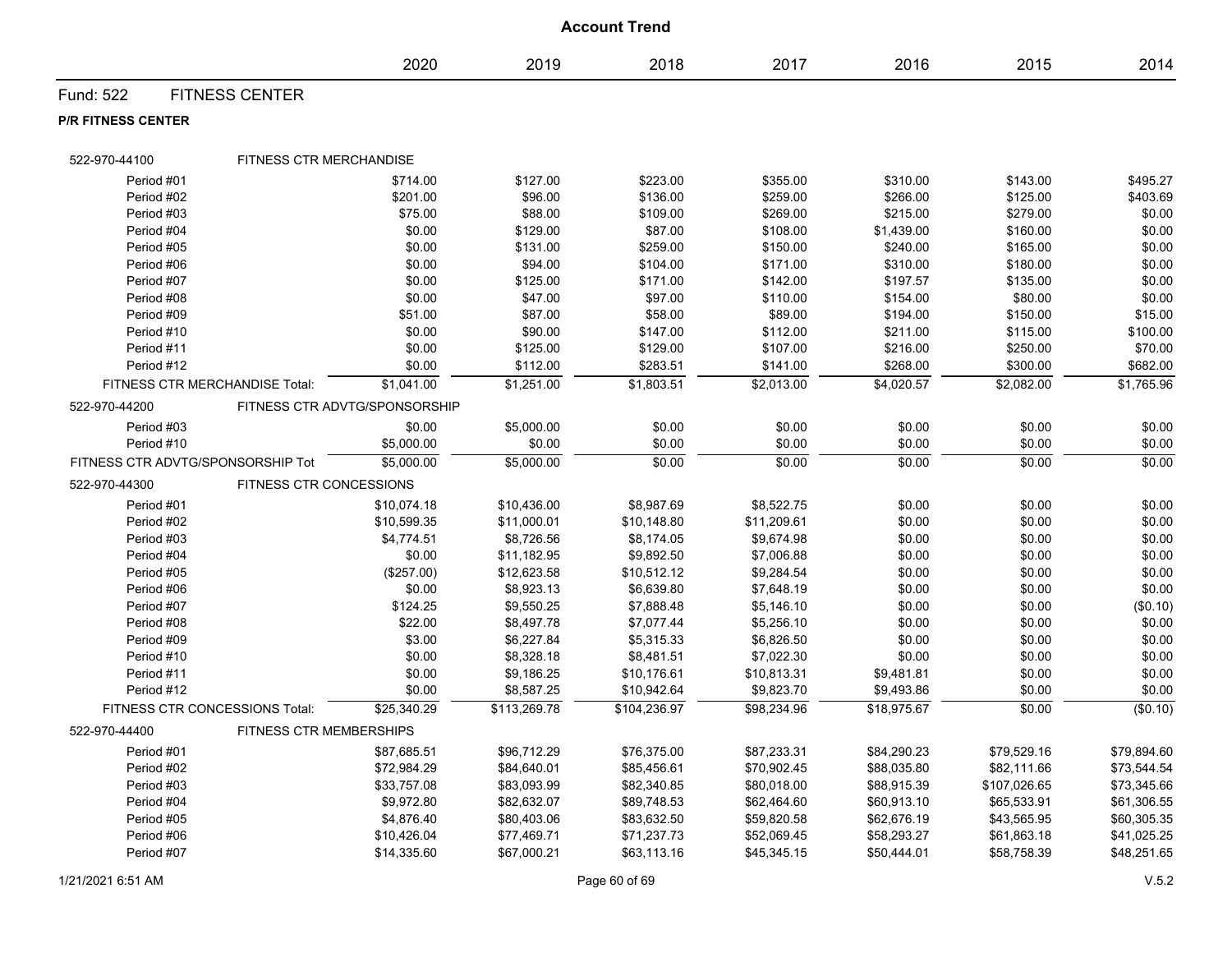|                                     |                             | 2020                         | 2019         | 2018         | 2017          | 2016         | 2015         | 2014         |
|-------------------------------------|-----------------------------|------------------------------|--------------|--------------|---------------|--------------|--------------|--------------|
| Period #08                          |                             | \$14,690.99                  | \$48,924.44  | \$56,587.87  | \$51,595.40   | \$41,096.54  | \$47,491.34  | \$40,226.45  |
| Period #09                          |                             | \$21,511.72                  | \$55,029.14  | \$54,010.14  | \$54,307.96   | \$61,337.35  | \$54,587.65  | \$56,103.92  |
| Period #10                          |                             | \$26,184.07                  | \$60,567.47  | \$63,292.60  | \$51,826.66   | \$61,706.87  | \$70,154.22  | \$72,043.40  |
| Period #11                          |                             | \$22,730.81                  | \$65,199.07  | \$68,579.22  | \$62,188.29   | \$71,648.89  | \$74,706.44  | \$64,965.47  |
| Period #12                          |                             | \$26,255.04                  | \$70,204.97  | \$78,436.95  | \$127,997.21  | \$81,355.83  | \$94,543.94  | \$94,340.17  |
| FITNESS CTR MEMBERSHIPS Total:      |                             | \$345,410.35                 | \$871,876.43 | \$872,811.16 | \$805,769.06  | \$810,713.47 | \$839,872.49 | \$765,353.01 |
| 522-970-44500                       |                             | FITNESS CTR DAILY ADMISSIONS |              |              |               |              |              |              |
| Period #01                          |                             | \$2,754.00                   | \$3,409.00   | \$2,593.00   | \$3,147.00    | \$3,278.00   | \$3,988.00   | \$6,858.00   |
| Period #02                          |                             | \$2,532.00                   | \$3,691.00   | \$3,231.00   | \$2,636.00    | \$2,837.00   | \$4,266.77   | \$5,438.00   |
| Period #03                          |                             | \$1,509.00                   | \$3,469.00   | \$2,809.00   | \$3,227.00    | \$3,194.00   | \$5,595.00   | \$8,029.00   |
| Period #04                          |                             | \$0.00                       | \$2,678.00   | \$2,714.00   | \$1,432.00    | \$2,033.00   | \$3,775.00   | \$4,481.00   |
| Period #05                          |                             | (\$403.00)                   | \$1,524.00   | \$1,399.00   | \$1,695.00    | \$1,849.00   | \$1,852.00   | \$3,873.00   |
| Period #06                          |                             | \$0.00                       | \$1,616.00   | \$1,847.00   | \$2,016.00    | \$1,532.00   | \$2,827.00   | \$4,076.00   |
| Period #07                          |                             | \$0.00                       | \$1,341.00   | \$2,060.00   | \$2,349.00    | \$1,897.00   | \$2,281.00   | \$4,010.00   |
| Period #08                          |                             | \$0.00                       | \$885.00     | \$1,700.00   | \$1,751.00    | \$709.00     | \$1,507.00   | \$3,006.00   |
| Period #09                          |                             | \$142.00                     | \$750.00     | \$862.00     | \$975.00      | \$1,094.00   | \$1,275.00   | \$2,552.00   |
| Period #10                          |                             | \$259.00                     | \$1,040.00   | \$1,742.00   | \$1,187.00    | \$1,077.00   | \$1,710.00   | \$2,800.00   |
| Period #11                          |                             | \$480.00                     | \$1,822.00   | \$2,701.00   | \$1,786.00    | \$2,026.00   | \$2,705.00   | \$3,867.00   |
| Period #12                          |                             | \$642.00                     | \$3,273.00   | \$3,245.00   | \$2,268.00    | \$3,297.00   | \$3,399.00   | \$5,764.40   |
| FITNESS CTR DAILY ADMISSIONS Total: |                             | \$7,915.00                   | \$25,498.00  | \$26,903.00  | \$24,469.00   | \$24,823.00  | \$35,180.77  | \$54,754.40  |
| 522-970-44600                       | <b>FITNESS CTR PROGRAMS</b> |                              |              |              |               |              |              |              |
| Period #01                          |                             | \$17,060.00                  | \$18,867.57  | \$16,579.86  | \$24,725.00   | \$22,143.00  | \$24,085.00  | \$22,776.00  |
| Period #02                          |                             | \$14,884.00                  | \$15,791.00  | \$19,227.86  | \$12,325.00   | \$22,265.83  | \$14,246.00  | \$15,839.00  |
| Period #03                          |                             | \$13,055.00                  | \$20,879.11  | \$24,602.14  | \$29,798.40   | \$32,707.71  | \$39,553.00  | \$28,345.00  |
| Period #04                          |                             | \$0.00                       | \$20,889.00  | \$22,720.00  | \$28,350.90   | \$24,905.00  | \$16,815.03  | \$14,613.00  |
| Period #05                          |                             | (\$1,185.00)                 | \$23,901.00  | \$20,204.86  | \$26,510.57   | \$30,175.00  | \$22,132.00  | \$20,321.00  |
| Period #06                          |                             | \$1,153.00                   | \$19,466.75  | \$24,520.00  | \$31,809.09   | \$30,764.72  | \$30,542.00  | \$18,612.55  |
| Period #07                          |                             | \$10,562.00                  | \$18,199.00  | \$12,765.00  | \$26,176.20   | \$17,722.00  | \$11,849.00  | \$16,143.00  |
| Period #08                          |                             | \$7,204.55                   | \$15,947.00  | \$17,537.00  | \$14,285.00   | \$14,915.37  | \$28,346.25  | \$13,420.31  |
| Period #09                          |                             | \$6,088.25                   | \$15,177.00  | \$11,804.00  | \$15,639.50   | \$23,645.00  | \$31,817.25  | \$11,281.03  |
| Period #10                          |                             | \$10,302.00                  | \$14,637.00  | \$18,462.00  | \$15,592.78   | \$13,196.00  | \$21,831.00  | \$16,753.70  |
| Period #11                          |                             | \$9,351.00                   | \$9,334.00   | \$12,326.00  | \$10,593.00   | \$11,381.00  | \$9,528.00   | \$8,018.15   |
| Period #12                          |                             | \$3,900.00                   | \$11,889.00  | \$13,944.00  | (\$35,878.00) | \$15,971.00  | \$15,653.00  | \$26,470.00  |
| FITNESS CTR PROGRAMS Total:         |                             | \$92,374.80                  | \$204,977.43 | \$214,692.72 | \$199,927.44  | \$259,791.63 | \$266,397.53 | \$212,592.74 |
| 522-970-44700                       | FITNESS CTR RENTALS         |                              |              |              |               |              |              |              |
| Period #01                          |                             | \$17,680.00                  | \$3,551.82   | \$2,659.00   | \$4,021.00    | \$6,683.33   | \$3,484.00   | \$4,257.00   |
| Period #02                          |                             | \$7,199.00                   | \$2,817.57   | \$3,186.00   | \$3,544.00    | \$4,341.63   | \$3,352.00   | \$7,648.21   |
| Period #03                          |                             | \$12,630.00                  | \$13,402.27  | \$4,570.00   | \$13,948.00   | \$7,329.36   | \$5,052.86   | \$14,631.00  |
| Period #04                          |                             | \$780.00                     | \$2,244.00   | \$13,195.00  | \$4,525.00    | \$3,325.87   | \$6,468.00   | \$8,822.00   |
| Period #05                          |                             | \$0.00                       | \$9,077.67   | \$7,043.50   | \$7,320.00    | \$8,034.65   | \$2,734.00   | \$3,317.00   |
| Period #06                          |                             | \$0.00                       | \$2,692.38   | \$6,792.00   | \$2,277.00    | \$7,447.53   | \$4,235.00   | \$6,625.00   |
| Period #07                          |                             | \$2,817.00                   | \$1,839.00   | \$4,002.08   | \$3,848.00    | \$7,837.89   | \$11,703.82  | \$10,159.00  |
| Period #08                          |                             | \$3,995.00                   | \$3,817.30   | \$1,813.58   | \$9,195.04    | \$3,924.14   | \$9,907.41   | \$2,876.00   |
| Period #09                          |                             | \$4,558.85                   | \$11,925.50  | \$8,326.35   | \$7,754.87    | \$10,680.53  | \$17,503.49  | \$7,419.00   |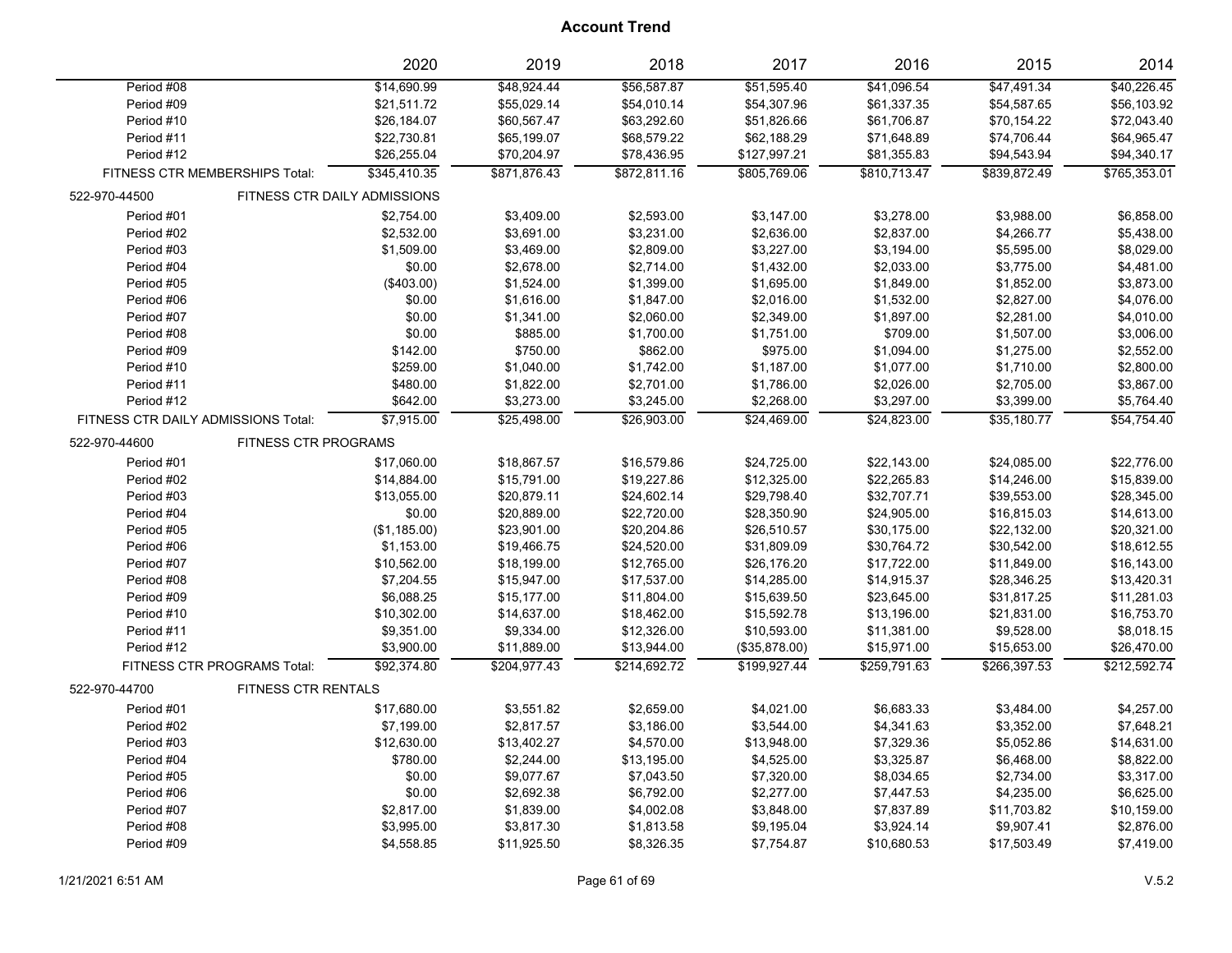|                                   |                                     | 2020         | 2019           | 2018           | 2017           | 2016           | 2015           | 2014           |
|-----------------------------------|-------------------------------------|--------------|----------------|----------------|----------------|----------------|----------------|----------------|
| Period #10                        |                                     | \$4,973.41   | \$9,254.00     | \$3,259.40     | \$2,895.89     | \$2,431.00     | \$2,661.87     | \$5,041.00     |
| Period #11                        |                                     | \$5,944.33   | \$3,650.58     | \$7,869.90     | \$3,669.49     | \$2,733.95     | \$2,745.82     | \$2,589.00     |
| Period #12                        |                                     | \$7,296.67   | \$5,703.50     | \$6,085.72     | \$2,627.00     | \$4,312.88     | \$8,830.90     | \$3,699.00     |
|                                   | FITNESS CTR RENTALS Total:          | \$67,874.26  | \$69,975.59    | \$68,802.53    | \$65,625.29    | \$69,082.76    | \$78,679.17    | \$77,083.21    |
| 522-970-44900                     | WATER PARK MEMBERSHIP               |              |                |                |                |                |                |                |
| Period #01                        |                                     | \$21,512.00  | \$26,450.92    | \$8,221.00     | \$0.00         | \$0.00         | \$0.00         | \$0.00         |
| Period #02                        |                                     | \$10,725.00  | \$14,795.00    | \$30,223.00    | \$0.00         | \$0.00         | \$0.00         | \$0.00         |
| Period #03                        |                                     | \$1,742.00   | \$7,191.00     | \$4,855.00     | \$14,352.00    | \$29,353.60    | \$22,633.00    | \$0.00         |
| Period #04                        |                                     | \$0.00       | \$9,327.00     | \$10,401.00    | \$41,971.81    | \$9,961.90     | \$11,997.00    | \$27,965.00    |
| Period #05                        |                                     | \$1,182.00   | \$36,481.00    | \$58,242.00    | \$31,393.00    | \$29,870.50    | \$17,271.00    | \$28,863.00    |
| Period #06                        |                                     | \$19,450.00  | \$28,495.00    | \$17,365.50    | \$38,320.00    | \$21,846.72    | \$20,601.10    | \$19,552.00    |
| Period #07                        |                                     | \$8,544.00   | \$11,695.25    | \$9,056.00     | \$7,772.00     | \$4,549.00     | \$4,808.00     | \$4,521.00     |
| Period #08                        |                                     | \$271.00     | \$1,272.00     | \$1,230.35     | \$2,645.00     | \$527.00       | \$346.00       | \$779.00       |
| Period #09                        |                                     | \$443.00     | \$1,168.00     | \$520.00       | \$2,241.00     | \$0.00         | \$404.00       | \$120.00       |
| Period #10                        |                                     | \$1,043.00   | \$1,082.00     | \$1,650.00     | \$2,251.00     | \$0.00         | \$0.00         | \$235.00       |
| Period #11                        |                                     | \$863.75     | \$343.00       | \$572.00       | \$2,252.00     | \$0.00         | \$0.00         | \$0.00         |
| Period #12                        |                                     | \$702.75     | \$1,405.00     | \$2,100.00     | \$3,979.00     | \$0.00         | \$0.00         | \$169.00       |
|                                   | <b>WATER PARK MEMBERSHIP Total:</b> | \$66,478.50  | \$139,705.17   | \$144,435.85   | \$147,176.81   | \$96,108.72    | \$78,060.10    | \$82,204.00    |
|                                   |                                     | \$611,434.20 | \$1,431,553.40 | \$1,433,685.74 | \$1,343,215.56 | \$1,283,515.82 | \$1,300,272.06 | \$1,193,753.22 |
| 522-970-45000                     | WATER PARK DAILY ADMISSION          |              |                |                |                |                |                |                |
| Period #01                        |                                     | \$735.00     | \$0.00         | \$0.00         | \$0.00         | \$180.00       | \$0.00         | \$0.00         |
| Period #02                        |                                     | \$870.00     | \$0.00         | \$0.00         | \$0.00         | \$420.00       | \$0.00         | \$0.00         |
| Period #03                        |                                     | \$405.00     | \$83.00        | \$0.00         | \$65.00        | \$330.00       | \$0.00         | \$0.00         |
| Period #04                        |                                     | \$0.00       | \$148.00       | \$50.00        | \$65.00        | \$379.00       | \$0.00         | \$0.00         |
| Period #05                        |                                     | \$0.00       | \$1,300.00     | \$2,938.00     | \$944.00       | \$759.00       | \$479.00       | \$1,149.00     |
| Period #06                        |                                     | \$0.00       | \$14,055.00    | \$12,214.50    | \$12,271.00    | \$12,378.00    | \$6,876.00     | \$7,144.00     |
| Period #07                        |                                     | \$4.00       | \$27,689.75    | \$20,397.59    | \$14,171.00    | \$15,233.25    | \$14,024.00    | \$12,155.00    |
| Period #08                        |                                     | \$0.00       | \$10,046.00    | \$12,467.50    | \$6,051.00     | \$8,948.00     | \$8,581.00     | \$5,799.00     |
| Period #09                        |                                     | \$91.00      | \$6,275.06     | \$8,394.00     | \$1,469.60     | \$1,459.00     | \$1,270.00     | \$1,923.00     |
| Period #10                        |                                     | \$325.00     | \$2,939.95     | \$90.00        | \$0.00         | \$0.00         | \$0.00         | \$800.00       |
| Period #11                        |                                     | \$0.00       | \$195.00       | \$0.00         | \$10.00        | \$0.00         | \$45.00        | \$0.00         |
| Period #12                        |                                     | \$150.00     | \$480.00       | \$0.00         | \$0.00         | \$368.00       | \$0.00         | \$0.00         |
| WATER PARK DAILY ADMISSION Total: |                                     | \$2,580.00   | \$63,211.76    | \$56,551.59    | \$35,046.60    | \$40,454.25    | \$31,275.00    | \$28,970.00    |
| 522-970-45100                     | <b>WATER PARK SWIM TEAM</b>         |              |                |                |                |                |                |                |
| Period #01                        |                                     | \$5,694.00   | \$5,150.00     | \$525.00       | \$390.00       | \$0.00         | \$0.00         | \$0.00         |
| Period #02                        |                                     | \$819.00     | \$1,155.00     | \$505.00       | \$225.00       | \$0.00         | \$0.00         | \$0.00         |
| Period #03                        |                                     | \$624.00     | \$1,401.00     | \$3,285.00     | \$227.00       | \$0.00         | \$0.00         | \$0.00         |
| Period #04                        |                                     | \$0.00       | \$637.00       | \$5,353.00     | \$2,600.00     | \$5,859.00     | \$8,690.00     | \$11,065.00    |
| Period #05                        |                                     | (\$72.00)    | \$1,246.00     | \$3,980.00     | \$2,205.00     | \$2,026.00     | \$1,150.00     | \$2,537.00     |
| Period #06                        |                                     | \$64.00      | \$1,104.28     | \$2,732.00     | \$2,265.00     | \$2,061.50     | \$2,140.00     | \$900.00       |
| Period #07                        |                                     | \$1,597.00   | \$1,451.25     | \$2,226.00     | \$1,700.00     | \$555.00       | \$0.00         | \$15.00        |
| Period #08                        |                                     | \$259.00     | \$6,188.00     | \$2,307.00     | \$2,825.00     | \$479.00       | \$0.00         | \$0.00         |
| Period #09                        |                                     | \$5,517.00   | \$2,610.00     | \$464.00       | \$1,635.00     | \$165.00       | \$0.00         | \$0.00         |
|                                   |                                     |              |                |                |                |                |                |                |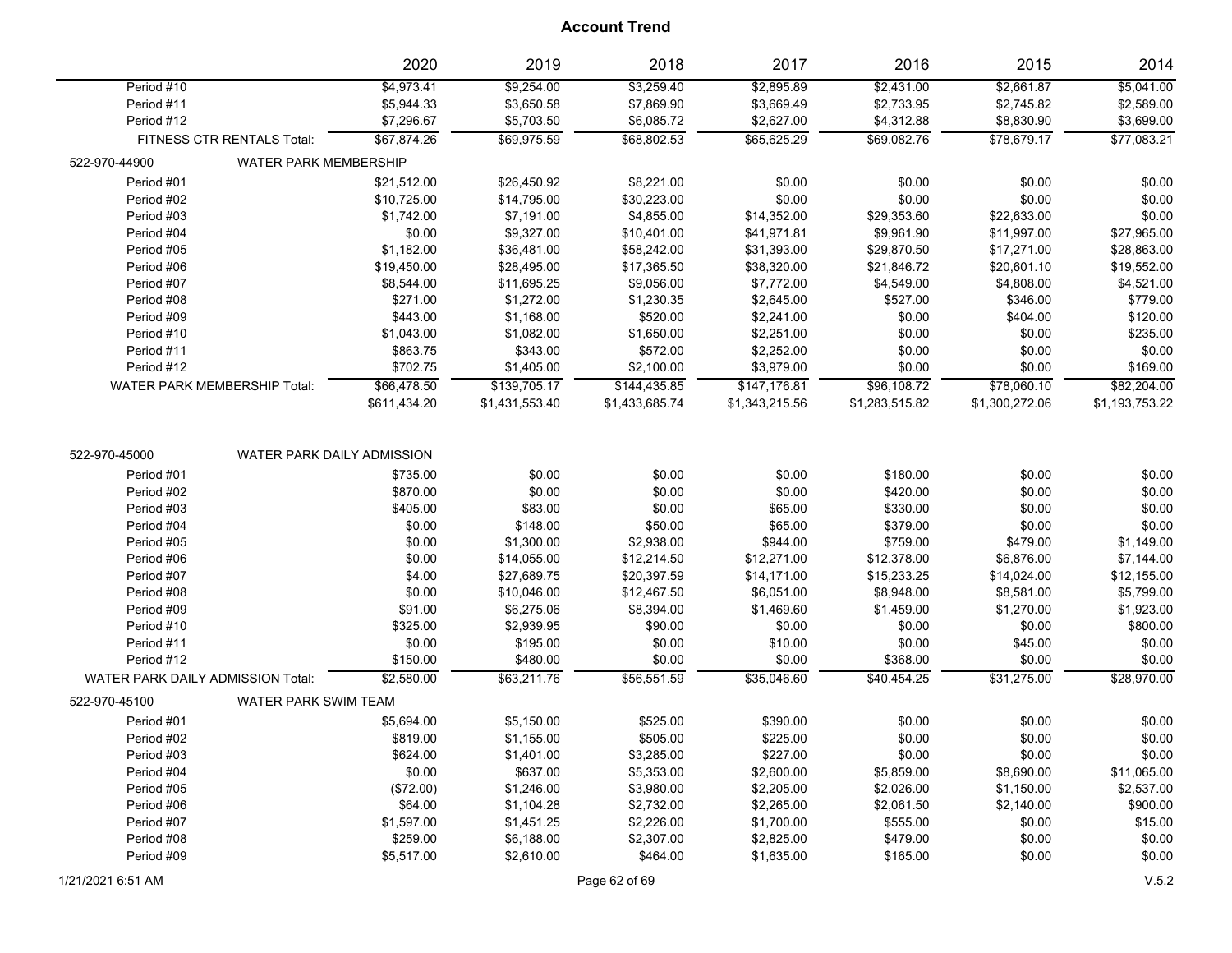|                                 |                                       | 2020                              | 2019              | 2018               | 2017             | 2016             | 2015             | 2014             |
|---------------------------------|---------------------------------------|-----------------------------------|-------------------|--------------------|------------------|------------------|------------------|------------------|
| Period #10                      |                                       | \$1,990.60                        | \$3,248.00        | \$304.00           | \$150.00         | \$210.00         | \$0.00           | \$0.00           |
| Period #11                      |                                       | \$3,981.00                        | \$439.48          | \$174.00           | \$225.00         | \$195.00         | \$0.00           | \$0.00           |
| Period #12                      |                                       | \$0.00                            | \$0.00            | \$0.00             | \$635.00         | \$375.00         | \$0.00           | \$0.00           |
|                                 | <b>WATER PARK SWIM TEAM Total:</b>    | \$20,473.60                       | \$24,630.01       | \$21,855.00        | \$15,082.00      | \$11,925.50      | \$11,980.00      | \$14,517.00      |
| 522-970-45200                   | <b>WATER PARK CONCESSION</b>          |                                   |                   |                    |                  |                  |                  |                  |
| Period #01                      |                                       | \$5.50                            | \$38.75           | \$60.00            | \$0.00           | \$0.00           | \$0.00           | \$0.00           |
| Period #02                      |                                       | \$29.50                           | \$0.00            | \$0.00             | \$0.00           | \$0.00           | \$0.00           | \$0.00           |
| Period #03                      |                                       | \$16.00                           | \$0.00            | \$0.00             | \$170.00         | \$0.00           | \$0.00           | \$0.00           |
| Period #04                      |                                       | \$0.00                            | \$0.00            | \$60.00            | \$0.00           | \$0.00           | \$0.00           | \$0.00           |
| Period #05                      |                                       | \$0.00                            | \$1,146.00        | \$4,559.85         | \$1,290.75       | \$1,089.55       | \$589.29         | \$1,037.15       |
| Period #06                      |                                       | \$73.00                           | \$9,867.75        | \$11,377.16        | \$15,455.36      | \$12,902.29      | \$8,052.57       | \$7,881.02       |
| Period #07                      |                                       | \$515.50                          | \$24,905.27       | \$19,697.82        | \$17,442.25      | \$14,721.30      | \$12,546.79      | \$10,933.66      |
| Period #08                      |                                       | \$150.25                          | \$7,980.80        | \$12,347.75        | \$9,089.40       | \$8,723.65       | \$7,259.76       | \$4,991.45       |
| Period #09                      |                                       | \$13.00                           | \$963.75          | \$1,295.71         | \$973.20         | \$1,467.86       | \$1,279.00       | \$1,610.08       |
| Period #10                      |                                       | \$0.00                            | \$183.25          | \$0.00             | \$16.00          | \$0.00           | \$0.00           | (\$82.55)        |
| Period #11                      |                                       | \$72.00                           | \$68.00           | \$0.00             | \$0.00           | \$0.00           | \$0.00           | \$0.00           |
| Period #12                      |                                       | \$0.00                            | \$67.00           | \$0.00             | (\$100.00)       | \$0.00           | \$0.00           | \$6.20           |
|                                 | <b>WATER PARK CONCESSION Total:</b>   | \$874.75                          | \$45,220.57       | \$49,398.29        | \$44,336.96      | \$38,904.65      | \$29,727.41      | \$26,377.01      |
|                                 |                                       | \$23,928.35                       | \$133,062.34      | \$127,804.88       | \$94,465.56      | \$91,284.40      | \$72,982.41      | \$69,864.01      |
| Period #08<br>Period #11        |                                       | \$0.00<br>\$0.00                  | \$10.00<br>\$0.00 | \$0.00<br>\$839.30 | \$0.00<br>\$0.00 | \$0.00<br>\$0.00 | \$0.00<br>\$0.00 | \$0.00<br>\$0.00 |
| FITNESS CTR SCHOOL REIMBURSEMEN |                                       | \$0.00                            | \$10.00           | \$839.30           | \$0.00           | \$0.00           | \$0.00           | \$0.00           |
| 522-970-47200                   | <b>FITNESS CTR RENTS &amp; LEASES</b> |                                   |                   |                    |                  |                  |                  |                  |
| Period #01                      |                                       | \$0.00                            | \$180.00          | \$0.00             | \$0.00           | \$2,955.11       | \$0.00           | \$625.00         |
| Period #02                      |                                       | \$0.00                            | \$165.00          | \$25.00            | \$0.00           | \$1,071.36       | \$1,101.00       | \$625.00         |
| Period #03                      |                                       | \$0.00                            | \$180.00          | \$5.00             | \$0.00           | \$1,092.77       | \$1,111.00       | \$625.00         |
| Period #04                      |                                       | \$0.00                            | \$50.00           | \$30.00            | \$0.00           | \$1,151.85       | \$1,042.00       | \$625.00         |
| Period #05                      |                                       | \$0.00                            | \$75.00           | \$105.00           | \$0.00           | \$989.27         | \$989.00         | \$625.00         |
| Period #06                      |                                       | \$0.00                            | \$0.00            | \$110.00           | \$0.00           | \$0.00           | \$984.74         | \$0.00           |
| Period #07                      |                                       | \$0.00                            | \$11.00           | \$10.00            | \$1,146.00       | \$0.00           | \$884.06         | \$0.00           |
| Period #08                      |                                       | \$0.00                            | \$5.00            | \$90.00            | \$75.00          | \$0.00           | \$863.13         | \$0.00           |
| Period #09                      |                                       | \$0.00                            | \$0.00            | \$30.00            | \$0.00           | \$0.00           | \$816.37         | \$0.00           |
| Period #10                      |                                       | \$0.00                            | \$0.00            | \$100.00           | \$0.00           | \$0.00           | \$739.75         | \$0.00           |
| Period #11                      |                                       | \$0.00                            | \$0.00            | \$55.00            | \$0.00           | \$0.00           | \$700.00         | \$0.00           |
| Period #12                      |                                       | \$0.00                            | \$0.00            | \$85.00            | \$0.00           | \$0.00           | \$981.76         | \$0.00           |
|                                 | FITNESS CTR RENTS & LEASES Total:     | \$0.00                            | \$666.00          | \$645.00           | \$1,221.00       | \$7,260.36       | \$10,212.81      | \$3,125.00       |
|                                 |                                       | \$0.00                            | \$676.00          | \$1,484.30         | \$1,221.00       | \$7,260.36       | \$10,212.81      | \$3,125.00       |
|                                 |                                       |                                   |                   |                    |                  |                  |                  |                  |
| 522-970-48100                   |                                       | FITNESS CTR MISC RECEIPTS & REIMB |                   |                    |                  |                  |                  |                  |
| Period #01                      |                                       | \$21.60                           | \$20.00           | \$34.00            | \$644.57         | \$604.75         | \$696.07         | \$0.00           |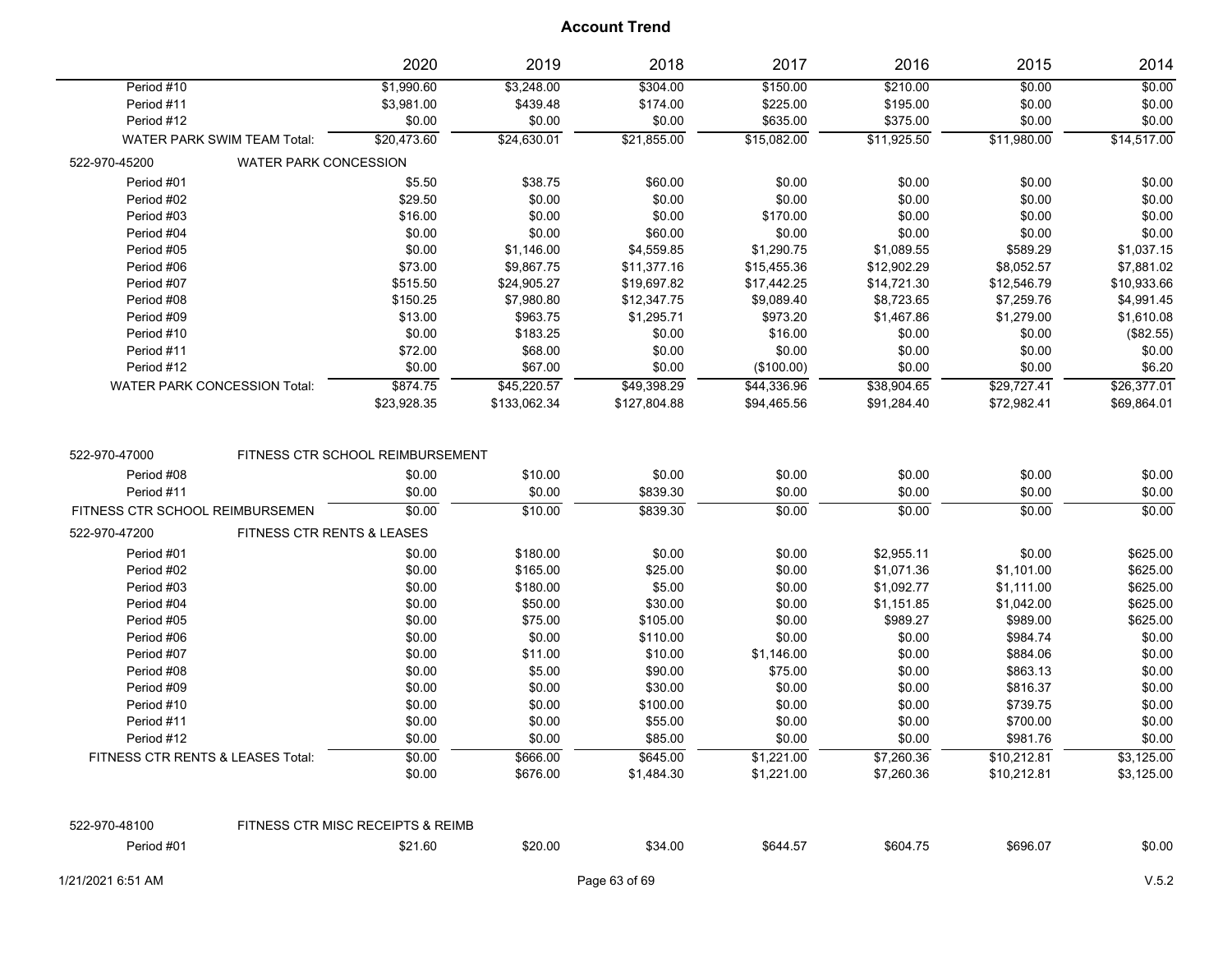|                                          | 2020                                   | 2019           | 2018           | 2017           | 2016           | 2015           | 2014           |
|------------------------------------------|----------------------------------------|----------------|----------------|----------------|----------------|----------------|----------------|
| Period #02                               | \$4,757.00                             | \$6,155.85     | \$0.00         | \$0.00         | \$226.17       | \$629.75       | \$0.00         |
| Period #03                               | \$224.85                               | \$0.00         | \$26.01        | \$600.16       | \$332.83       | \$843.90       | \$342.53       |
| Period #04                               | \$665.28                               | \$6,701.98     | \$0.00         | \$269.75       | \$652.24       | \$604.35       | \$807.26       |
| Period #05                               | \$0.00                                 | \$83.01        | \$23.00        | \$0.00         | \$425.46       | \$246.91       | \$372.35       |
| Period #06                               | \$0.00                                 | \$89.20        | \$55.00        | \$127.72       | \$297.01       | \$198.80       | \$331.82       |
| Period #07                               | \$0.00                                 | \$6,122.42     | \$115.00       | \$239.40       | \$644.97       | \$556.15       | \$294.85       |
| Period #08                               | \$317.97                               | \$14,523.22    | \$27.00        | \$245.48       | \$338.22       | \$281.52       | \$557.55       |
| Period #09                               | \$17.97                                | \$307.63       | \$1,010.00     | \$246.85       | \$352.42       | \$623.59       | \$833.12       |
| Period #10                               | \$23.97                                | \$0.00         | \$8.00         | \$310.22       | \$678.34       | \$332.97       | \$0.00         |
| Period #11                               | \$87.97                                | \$181.98       | \$60.00        | \$242.18       | \$497.33       | \$479.34       | \$991.68       |
| Period #12                               | \$15,496.73                            | \$16.94        | \$33.00        | \$457.79       | \$103.32       | \$608.27       | \$0.00         |
| FITNESS CTR MISC RECEIPTS & REIMB        | \$21,613.34                            | \$34,202.23    | \$1,391.01     | \$3,384.12     | \$5,153.06     | \$6,101.62     | \$4,531.16     |
| 522-970-48200                            | <b>GF TRANSFER INTO FITNESS CENTER</b> |                |                |                |                |                |                |
| Period #01                               | \$0.00                                 | \$144,000.00   | \$92,789.54    | \$105,298.08   | \$0.00         | \$0.00         | \$0.00         |
| Period #02                               | \$10,000.00                            | \$0.00         | \$0.00         | \$10,132.34    | \$0.00         | \$0.00         | \$0.00         |
| Period #03                               | \$54,500.00                            | \$0.00         | \$30,321.02    | \$0.00         | \$105,704.06   | \$250,000.00   | \$0.00         |
| Period #04                               | \$41,000.00                            | \$0.00         | \$0.00         | \$0.00         | \$474,434.31   | \$0.00         | \$0.00         |
| Period #05                               | \$70,000.00                            | \$0.00         | \$0.00         | \$61,369.93    | \$0.00         | \$0.00         | \$0.00         |
| Period #06                               | \$20,000.00                            | \$0.00         | \$0.00         | \$75,304.11    | \$0.00         | \$0.00         | \$0.00         |
| Period #07                               | \$88,000.00                            | \$0.00         | \$0.00         | \$0.00         | \$90,200.00    | \$0.00         | \$70,000.00    |
| Period #08                               | \$52,500.00                            | \$0.00         | \$0.00         | \$56,256.10    | \$0.00         | \$0.00         | \$100,000.00   |
| Period #09                               | \$31,850.00                            | \$0.00         | \$11,000.00    | \$12,174.17    | \$102,660.29   | \$0.00         | \$0.00         |
| Period #10                               | \$3,000.00                             | \$3,000.00     | \$62,000.00    | \$55,422.89    | \$41,081.15    | \$0.00         | \$26,000.00    |
| Period #11                               | \$90,000.00                            | \$56,000.00    | \$10,000.00    | \$38,836.94    | \$0.00         | \$0.00         | \$300,000.00   |
| Period #12                               | \$50,000.00                            | \$30,000.00    | \$0.00         | \$65,848.07    | \$112,181.00   | \$0.00         | \$0.00         |
| <b>GF TRANSFER INTO FITNESS CENTER T</b> | \$510,850.00                           | \$233,000.00   | \$206,110.56   | \$480,642.63   | \$926,260.81   | \$250,000.00   | \$496,000.00   |
|                                          | \$532,463.34                           | \$267,202.23   | \$207,501.57   | \$484,026.75   | \$931,413.87   | \$256,101.62   | \$500,531.16   |
| <b>P/R FITNESS CENTER Total:</b>         | \$1,167,825.89                         | \$1,832,493.97 | \$1,770,476.49 | \$1,922,928.87 | \$2,313,474.45 | \$1,639,568.90 | \$1,767,273.39 |
| <b>FITNESS CENTER Total:</b>             | \$1,167,825.89                         | \$1,832,493.97 | \$1,770,476.49 | \$1,922,928.87 | \$2,313,474.45 | \$1,639,568.90 | \$1,767,273.39 |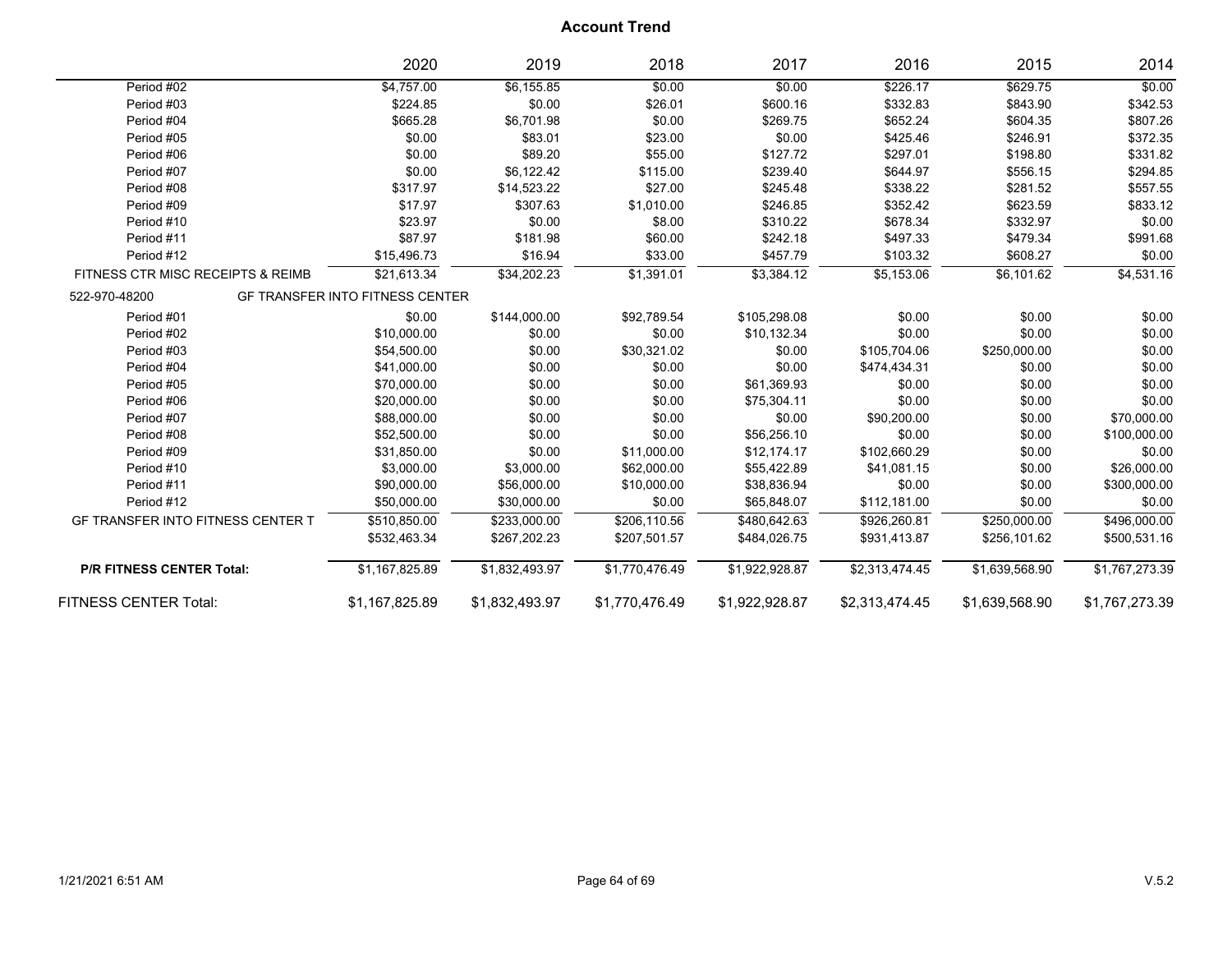| <b>Account Trend</b>          |                           |                   |                  |                        |                      |                  |                   |                  |
|-------------------------------|---------------------------|-------------------|------------------|------------------------|----------------------|------------------|-------------------|------------------|
|                               |                           | 2020              | 2019             | 2018                   | 2017                 | 2016             | 2015              | 2014             |
| Fund: 524                     | <b>COMMUNITY THEATER</b>  |                   |                  |                        |                      |                  |                   |                  |
| <b>COMMUNITY THEATER</b>      |                           |                   |                  |                        |                      |                  |                   |                  |
| 524-980-44200                 | THEATER ADVTG/SPONSORS    |                   |                  |                        |                      |                  |                   |                  |
| Period #11                    |                           | \$0.00            | \$0.00           | \$0.00                 | \$100.00             | \$0.00           | \$0.00            | \$0.00           |
| Period #12                    |                           | \$0.00            | \$0.00           | \$0.00                 | \$0.00               | \$0.00           | \$1,000.00        | \$0.00           |
| THEATER ADVTG/SPONSORS Total: |                           | \$0.00            | \$0.00           | \$0.00                 | \$100.00             | \$0.00           | \$1,000.00        | \$0.00           |
| 524-980-44300                 | THEATER CONCESSION        |                   |                  |                        |                      |                  |                   |                  |
| Period #01                    |                           | \$0.00            | \$0.00           | \$0.00                 | \$2,399.00           | \$2,526.25       | \$0.00            | \$964.30         |
| Period #02                    |                           | \$0.00            | \$0.00           | \$0.00                 | \$0.00               | \$0.00           | \$0.00            | \$1,799.30       |
| Period #09                    |                           | \$0.00            | \$1,166.50       | \$0.00                 | \$0.00               | \$0.00           | \$0.00            | \$0.00           |
| Period #10                    |                           | \$0.00            | \$0.00           | \$3,745.00             | \$0.00               | \$0.00           | \$0.00            | \$0.00           |
|                               | THEATER CONCESSION Total: | \$0.00            | \$1,166.50       | \$3,745.00             | \$2,399.00           | \$2,526.25       | \$0.00            | \$2,763.60       |
| 524-980-44500                 | <b>THEATER ADMISSION</b>  |                   |                  |                        |                      |                  |                   |                  |
| Period #01                    |                           | \$0.00            | \$0.00           | \$18,953.00            | \$21,898.00          | \$22,114.08      | \$0.00            | \$3,528.00       |
| Period #02                    |                           | \$3,645.39        | \$0.00           | \$0.00                 | \$3,128.00           | \$232.00         | \$0.00            | \$9,053.00       |
| Period #03                    |                           | \$5,168.58        | \$0.00           | \$2,238.13             | \$0.00               | \$0.00           | \$0.00            | \$648.00         |
| Period #04                    |                           | \$0.00            | \$0.00           | (\$48.00)              | \$0.00               | \$1,675.00       | \$0.00            | \$0.00           |
| Period #05                    |                           | \$0.00            | \$0.00           | \$0.00                 | \$0.00               | \$715.00         | \$0.00            | \$0.00           |
| Period #06                    |                           | \$0.00            | \$2,463.00       | \$0.00                 | \$0.00               | \$260.00         | \$0.00            | \$0.00           |
| Period #07                    |                           | \$0.00            | \$2,276.50       | \$3,725.00             | \$4,370.00           | \$664.00         | \$0.00            | \$0.00           |
| Period #08                    |                           | \$361.24          | \$0.00           | \$236.00               | \$0.00               | \$1,145.00       | \$0.00            | \$0.00           |
| Period #09                    |                           | \$0.00            | \$4,084.00       | \$8,970.22             | \$0.00               | \$0.00           | \$0.00            | \$0.00           |
| Period #10                    |                           | \$0.00            | \$13,542.39      | \$5,068.00             | \$0.00               | \$0.00           | \$0.00            | \$0.00           |
| Period #11                    |                           | \$0.00            | \$0.00           | \$0.00                 | \$1,113.00           | \$0.00           | \$0.00            | (\$35.00)        |
| Period #12                    |                           | \$0.00            | \$0.00           | \$160.00               | \$768.00             | \$800.00         | \$736.00          | \$0.00           |
|                               | THEATER ADMISSION Total:  | \$9,175.21        | \$22,365.89      | \$39,302.35            | \$31,277.00          | \$27,605.08      | \$736.00          | \$13,194.00      |
|                               |                           | \$9,175.21        | \$23,532.39      | \$43,047.35            | \$33,776.00          | \$30,131.33      | \$1,736.00        | \$15,957.60      |
| 524-980-48100                 | THEATER MISCELLANEOUS     |                   |                  |                        |                      |                  |                   |                  |
|                               |                           |                   |                  |                        |                      |                  |                   |                  |
| Period #01                    |                           | \$980.00          | \$0.00           | \$4,370.50             | \$3,100.50           | \$3,416.00       | \$5,036.00        | \$2,744.50       |
| Period #02<br>Period #03      |                           | \$1,562.00        | \$0.00           | \$432.00               | \$60.00              | \$0.00           | \$26,591.70       | \$2,873.00       |
| Period #04                    |                           | \$23.00<br>\$0.00 | \$0.00<br>\$0.00 | \$120.00<br>\$4,108.00 | \$0.00<br>\$3,265.00 | \$0.00<br>\$0.00 | \$59.97<br>\$0.00 | \$0.00<br>\$0.00 |
| Period #05                    |                           | \$0.00            | \$0.00           | \$372.00               | \$260.00             | \$0.00           | \$0.00            | \$0.00           |
| Period #06                    |                           | \$0.00            | \$0.00           | \$1,552.00             | \$130.00             | \$0.00           | \$0.00            | \$0.00           |
| Period #07                    |                           | \$0.00            | \$2,661.00       | \$3,939.00             | \$0.00               | \$0.00           | \$375.00          | \$0.00           |
| Period #08                    |                           | \$0.00            | \$2,015.00       | \$342.59               | \$93.25              | \$0.00           | \$910.00          | \$0.00           |
| Period #09                    |                           | \$0.00            | \$2,791.00       | \$4,800.91             | \$0.00               | (\$2,125.00)     | \$1,846.00        | \$0.00           |
| Period #10                    |                           | \$0.00            | \$0.00           | \$66.00                | \$0.00               | \$150.00         | \$0.00            | \$0.00           |

Period #11 \$0.00 \$251.48 \$0.00 \$5,470.00 \$3,745.00 \$8,423.00 \$5,573.03 Period #12 \$0.00 \$0.00 \$0.00 \$888.00 \$3,370.00 \$2,301.00 \$1,856.00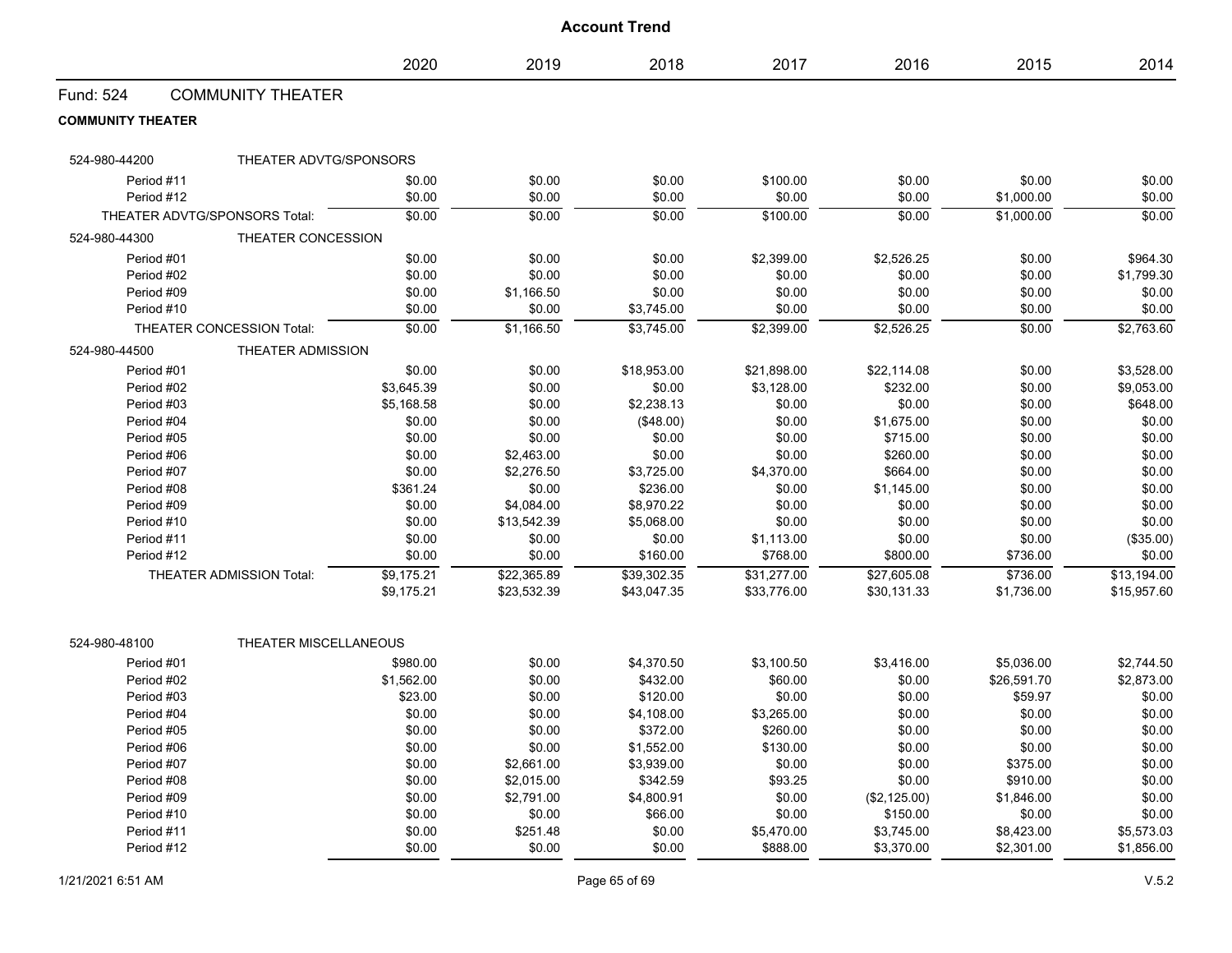|                                 | 2020                            | 2019        | 2018        | 2017        | 2016        | 2015        | 2014        |
|---------------------------------|---------------------------------|-------------|-------------|-------------|-------------|-------------|-------------|
| THEATER MISCELLANEOUS Total:    | \$2,565.00                      | \$7,718.48  | \$20,103.00 | \$13,266.75 | \$8,556.00  | \$45,542.67 | \$13,046.53 |
| 524-980-48800                   | THEATER DONATIONS/CONTRIBUTIONS |             |             |             |             |             |             |
| Period #01                      | \$0.00                          | \$0.00      | \$51.00     | \$0.00      | \$0.00      | \$0.00      | \$0.00      |
| Period #02                      | \$500.00                        | \$0.00      | \$0.00      | \$0.00      | \$0.00      | \$0.00      | \$0.00      |
| Period #06                      | \$0.00                          | \$0.00      | \$60.00     | \$0.00      | \$0.00      | \$0.00      | \$0.00      |
| Period #07                      | \$0.00                          | \$1,000.00  | \$0.00      | \$0.00      | \$0.00      | \$0.00      | \$0.00      |
| Period #08                      | \$0.00                          | \$115.00    | \$0.00      | \$0.00      | \$1,636.25  | \$0.00      | \$0.00      |
| Period #11                      | \$0.00                          | \$0.00      | \$0.00      | \$88.00     | \$0.00      | \$0.00      | \$0.00      |
| Period #12                      | \$0.00                          | \$0.00      | \$0.00      | \$1,035.00  | \$0.00      | \$0.00      | \$0.00      |
| THEATER DONATIONS/CONTRIBUTIONS | \$500.00                        | \$1,115.00  | \$111.00    | \$1.123.00  | \$1,636.25  | \$0.00      | \$0.00      |
|                                 | \$3,065.00                      | \$8,833.48  | \$20.214.00 | \$14,389.75 | \$10,192.25 | \$45,542.67 | \$13,046.53 |
| <b>COMMUNITY THEATER Total:</b> | \$12,240.21                     | \$32,365.87 | \$63,261.35 | \$48,165.75 | \$40,323.58 | \$47,278.67 | \$29,004.13 |
| <b>COMMUNITY THEATER Total:</b> | \$12.240.21                     | \$32.365.87 | \$63.261.35 | \$48.165.75 | \$40.323.58 | \$47.278.67 | \$29,004.13 |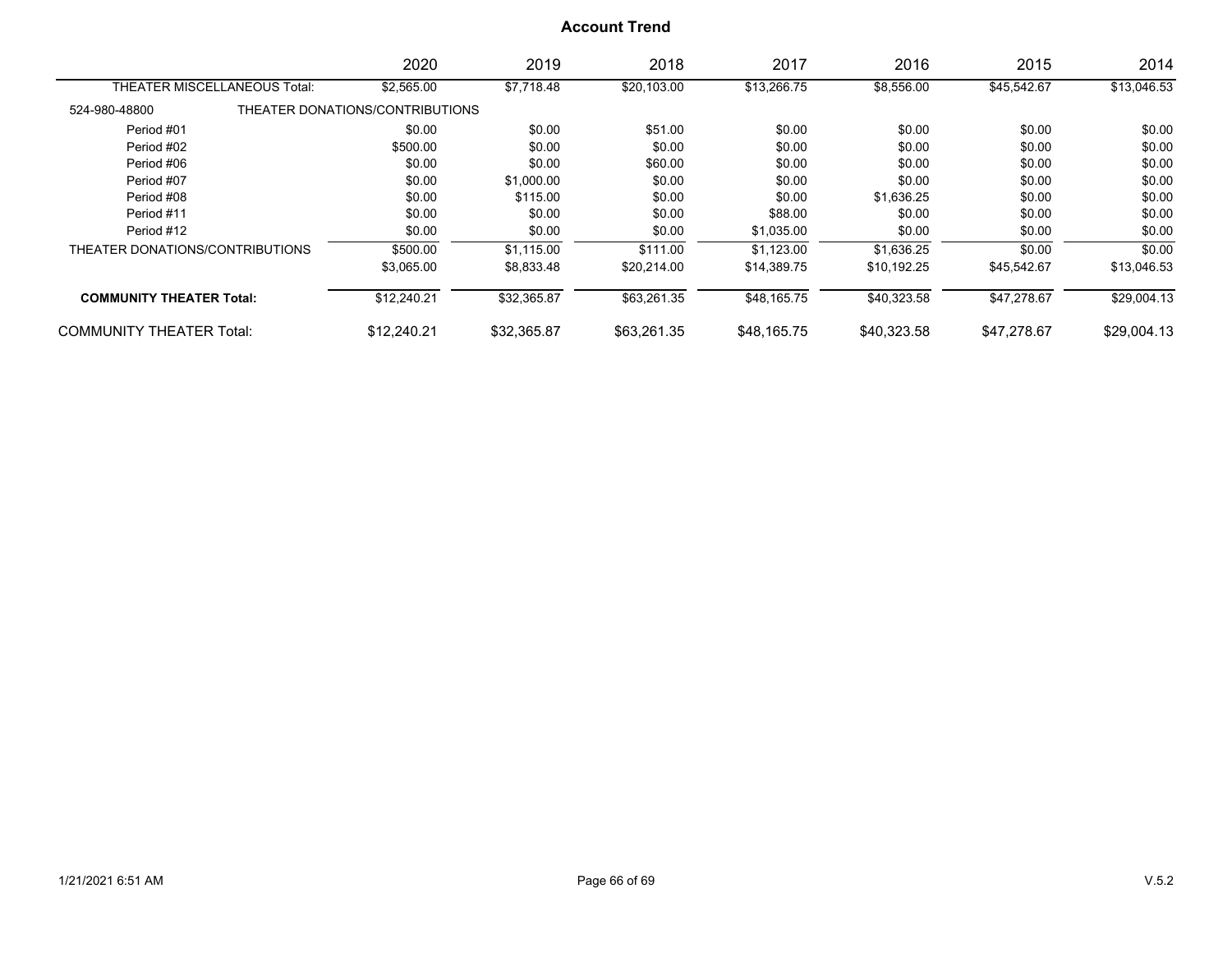|                            |                                    | 2020        | 2019        | 2018        | 2017        | 2016        | 2015        | 2014        |
|----------------------------|------------------------------------|-------------|-------------|-------------|-------------|-------------|-------------|-------------|
| Fund: 820                  | <b>CAPITAL IMPROVEMENT</b>         |             |             |             |             |             |             |             |
| <b>CAPITAL IMPROVEMENT</b> |                                    |             |             |             |             |             |             |             |
| 820-704-41900              | <b>CAPITAL RITA</b>                |             |             |             |             |             |             |             |
| Period #04                 |                                    | \$0.00      | \$0.00      | \$0.00      | \$0.00      | \$0.00      | \$0.00      | \$30.00     |
| Period #10                 |                                    | \$0.00      | \$0.00      | \$0.00      | \$0.00      | \$0.00      | \$0.00      | (\$30.00)   |
|                            | <b>CAPITAL RITA Total:</b>         | \$0.00      | \$0.00      | \$0.00      | \$0.00      | \$0.00      | \$0.00      | \$0.00      |
|                            |                                    | \$0.00      | \$0.00      | \$0.00      | \$0.00      | \$0.00      | \$0.00      | \$0.00      |
| 820-704-47400              | CAPITAL TREE PROGRAM               |             |             |             |             |             |             |             |
| Period #02                 |                                    | \$0.00      | \$0.00      | \$3,474.40  | \$0.00      | \$0.00      | \$0.00      | \$0.00      |
| Period #03                 |                                    | \$0.00      | \$0.00      | \$2,200.00  | \$200.00    | \$0.00      | \$3,840.00  | \$0.00      |
| Period #04                 |                                    | \$0.00      | \$15,600.00 | \$0.00      | \$0.00      | \$160.00    | \$0.00      | \$0.00      |
| Period #05                 |                                    | \$0.00      | \$0.00      | \$0.00      | \$160.00    | \$0.00      | \$0.00      | \$0.00      |
| Period #06                 |                                    | \$0.00      | \$0.00      | \$0.00      | \$30.00     | \$0.00      | \$0.00      | \$0.00      |
| Period #07                 |                                    | \$0.00      | \$0.00      | \$0.00      | \$0.00      | \$66,700.00 | \$0.00      | \$105.00    |
| Period #09                 |                                    | \$13,120.00 | \$0.00      | \$0.00      | \$0.00      | \$12,320.00 | \$0.00      | \$0.00      |
| Period #10                 |                                    | \$0.00      | \$0.00      | \$0.00      | \$160.00    | \$0.00      | \$0.00      | \$30.00     |
| Period #11                 |                                    | \$0.00      | \$0.00      | \$0.00      | \$0.00      | \$0.00      | \$0.00      | \$330.00    |
| Period #12                 |                                    | \$0.00      | \$0.00      | \$0.00      | \$4,620.00  | \$0.00      | \$0.00      | \$160.00    |
|                            | <b>CAPITAL TREE PROGRAM Total:</b> | \$13,120.00 | \$15,600.00 | \$5,674.40  | \$5,170.00  | \$79,180.00 | \$3,840.00  | \$625.00    |
|                            |                                    | \$13,120.00 | \$15,600.00 | \$5,674.40  | \$5,170.00  | \$79,180.00 | \$3,840.00  | \$625.00    |
| 820-704-48101              | <b>CAPITAL IMPR REIM</b>           |             |             |             |             |             |             |             |
| Period #01                 |                                    | \$0.00      | \$0.00      | \$0.00      | \$10,050.00 | \$0.00      | \$0.00      | \$0.00      |
| Period #02                 |                                    | \$0.00      | \$28,500.00 | \$0.00      | \$0.00      | \$25,000.00 | \$0.00      | \$0.00      |
| Period #03                 |                                    | \$0.00      | \$0.00      | \$0.00      | \$1,406.00  | \$0.00      | \$0.00      | \$0.00      |
| Period #04                 |                                    | \$0.00      | \$0.00      | \$0.00      | \$4,700.00  | \$4,075.00  | \$0.00      | \$0.00      |
| Period #05                 |                                    | \$0.00      | \$16,766.00 | \$0.00      | \$0.00      | \$6,400.00  | \$0.00      | \$0.00      |
| Period #06                 |                                    | \$0.00      | \$10,475.00 | \$8,000.00  | \$0.00      | \$1,830.00  | \$0.00      | \$0.00      |
| Period #07                 |                                    | \$0.00      | \$1,609.00  | \$15,466.56 | \$0.00      | \$0.00      | \$0.00      | \$0.00      |
| Period #08                 |                                    | \$19,486.39 | \$0.00      | \$0.00      | \$0.00      | \$0.00      | \$0.00      | \$0.00      |
| Period #10                 |                                    | \$0.00      | \$0.00      | \$0.00      | \$0.00      | \$0.00      | \$0.00      | \$4,000.00  |
| Period #11                 |                                    | \$7,975.99  | \$0.00      | \$0.00      | \$0.00      | \$15,753.00 | \$0.00      | \$0.00      |
| Period #12                 |                                    | \$3,900.10  | \$0.00      | \$0.00      | \$0.00      | \$5,600.00  | \$0.00      | \$0.00      |
|                            | <b>CAPITAL IMPR REIM Total:</b>    | \$31,362.48 | \$57,350.00 | \$23,466.56 | \$16,156.00 | \$58,658.00 | \$0.00      | \$4,000.00  |
| 820-704-48102              | <b>CAPITAL GRANTS</b>              |             |             |             |             |             |             |             |
| Period #01                 |                                    | \$0.00      | \$0.00      | \$0.00      | \$25,000.00 | \$0.00      | \$40,000.00 | \$0.00      |
| Period #02                 |                                    | \$0.00      | \$25,000.00 | \$0.00      | \$0.00      | \$0.00      | \$0.00      | \$0.00      |
| Period #03                 |                                    | \$0.00      | \$0.00      | \$0.00      | \$0.00      | \$0.00      | \$0.00      | \$20,000.00 |
| Period #04                 |                                    | \$18,541.62 | \$0.00      | \$25,000.00 | \$0.00      | \$0.00      | \$0.00      | \$0.00      |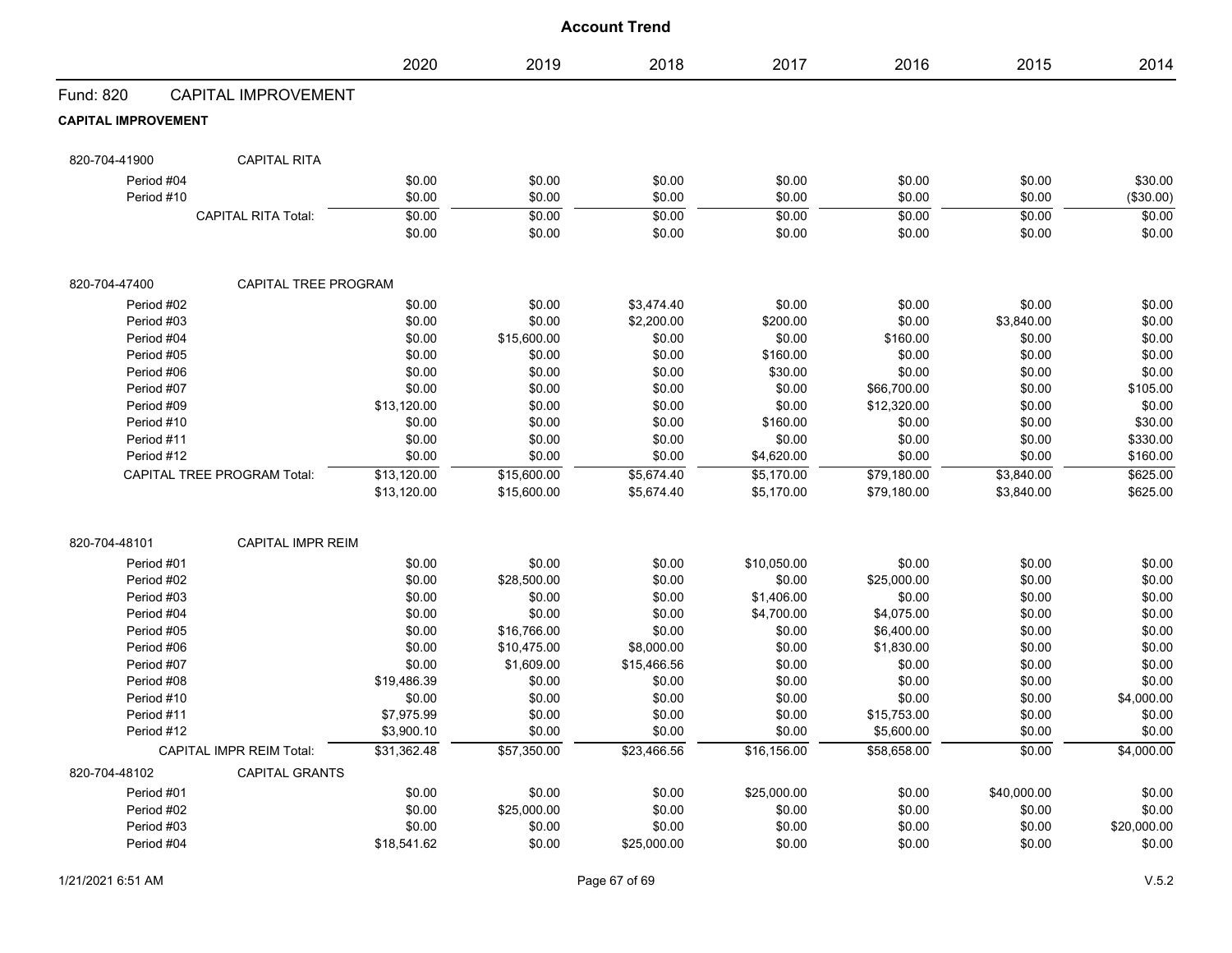|                                         |                                       | 2020                                     | 2019           | 2018           | 2017           | 2016           | 2015           | 2014           |
|-----------------------------------------|---------------------------------------|------------------------------------------|----------------|----------------|----------------|----------------|----------------|----------------|
| Period #09                              |                                       | \$0.00                                   | \$0.00         | \$0.00         | \$0.00         | \$0.00         | \$0.00         | \$60,000.00    |
| Period #10                              |                                       | \$0.00                                   | \$10,485.80    | \$0.00         | \$0.00         | \$0.00         | (\$40,000.00)  | \$0.00         |
| Period #11                              |                                       | \$0.00                                   | \$0.00         | \$0.00         | \$0.00         | \$6,250.00     | \$0.00         | \$0.00         |
| Period #12                              |                                       | \$47,750.00                              | \$0.00         | \$0.00         | \$0.00         | \$0.00         | \$0.00         | \$0.00         |
|                                         | <b>CAPITAL GRANTS Total:</b>          | \$66,291.62                              | \$35,485.80    | \$25,000.00    | \$25,000.00    | \$6,250.00     | \$0.00         | \$80,000.00    |
| 820-704-48103                           | <b>ESCROW</b>                         |                                          |                |                |                |                |                |                |
| Period #12                              |                                       | \$0.00                                   | \$0.00         | \$0.00         | \$0.00         | \$0.00         | \$0.00         | \$506,045.00   |
|                                         | <b>ESCROW Total:</b>                  | \$0.00                                   | \$0.00         | \$0.00         | \$0.00         | \$0.00         | \$0.00         | \$506,045.00   |
| 820-704-48104                           | CAPITAL GIFTS/DONATIONS               |                                          |                |                |                |                |                |                |
| Period #01                              |                                       | \$0.00                                   | \$0.00         | \$0.00         | \$0.00         | \$12,500.00    | \$0.00         | \$0.00         |
| Period #09                              |                                       | \$0.00                                   | \$80,000.00    | \$0.00         | \$0.00         | \$0.00         | \$0.00         | \$0.00         |
| Period #10                              |                                       | \$0.00                                   | \$3,286.39     | \$0.00         | \$0.00         | \$0.00         | \$0.00         | \$0.00         |
| Period #12                              |                                       | \$0.00                                   | \$0.00         | \$0.00         | \$0.00         | \$0.00         | \$12,500.00    | \$0.00         |
|                                         | <b>CAPITAL GIFTS/DONATIONS Total:</b> | \$0.00                                   | \$83,286.39    | \$0.00         | \$0.00         | \$12,500.00    | \$12,500.00    | \$0.00         |
| 820-704-48201                           |                                       | <b>GF TRANSFER INTO CAPITAL IMPROVEM</b> |                |                |                |                |                |                |
| Period #06                              |                                       | \$0.00                                   | \$0.00         | \$0.00         | \$0.00         | \$0.00         | \$0.00         | \$4,177,834.32 |
| Period #07                              |                                       | \$0.00                                   | \$0.00         | \$0.00         | \$0.00         | \$0.00         | \$1,000,000.00 | \$0.00         |
| Period #09                              |                                       | \$0.00                                   | \$0.00         | \$0.00         | \$0.00         | \$119,846.44   | \$0.00         | \$0.00         |
| Period #12                              |                                       | \$917,240.00                             | \$1,000,000.00 | \$960,000.00   | \$1,200,000.00 | \$1,908,301.00 | \$1,405,640.00 | \$0.00         |
| <b>GF TRANSFER INTO CAPITAL IMPROVE</b> |                                       | \$917.240.00                             | \$1,000,000.00 | \$960,000.00   | \$1.200.000.00 | \$2.028.147.44 | \$2,405,640.00 | \$4,177,834.32 |
|                                         |                                       | \$1,014,894.10                           | \$1,176,122.19 | \$1,008,466.56 | \$1,241,156.00 | \$2,105,555.44 | \$2,418,140.00 | \$4,767,879.32 |
| <b>CAPITAL IMPROVEMENT Total:</b>       |                                       | \$1,028,014.10                           | \$1,191,722.19 | \$1,014,140.96 | \$1,246,326.00 | \$2,184,735.44 | \$2,421,980.00 | \$4,768,504.32 |
| <b>CAPITAL IMPROVEMENT Total:</b>       |                                       | \$1.028.014.10                           | \$1,191,722.19 | \$1.014.140.96 | \$1.246.326.00 | \$2.184.735.44 | \$2.421.980.00 | \$4.768.504.32 |